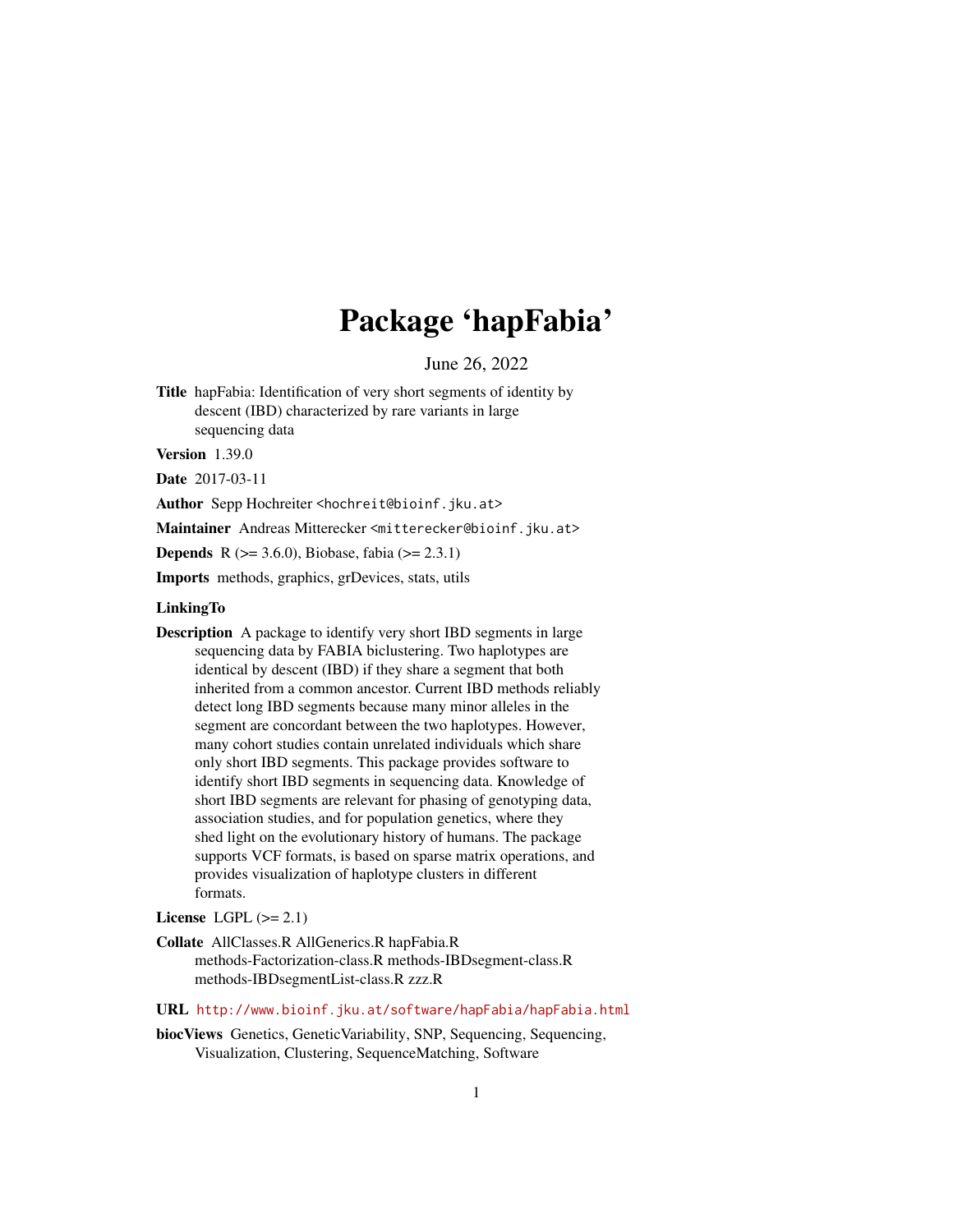# 2 R topics documented:

git\_url https://git.bioconductor.org/packages/hapFabia

git\_branch master

git\_last\_commit e74a7f3

git\_last\_commit\_date 2022-04-26

Date/Publication 2022-06-26

# R topics documented:

| 3  |
|----|
| 8  |
| 9  |
| 10 |
| 13 |
| 14 |
| 20 |
| 20 |
| 22 |
| 27 |
| 31 |
| 33 |
| 37 |
| 43 |
| 44 |
| 46 |
| 47 |
| 48 |
| 51 |
| 52 |
| 54 |
| 56 |
| 57 |
| 58 |
| 60 |
| 62 |
| 66 |
| 68 |

**Index** [74](#page-73-0)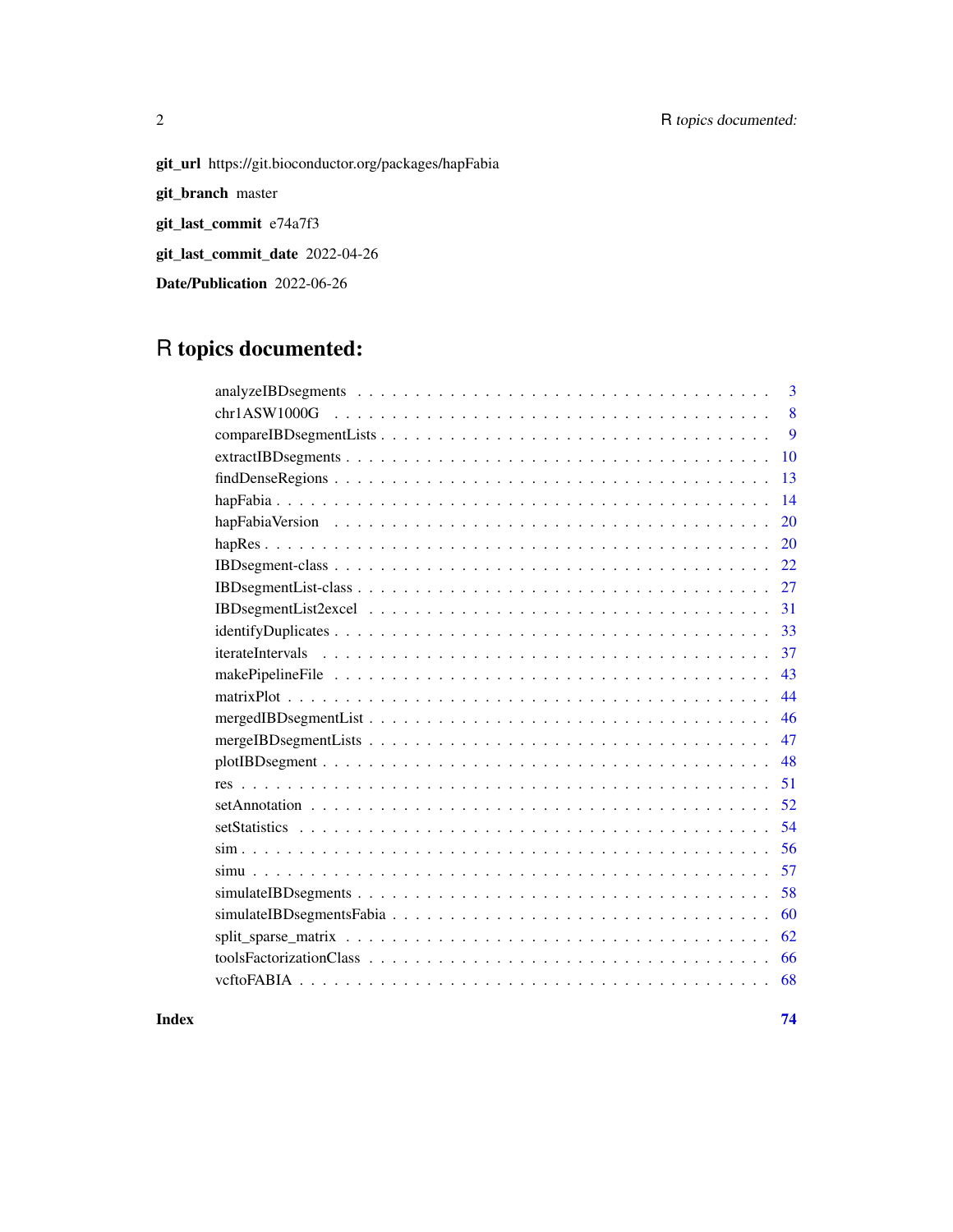<span id="page-2-1"></span><span id="page-2-0"></span>analyzeIBDsegments *Loop over extracted IBD segments to supply a descriptive statistics*

# Description

analyzeIBDsegments: R implementation of analyzeIBDsegments.

The functions provides a loop over all detected IBD segments in order to compute descriptive statistics.

# Usage

```
analyzeIBDsegments(fileName, runIndex="",
  annotPostfix="_annot.txt",startRun=1,endRun,shift=5000,
  intervalSize=10000)
```
# Arguments

| fileName     | file name prefix without type of the result of hap Fabia; Attention no type!                                                      |
|--------------|-----------------------------------------------------------------------------------------------------------------------------------|
| runIndex     | a string that marks the output of this run if splitting the analysis into subsets of<br>intervals defined by startRun and endRun. |
| annotPostfix | postfix string for the SNV annotation file.                                                                                       |
| startRun     | first interval.                                                                                                                   |
| endRun       | last interval.                                                                                                                    |
| shift        | distance between start of adjacent intervals.                                                                                     |
| intervalSize | number of SNVs in an interval.                                                                                                    |

# Details

The functions provides a loop over all detected IBD segments in order to compute descriptive statistics. The loop goes over the intervals that have been analyzed for IBD segments by iterateIntervals. Duplicates are ignored at this analysis and must be identified in a preceding step via identifyDuplicates. Other statistics and annotations can be computed if the code is changed accordingly.

Implementation in R.

# Value

list containing:

| startRun        | first interval.                       |
|-----------------|---------------------------------------|
| endRun          | last interval.                        |
|                 | noIBDsegments number of IBD segments. |
| avIBDsegmentPos |                                       |
|                 |                                       |

vector of physical locations of IBD segments.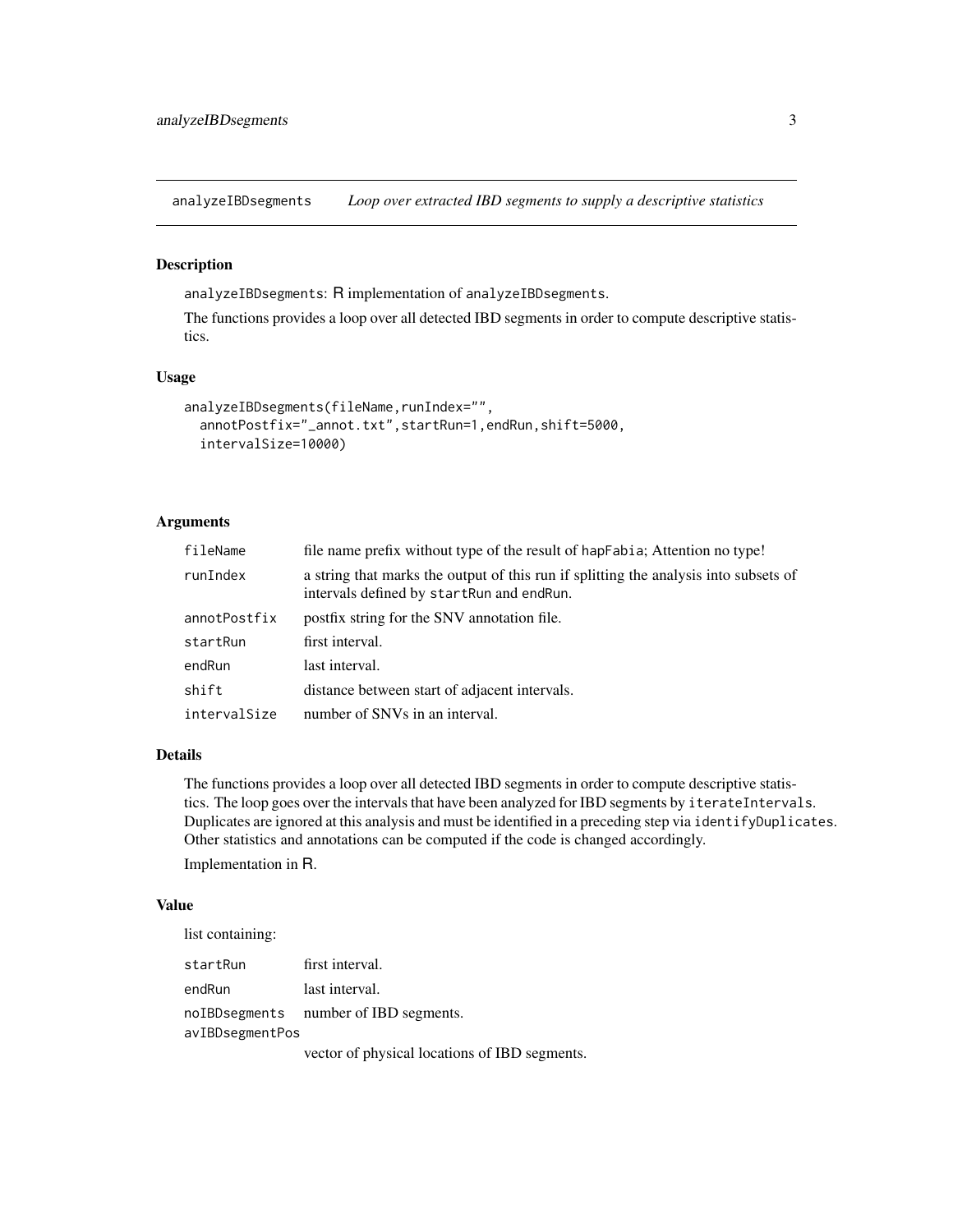| avIBDsegmentLengthSNV     |                                                                                                                                 |
|---------------------------|---------------------------------------------------------------------------------------------------------------------------------|
|                           | vector of lengths of IBD segments given in number of SNVs.                                                                      |
| avIBDsegmentLength        |                                                                                                                                 |
|                           | vector of lengths of IBD segments in bp.                                                                                        |
| avnoIndividp              | vector of number of individuals that belong to the IBD segment.                                                                 |
| avnoTagSNVs               | vector of number of tagSNVs that mark the IBD segment.                                                                          |
| avnoFreg                  | vector of minor allele frequencies of tagSNVs.                                                                                  |
| avnoGroupFreq             | vector of minor allele frequencies within the considered subpopulation.                                                         |
| avnotagSNVChange          |                                                                                                                                 |
|                           | vector indicating a switch between minor and major alleles of tagSNVs (1=switched,0=not<br>switched).                           |
| avnotagSNVsPerIndividual  |                                                                                                                                 |
|                           | vector of number of tagSNVs per individual.                                                                                     |
| avnoindividualPerTagSNV   |                                                                                                                                 |
|                           | vector of number of individuals that possess the minor allele per tagSNV.                                                       |
| avIBDsegmentPosS          |                                                                                                                                 |
| avIBDsegmentLengthS       | summary statistics of physical locations of IBD segments.                                                                       |
|                           | summary statistics of lengths of IBD segments.                                                                                  |
| avnoIndividS              | summary statistics of number of individuals that belong to the IBD segment.                                                     |
| avnoTagSNVsS              | summary statistics of number of tagSNVs that mark the IBD segment.                                                              |
| avnoFreqS                 | summary statistics of minor allele frequencies of tagSNVs.                                                                      |
| avnoGroupFreqs            | summary statistics of minor allele frequencies within the considered subpopula-<br>tion.                                        |
| avnotagSNVChangeS         |                                                                                                                                 |
|                           | summary statistics of vector that indicates a switch between minor and major<br>alleles of tagSNVs (1=switched,0=not switched). |
| avnotagSNVsPerIndividualS |                                                                                                                                 |
|                           | summary statistics of number of tagSNVs per individual.                                                                         |
| avnoindividualPerTagSNVS  |                                                                                                                                 |
|                           | summary statistics of number of individuals that possess the minor allele per<br>tagSNV.                                        |
|                           |                                                                                                                                 |

# Author(s)

Sepp Hochreiter

# References

S. Hochreiter et al., 'FABIA: Factor Analysis for Bicluster Acquisition', Bioinformatics 26(12):1520- 1527, 2010.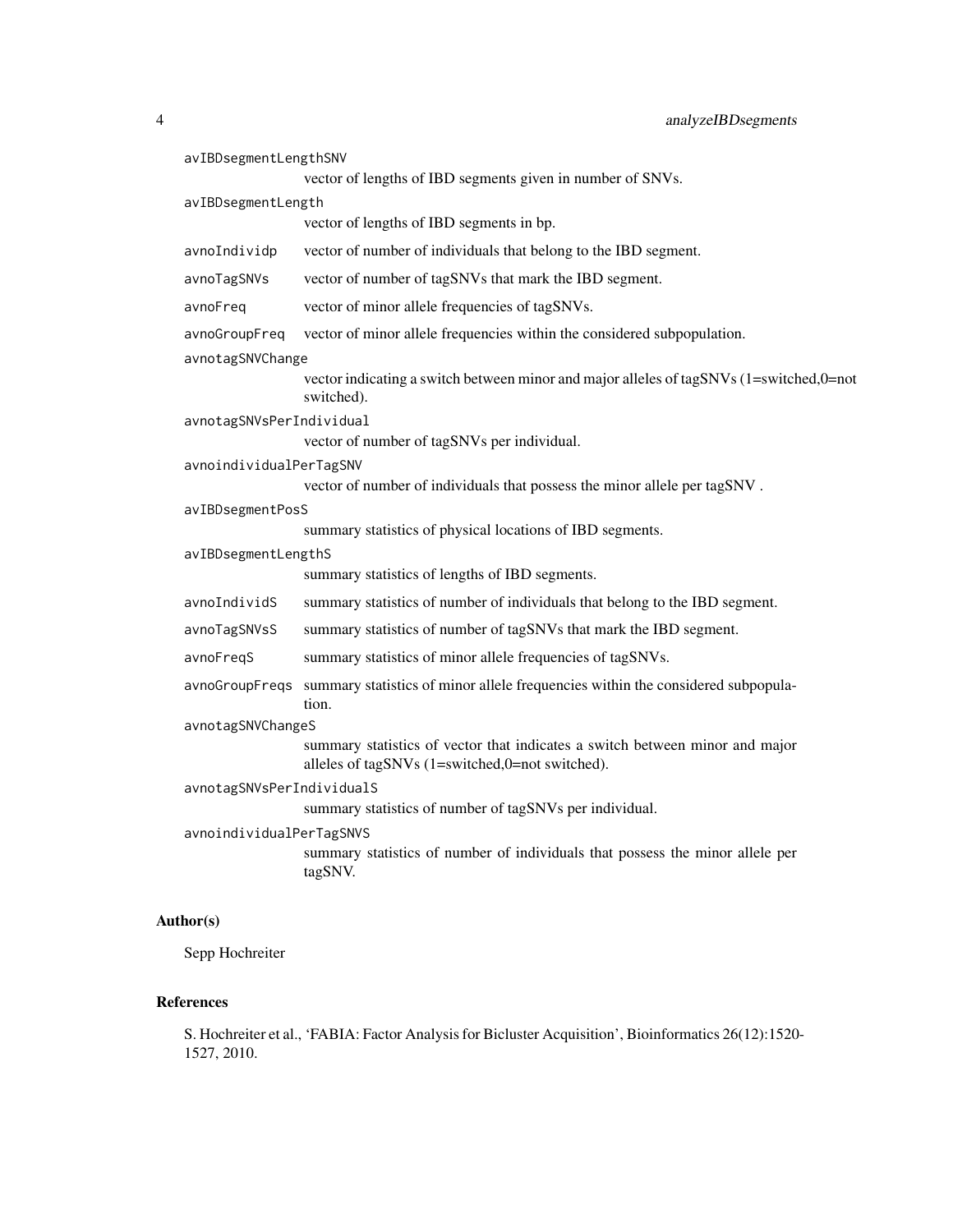# See Also

```
IBDsegment-class, IBDsegmentList-class, analyzeIBDsegments, compareIBDsegmentLists,
extractIBDsegments, findDenseRegions, hapFabia, hapFabiaVersion, hapRes, chr1ASW1000G,
IBDsegmentList2excel, identifyDuplicates, iterateIntervals, makePipelineFile, matrixPlot,
mergeIBDsegmentLists, mergedIBDsegmentList, plotIBDsegment, res, setAnnotation, setStatistics,
sim, simu, simulateIBDsegmentsFabia, simulateIBDsegments, split_sparse_matrix, toolsFactorizationClass,
vcftoFABIA
```
# Examples

```
print("Loop over extracted IBD segments to supply a descriptive statistics")
## Not run:
#########################################
## Already run in "iterateIntervals.Rd" ##
#########################################
#Work in a temporary directory.
old_dir <- getwd()
setwd(tempdir())
# Load data and write to vcf file.
data(chr1ASW1000G)
write(chr1ASW1000G,file="chr1ASW1000G.vcf")
#Create the analysis pipeline for IBD segment detection
makePipelineFile(fileName="chr1ASW1000G",shiftSize=500,intervalSize=1000,haplotypes=TRUE)
source("pipeline.R")
# Following files are produced:
list.files(pattern="chr1")
# Next we load interval 5 and there the first and second IBD segment
posAll \leftarrow 5start <- (posAll-1)*shiftSize
end <- start + intervalSize
pRange <- paste("_",format(start,scientific=FALSE),"_",format(end,scientific=FALSE),sep="")
load(file=paste(fileName,pRange,"_resAnno",".Rda",sep=""))
IBDsegmentList <- resHapFabia$mergedIBDsegmentList
summary(IBDsegmentList)
IBDsegment1 <- IBDsegmentList[[1]]
summary(IBDsegment1)
IBDsegment2 <- IBDsegmentList[[2]]
summary(IBDsegment2)
```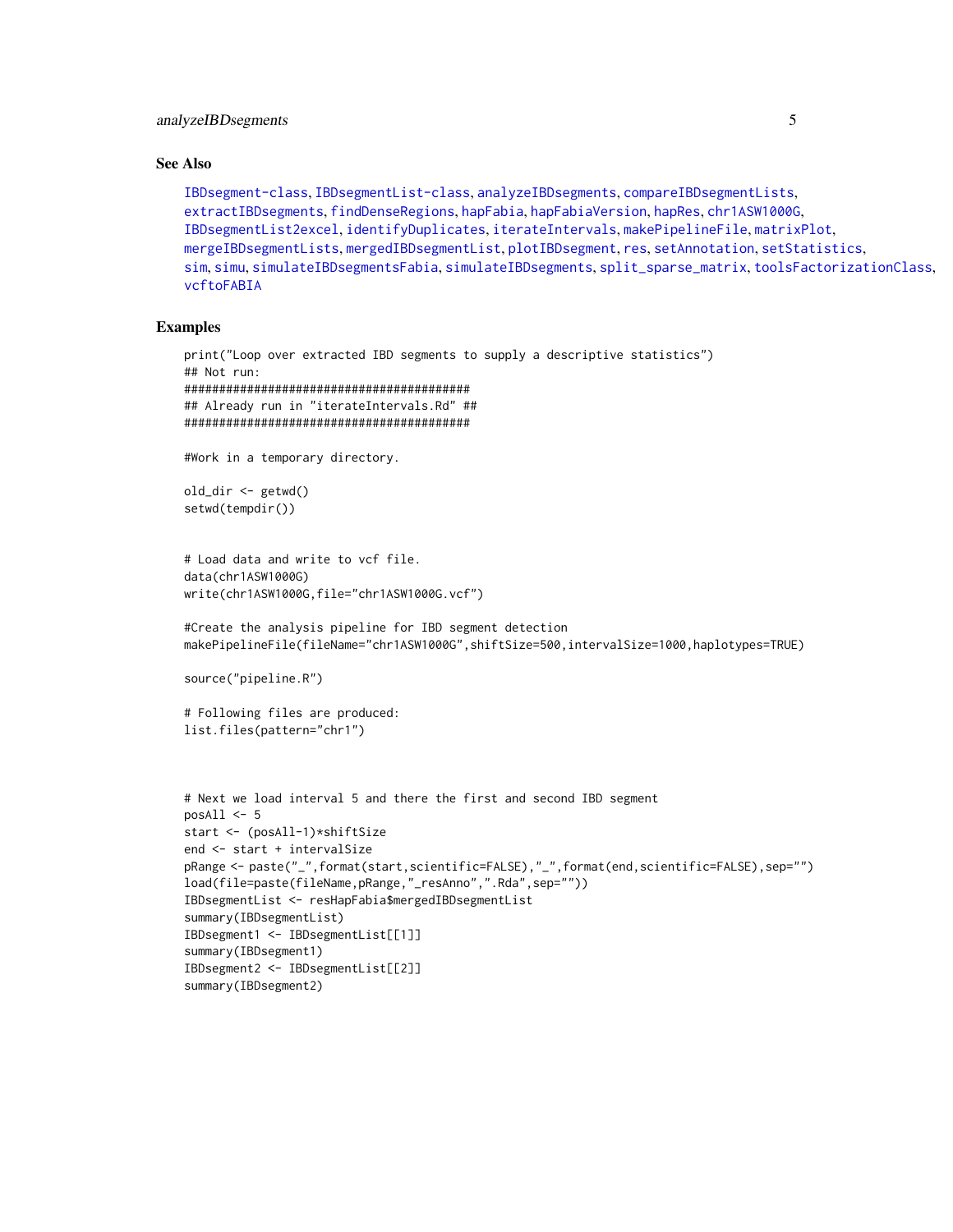```
#Plot the first IBD segment in interval 5
plot(IBDsegment1,filename=paste(fileName,pRange,"_mat",sep=""))
#Plot the second IBD segment in interval 5
plot(IBDsegment2,filename=paste(fileName,pRange,"_mat",sep=""))
setwd(old_dir)
## End(Not run)
## Not run:
###here an example of the the automatically generated pipeline
### with: shiftSize=5000,intervalSize=10000,fileName="filename"
#####define intervals, overlap, filename #######
shiftSize <- 5000
intervalSize <- 10000
fileName="filename" # without type
haplotypes <- TRUE
dosage <- FALSE
#####load library#######
library(hapFabia)
#####convert from .vcf to _mat.txt#######
vcftoFABIA(fileName=fileName)
#####copy haplotype, genotype, or dosage matrix to matrix#######
if (haplotypes) {
    file.copy(paste(fileName,"_matH.txt",sep=""), paste(fileName,"_mat.txt",sep=""))
} else {
   if (dosage) {
       file.copy(paste(fileName,"_matD.txt",sep=""), paste(fileName,"_mat.txt",sep=""))
    } else {
       file.copy(paste(fileName,"_matG.txt",sep=""), paste(fileName,"_mat.txt",sep=""))
    }
}
#####split/ generate intervals#######
split_sparse_matrix(fileName=fileName,intervalSize=intervalSize,
shiftSize=shiftSize,annotation=TRUE)
#####compute how many intervals we have#######
ina <- as.numeric(readLines(paste(fileName,"_mat.txt",sep=""),n=2))
noSNVs <- ina[2]
over <- intervalSize%/%shiftSize
N1 <- noSNVs%/%shiftSize
endRunA <- (N1-over+2)
```
#####analyze each interval#######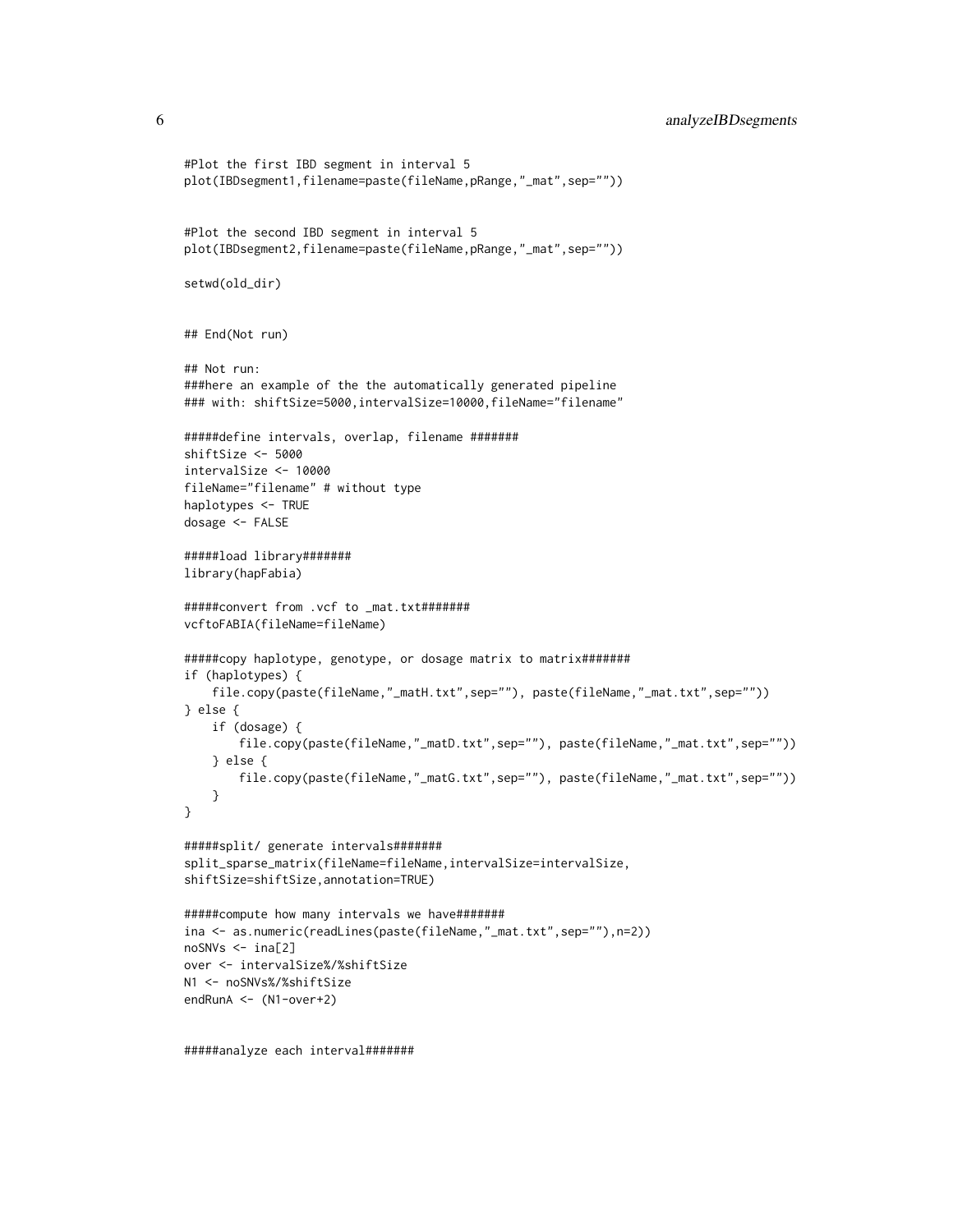# analyzeIBDsegments 7

```
#####may be done by parallel runs#######
iterateIntervals(startRun=1,endRun=endRunA,shift=shiftSize,
intervalSize=intervalSize,fileName=fileName,individuals=0,
upperBP=0.05,p=10,iter=40,alpha=0.03,cyc=50,IBDsegmentLength=50,
Lt = 0.1, Zt = 0.2, thresCount=1e-5, mintagSNVsFactor=3/4,
pMAF=0.03,haplotypes=haplotypes,cut=0.8,procMinIndivids=0.1,thresPrune=1e-3,
simv="minD",minTagSNVs=6,minIndivid=2,avSNVsDist=100,SNVclusterLength=100)
#####identify duplicates#######
identifyDuplicates(fileName=fileName,startRun=1,endRun=endRunA,
shift=shiftSize,intervalSize=intervalSize)
#####analyze results; parallel#######
anaRes <- analyzeIBDsegments(fileName=fileName,startRun=1,endRun=endRunA,
shift=shiftSize,intervalSize=intervalSize)
print("Number IBD segments:")
print(anaRes$noIBDsegments)
print("Statistics on IBD segment length in SNVs (all SNVs in the IBD segment):")
print(anaRes$avIBDsegmentLengthSNVS)
print("Statistics on IBD segment length in bps:")
print(anaRes$avIBDsegmentLengthS)
print("Statistics on number of individuals belonging to IBD segments:")
print(anaRes$avnoIndividS)
print("Statistics on number of tagSNVs of IBD segments:")
print(anaRes$avnoTagSNVsS)
print("Statistics on MAF of tagSNVs of IBD segments:")
print(anaRes$avnoFreqS)
print("Statistics on MAF within the group of tagSNVs of IBD segments:")
print(anaRes$avnoGroupFreqS)
print("Statistics on number of changes between major and minor allele frequency:")
print(anaRes$avnotagSNVChangeS)
print("Statistics on number of tagSNVs per individual of an IBD segment:")
print(anaRes$avnotagSNVsPerIndividualS)
print("Statistics on number of individuals that have the minor allele of tagSNVs:")
print(anaRes$avnoindividualPerTagSNVS)
#####load result for interval 50#######
posAll <- 50 # (50-1)*5000 = 245000: interval 245000 to 255000
start <- (posAll-1)*shiftSize
end <- start + intervalSize
pRange <- paste("_",format(start,scientific=FALSE),"_",
format(end,scientific=FALSE),sep="")
load(file=paste(fileName,pRange,"_resAnno",".Rda",sep=""))
IBDsegmentList <- resHapFabia$mergedIBDsegmentList # $
summary(IBDsegmentList)
#####plot IBD segments in interval 50#######
plot(IBDsegmentList,filename=paste(fileName,pRange,"_mat",sep=""))
   ##attention: filename without type ".txt"
#####plot the first IBD segment in interval 50#######
IBDsegment <- IBDsegmentList[[1]]
```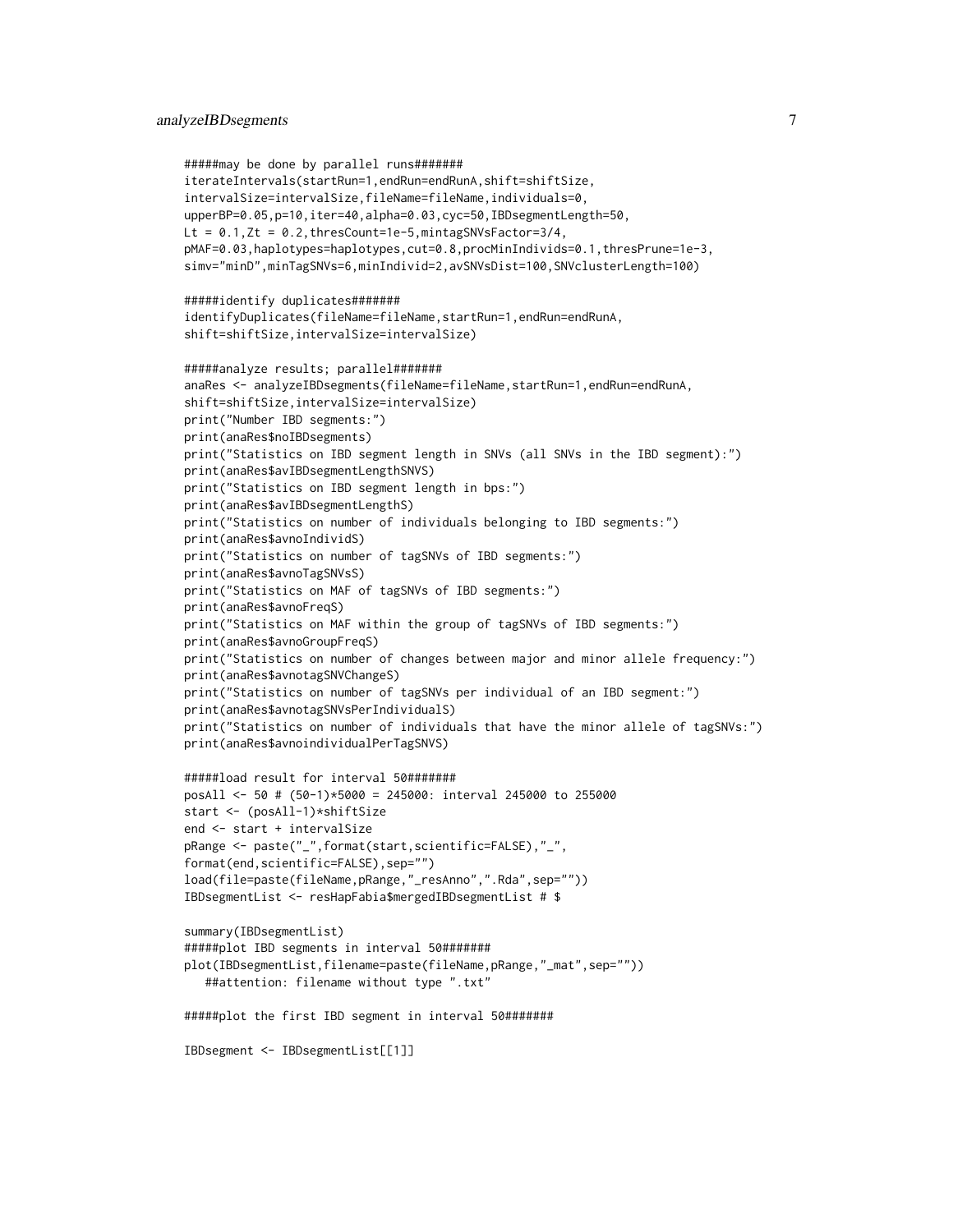```
plot(IBDsegment,filename=paste(fileName,pRange,"_mat",sep=""))
   ##attention: filename without type ".txt"
## End(Not run)
```
<span id="page-7-1"></span>chr1ASW1000G *Example genotype data in* vcf *format*

# Description

Genotype data in vcf format. Contains chr1ASW1000G of class character.

A vcf file is produced by write(chr1ASW1000G,file="chr1ASW1000G.vcf").

#### Usage

chr1ASW1000G

#### Format

String chr1ASW1000G of class character.

# Source

1000Genomes phase 1 release v3; chromosome 1, only ASW and only few SNVs.

# References

S. Hochreiter et al., 'FABIA: Factor Analysis for Bicluster Acquisition', Bioinformatics 26(12):1520- 1527, 2010.

# See Also

[IBDsegment-class](#page-21-1), [IBDsegmentList-class](#page-26-1), [analyzeIBDsegments](#page-2-1), [compareIBDsegmentLists](#page-8-1), [extractIBDsegments](#page-9-1), [findDenseRegions](#page-12-1), [hapFabia](#page-13-1), [hapFabiaVersion](#page-19-1), [hapRes](#page-19-2), [chr1ASW1000G](#page-7-1), [IBDsegmentList2excel](#page-30-1), [identifyDuplicates](#page-32-1), [iterateIntervals](#page-36-1), [makePipelineFile](#page-42-1), [matrixPlot](#page-43-1), [mergeIBDsegmentLists](#page-46-1), [mergedIBDsegmentList](#page-45-1), [plotIBDsegment](#page-47-1), [res](#page-50-1), [setAnnotation](#page-51-1), [setStatistics](#page-53-1), [sim](#page-55-1), [simu](#page-56-1), [simulateIBDsegmentsFabia](#page-59-1), [simulateIBDsegments](#page-57-1), [split\\_sparse\\_matrix](#page-61-1), [toolsFactorizationClass](#page-65-1), [vcftoFABIA](#page-67-1)

<span id="page-7-0"></span>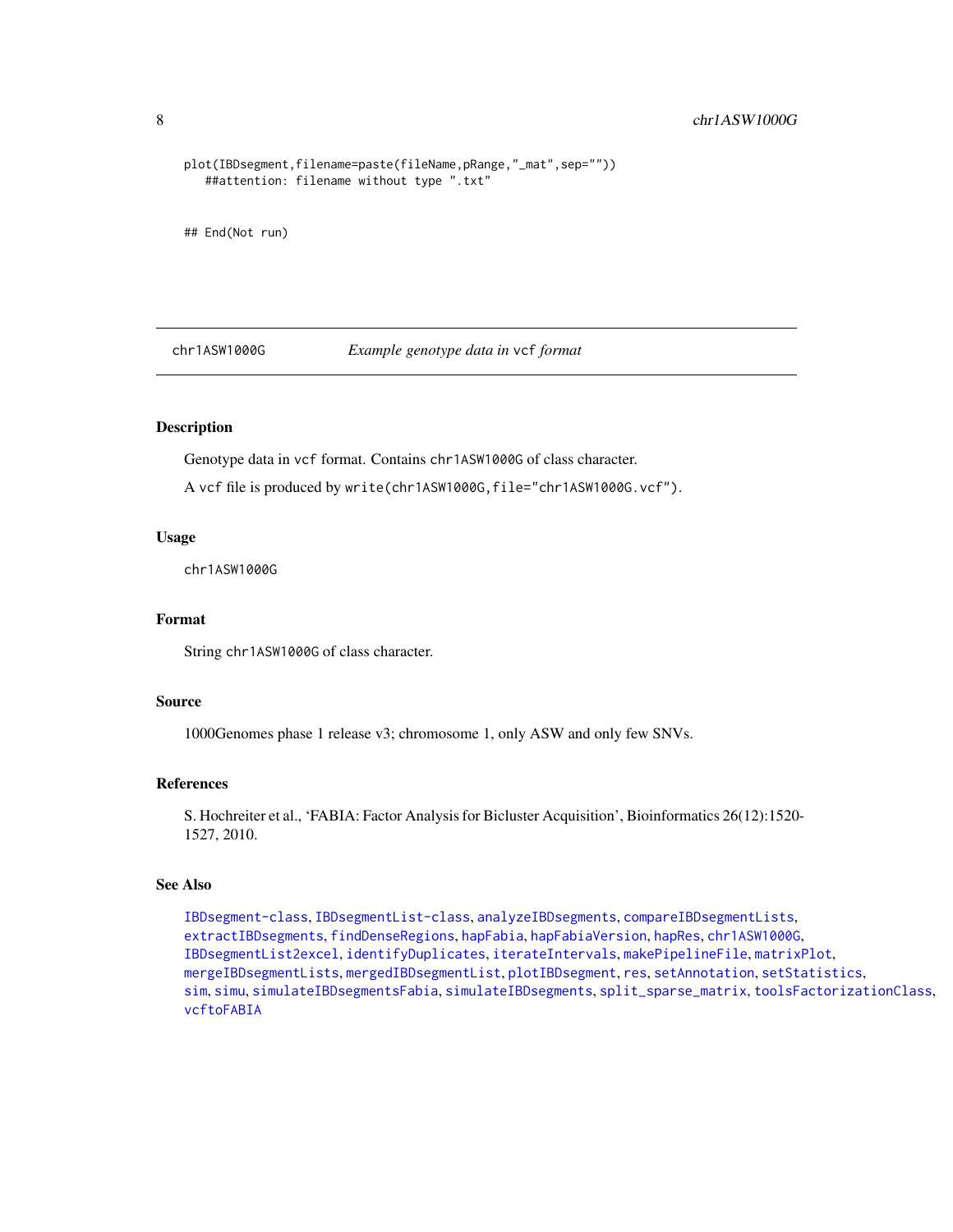<span id="page-8-1"></span><span id="page-8-0"></span>compareIBDsegmentLists

*Hierarchical clustering of IBD segments stored in IBD segment list(s)*

# Description

compareIBDsegmentLists: R implementation of compareIBDsegmentLists.

The IBD segments in one or two list(s) are compared by hierarchical clustering. Different similarity measures are available. Called by hapFabia.

#### Usage

```
## S4 method for signature
## 'IBDsegmentList, ANY, character, ANY, ANY, numeric, numeric'
compareIBDsegmentLists(IBDsegmentList1,IBDsegmentList2=NULL,simv="minD",pTagSNVs=NULL,pIndivid=NULL
```
# **Arguments**

| IBDsegmentList1 |                                                                                                                                                                                                                            |  |
|-----------------|----------------------------------------------------------------------------------------------------------------------------------------------------------------------------------------------------------------------------|--|
|                 | list of IBD segments given as IBD segment List object.                                                                                                                                                                     |  |
| IBDsegmentList2 |                                                                                                                                                                                                                            |  |
|                 | optional: second list of IBD segments given as IBD segment List object.                                                                                                                                                    |  |
| simv            | similarity measure: minD (percentage of the smaller set explained by the larger<br>set), jaccard (Jaccard index), dice (Dice index), or maxD (percentage of the<br>larger set explained by the smaller set); default minD. |  |
| pTagSNVs        | optional: exponent for tagSNV similarity.                                                                                                                                                                                  |  |
| pIndivid        | optional: exponent for individuals similarity.                                                                                                                                                                             |  |
| minTagSNVs      | required minimal number of overlapping SNVs to assign similarity different<br>from zero; default 6.                                                                                                                        |  |
| minIndivid      | required minimal number of overlapping individuals to assign similarity differ-<br>ent from zero; default 2.                                                                                                               |  |

#### Details

Similarities are separately computed for SNVs and for individuals using one of the similarity measure: "minD" (percentage of the smaller set explained by the larger set), "jaccard" (Jaccard index), "dice" (Dice index), or "maxD" (percentage of the larger set explained by the smaller set). One minus the product between SNV similarity and individuals similarity is the final value used for clustering.

The final similarity measure is not a distance but is symmetric, one for similarity of an IBD segment with itself, zero if either CNVs or individuals have no overlap, and between zero and one. Called by hapFabia.

Implementation in R.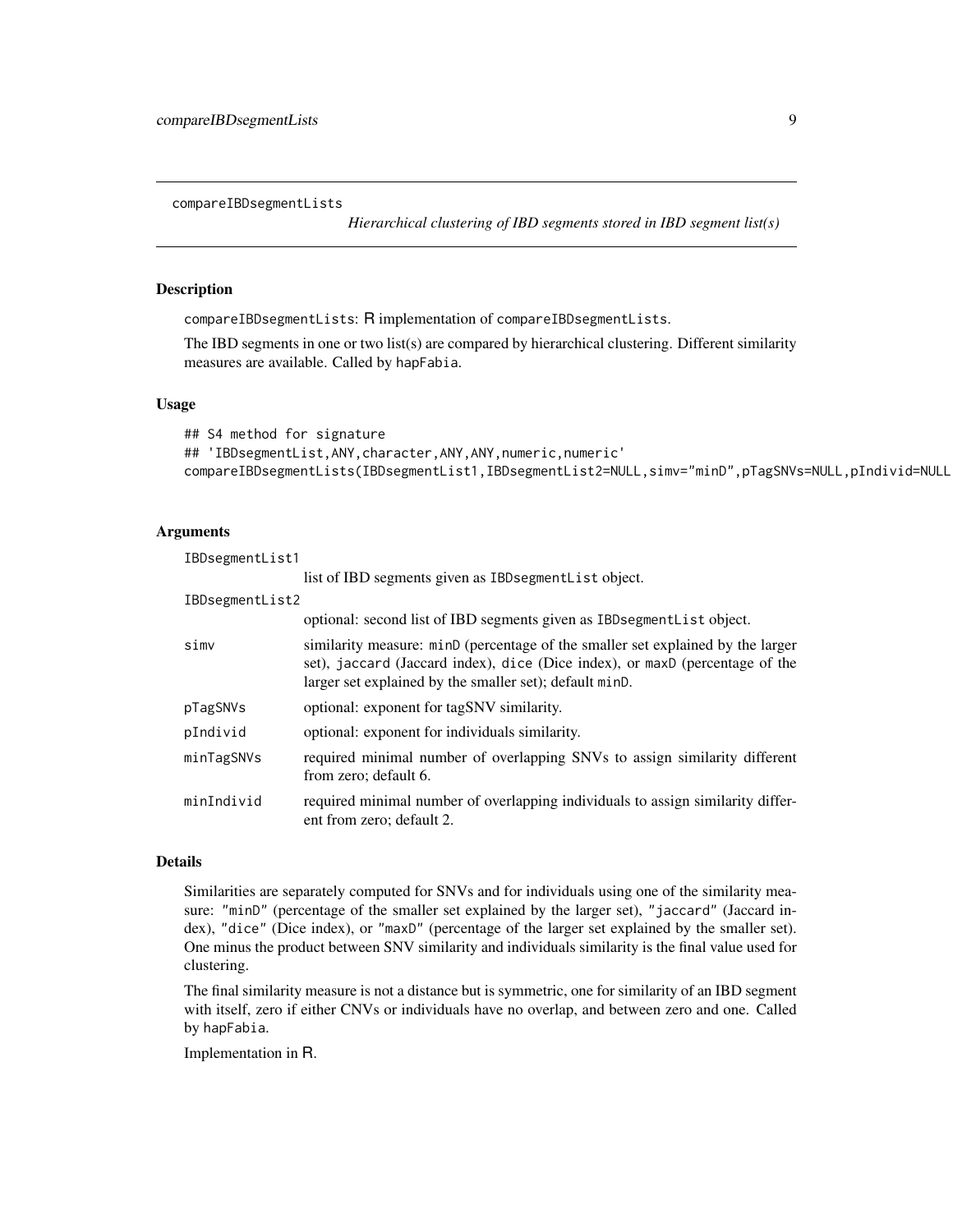# <span id="page-9-0"></span>Value

clust object of class hclust which describes the tree produced by the hierarchical clustering method.

# Author(s)

Sepp Hochreiter

## References

S. Hochreiter et al., 'FABIA: Factor Analysis for Bicluster Acquisition', Bioinformatics 26(12):1520- 1527, 2010.

# See Also

```
IBDsegment-class, IBDsegmentList-class, analyzeIBDsegments, compareIBDsegmentLists,
extractIBDsegments, findDenseRegions, hapFabia, hapFabiaVersion, hapRes, chr1ASW1000G,
IBDsegmentList2excel, identifyDuplicates, iterateIntervals, makePipelineFile, matrixPlot,
mergeIBDsegmentLists, mergedIBDsegmentList, plotIBDsegment, res, setAnnotation, setStatistics,
sim, simu, simulateIBDsegmentsFabia, simulateIBDsegments, split_sparse_matrix, toolsFactorizationClass,
vcftoFABIA
```
# Examples

```
data(hapRes)
IBDsegmentList1 <- hapRes$IBDsegmentList1
IBDsegmentList2 <- hapRes$IBDsegmentList2
comp < -compareIBDsegmentLists(IBDsegmentList1,
   IBDsegmentList2,simv="minD",pTagSNVs=NULL,
  pIndivid=NULL,minTagSNVs=6,minIndivid=2)
```
show(comp)

<span id="page-9-1"></span>extractIBDsegments *Extract IBD segments from a* fabia *result*

# **Description**

extractIBDsegments: R implementation of extractIBDsegments.

IBD segments are identified in FABIA Factorization objects. First accumulations of correlated SNVs are found. Then IBD segments in these accumulations are disentangled. Finally IBD segments are pruned off spurious correlated SNVs.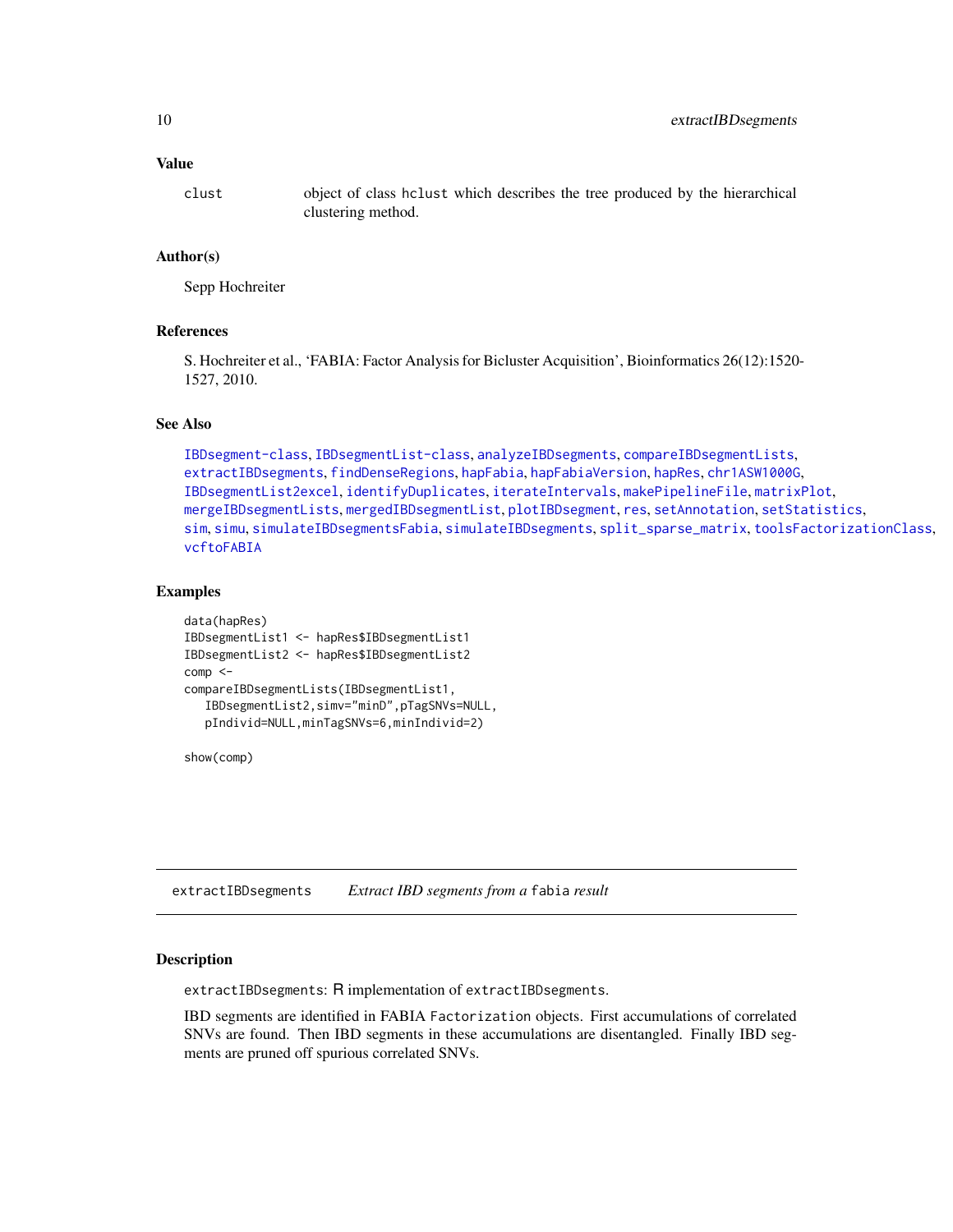# extractIBDsegments 11

# Usage

## S4 method for signature ## 'Factorization, ## list, ## data.frame, ## character, ## matrix, ## numeric, ## numeric, numeric, ## numeric, numeric, ## numeric, ## numeric,

## numeric'

```
extractIBDsegments(res,sPF,annot=NULL,chrom="",labelsA=NULL,ps=0.9,psZ=0.8,inteA=500,thresA=11,mint
```
# Arguments

| res             | result of fabia given as Factorization object.                                                                                                   |  |
|-----------------|--------------------------------------------------------------------------------------------------------------------------------------------------|--|
| <b>SPF</b>      | genotype data obtained by fabia procedure samplesPerFeature; it gives for<br>each SNV the individuals/chromosomes that possess the minor allele. |  |
| annot           | annotation for the tagSNVs as an object of the class data. frame; if it is NULL<br>then a dummy annotation is generated.                         |  |
| chrom           | the chromosome the genotyping data stems from.                                                                                                   |  |
| labelsA         | labels for the individuals; if it is NULL then dummy labels by enumerating indi-<br>viduals are generated.                                       |  |
| ps              | quantile above which the L values are considered for IBD segment extraction.                                                                     |  |
| psZ             | quantile above which the largest Z values are considered for IBD segment ex-<br>traction.                                                        |  |
| inteA           | number of SNVs in a histogram bin which correspond to the desired IBD seg-<br>ment length.                                                       |  |
| thresA          | threshold for histogram counts above which SNVs are viewed to be locally ac-<br>cumulated in a histogram bin.                                    |  |
| mintagSNVs      | threshold for minimal tagSNV overlap of intervals in a IBD segment.                                                                              |  |
| off             | offset of the histogram.                                                                                                                         |  |
| procMinIndivids |                                                                                                                                                  |  |
|                 | percent of cluster individuals that must have the minor allele to consider an SNV<br>as IBD segment tagSNV.                                      |  |
| thresPrune      | threshold on the probability of having minimal distance to neighboring tagSNVs;<br>used to prune off SNVs at the border of IBD segments.         |  |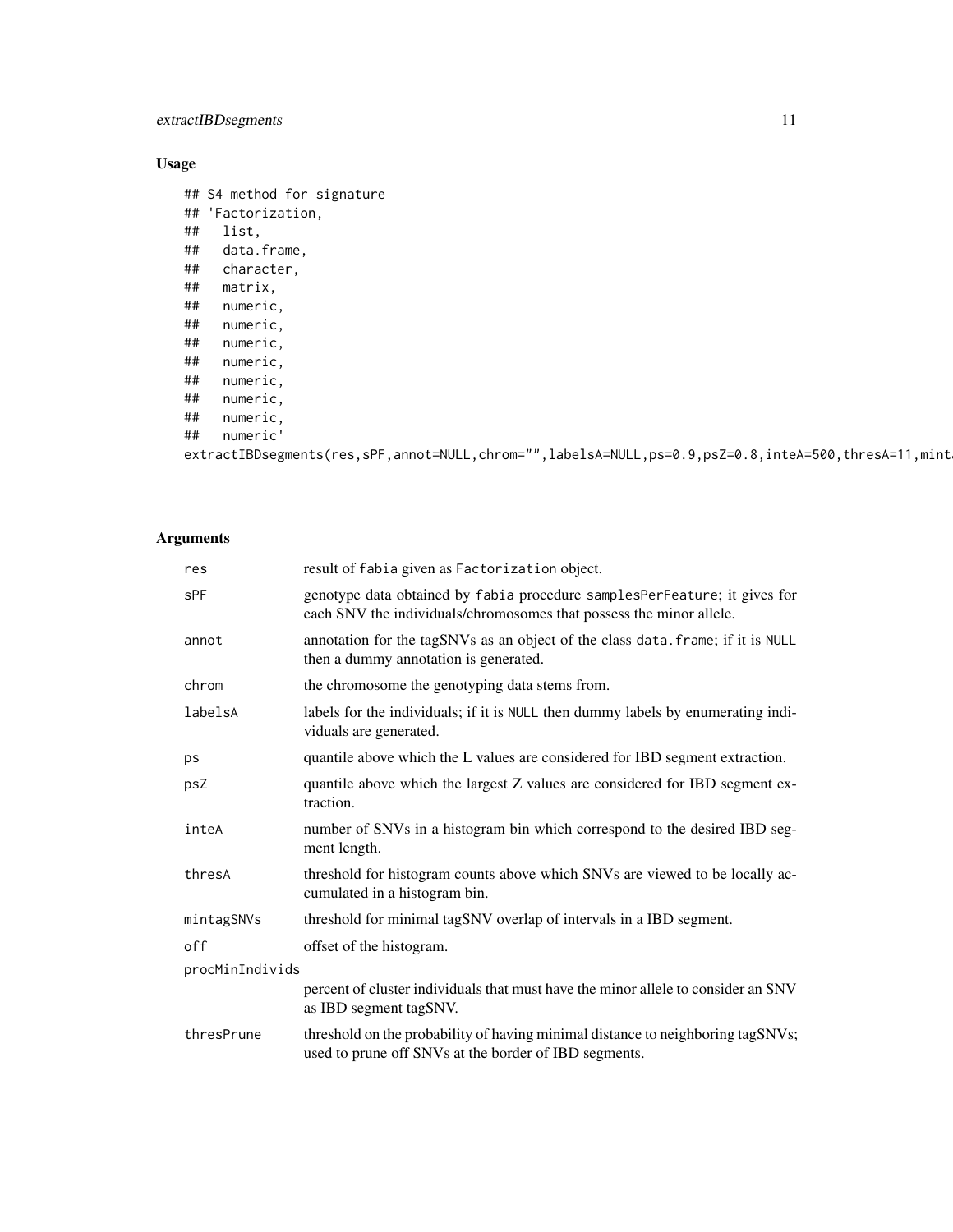# Details

The threshold thresA for counts in a bin, which indicates SNV accumulations, is computed and provided by hapFabia when calling this method. Distance probabilities for pruning are based on an exponential distribution with the median distance between tagCNVs as parameter (one over the rate). Thus, the counts are assumed to be Poisson distributed. At the IBD segment border, SNVs that have a large distance to the closest tagSNV are pruned off. thresPrune gives the pruning threshold via a p-value for observing this distance or a larger based on the exponential distribution.

Implementation in R.

#### Value

An instance of the class IBDsegmentList containing the extracted IBD segments.

#### Author(s)

Sepp Hochreiter

# References

S. Hochreiter et al., 'FABIA: Factor Analysis for Bicluster Acquisition', Bioinformatics 26(12):1520- 1527, 2010.

# See Also

```
IBDsegment-class, IBDsegmentList-class, analyzeIBDsegments, compareIBDsegmentLists,
extractIBDsegments, findDenseRegions, hapFabia, hapFabiaVersion, hapRes, chr1ASW1000G,
IBDsegmentList2excel, identifyDuplicates, iterateIntervals, makePipelineFile, matrixPlot,
mergeIBDsegmentLists, mergedIBDsegmentList, plotIBDsegment, res, setAnnotation, setStatistics,
sim, simu, simulateIBDsegmentsFabia, simulateIBDsegments, split_sparse_matrix, toolsFactorizationClass,
vcftoFABIA
```
# Examples

```
data(hapRes)
res <- hapRes$res
sPF <- hapRes$sPF
annot <- hapRes$annot
nnL \leftarrow length(Z(res)[1,])labelsA <- cbind(as.character(1:nnL),
  as.character(1:nnL),as.character(1:nnL),
  as.character(1:nnL))
resIBDsegmentList <- extractIBDsegments(res=res,
   sPF=sPF,annot=annot,chrom="1",labelsA=labelsA,
  ps=0.9,psZ=0.8,inteA=50,thresA=6,mintagSNVs=6,
   off=0,procMinIndivids=0.1,thresPrune=1e-3)
summary(resIBDsegmentList)
```

```
print("Position of the first IBD segment:")
print(IBDsegmentPos(resIBDsegmentList[[1]]))
```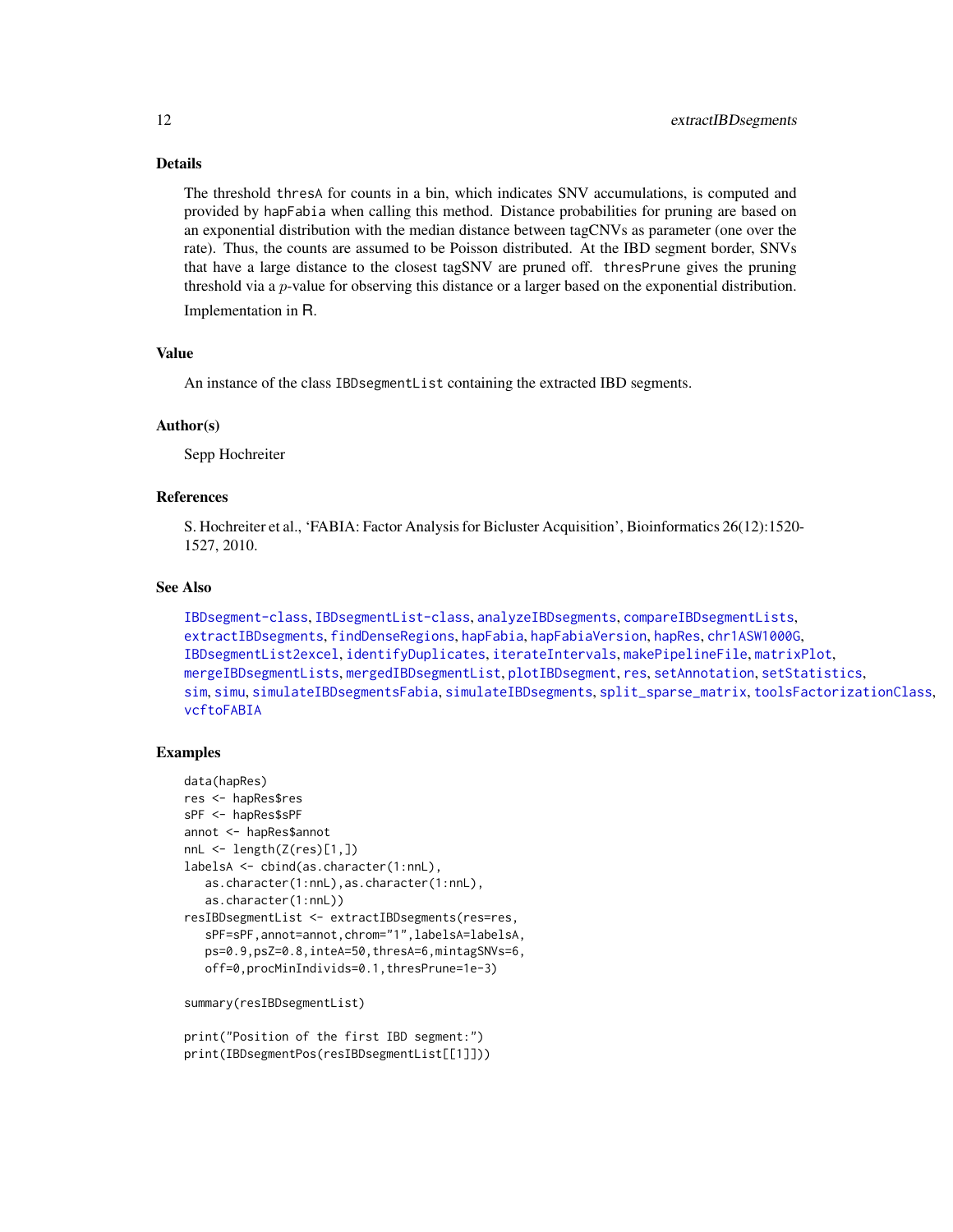```
print("Length of the first IBD segment:")
print(IBDsegmentLength(resIBDsegmentList[[1]]))
```
<span id="page-12-1"></span>findDenseRegions *Find accumulations of values via histogram counts*

# Description

findDenseRegions: R implementation of findDenseRegions.

Extracts histogram bins which counts are larger than a threshold. Only values larger than a given quantile are considered.

# Usage

```
findDenseRegions(obs,p=0.9,inte=500,thres=11,off=0)
```
# Arguments

| obs   | values for constructing the histogram.                                                      |
|-------|---------------------------------------------------------------------------------------------|
| p     | quantile above which the values of obs are included into the histogram.                     |
| inte  | size of the histogram bins.                                                                 |
| thres | threshold for histogram counts: bin with counts larger equal the threshold are<br>selected. |
| off   | offset of the histogram bin positions.                                                      |

# Details

Extracts histogram bins which counts are larger than a threshold. The threshold is supplied and can be computed according to some assumptions on expected bin counts. Only values larger than a given quantile are considered.

Implementation in R.

#### Value

| list with |                                                                                                               |
|-----------|---------------------------------------------------------------------------------------------------------------|
| m         | vector of locations of the selected bin (middle of bins).                                                     |
| 1         | vector of lengths of the bins.                                                                                |
| pos       | list where each element is a vector of locations of values that contributed to the<br>counts (SNV positions). |
| len       | vector of counts or equivalently vector of the number of SNVs.                                                |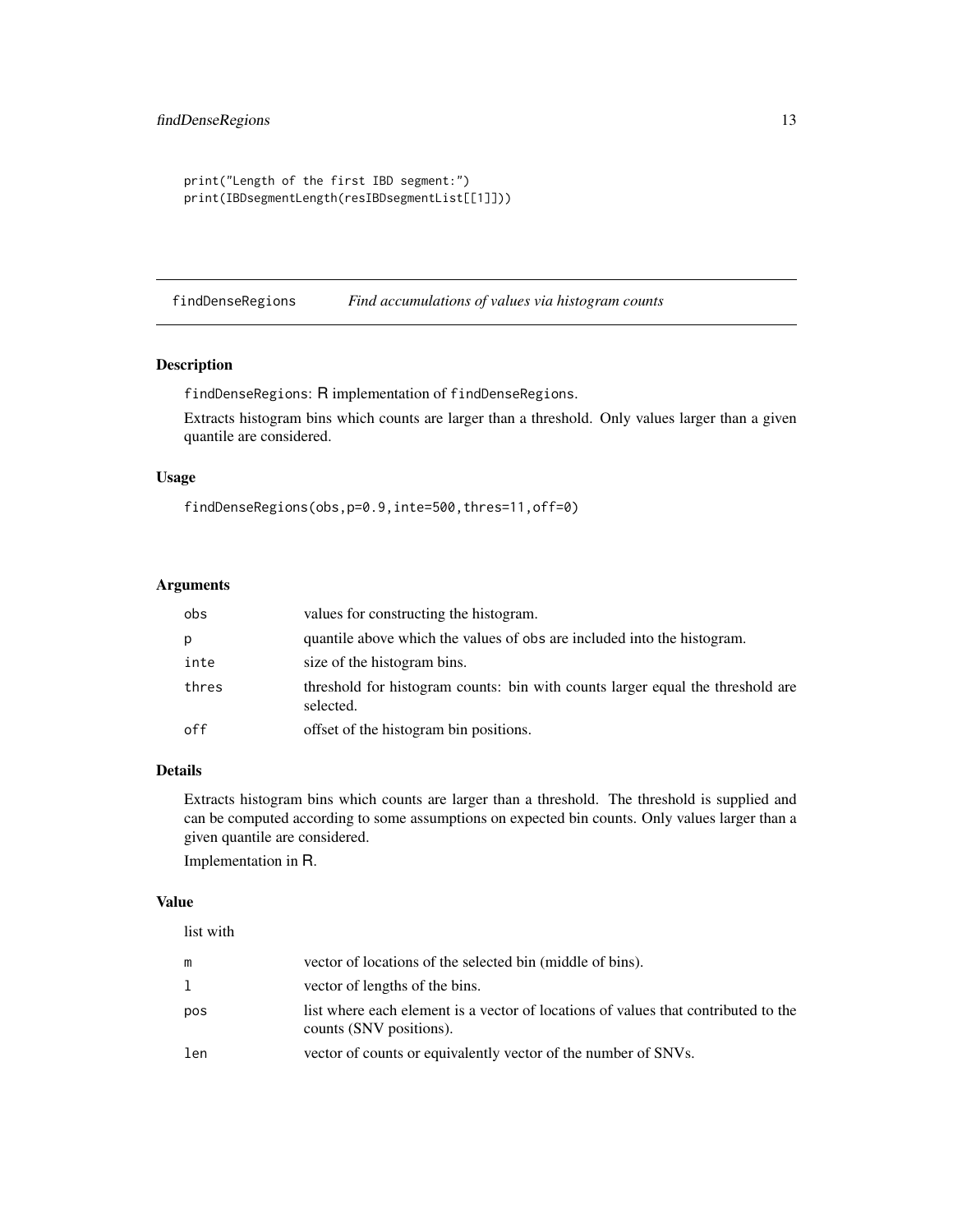14 hapFabia

#### Author(s)

Sepp Hochreiter

# References

S. Hochreiter et al., 'FABIA: Factor Analysis for Bicluster Acquisition', Bioinformatics 26(12):1520- 1527, 2010.

# See Also

```
IBDsegment-class, IBDsegmentList-class, analyzeIBDsegments, compareIBDsegmentLists,
extractIBDsegments, findDenseRegions, hapFabia, hapFabiaVersion, hapRes, chr1ASW1000G,
IBDsegmentList2excel, identifyDuplicates, iterateIntervals, makePipelineFile, matrixPlot,
mergeIBDsegmentLists, mergedIBDsegmentList, plotIBDsegment, res, setAnnotation, setStatistics,
sim, simu, simulateIBDsegmentsFabia, simulateIBDsegments, split_sparse_matrix, toolsFactorizationClass,
vcftoFABIA
```
# Examples

```
data(res)
ib <- findDenseRegions(L(res)[,1],p=0.9,
   inte=50,thres=6,off=0)
print(ib$len)
```
<span id="page-13-1"></span>hapFabia *IBD segment extraction by FABIA*

## Description

hapFabia: R implementation of the *hapFabia* method.

hapFabia extracts short IBD segments tagged by rare variants from phased or unphased genotypes. hapFabia is designed for rare variants in very large sequencing data. The method is based on FABIA biclustering and utilizes the package fabia.

# Usage

```
hapFabia(fileName,prefixPath="",sparseMatrixPostfix="_mat",
   annotPostfix="_annot.txt",individualsPostfix="_individuals.txt",
   labelsA=NULL,pRange="",individuals=0,lowerBP=0,upperBP=0.05,
   p=10,iter=40,quant=0.01,eps=1e-5,alpha=0.03,cyc=50,non_negative=1,
   write_file=0,norm=0,lap=100.0,IBDsegmentLength=50,Lt = 0.1,
   Zt = 0.2,thresCount=1e-5,mintagSNVsFactor=3/4,pMAF=0.03,
   haplotypes=FALSE, cut=0.8, procMinIndivids=0.1, thresPrune=1e-3,
   simv="minD",minTagSNVs=6,minIndivid=2,avSNVsDist=100,SNVclusterLength=100)
```
<span id="page-13-0"></span>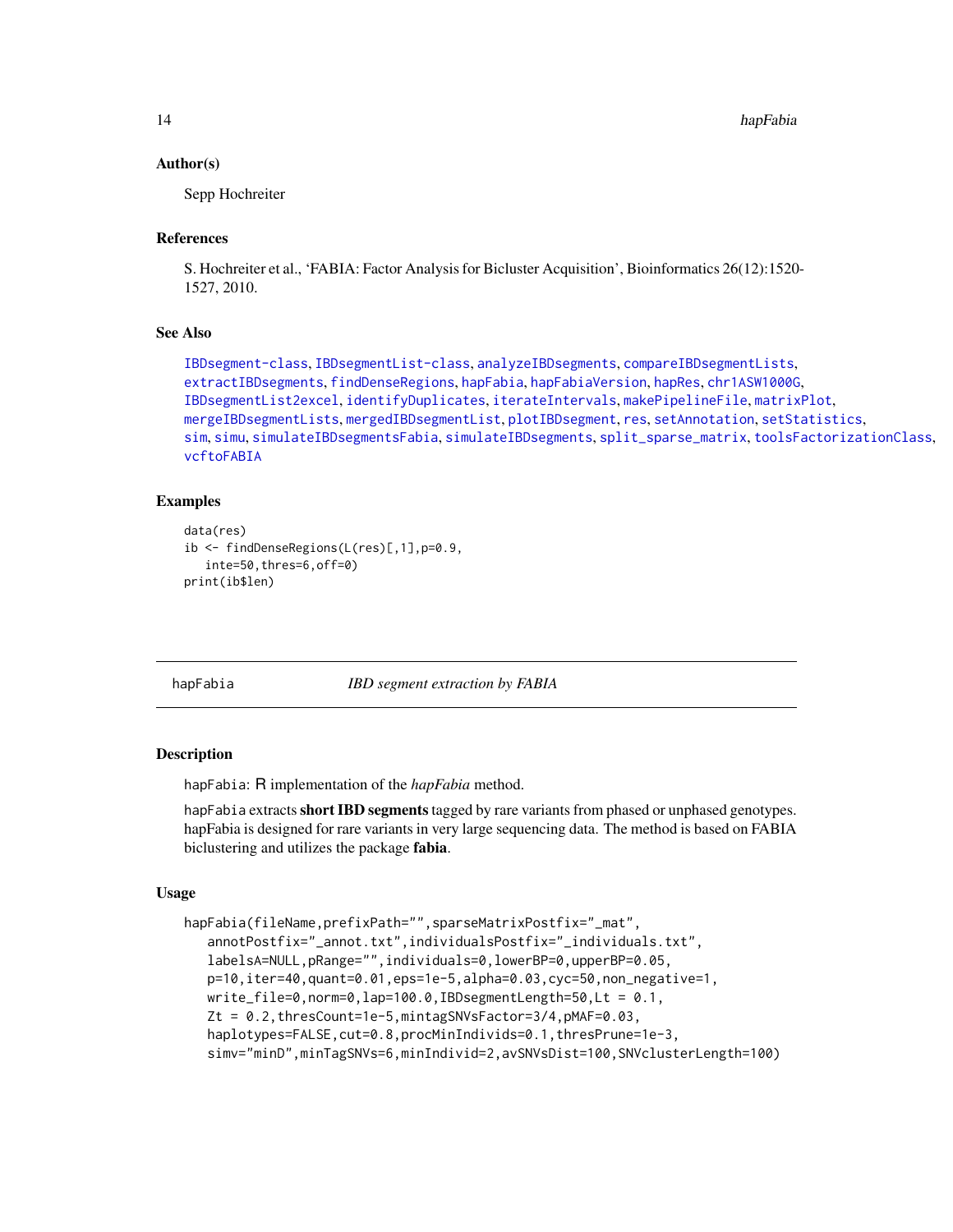#### hapFabia 15

# Arguments

| fileName            | name of the file that contains the genotype matrix in sparse format.                                                                                                                   |
|---------------------|----------------------------------------------------------------------------------------------------------------------------------------------------------------------------------------|
| prefixPath          | path to the genotype file.                                                                                                                                                             |
| sparseMatrixPostfix |                                                                                                                                                                                        |
|                     | postfix string for the sparse matrix.                                                                                                                                                  |
| annotPostfix        | postfix string for the SNV annotation file.                                                                                                                                            |
| individualsPostfix  |                                                                                                                                                                                        |
|                     | postfix string for the file containing the names of the individuals.                                                                                                                   |
| labelsA             | annotation of the individuals as matrix individuals x 4 (individual ID, subpopu-<br>lation, population, genotyping platform).                                                          |
| pRange              | indicates which DNA interval is processed.                                                                                                                                             |
| individuals         | vector of individuals that are included into the analysis; default $= 0$ (all individ-<br>uals).                                                                                       |
| lowerBP             | lower bound on minor allele frequencies (MAF); however at least two occur-<br>rences are required to remove private SNVs.                                                              |
| upperBP             | upper bound on minor allele frequencies (MAF) to extract rare variants.                                                                                                                |
| p                   | number of biclusters per fabia iteration.                                                                                                                                              |
| iter                | number of fabia iterations.                                                                                                                                                            |
| quant               | percentage of fabia loadings L that are removed after each iteration.                                                                                                                  |
| eps                 | lower bound on fabia variational parameter lapla; default 1e-5.                                                                                                                        |
| alpha               | fabia sparseness of the loadings; $\text{default} = 0.03$ .                                                                                                                            |
| cyc                 | number of cycles per fabia iteration; default 50.                                                                                                                                      |
| non_negative        | non-negative fabia factors and loadings if non_negative = 1; default = $1$ (yes).                                                                                                      |
| write_file          | fabia results are written to files (L in sparse format), default = $0$ (not written).                                                                                                  |
| norm                | fabia data normalization; default 1 (no normalization).                                                                                                                                |
| lap                 | minimal value of fabia's variational parameter; default 100.0.                                                                                                                         |
| IBDsegmentLength    |                                                                                                                                                                                        |
|                     | expected typical IBD segment length in kbp.                                                                                                                                            |
| Lt                  | percentage of largest fabia L values to consider for IBD segment extraction.                                                                                                           |
| Zt                  | percentage of largest fabia Z values to consider for IBD segment extraction.                                                                                                           |
| thresCount          | p-value of random histogram hit; default 1e-5.                                                                                                                                         |
| mintagSNVsFactor    |                                                                                                                                                                                        |
|                     | percentage of the histogram tagSNVs count threshold (mintagSNVs in extractIBDsegments);<br>used to define minimal overlap of individual intervals in an IBD segment; de-<br>fault 3/4. |
| pMAF                | averaged and corrected (for non-uniform distributions) minor allele frequency.                                                                                                         |
| haplotypes          | haplotypes = TRUE indicates phased genotypes that is two chromosomes per<br>individual otherwise unphased genotypes.                                                                   |
| cut                 | cutoff for merging IBD segments after a hierarchical clustering; default 0.8.                                                                                                          |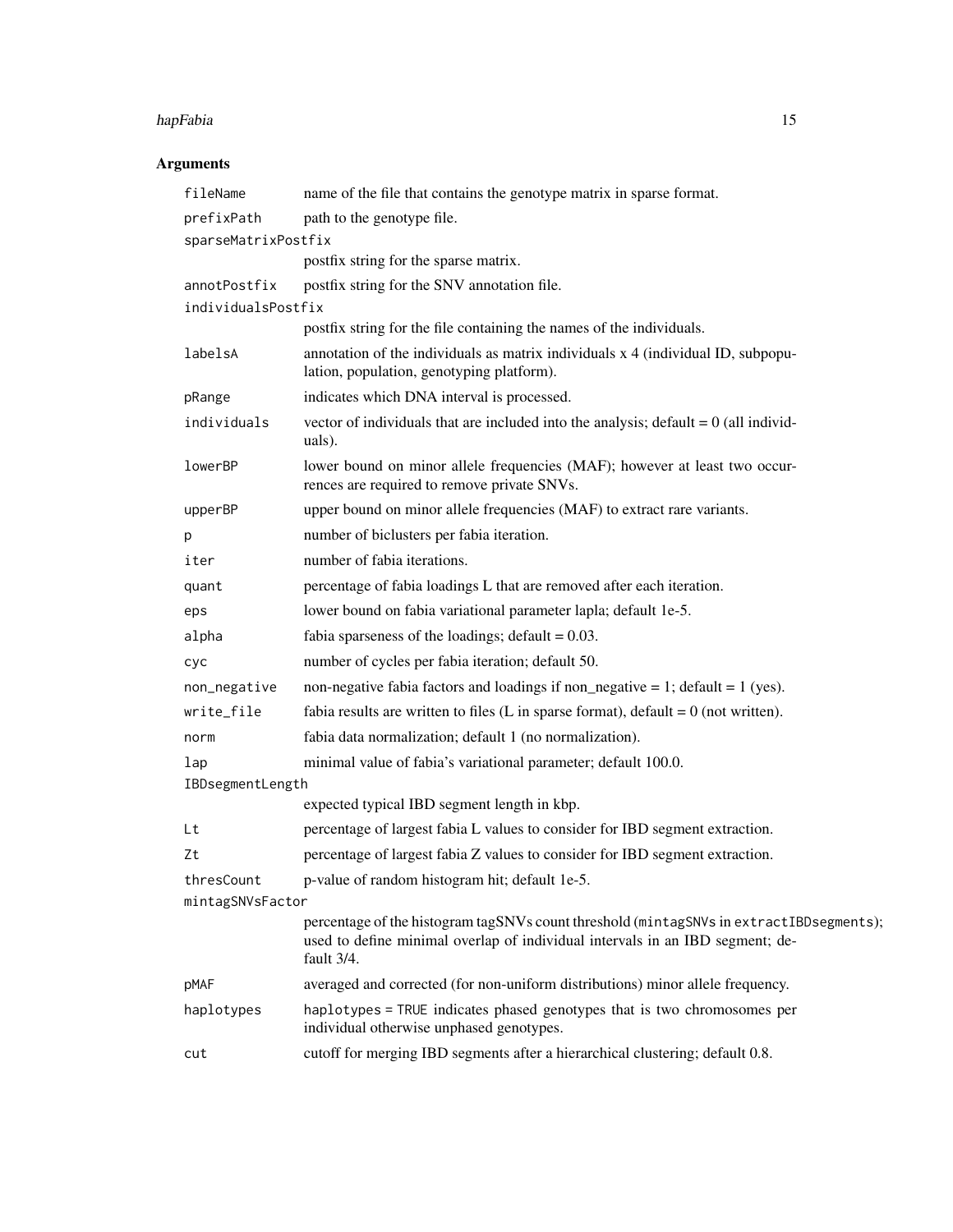| procMinIndivids  |                                                                                                                                                                                     |  |
|------------------|-------------------------------------------------------------------------------------------------------------------------------------------------------------------------------------|--|
|                  | Percentage of cluster individuals a tagSNV must tag to be considered as tagSNV<br>for the IBD segment.                                                                              |  |
| thresPrune       | Threshold for pruning border tagSNVs based on an exponential distribution<br>where border tagSNVs with large distances to the next tagSNV are pruned.                               |  |
| simv             | Similarity measure for merging clusters: "minD" (percentage of smaller ex-<br>plained by larger set), "jaccard" (Jaccard index), "dice" (Dice index), or<br>"maxD"; default "minD". |  |
| minTagSNVs       | Minimum matching tagSNVs for cluster similarity; otherwise the similarity is<br>set to zero.                                                                                        |  |
| minIndivid       | Minimum matching individuals for cluster similarity; otherwise the similarity is<br>set to zero.                                                                                    |  |
| avSNVsDist       | average distance between SNVs in base pairs - used together with IBDsegmentLength<br>to compute the number of SNVs in the histogram bins; default=100.                              |  |
| SNVclusterLength |                                                                                                                                                                                     |  |
|                  | if IBD segment Length=0 then the number of SNVs in the histogram bins can be<br>given directly; default 100.                                                                        |  |

# Details

This function uses a genotype matrix in sparse matrix format and extracts IBD segments by biclustering. First, it performs Fabia biclustering and then extracts local accumulations of loadings. Then it disentangles IBD segments and prunes off spurious correlated SNVs. Finally, it merges similar IBD segments to account for larger IBD segments that were broken during the analysis.

Annotation file ...\_annot.txt for SNVs:

- 1. first line: number individuals;
- 2. second line: number SNVs;
- 3. for each SNV a line containing following field that are blank separated: "chromosome", "physical position", "snvNames", "snvMajor", "snvMinor", "quality", "pass", "info of vcf file", "fields in vcf file", "frequency", "0/1: 1 is changed if major allele is actually minor allele".

labelsA is a matrix ("number individuals" x 4), where for each individual following characteristics are given:

- 1. id;
- 2. subPopulation;
- 3. population;
- 4. platform.

The probability of observing  $k$  or more correlated SNVs in a histogram bin is computed. The minimal  $k$  which pushes the probability below the threshold thresCount is used to find accumulation of correlated SNVs that are assumed to belong to a IBD segment.

Let  $p$  be the probability of a random minor allele match between  $t$  individuals. The probability of observing  $k$  or more matches for  $n$  SNVs in a histogram bin is given by one minus the binomial distribution  $F(k; n, p)$ :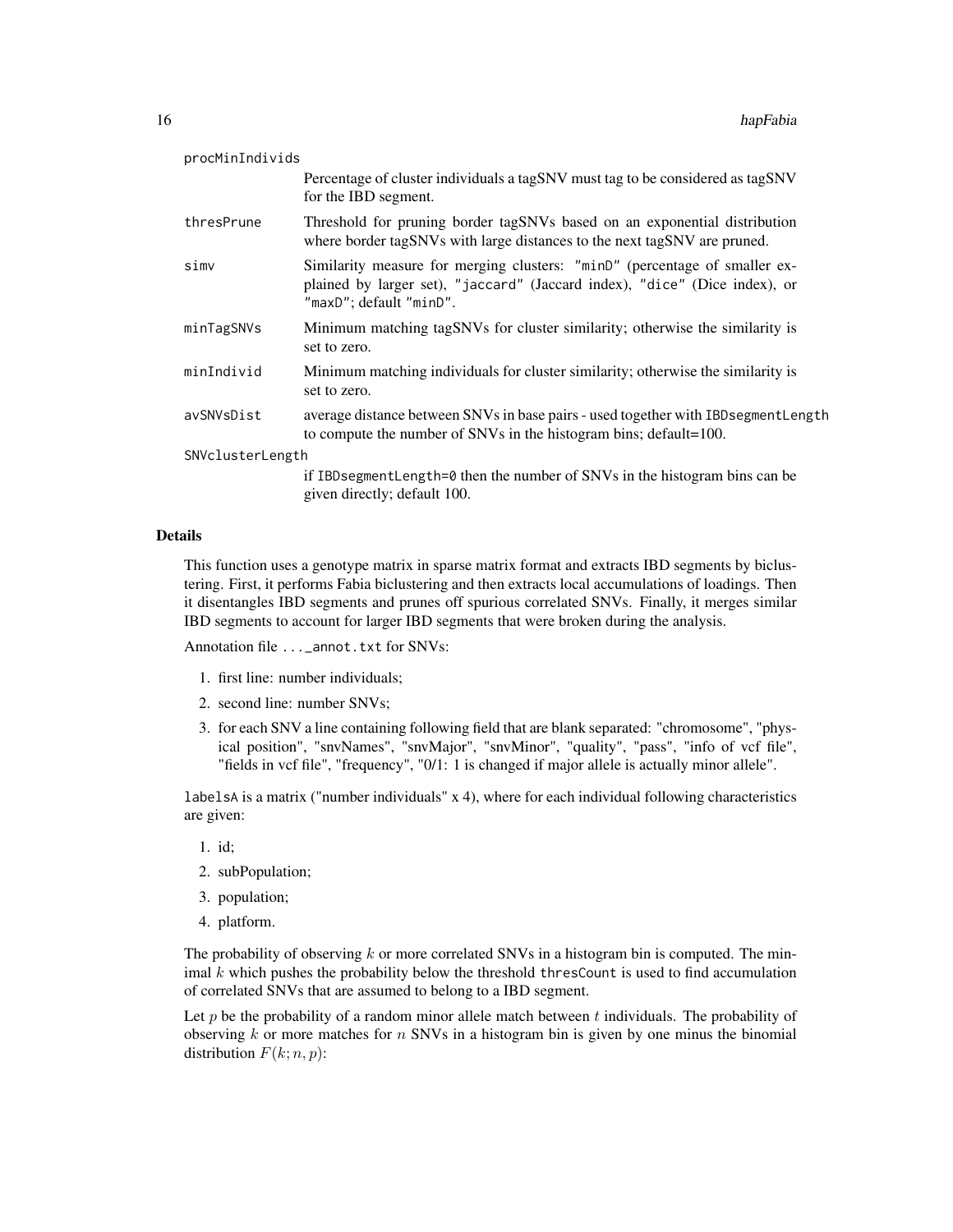#### hapFabia 17

$$
1 - F(k - 1; n, p) = Pr(K \ge k) = \sum_{i=k}^{\infty} {n \choose i} p^i (1-p)^{n-i}
$$

If  $q$  is the minor allele frequency (MAF) for one SNV, the probability  $p$  of observing the minor allele of this SNV in all t individuals is  $p = q<sup>t</sup>$ . The value q is given by the parameter pMAF. Implementation in R.

# Value

|                       | List containing      |                                                                                                                                                      |
|-----------------------|----------------------|------------------------------------------------------------------------------------------------------------------------------------------------------|
|                       | mergedIBDsegmentList |                                                                                                                                                      |
|                       |                      | an object of the class IBD segment L is t that contains the extracted IBD segments<br>that were extracted from two histograms with different offset. |
|                       | res                  | the result of FABIA.                                                                                                                                 |
|                       | sPF                  | individuals per loading of this FABIA result.                                                                                                        |
|                       | annot                | annotation for the genotype data.                                                                                                                    |
|                       | IBDsegmentList1      |                                                                                                                                                      |
|                       |                      | an object of the class IBD segment List that contains the result of IBD segment<br>extraction from the first histogram.                              |
|                       | IBDsegmentList2      |                                                                                                                                                      |
|                       |                      | an object of the class IBD segment List that contains the result of IBD segment<br>extraction from the second histogram.                             |
| mergedIBDsegmentList1 |                      |                                                                                                                                                      |
|                       |                      | an object of the class IBD segment List that contains the merged result of the<br>first IBD segment extraction (redundancies removed).               |
| mergedIBDsegmentList2 |                      |                                                                                                                                                      |
|                       |                      | an object of the class IBD segment L is t hat contains the merged result of the<br>second IBD segment extraction (redundancies removed).             |

# Author(s)

Sepp Hochreiter

# References

S. Hochreiter et al., 'FABIA: Factor Analysis for Bicluster Acquisition', Bioinformatics 26(12):1520- 1527, 2010.

# See Also

[IBDsegment-class](#page-21-1), [IBDsegmentList-class](#page-26-1), [analyzeIBDsegments](#page-2-1), [compareIBDsegmentLists](#page-8-1), [extractIBDsegments](#page-9-1), [findDenseRegions](#page-12-1), [hapFabia](#page-13-1), [hapFabiaVersion](#page-19-1), [hapRes](#page-19-2), [chr1ASW1000G](#page-7-1), [IBDsegmentList2excel](#page-30-1), [identifyDuplicates](#page-32-1), [iterateIntervals](#page-36-1), [makePipelineFile](#page-42-1), [matrixPlot](#page-43-1), [mergeIBDsegmentLists](#page-46-1), [mergedIBDsegmentList](#page-45-1), [plotIBDsegment](#page-47-1), [res](#page-50-1), [setAnnotation](#page-51-1), [setStatistics](#page-53-1), [sim](#page-55-1), [simu](#page-56-1), [simulateIBDsegmentsFabia](#page-59-1), [simulateIBDsegments](#page-57-1), [split\\_sparse\\_matrix](#page-61-1), [toolsFactorizationClass](#page-65-1), [vcftoFABIA](#page-67-1)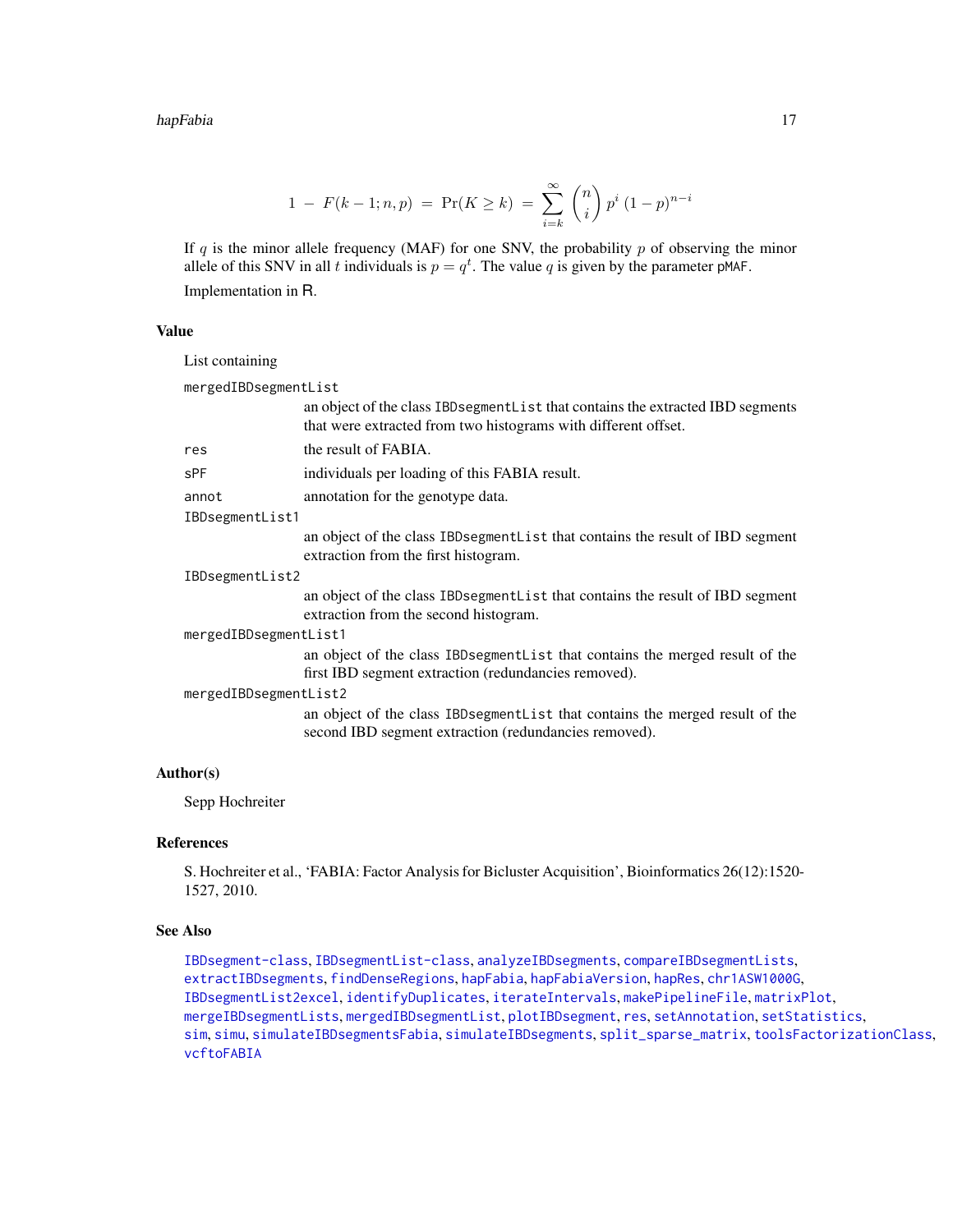# Examples

```
old_dir <- getwd()
setwd(tempdir())
data(simu)
namesL <- simu[["namesL"]]
haploN <- simu[["haploN"]]
snvs <- simu[["snvs"]]
annot <- simu[["annot"]]
alleleIimp <- simu[["alleleIimp"]]
write.table(namesL,file="dataSim1fabia_individuals.txt",
   quote = FALSE,row.names = FALSE,col.names = FALSE)
write(as.integer(haploN),file="dataSim1fabia_annot.txt",
   ncolumns=100)
write(as.integer(snvs),file="dataSim1fabia_annot.txt",
   append=TRUE, ncolumns=100)
write.table(annot,file="dataSim1fabia_annot.txt",
   sep = " " , quote = FALSE, row.name = FALSE,col.names = FALSE,append=TRUE)
write(as.integer(haploN),file="dataSim1fabia_mat.txt",
   ncolumns=100)
write(as.integer(snvs),file="dataSim1fabia_mat.txt",
   append=TRUE,ncolumns=100)
for (i in 1:haploN) {
  a1 <- which(alleleIimp[i,]>0.01)
  al \leftarrow length(a1)
  b1 <- alleleIimp[i,a1]
  a1 \leftarrow a1 - 1dim(a1) \leq -c(1, a1)b1 <- format(as.double(b1),nsmall=1)
  dim(b1) \leq -c(1, a1)write.table(al,file="dataSim1fabia_mat.txt",
     sep = " ", quote = FALSE, row.name = FALSE,col.names = FALSE,append=TRUE)
  write.table(a1,file="dataSim1fabia_mat.txt",
     sep = " ", quote = FALSE, row. names = FALSE,col.names = FALSE,append=TRUE)
  write.table(b1,file="dataSim1fabia_mat.txt",
     sep = " ", quote = FALSE, row. names = FALSE,col.names = FALSE,append=TRUE)
}
hapRes <- hapFabia(fileName="dataSim1fabia",prefixPath="",
```
sparseMatrixPostfix="\_mat",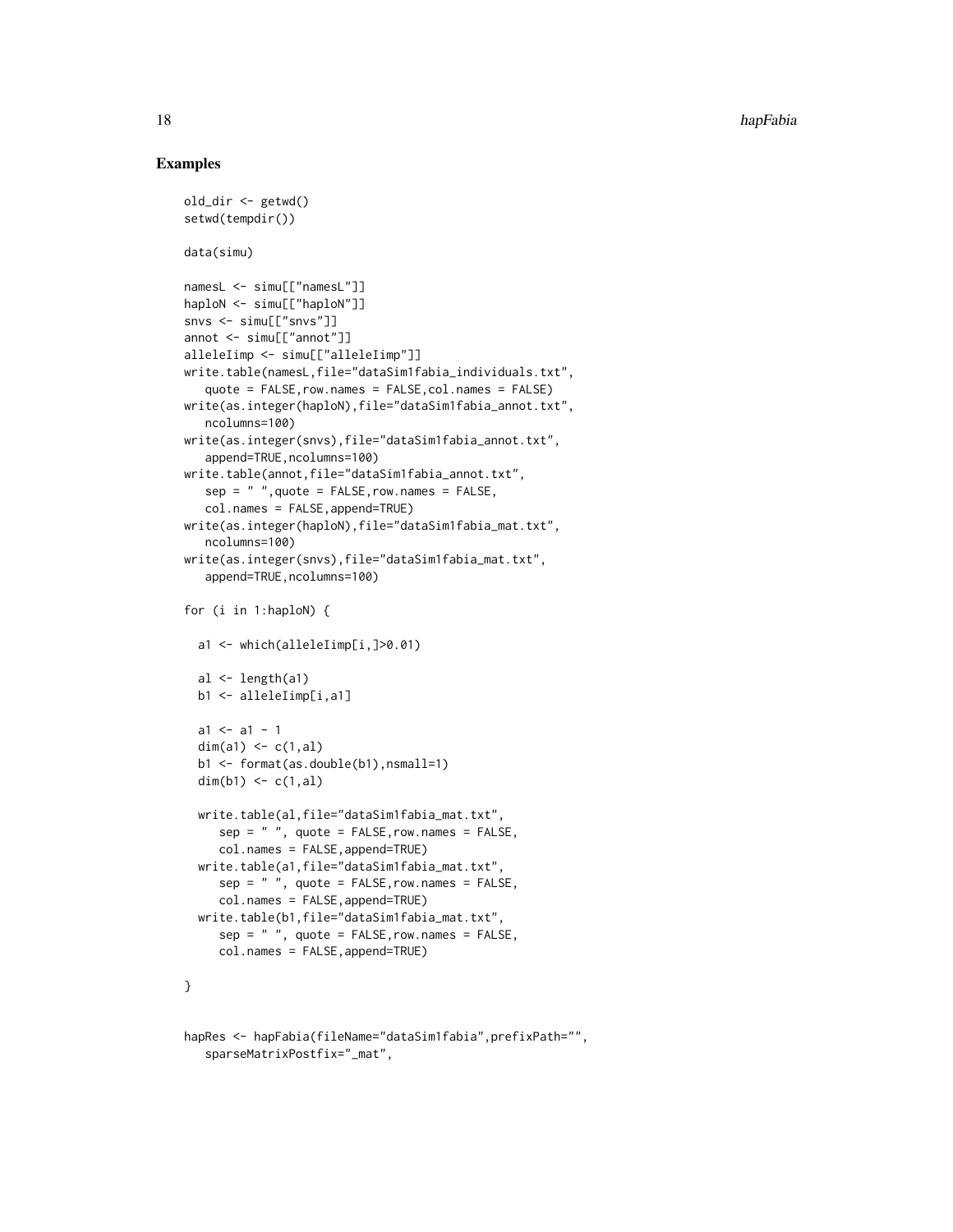#### hapFabia 19

```
annotPostfix="_annot.txt",individualsPostfix="_individuals.txt",
  labelsA=NULL,pRange="",individuals=0,lowerBP=0,upperBP=0.15,
  p=10,iter=1,quant=0.01,eps=1e-5,alpha=0.03,cyc=50,non_negative=1,
  write_file=0,norm=0,lap=100.0,IBDsegmentLength=10,Lt = 0.1,
  Zt = 0.2,thresCount=1e-5,mintagSNVsFactor=3/4,pMAF=0.1,
  haplotypes=FALSE, cut=0.8, procMinIndivids=0.1, thresPrune=1e-3,
  simv="minD",minTagSNVs=6,minIndivid=2,avSNVsDist=100,SNVclusterLength=100)
summary(hapRes$mergedIBDsegmentList)
plot(hapRes$mergedIBDsegmentList[[1]],filename="dataSim1fabia_mat")
### Another Example
simulateIBDsegmentsFabia(fileprefix="dataSim",
  minruns=2,maxruns=2,snvs=1000,individualsN=100,
  avDistSnvs=100,avDistMinor=10,noImplanted=1,
  implanted=10,length=50,minors=30,mismatches=0,
  mismatchImplanted=0.5,overlap=50)
hapRes <- hapFabia(fileName="dataSim2fabia",prefixPath="",
  sparseMatrixPostfix="_mat",
  annotPostfix="_annot.txt",individualsPostfix="_individuals.txt",
  labelsA=NULL,pRange="",individuals=0,lowerBP=0,upperBP=0.15,
  p=10,iter=1,quant=0.01,eps=1e-5,alpha=0.03,cyc=50,non_negative=1,
  write_file=0,norm=0,lap=100.0,IBDsegmentLength=10,Lt = 0.1,
  Zt = 0.2,thresCount=1e-5,mintagSNVsFactor=3/4,pMAF=0.1,
  haplotypes=FALSE, cut=0.8, procMinIndivids=0.1, thresPrune=1e-3,
  simv="minD",minTagSNVs=6,minIndivid=2,avSNVsDist=100,SNVclusterLength=100)
## Summary of the IBD segment list
summary(hapRes$mergedIBDsegmentList)
## Summary of the IBD segment
summary(hapRes$mergedIBDsegmentList[[1]])
## Plot an IBD segment
plot(hapRes$mergedIBDsegmentList[[1]],filename="dataSim2fabia_mat")
## Not run:
## It is interactive, thus dontrun!
## Plot an IBD segment list
plot(hapRes$mergedIBDsegmentList,filename="dataSim2fabia_mat")
## End(Not run)
setwd(old_dir)
```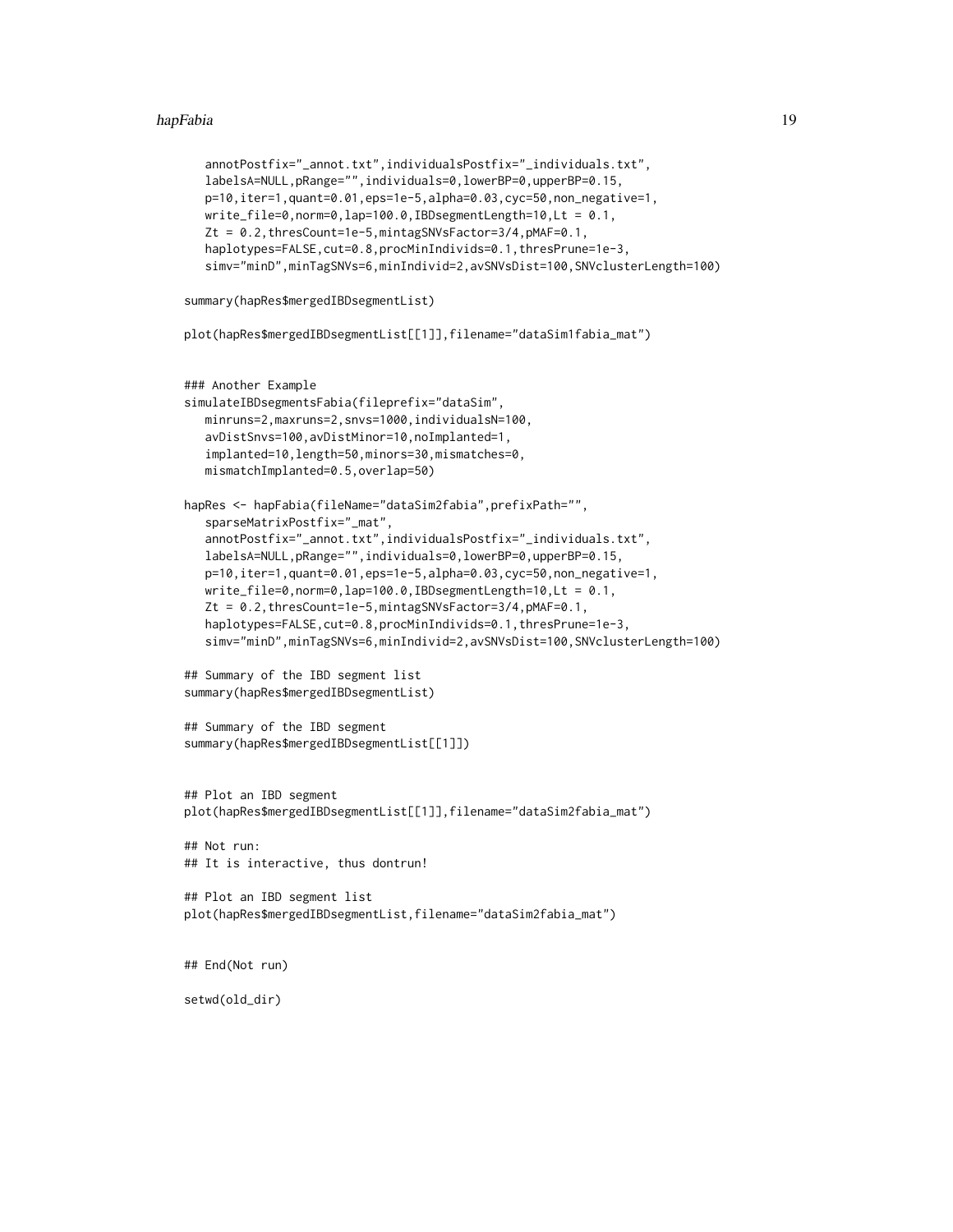<span id="page-19-1"></span><span id="page-19-0"></span>

# Description

hapFabiaVersion displays version information about the package.

# Usage

hapFabiaVersion()

# Value

Displays version information about the package

# Author(s)

Sepp Hochreiter

# See Also

```
IBDsegment-class, IBDsegmentList-class, analyzeIBDsegments, compareIBDsegmentLists,
extractIBDsegments, findDenseRegions, hapFabia, hapFabiaVersion, hapRes, chr1ASW1000G,
IBDsegmentList2excel, identifyDuplicates, iterateIntervals, makePipelineFile, matrixPlot,
mergeIBDsegmentLists, mergedIBDsegmentList, plotIBDsegment, res, setAnnotation, setStatistics,
sim, simu, simulateIBDsegmentsFabia, simulateIBDsegments, split_sparse_matrix, toolsFactorizationClass,
vcftoFABIA
```
# Examples

hapFabiaVersion()

<span id="page-19-2"></span>hapRes *Example result of* hapFabia

# Description

Results of a hapFabia call. List containing

- 1. mergedIBDsegmentList: an object of the class IBDsegmentList that contains the extracted IBD segments that were extracted from two histograms with different offset.
- 2. res: the result of FABIA.
- 3. sPF: samples per loading of this FABIA result.
- 4. annot: annotation for the genotype data.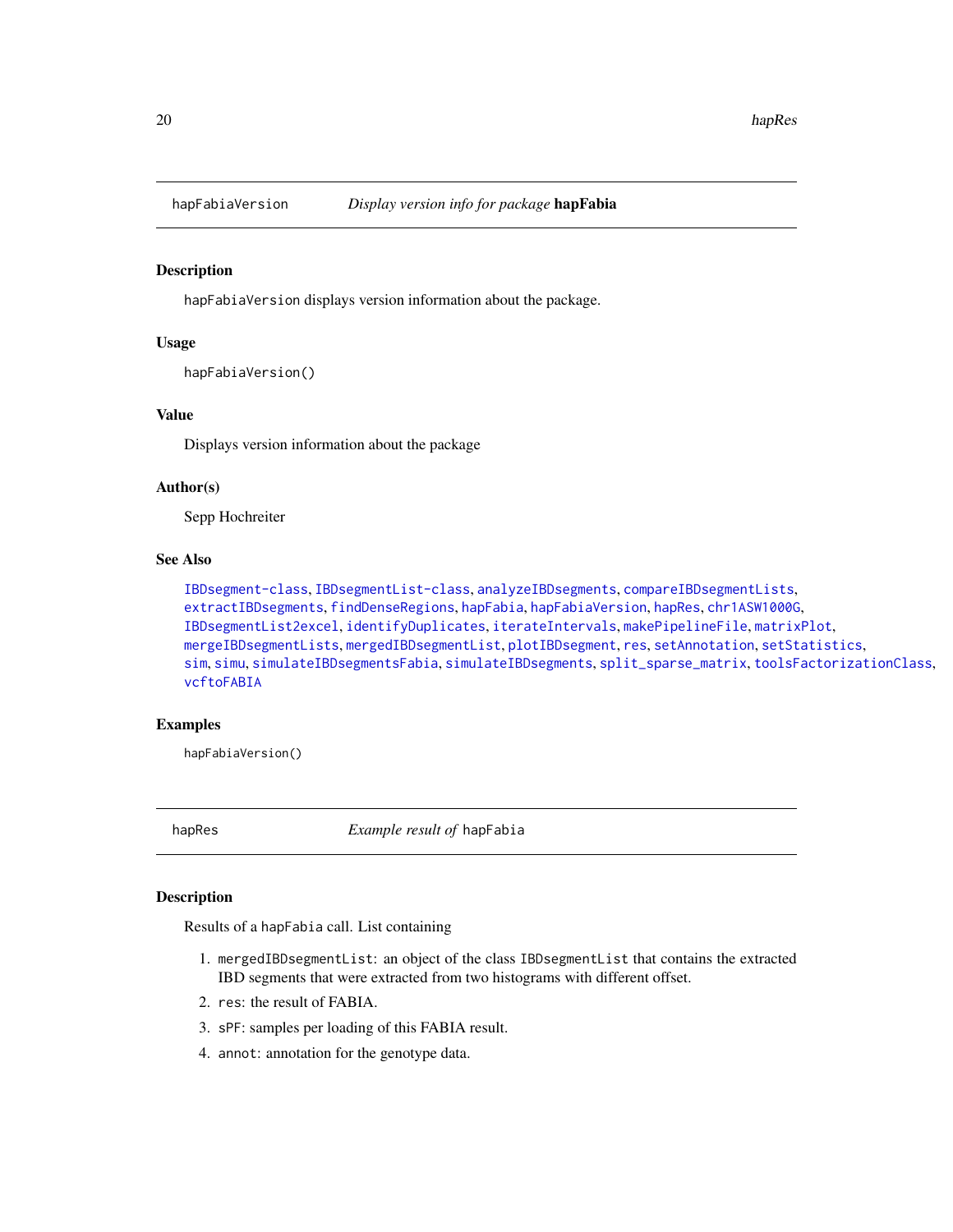#### hapRes 21

- 5. IBDsegmentList1: an object of the class IBDsegmentList that contains the result of IBD segment extraction from the first histogram.
- 6. IBDsegmentList2: an object of the class IBDsegmentList that contains the result of IBD segment extraction from the second histogram.
- 7. mergedIBDsegmentList1: an object of the class IBDsegmentList that contains the merged result of the first IBD segment extraction (redundancies removed).
- 8. mergedIBDsegmentList2: an object of the class IBDsegmentList that contains the merged result of the second IBD segment extraction (redundancies removed).

#### Usage

hapRes

# Format

List containing

- 1. mergedIBDsegmentList: an object of the class IBDsegmentList that contains the extracted IBD segments that were extracted from two histograms with different offset.
- 2. res: the result of FABIA.
- 3. sPF: samples per loading of this FABIA result.
- 4. annot: annotation for the genotype data.
- 5. IBDsegmentList1: an object of the class IBDsegmentList that contains the result of IBD segment extraction from the first histogram.
- 6. IBDsegmentList2: an object of the class IBDsegmentList that contains the result of IBD segment extraction from the second histogram.
- 7. mergedIBDsegmentList1: an object of the class IBDsegmentList that contains the merged result of the first IBD segment extraction (redundancies removed).
- 8. mergedIBDsegmentList2: an object of the class IBDsegmentList that contains the merged result of the second IBD segment extraction (redundancies removed).

#### Source

result of a call of hapFabia

# References

S. Hochreiter et al., 'FABIA: Factor Analysis for Bicluster Acquisition', Bioinformatics 26(12):1520- 1527, 2010.

# See Also

[IBDsegment-class](#page-21-1), [IBDsegmentList-class](#page-26-1), [analyzeIBDsegments](#page-2-1), [compareIBDsegmentLists](#page-8-1), [extractIBDsegments](#page-9-1), [findDenseRegions](#page-12-1), [hapFabia](#page-13-1), [hapFabiaVersion](#page-19-1), [hapRes](#page-19-2), [chr1ASW1000G](#page-7-1), [IBDsegmentList2excel](#page-30-1), [identifyDuplicates](#page-32-1), [iterateIntervals](#page-36-1), [makePipelineFile](#page-42-1), [matrixPlot](#page-43-1), [mergeIBDsegmentLists](#page-46-1), [mergedIBDsegmentList](#page-45-1), [plotIBDsegment](#page-47-1), [res](#page-50-1), [setAnnotation](#page-51-1), [setStatistics](#page-53-1), [sim](#page-55-1), [simu](#page-56-1), [simulateIBDsegmentsFabia](#page-59-1), [simulateIBDsegments](#page-57-1), [split\\_sparse\\_matrix](#page-61-1), [toolsFactorizationClass](#page-65-1), [vcftoFABIA](#page-67-1)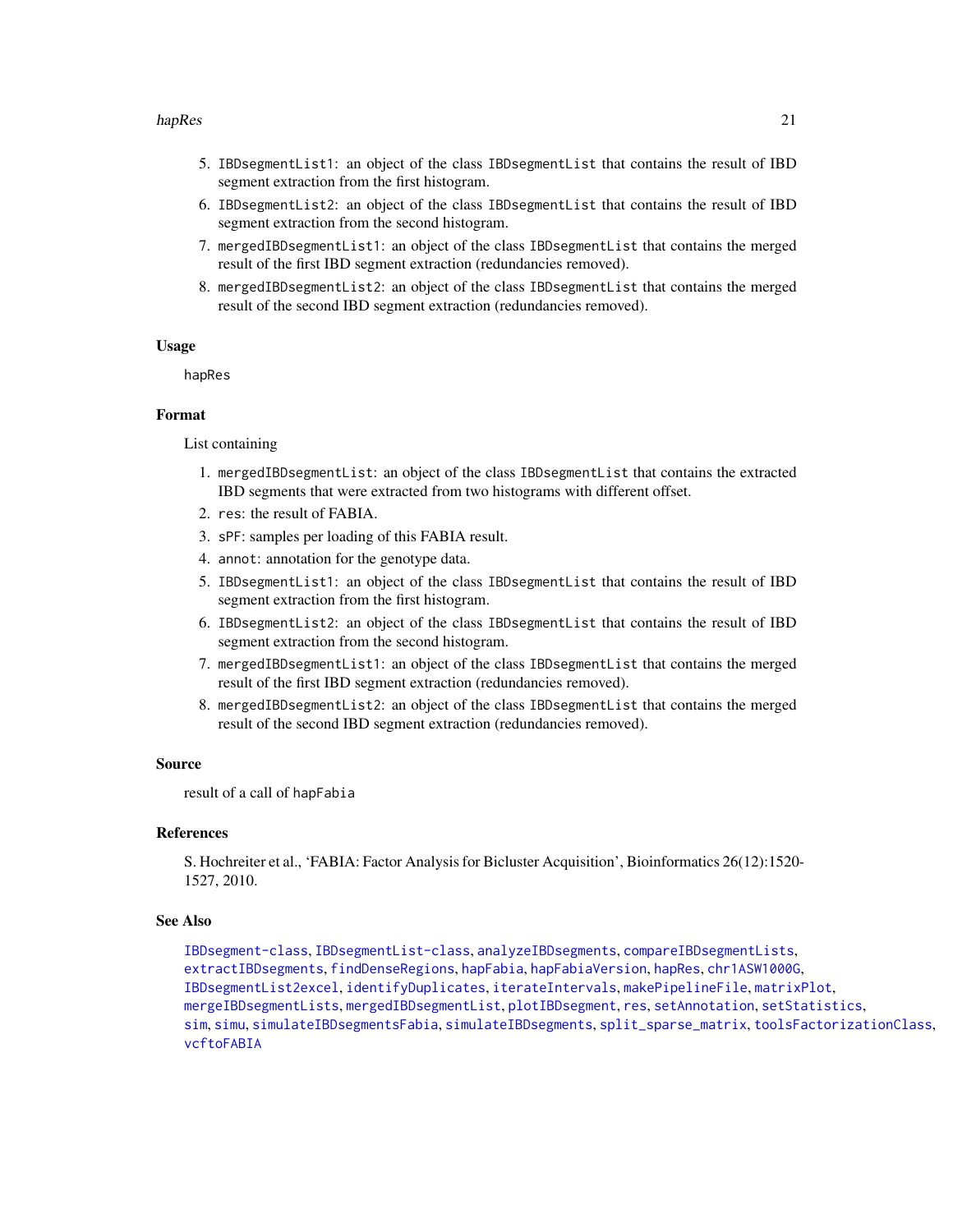<span id="page-21-1"></span><span id="page-21-0"></span>

# **Description**

IBDsegment is a class to store characteristics of an IBD segment in one of its instances. Characteristics of an IBD segment include its genomic position, its length, the individuals/chromosomes that belong to it, the tagSNVs that tag/mark it, etc.

## Usage

```
## S4 method for signature 'IBDsegment'
plot(x,filename, ...)
## S4 method for signature 'IBDsegment'
plotLarger(x,filename,fact=1.0,addSamp=c(), ...)
## S4 method for signature 'IBDsegment'
summary(object, ...)
```
# Arguments

| $\mathsf{x}$ | object of the class IBD segment.                                                                                                                                                                  |
|--------------|---------------------------------------------------------------------------------------------------------------------------------------------------------------------------------------------------|
| object       | object of the class IBD segment.                                                                                                                                                                  |
| filename     | filename of the file that contains the genotyping data. Call of readSamplesSpfabia<br>from the package <b>fabia</b> to read genotype data for the plot. ATTENTION: with-<br>out file type ".txt"! |
| fact         | factor by which the IBD segment is extended. The extension is done both at the<br>left and at the right hand side.                                                                                |
| addSamp      | vector giving additional individuals, e.g. for adding 10 individuals out of N the<br>code sample $(N, 10)$ may be used.                                                                           |
| $\ddotsc$    | further arguments.                                                                                                                                                                                |

# Details

plot Plots an IBD segment where the SNVs within the cluster are shown. In the plot the \$y\$-axis gives the individuals or the chromosomes and the \$x\$-axis consecutive SNVs. Minor alleles of tagSNVs are marked by a particular color. Minor alleles of other SNVs (private, common, from other clusters, etc) are marked by a different color. The model from fabia is also shown. The default color coding uses yellow for major alleles, violet for minor alleles of tagSNVs, and blue for minor alleles of other SNVs. model L indicates tagSNVs identified by hapFabia in violet.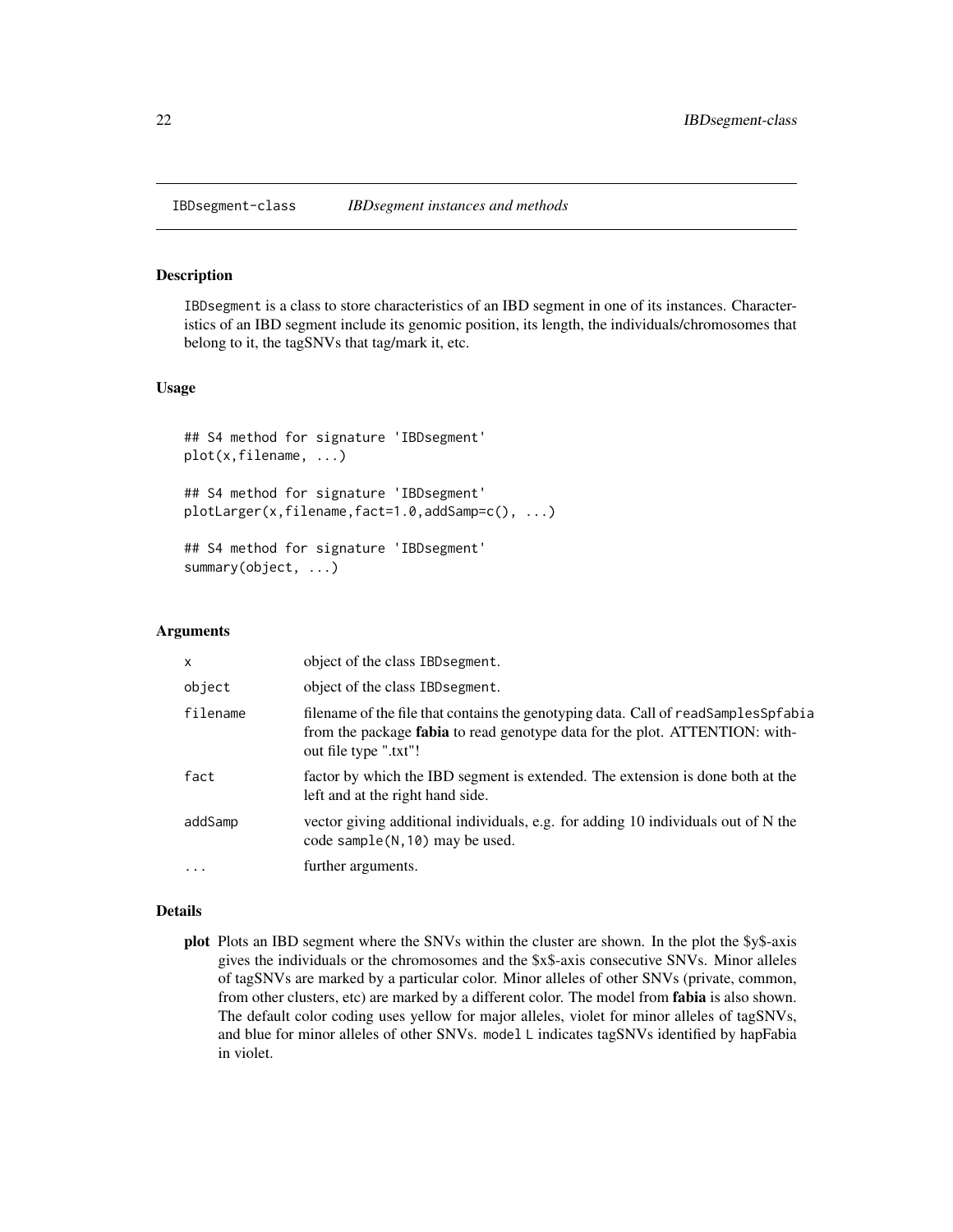- plotLarger Plots an IBD segment where the SNVs within the cluster are shown, however additional individuals that do not possess the IBD segment can be added. Further the range can be increased by a certain factor. Additional arguments are fact and addSamp. fact gives the factor by which the IBD segment should be extended to both the left and the right. addSamp is a vector of individuals/haplotypes which are added to the individuals that possess the IBD segment. The plot allows to view the IBD segment in the context of its DNA location and additional individuals.
- summary Prints the ID of the IBD segment, the bicluster it is derived from, the chromosome and position where it is located, its length, the number of individuals/chromosomes that belong to it, the number of tagSNVs that mark it.

Implementation in R.

#### Value

no value.

# **Slots**

Objects of class IBDsegment have the following slots:

ID number of the IBD segment in the current extraction.

bicluster\_id ID of the bicluster the IBD segment was found in.

chromosome the chromosome.

IBDsegmentPos genomic location of the IBD segment.

IBDsegmentLength length of the IBD segment in the number of SNVs. For the length in bp: max(tagSNVPositions(x))-min(tagSNVPositions(x)).

numberIndividuals number of samples belonging to the IBD segment.

numbertagSNVs number tagSNVs marking the IBD segment.

individuals IDs of individuals or chromosomes belonging to the IBD segment.

tagSNVs IDs of SNVs that mark the IBD segment (tagSNVs).

populationIndividuals the population each individual belongs to.

idIndividuals IDs of the individuals or chromosomes.

labelIndividuals label of the individuals.

platformIndividuals for each individual the technology/platform that was used to genotype it.

coreClusterIndividuals IDs of individuals that constitute the core of the IBD segment.

tagSNVPositions physical positions of the tagSNVs on the chromosome in base pairs.

tagSNVAlleles alleles of the tagSNVs in the form Ref:Alt where Ref denotes reference allele and Alt the alternative allele.

tagSNVNames name of the tagSNVs according to a given annotation.

tagSNVFreq frequency of tagSNVs in the whole data set.

tagSNVGroupFreq frequency of tagSNVs in the population that is considered.

tagSNVChange if the minor allele was more frequent than the major, then both were switched. Switching is marked by a 1 and otherwise it is 0.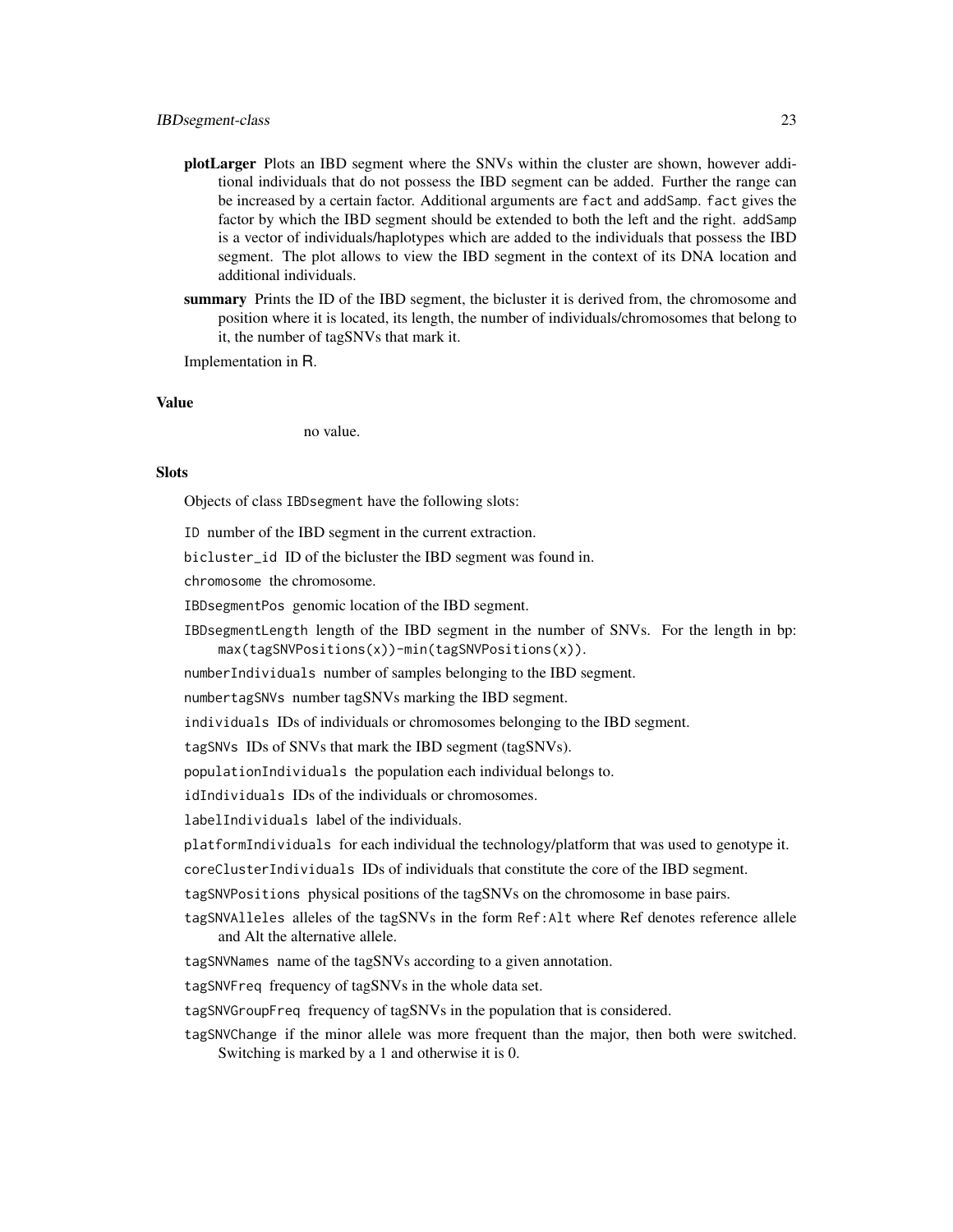- tagSNVsPerIndividual for each sample: tagSNVs are counted for which the sample has the minor allele.
- individualPerTagSNV for each tagSNV: samples are counted for which the SNV has its minor allele.
- tagSNVAnno the functional annotation of tagSNVs for each tagSNV: like stop-loss, stop-gain, nonsynonymous, synonymous, promoter, exonic, intronic, intergenic, etc.

# **Constructor**

Constructor of class IBDsegment.

IBDsegment(ID=0,bicluster\_id=0,chromosome="",IBDsegmentPos=0,IBDsegmentLength=0,numberIndividuals=0

#### **Accessors**

In the following x denotes an IBDsegment object.

- $ID(x)$ ,  $ID(x) \leq value$ : Returns or sets ID, where the return value and value are both numeric.
- bicluster\_id(x), bicluster\_id(x) <- value: Returns or sets bicluster\_id, where the return value and value are both numeric.
- chromosome(x), chromosome(x)  $\le$  value: Returns or sets chromosome, where the return value and value are both strings.
- IBDsegmentPos(x), IBDsegmentPos(x)  $\le$  value: Returns or sets IBDsegmentPos, where the return value and value are both numeric.
- IBDsegmentLength(x), IBDsegmentLength(x) <- value: Returns or sets IBDsegmentLength, where the return value and value are both numeric.
- numberIndividuals(x), numberIndividuals(x)  $\leq$  value: Returns or sets numberIndividuals, where the return value and value are both numeric.
- numbertagSNVs(x), numbertagSNVs(x)  $\le$  value: Returns or sets numbertagSNVs, where the return value and value are both numeric.
- individuals(x), individuals(x)  $\le$  value: Returns or sets individuals, where the return value and value are both vectors.
- $tagSNVs(x)$ , tagSNVs(x) <- value: Returns or sets tagSNVs, where the return value and value are both vectors.
- populationIndividuals(x), populationIndividuals(x) <- value: Returns or sets populationIndividuals, where the return value and value are both vectors.
- idIndividuals(x), idIndividuals(x)  $\leq$  value: Returns or sets idIndividuals, where the return value and value are both vectors.
- labelIndividuals(x), labelIndividuals(x) <- value: Returns or sets labelIndividuals, where the return value and value are both vectors.
- $platformIndividuals(x), platformIndividuals(x) < -$  value: Returns or sets platformIndividuals, where the return value and value are both vectors.
- coreClusterIndividuals(x), coreClusterIndividuals(x) <- value: Returns or sets coreClusterIndividuals, where the return value and value are both vectors.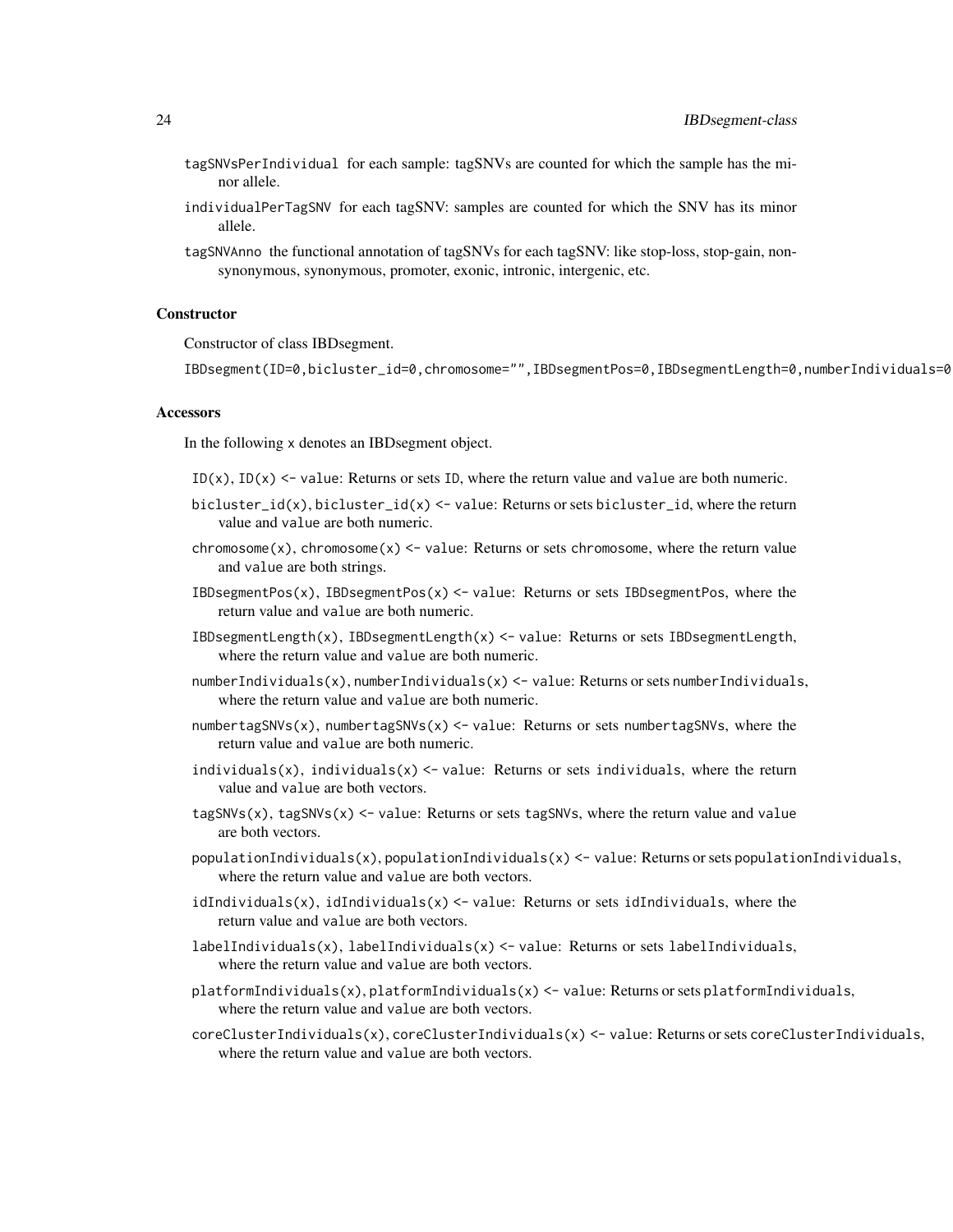- tagSNVPositions(x), tagSNVPositions(x) <- value: Returns or sets tagSNVPositions, where the return value and value are both vectors.
- tagSNVAlleles(x), tagSNVAlleles(x)  $\leq$  value: Returns or sets tagSNVAlleles, where the return value and value are both vectors.
- tagSNVNames(x), tagSNVNames(x) <- value: Returns or sets tagSNVNames, where the return value and value are both vectors.
- $tagSNVFreq(x)$ ,  $tagSNVFreq(x) < -$  value: Returns or sets tagSNVFreq, where the return value and value are both vectors.
- tagSNVGroupFreq(x), tagSNVGroupFreq(x) <- value: Returns or sets tagSNVGroupFreq, where the return value and value are both vectors.
- tagSNVChange(x), tagSNVChange(x) <- value: Returns or sets tagSNVChange, where the return value and value are both vectors.
- tagSNVsPerIndividual(x), tagSNVsPerIndividual(x) <- value: Returns or sets tagSNVsPerIndividual, where the return value and value are both vectors.
- individualPerTagSNV(x), individualPerTagSNV(x) <- value: Returns or sets individualPerTagSNV, where the return value and value are both vectors.
- $tagSNVAnno(x)$ ,  $tagSNVAnno(x) < -$  value: Returns or sets  $tagSNVAnno$ , where the return value and value are both vectors.

#### **Signatures**

- plot signature(x = "IBDsegment", y = "missing") Plot of an IBD segment, where tagSNVs, minor and major alleles are plotted.
- plotLarger signature(x="IBDsegment", filename="character",fact="numeric",addSamp="ANY") Plot of an IBD segment with additional individuals and the IBD segment extended to the left and to the right.

summary signature(object = "IBDsegment") Summary of IBD segment object.

#### Author(s)

Sepp Hochreiter

#### References

S. Hochreiter et al., 'FABIA: Factor Analysis for Bicluster Acquisition', Bioinformatics 26(12):1520- 1527, 2010.

#### See Also

[IBDsegment-class](#page-21-1), [IBDsegmentList-class](#page-26-1), [analyzeIBDsegments](#page-2-1), [compareIBDsegmentLists](#page-8-1), [extractIBDsegments](#page-9-1), [findDenseRegions](#page-12-1), [hapFabia](#page-13-1), [hapFabiaVersion](#page-19-1), [hapRes](#page-19-2), [chr1ASW1000G](#page-7-1), [IBDsegmentList2excel](#page-30-1), [identifyDuplicates](#page-32-1), [iterateIntervals](#page-36-1), [makePipelineFile](#page-42-1), [matrixPlot](#page-43-1), [mergeIBDsegmentLists](#page-46-1), [mergedIBDsegmentList](#page-45-1), [plotIBDsegment](#page-47-1), [res](#page-50-1), [setAnnotation](#page-51-1), [setStatistics](#page-53-1), [sim](#page-55-1), [simu](#page-56-1), [simulateIBDsegmentsFabia](#page-59-1), [simulateIBDsegments](#page-57-1), [split\\_sparse\\_matrix](#page-61-1), [toolsFactorizationClass](#page-65-1), [vcftoFABIA](#page-67-1)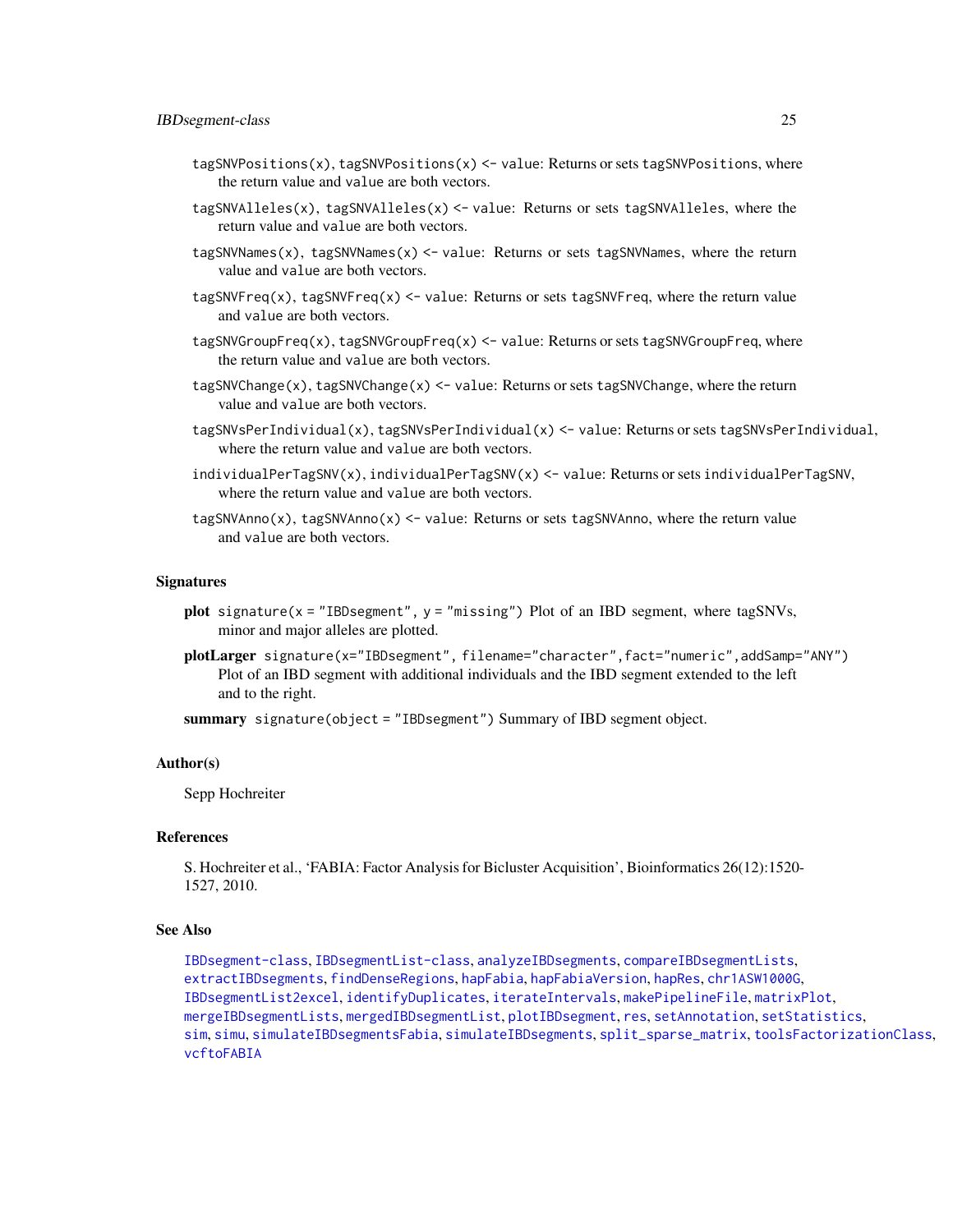# Examples

```
old_dir <- getwd()
setwd(tempdir())
data(hapRes)
data(simu)
namesL <- simu[["namesL"]]
haploN <- simu[["haploN"]]
snvs <- simu[["snvs"]]
annot <- simu[["annot"]]
alleleIimp <- simu[["alleleIimp"]]
write.table(namesL,file="dataSim1fabia_individuals.txt",
   quote = FALSE,row.names = FALSE,col.names = FALSE)
write(as.integer(haploN),file="dataSim1fabia_annot.txt",
   ncolumns=100)
write(as.integer(snvs),file="dataSim1fabia_annot.txt",
   append=TRUE, ncolumns=100)
write.table(annot,file="dataSim1fabia_annot.txt",
   sep = " ", quote = FALSE, row.name = FALSE,col.names = FALSE,append=TRUE)
write(as.integer(haploN),file="dataSim1fabia_mat.txt",
   ncolumns=100)
write(as.integer(snvs),file="dataSim1fabia_mat.txt",
   append=TRUE,ncolumns=100)
for (i in 1:haploN) {
  a1 <- which(alleleIimp[i,]>0.01)
  al \leftarrow length(a1)
  b1 <- alleleIimp[i,a1]
  a1 \leftarrow a1 - 1dim(a1) \leq -c(1, a1)b1 <- format(as.double(b1),nsmall=1)
  dim(b1) \leq -c(1, a1)write.table(al,file="dataSim1fabia_mat.txt",
    sep = " ", quote = FALSE, row.name = FALSE,col.names = FALSE,append=TRUE)
  write.table(a1,file="dataSim1fabia_mat.txt",
    sep = " ", quote = FALSE, row. names = FALSE,col.names = FALSE,append=TRUE)
  write.table(b1,file="dataSim1fabia_mat.txt",
    sep = " ", quote = FALSE, row. names = FALSE,col.names = FALSE,append=TRUE)
}
mergedIBDsegmentList <- hapRes$mergedIBDsegmentList
IBDsegment <- mergedIBDsegmentList[[1]]
```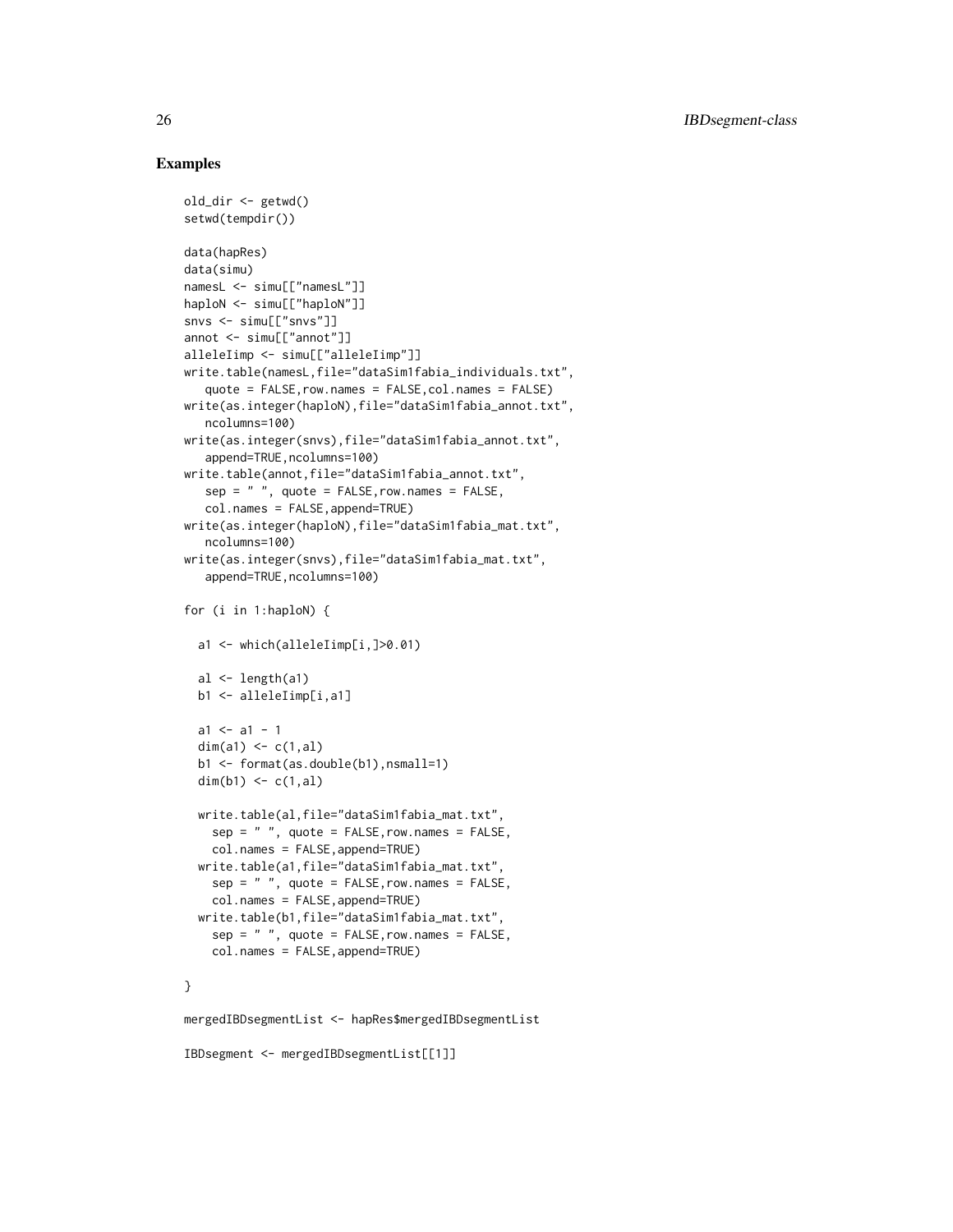<span id="page-26-0"></span># Summary method summary(IBDsegment)

# Plot method plot(IBDsegment,filename="dataSim1fabia\_mat")

# Extended plot: more examples and borders plotLarger(IBDsegment,filename="dataSim1fabia\_mat",3,sample(100,10))

# ACCESSORS

```
# IDs of the IBD segment
  ID(IBDsegment)
  bicluster_id(IBDsegment)
```
# General Information IBDsegmentPos(IBDsegment) IBDsegmentLength(IBDsegment) numberIndividuals(IBDsegment) numbertagSNVs(IBDsegment) coreClusterIndividuals(IBDsegment)

```
# Information on individuals / chromosomes
   individuals(IBDsegment)
   populationIndividuals(IBDsegment)
   idIndividuals(IBDsegment)
   labelIndividuals(IBDsegment)
   platformIndividuals(IBDsegment)
   tagSNVsPerIndividual(IBDsegment)
```

```
# Information on tagSNVs
   tagSNVs(IBDsegment)
   tagSNVPositions(IBDsegment)
   tagSNVAlleles(IBDsegment)
   tagSNVNames(IBDsegment)
   tagSNVFreq(IBDsegment)
   tagSNVGroupFreq(IBDsegment)
   tagSNVChange(IBDsegment)
   individualPerTagSNV(IBDsegment)
   tagSNVAnno(IBDsegment)
```
setwd(old\_dir)

<span id="page-26-1"></span>IBDsegmentList-class *IBDsegmentList instances and methods*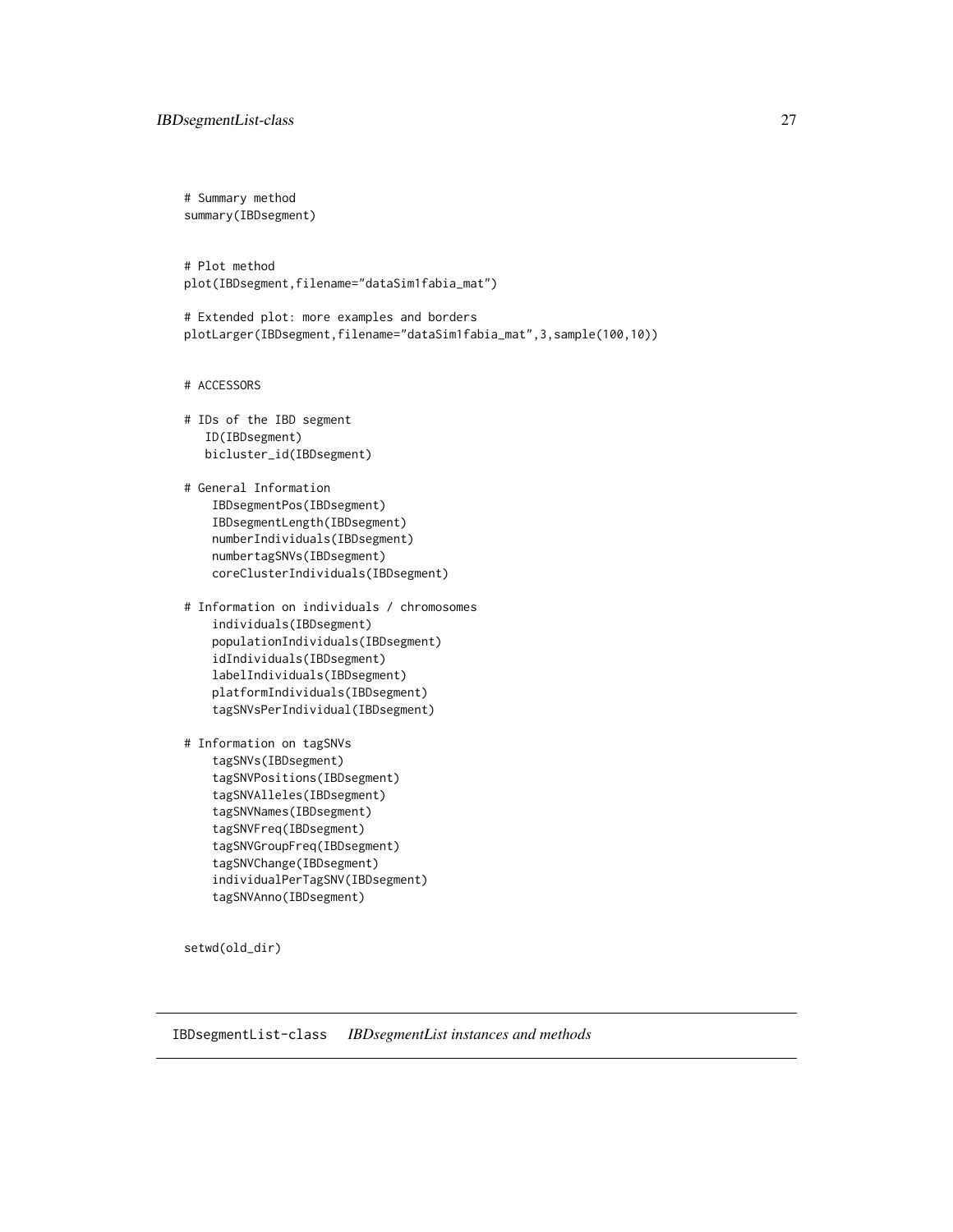# **Description**

IBDsegmentList is a class to store a list of IBD segments with its statistics. Lists can be merged or analyzed in subsequent steps.

# Usage

```
## S4 method for signature 'IBDsegmentList'
plot(x, \ldots)
```

```
## S4 method for signature 'IBDsegmentList'
summary(object, ...)
```
# Arguments

| x.     | object of the class IBD segment.                                                                                                                                                                                                                                                                |
|--------|-------------------------------------------------------------------------------------------------------------------------------------------------------------------------------------------------------------------------------------------------------------------------------------------------|
| object | object of the class IBD segment.                                                                                                                                                                                                                                                                |
| .      | further arguments. PLOT: filename is the name of the file that contains the<br>genotyping data used for plotting. The name is required for the call of readSamplesSpfabia<br>from the package <b>fabia</b> to read genotype data for the plot. ATTENTION: filename<br>without file type ".txt"! |

# Details

Plot Plots all IBD segments of an IBD segment list, where the SNVs within the cluster are shown. In the plot the \$y\$-axis gives the individuals or the chromosomes and the \$x\$-axis consecutive SNVs. Minor alleles of tagSNVs are marked by a particular color. Minor alleles of other SNVs (private, common, from other clusters, etc) are marked by a different color. The model from fabia is also shown. The default color coding uses yellow for major alleles, violet for minor alleles of tagSNVs, and blue for minor alleles of other SNVs. model L indicates tagSNVs identified by hapFabia in violet. Asks for the next plot by pushing a key.

Summary Prints the number of IBD segments in the list and some statistics if available.

Implementation in R.

# Value

no value.

#### **Slots**

Objects of class IBDsegmentList have the following slots:

IBDsegments: List of IBD segments.

lengthList: Number of IBD segments in the list.

statistics: Statistics of IBD segments like average length, average number of individuals belonging to an IBD segment, average number of tagSNVs of an IBD segment, etc.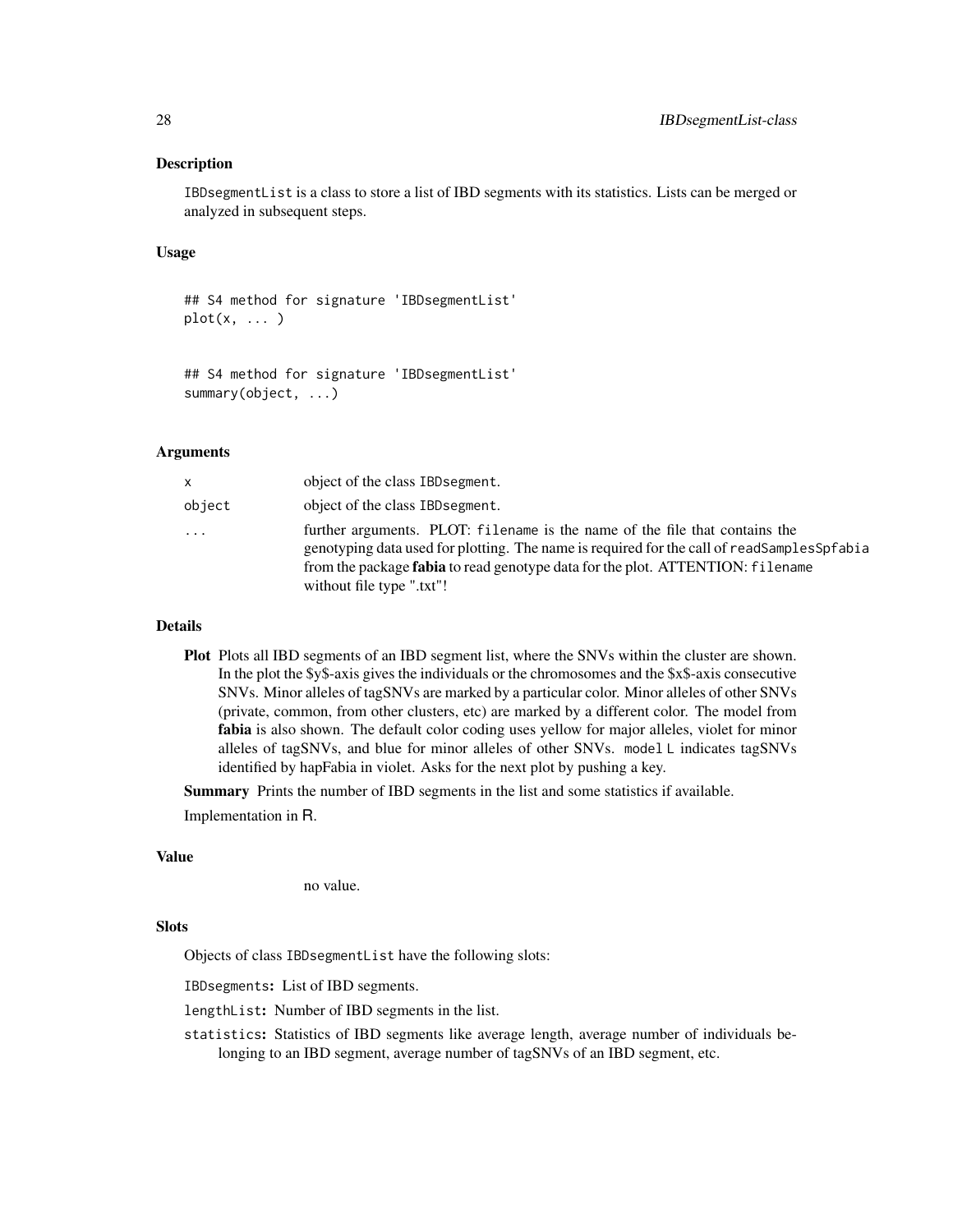#### **Constructor**

Constructor of class IBDsegmentList.

IBDsegmentList(IBDsegments=list(),lengthList=0,statistics=list())

#### **Accessors**

In the following x denotes an IBDsegmentList object.

- IBDsegments(x), IBDsegments(x)  $\le$  value: Returns or sets IBDsegments, where the return value and value are both a list.
- lengthList(x), lengthList(x) <- value: Returns or sets lengthList, where the return value and value are both a number.
- statistics(x), statistics(x)  $\le$  value: Returns or sets statistics, where the return value and value are both a list.
- $x[[i]], x[[i]] \leq$  value: Returns or sets an entry in the list x, where the return value and value are both an instance of the class IBDsegment.
- $x[i], x[i]$  <- value: Returns or sets a sublist of the list x, where the return value and value are both an instance of the class IBDsegmentList.

#### **Signatures**

- plot signature( $x =$  "IBDsegmentList",  $y =$  "missing") Plotting all IBD segments of the list using an interactive command.
- summary signature(object = "IBDsegmentList") Summary of a list of IBD segments, where the number of clusters and a statistics are given.

#### Functions that return objects of this class

IBDsegmentList objects are returned by fabia, fabias, fabiap, fabiasp, mfsc, nmfsc, nmfdiv, and nmfeu.

#### Extension to store results of other methods

The class IBDsegmentList may contain the result of different matrix factorization methods. The methods may be generative or not.

Methods my be "singular value decomposition" (M contains singular values as well as avini, L and Z are orthonormal matrices), "independent component analysis" (Z contains the projection/sources, L is the mixing matrix, M is unity), "factor analysis" (Z contains factors, L the loadings, M is unity, U the noise, Psi the noise covariance, lapla is a variational parameter for non-Gaussian factors, avini and ini are the information the factors convey about the observations).

## Author(s)

Sepp Hochreiter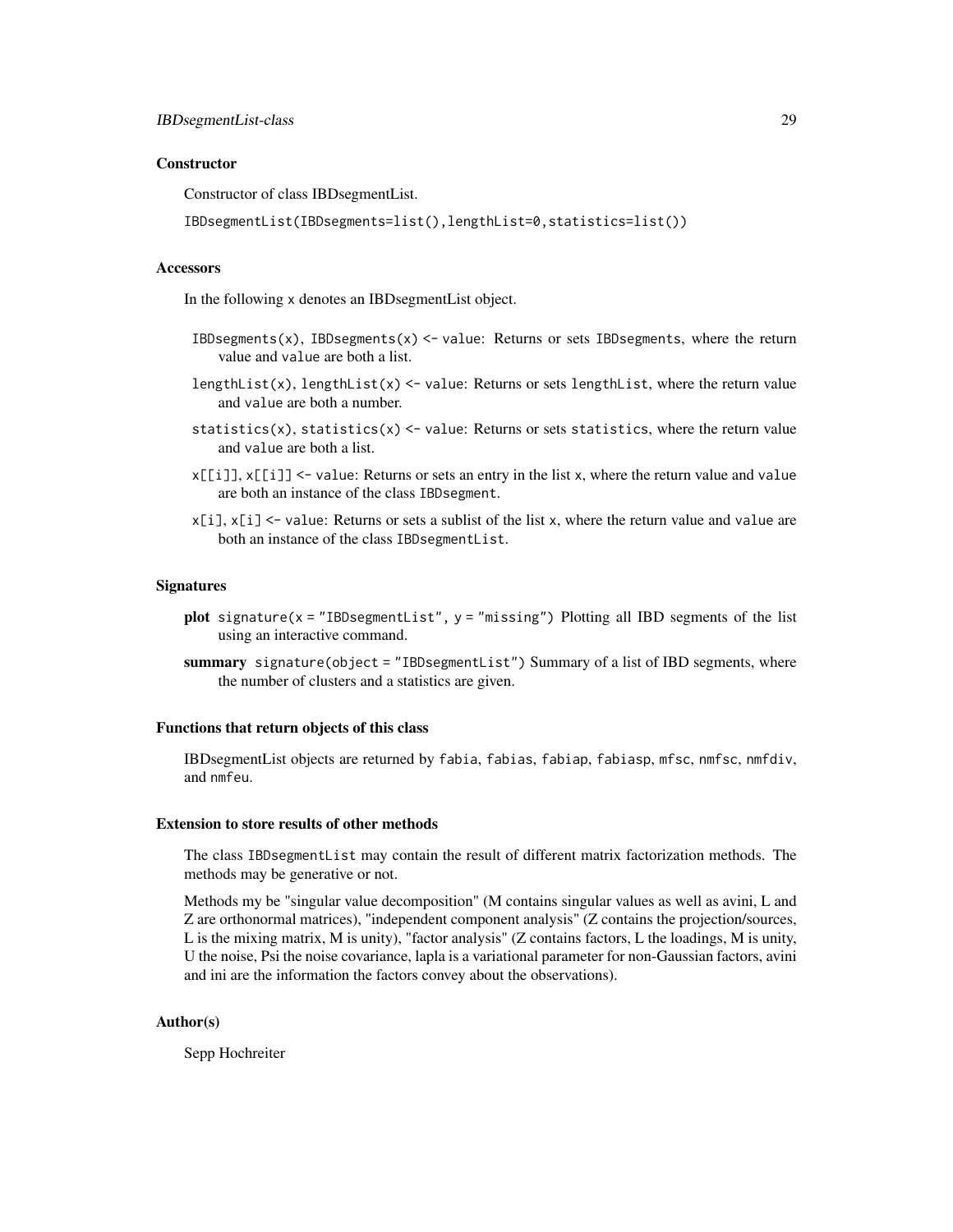# References

S. Hochreiter et al., 'FABIA: Factor Analysis for Bicluster Acquisition', Bioinformatics 26(12):1520- 1527, 2010.

# See Also

[IBDsegment-class](#page-21-1), [IBDsegmentList-class](#page-26-1), [analyzeIBDsegments](#page-2-1), [compareIBDsegmentLists](#page-8-1), [extractIBDsegments](#page-9-1), [findDenseRegions](#page-12-1), [hapFabia](#page-13-1), [hapFabiaVersion](#page-19-1), [hapRes](#page-19-2), [chr1ASW1000G](#page-7-1), [IBDsegmentList2excel](#page-30-1), [identifyDuplicates](#page-32-1), [iterateIntervals](#page-36-1), [makePipelineFile](#page-42-1), [matrixPlot](#page-43-1), [mergeIBDsegmentLists](#page-46-1), [mergedIBDsegmentList](#page-45-1), [plotIBDsegment](#page-47-1), [res](#page-50-1), [setAnnotation](#page-51-1), [setStatistics](#page-53-1), [sim](#page-55-1), [simu](#page-56-1), [simulateIBDsegmentsFabia](#page-59-1), [simulateIBDsegments](#page-57-1), [split\\_sparse\\_matrix](#page-61-1), [toolsFactorizationClass](#page-65-1), [vcftoFABIA](#page-67-1)

# Examples

```
data(hapRes)
```

```
mergedIBDsegmentList <-
  hapRes$mergedIBDsegmentList
```
# Summary method summary(mergedIBDsegmentList)

```
# Accessors
lengthList(mergedIBDsegmentList)
```

```
statistics(mergedIBDsegmentList)
```

```
summary(IBDsegments(mergedIBDsegmentList))
```

```
# Subsets
```

```
summary(mergedIBDsegmentList[[1]])
```

```
summary(mergedIBDsegmentList[1])
```

```
mergedIBDsegmentList[[2]] <-
  mergedIBDsegmentList[[1]]
mergedIBDsegmentList[[3]] <-
  hapRes$mergedIBDsegmentList2[[1]]
```

```
summary(mergedIBDsegmentList)
```

```
# mergedIBDsegmentList[c(3,4)] <-
```

```
# mergedIBDsegmentList[c(1,2)]
```

```
# summary(mergedIBDsegmentList)
```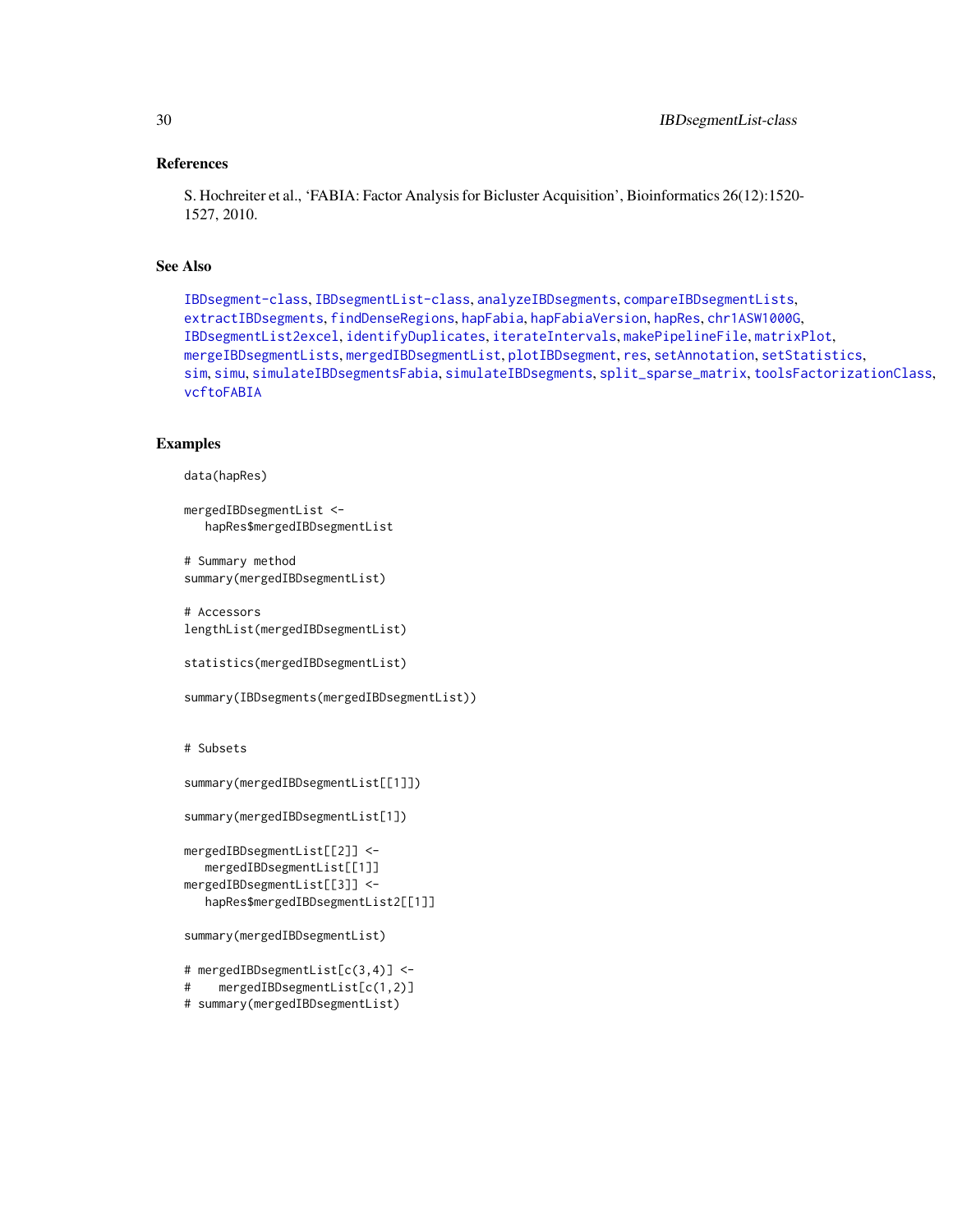<span id="page-30-1"></span><span id="page-30-0"></span>IBDsegmentList2excel *Store an IBD segment list in EXCEL / csv format*

# **Description**

IBDsegmentList2excel: R implementation of IBDsegmentList2excel.

IBD segment list is stored in a file in EXCEL format, more precise in comma separated format (.csv).

#### Usage

```
## S4 method for signature 'IBDsegmentList,character'
IBDsegmentList2excel(IBDsegmentList,filename)
```
# Arguments

IBDsegmentList list of IBD segments given as an object of the class IBDsegmentList.

filename name of the file where the IBD segment list is stored in EXCEL format.

# Details

IBD segment list is stored in comma separate format (.csv) which can readily be read by EXCEL. The EXCEL (.csv) file contains following columns:

- 1. ID: number of the IBD segment in the current extraction.
- 2. bicluster\_id: ID of the bicluster the IBD segment was found in.
- 3. chromosome: the chromosome.
- 4. IBDsegmentPos: genomic location of the IBD segment.
- 5. IBDsegmentLength: length of the IBD segment.
- 6. numberIndividuals: number of samples belonging to the IBD segment.
- 7. numbertagSNVs: number tagSNVs marking the IBD segment.
- 8. individuals: IDs of individuals or chromosomes belonging to the IBD segment.
- 9. tagSNVs: IDs of SNVs that mark the IBD segment (tagSNVs).
- 10. populationIndividuals: the population each individual belongs to.
- 11. idIndividuals: IDs of the individuals or chromosomes.
- 12. labelIndividuals: label of the individuals.
- 13. platformIndividuals: for each individual the technology/platform that was used to genotype it.
- 14. coreClusterIndividuals: IDs of individuals that constitute the core of the IBD segment.
- 15. tagSNVPositions: physical positions of the tagSNVs on the chromosome in base pairs.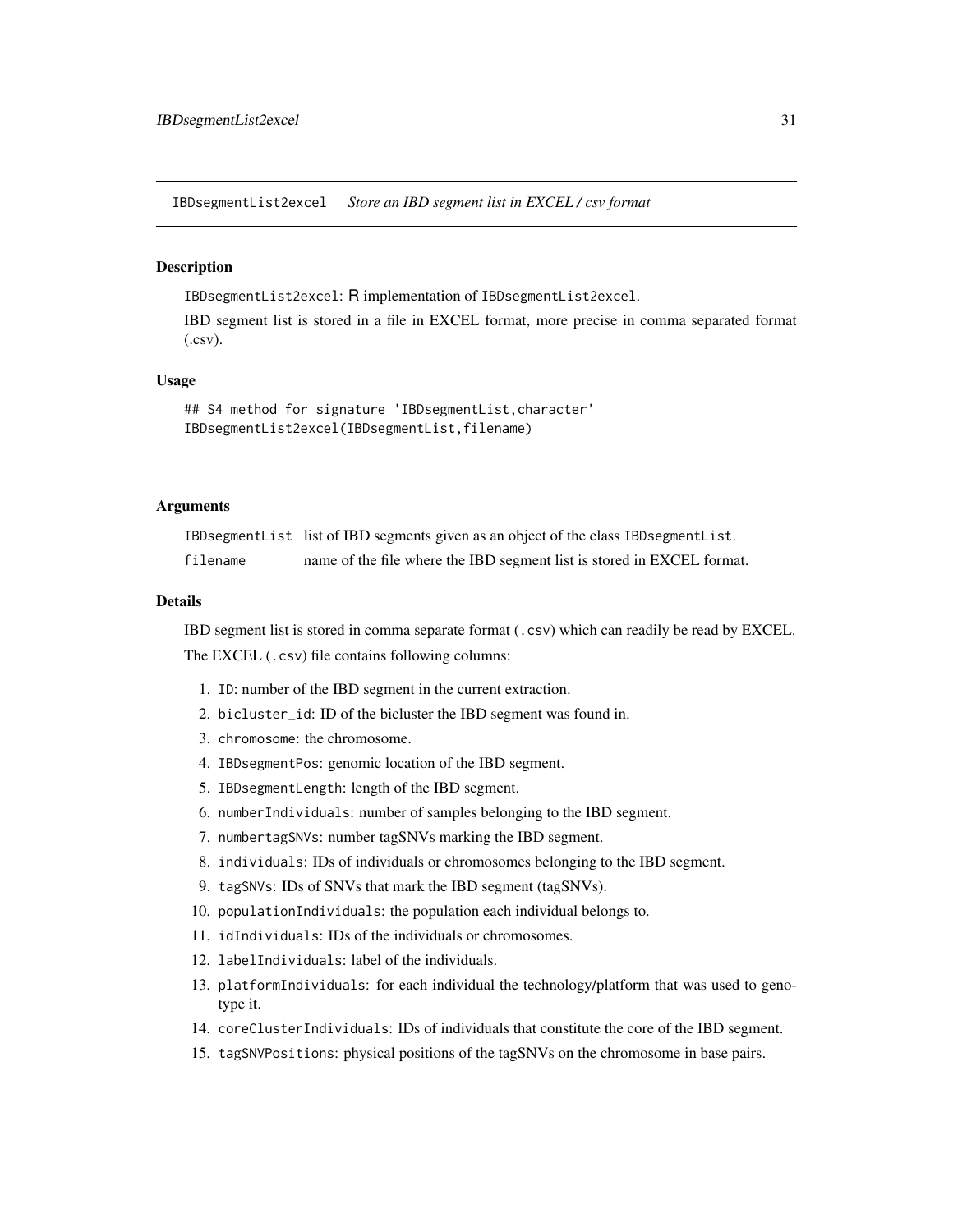- 16. tagSNVAlleles: alleles of the tagSNVs in the form Ref:Alt where Ref denotes reference allele and Alt the alternative allele.
- 17. tagSNVNames: name of the tagSNVs according to a given annotation.
- 18. tagSNVFreq: frequency of tagSNVs in the whole data set.
- 19. tagSNVGroupFreq: frequency of tagSNVs in the population that is considered.
- 20. tagSNVChange: if the minor allele was more frequent than the major, then both were switched. Switching is marked by a 1 and otherwise it is 0.
- 21. tagSNVsPerIndividual: for each sample: tagSNVs are counted for which the sample has the minor allele.
- 22. individualPerTagSNV: for each tagSNV: samples are counted for which the SNV has its minor allele.
- 23. tagSNVAnno: the functional annotation of tagSNVs for each tagSNV: like stop-loss, stop-gain, non-synonymous, synonymous, promoter, exonic, intronic, intergenic, etc.

Implementation in R.

#### Value

writes to comma separated .csv file

# Author(s)

Sepp Hochreiter

# References

S. Hochreiter et al., 'FABIA: Factor Analysis for Bicluster Acquisition', Bioinformatics 26(12):1520- 1527, 2010.

# See Also

```
IBDsegment-class, IBDsegmentList-class, analyzeIBDsegments, compareIBDsegmentLists,
extractIBDsegments, findDenseRegions, hapFabia, hapFabiaVersion, hapRes, chr1ASW1000G,
IBDsegmentList2excel, identifyDuplicates, iterateIntervals, makePipelineFile, matrixPlot,
mergeIBDsegmentLists, mergedIBDsegmentList, plotIBDsegment, res, setAnnotation, setStatistics,
sim, simu, simulateIBDsegmentsFabia, simulateIBDsegments, split_sparse_matrix, toolsFactorizationClass,
vcftoFABIA
```
# Examples

```
old_dir <- getwd()
setwd(tempdir())
```

```
data(hapRes)
mergedIBDsegmentList <- hapRes$mergedIBDsegmentList
IBDsegmentList2excel(IBDsegmentList=mergedIBDsegmentList,
   filename="testResult.csv")
```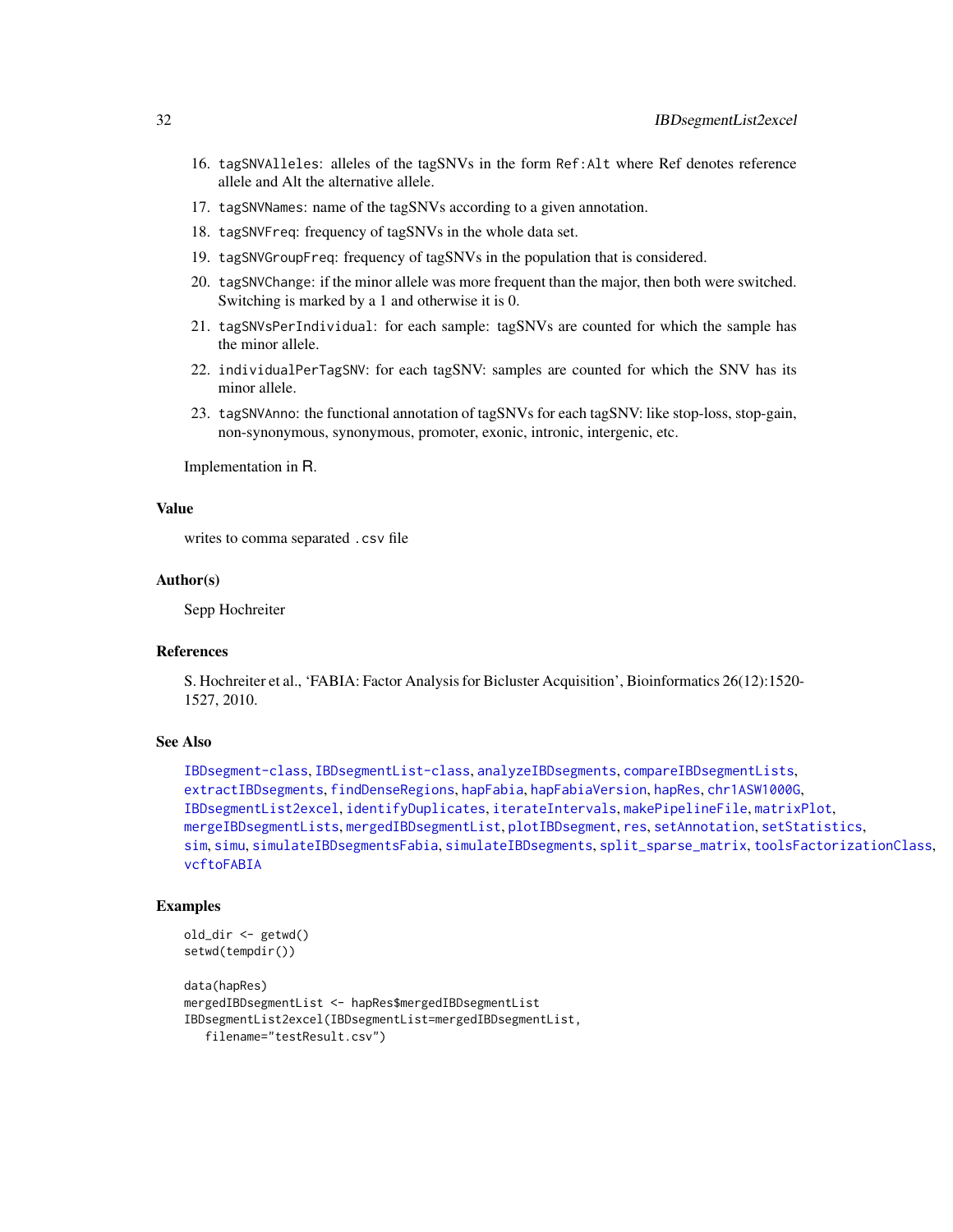<span id="page-32-0"></span>setwd(old\_dir)

<span id="page-32-1"></span>identifyDuplicates *Identify duplicates of IBD segments*

#### **Description**

identifyDuplicates: R implementation of identifyDuplicates.

IBD segments that are similar to each other are identified. This function is in combination with split\_sparse\_matrix whith splits a chromosome in overlapping intervals. These intervals are analyzed by iterateIntervals for IBD segments. Now, these IBD segments are checked for duplicates by identifyDuplicates. Results are written to the file "dups.Rda".

#### Usage

```
identifyDuplicates(fileName,startRun=1,endRun,
  shift=5000,intervalSize=10000)
```
# Arguments

| fileName     | file name prefix without type of the result of hapfabia; Attention no type! |
|--------------|-----------------------------------------------------------------------------|
| startRun     | first interval.                                                             |
| endRun       | last interval.                                                              |
| shift        | distance between start of adjacent intervals.                               |
| intervalSize | number of SNVs in a interval.                                               |

#### Details

IBD segments that are similar to each other are identified and the result is written to the file "dups.Rda". For analysis across a whole chromosome this information is important in order to avoid multiple counting of features from the same IBD segment. Used subsequently to iterateIntervals which analyzes intervals of a chromosome for IBD segments. The information on duplicates (or similar IBD segments) is important for a subsequent run of analyzeIBD segments to avoid redundancies.

Results are saved in "dups.Rda" which contains

- 1. dups (the index of duplicates),
- 2. un (the index of non-duplicates),
- 3. countsA1 (the counts and mapping to intervals for non-duplicates), and
- 4. countsA2 (the counts and mapping to intervals for all IBD segments).

Implementation in R.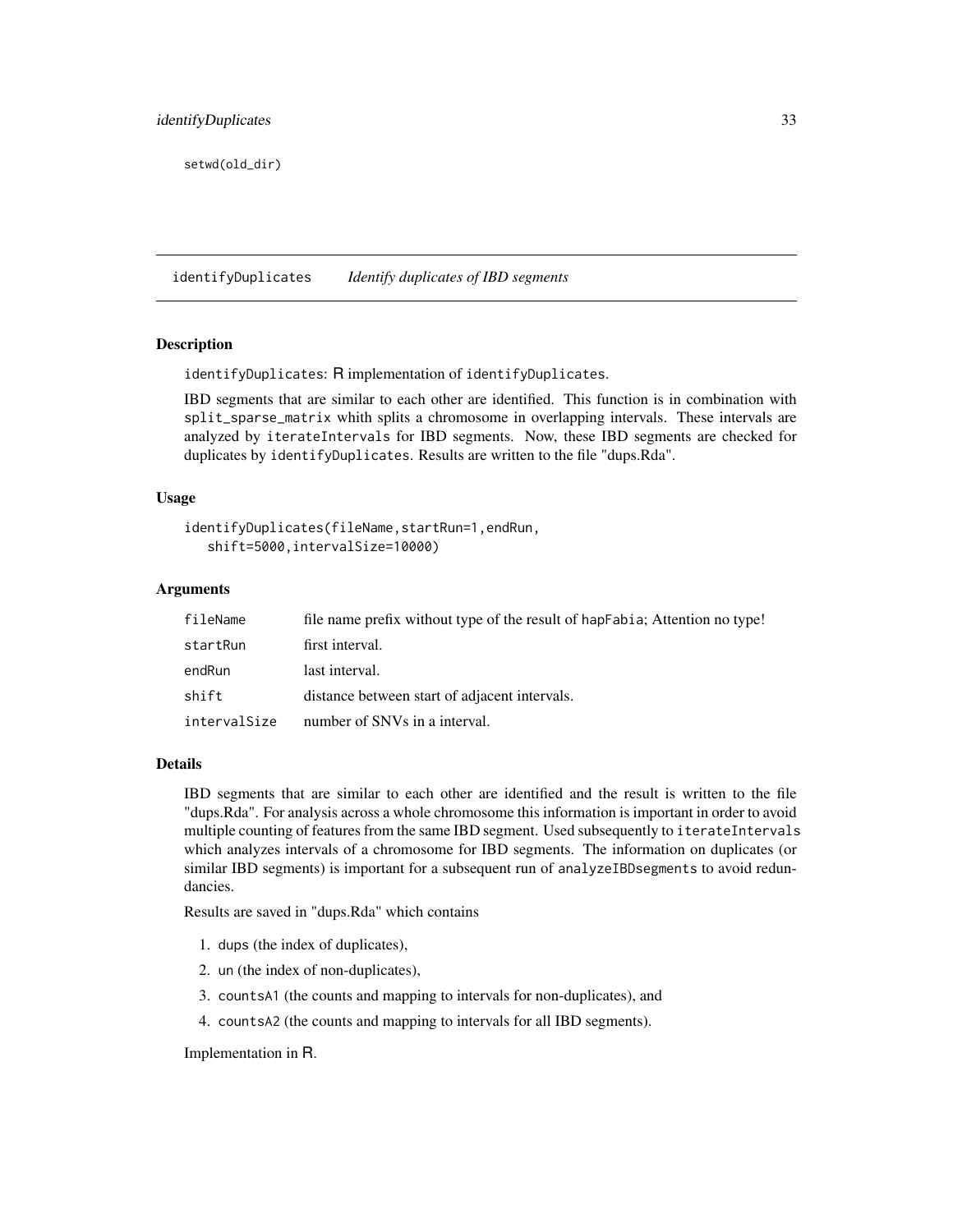IBD segments that are similar to each other are identified

#### Author(s)

Sepp Hochreiter

# References

S. Hochreiter et al., 'FABIA: Factor Analysis for Bicluster Acquisition', Bioinformatics 26(12):1520- 1527, 2010.

#### See Also

```
IBDsegment-class, IBDsegmentList-class, analyzeIBDsegments, compareIBDsegmentLists,
extractIBDsegments, findDenseRegions, hapFabia, hapFabiaVersion, hapRes, chr1ASW1000G,
IBDsegmentList2excel, identifyDuplicates, iterateIntervals, makePipelineFile, matrixPlot,
mergeIBDsegmentLists, mergedIBDsegmentList, plotIBDsegment, res, setAnnotation, setStatistics,
sim, simu, simulateIBDsegmentsFabia, simulateIBDsegments, split_sparse_matrix, toolsFactorizationClass,
vcftoFABIA
```
#### Examples

```
print("Identify duplicates of IBD segments")
## Not run:
#########################################
## Already run in "iterateIntervals.Rd" ##
#########################################
```
#Work in a temporary directory.

```
old_dir <- getwd()
setwd(tempdir())
```

```
# Load data and write to vcf file.
data(chr1ASW1000G)
write(chr1ASW1000G,file="chr1ASW1000G.vcf")
```
#Create the analysis pipeline for extracting IBD segments makePipelineFile(fileName="chr1ASW1000G",shiftSize=500,intervalSize=1000,haplotypes=TRUE)

```
source("pipeline.R")
```

```
# Following files are produced:
list.files(pattern="chr1")
```
# Next we load interval 5 and there the first and second IBD segment  $posAll < -5$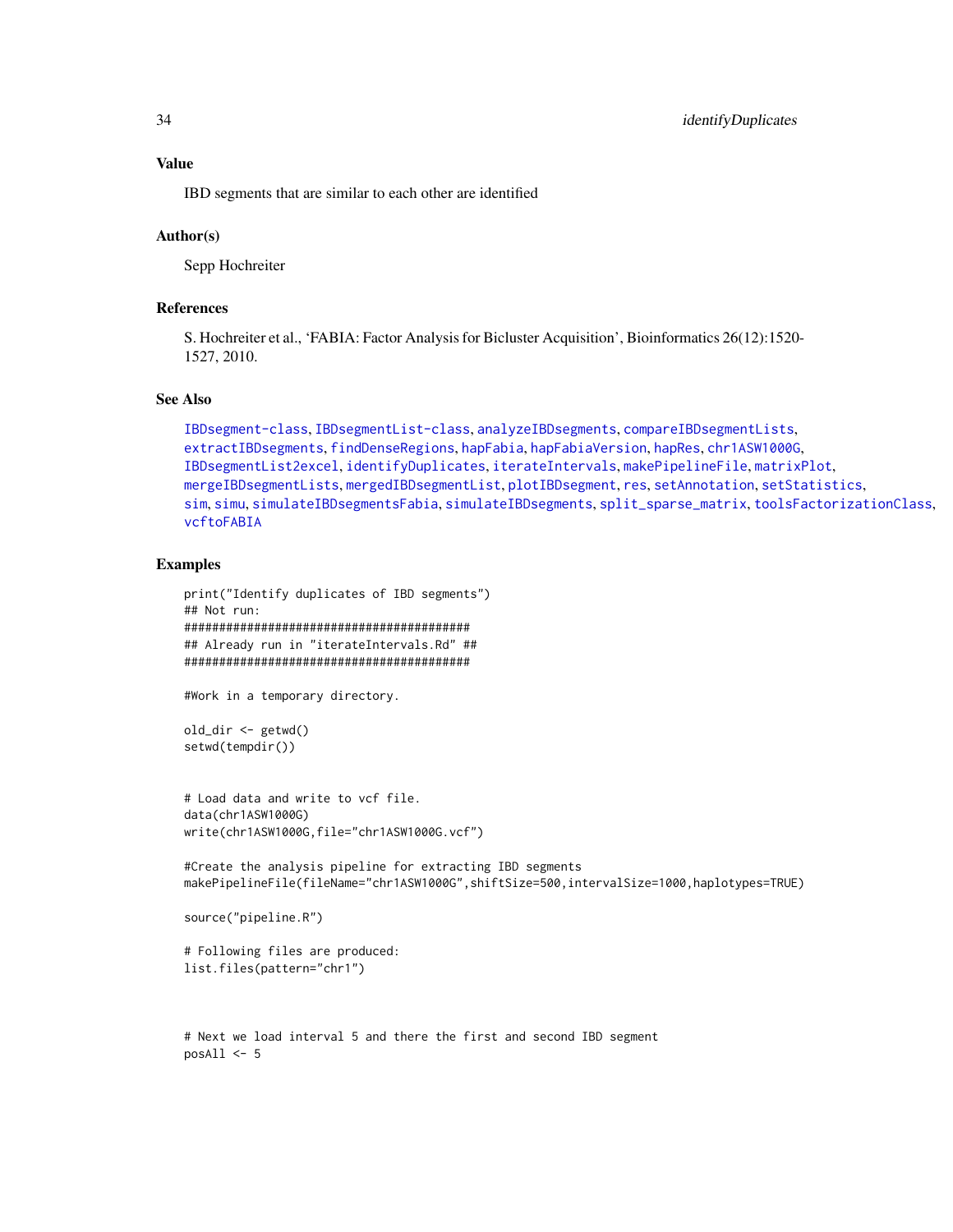# identifyDuplicates 35

```
start <- (posAll-1)*shiftSize
end <- start + intervalSize
pRange <- paste("_",format(start,scientific=FALSE),"_",format(end,scientific=FALSE),sep="")
load(file=paste(fileName,pRange,"_resAnno",".Rda",sep=""))
IBDsegmentList <- resHapFabia$mergedIBDsegmentList
summary(IBDsegmentList)
IBDsegment1 <- IBDsegmentList[[1]]
summary(IBDsegment1)
IBDsegment2 <- IBDsegmentList[[2]]
summary(IBDsegment2)
#Plot the first IBD segment in interval 5
plot(IBDsegment1,filename=paste(fileName,pRange,"_mat",sep=""))
```

```
#Plot the second IBD segment in interval 5
plot(IBDsegment2,filename=paste(fileName,pRange,"_mat",sep=""))
```

```
setwd(old_dir)
```
## End(Not run)

```
## Not run:
###here an example of the the automatically generated pipeline
### with: shiftSize=5000,intervalSize=10000,fileName="filename"
```

```
#####define intervals, overlap, filename #######
shiftSize <- 5000
intervalSize <- 10000
fileName="filename" # without type
haplotypes <- TRUE
dosage <- FALSE
```

```
#####load library#######
library(hapFabia)
```

```
#####convert from .vcf to _mat.txt#######
vcftoFABIA(fileName=fileName)
```

```
#####copy haplotype, genotype, or dosage matrix to matrix#######
if (haplotypes) {
    file.copy(paste(fileName,"_matH.txt",sep=""), paste(fileName,"_mat.txt",sep=""))
} else {
    if (dosage) {
       file.copy(paste(fileName,"_matD.txt",sep=""), paste(fileName,"_mat.txt",sep=""))
    } else {
       file.copy(paste(fileName,"_matG.txt",sep=""), paste(fileName,"_mat.txt",sep=""))
    }
```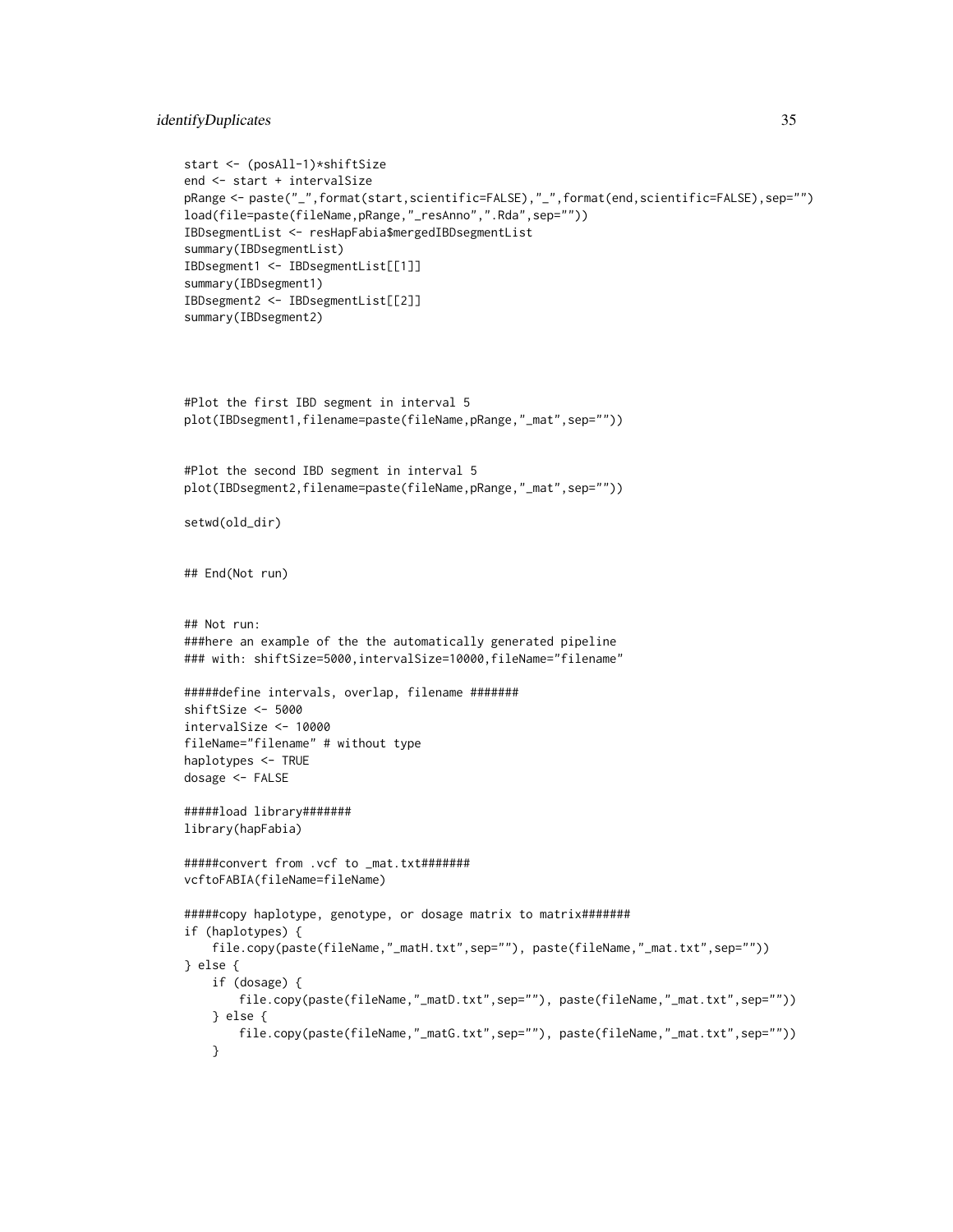```
#####split/ generate intervals#######
split_sparse_matrix(fileName=fileName,intervalSize=intervalSize,
shiftSize=shiftSize,annotation=TRUE)
#####compute how many intervals we have#######
ina <- as.numeric(readLines(paste(fileName,"_mat.txt",sep=""),n=2))
noSNVs <- ina[2]
over <- intervalSize%/%shiftSize
N1 <- noSNVs%/%shiftSize
endRunA <- (N1-over+2)
#####analyze each interval#######
#####may be done by parallel runs#######
iterateIntervals(startRun=1,endRun=endRunA,shift=shiftSize,
intervalSize=intervalSize,fileName=fileName,individuals=0,
upperBP=0.05,p=10,iter=40,alpha=0.03,cyc=50,IBDsegmentLength=50,
Lt = 0.1, Zt = 0.2, thresCount=1e-5, mintagSNVsFactor=3/4,
pMAF=0.03,haplotypes=haplotypes,cut=0.8,procMinIndivids=0.1,thresPrune=1e-3,
simv="minD",minTagSNVs=6,minIndivid=2,avSNVsDist=100,SNVclusterLength=100)
#####identify duplicates#######
identifyDuplicates(fileName=fileName,startRun=1,endRun=endRunA,
shift=shiftSize,intervalSize=intervalSize)
#####analyze results; parallel#######
anaRes <- analyzeIBDsegments(fileName=fileName,startRun=1,endRun=endRunA,
shift=shiftSize,intervalSize=intervalSize)
print("Number IBD segments:")
print(anaRes$noIBDsegments)
print("Statistics on IBD segment length in SNVs (all SNVs in the IBD segment):")
print(anaRes$avIBDsegmentLengthSNVS)
print("Statistics on IBD segment length in bp:")
print(anaRes$avIBDsegmentLengthS)
print("Statistics on number of individuals belonging to IBD segments:")
print(anaRes$avnoIndividS)
print("Statistics on number of tagSNVs of IBD segments:")
print(anaRes$avnoTagSNVsS)
print("Statistics on MAF of tagSNVs of IBD segments:")
print(anaRes$avnoFreqS)
print("Statistics on MAF within the group of tagSNVs of IBD segments:")
print(anaRes$avnoGroupFreqS)
print("Statistics on number of changes between major and minor allele frequency:")
print(anaRes$avnotagSNVChangeS)
print("Statistics on number of tagSNVs per individual of an IBD segment:")
print(anaRes$avnotagSNVsPerIndividualS)
print("Statistics on number of individuals that have the minor allele of tagSNVs:")
print(anaRes$avnoindividualPerTagSNVS)
```

```
#####load result for interval 50#######
posAll <- 50 # (50-1)*5000 = 245000: interval 245000 to 255000
```
}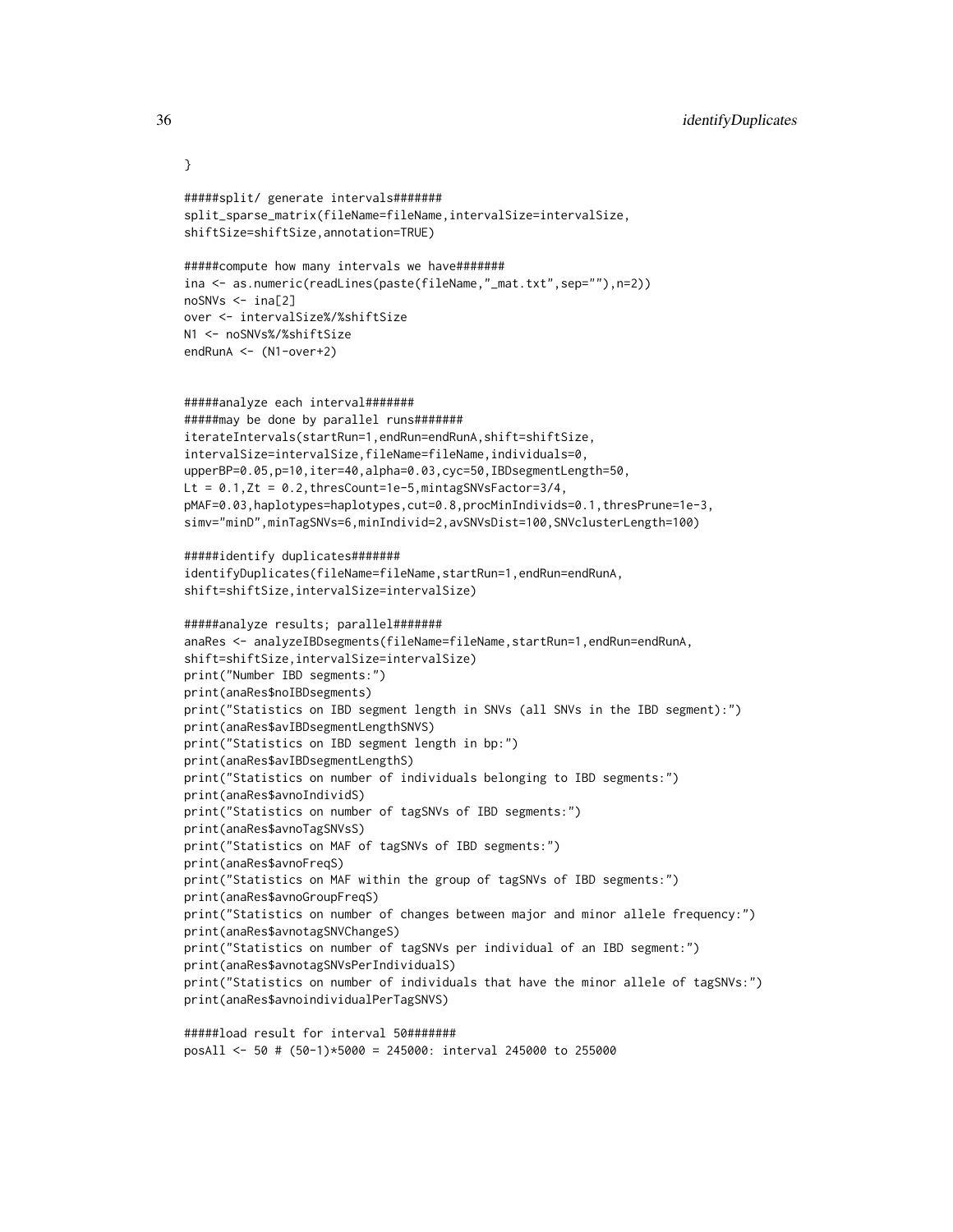# iterateIntervals 37

```
start <- (posAll-1)*shiftSize
end <- start + intervalSize
pRange <- paste("_",format(start,scientific=FALSE),"_",
format(end,scientific=FALSE),sep="")
load(file=paste(fileName,pRange,"_resAnno",".Rda",sep=""))
IBDsegmentList <- resHapFabia$mergedIBDsegmentList # $
summary(IBDsegmentList)
#####plot IBD segments in interval 50#######
plot(IBDsegmentList,filename=paste(fileName,pRange,"_mat",sep=""))
  ##attention: filename without type ".txt"
#####plot the first IBD segment in interval 50#######
IBDsegment <- IBDsegmentList[[1]]
plot(IBDsegment,filename=paste(fileName,pRange,"_mat",sep=""))
  ##attention: filename without type ".txt"
## End(Not run)
```
<span id="page-36-0"></span>iterateIntervals *Loop over DNA intervals with a call of* hapFabia

## **Description**

iterateIntervals: R implementation of iterateIntervals.

Loops over all intervals and calls hapFabia and then stores the results. Intervals have been generated by split\_sparse\_matrix.

#### Usage

```
iterateIntervals(startRun=1,endRun,shift=5000,intervalSize=10000,
  annotationFile=NULL,fileName,prefixPath="",
  sparseMatrixPostfix="_mat",annotPostfix="_annot.txt",
  individualsPostfix="_individuals.txt",individuals=0,
  lowerBP=0,upperBP=0.05,p=10,iter=40,quant=0.01,eps=1e-5,
  alpha=0.03,cyc=50,non_negative=1,write_file=0,norm=0,
  lap=100.0, IBD segmentLength=50, Lt = 0.1, Zt = 0.2,thresCount=1e-5,mintagSNVsFactor=3/4,pMAF=0.03,
  haplotypes=FALSE, cut=0.8, procMinIndivids=0.1, thresPrune=1e-3,
  simv="minD",minTagSNVs=6,minIndivid=2,avSNVsDist=100,SNVclusterLength=100)
```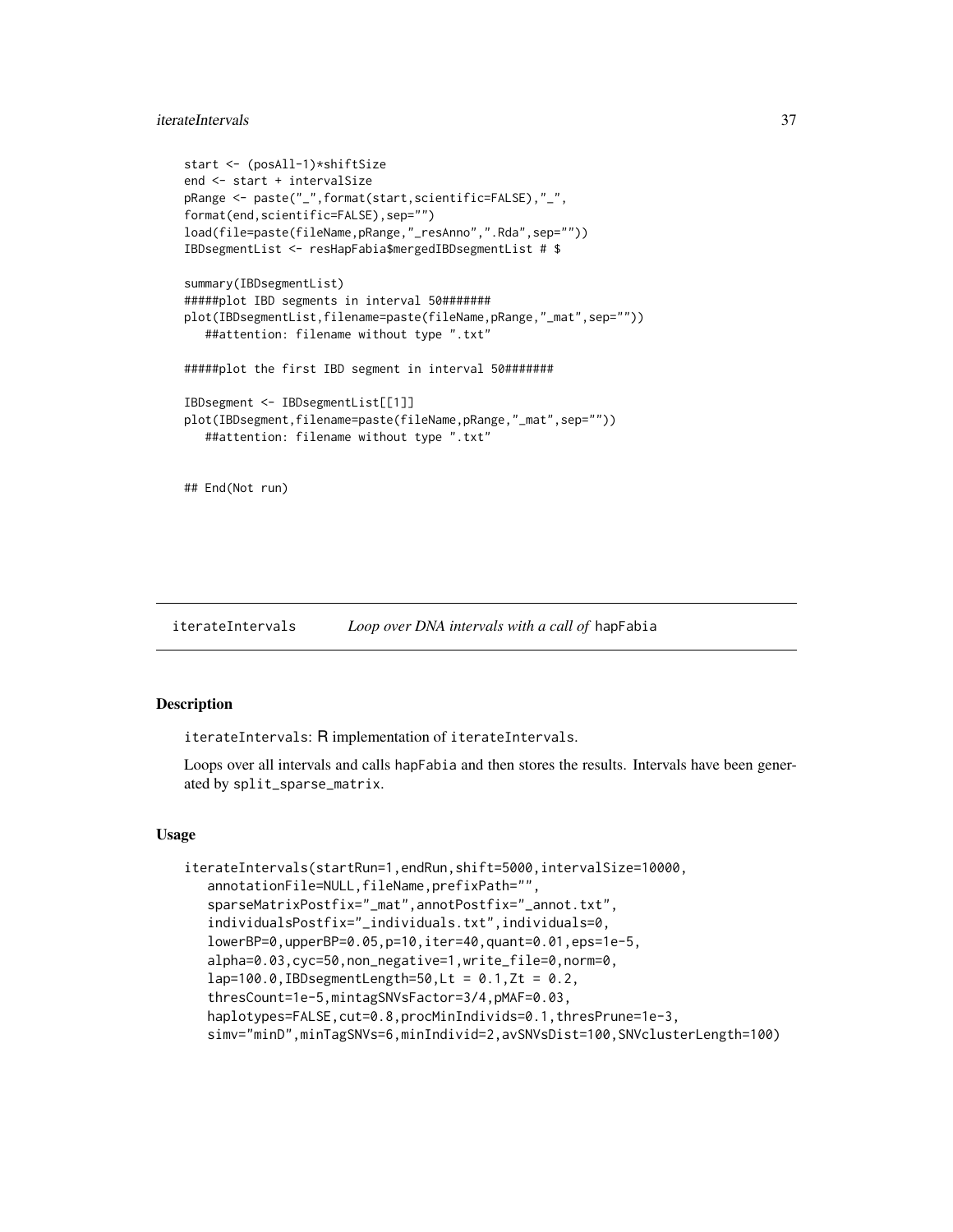# Arguments

| startRun            | first interval.                                                                                                                             |  |
|---------------------|---------------------------------------------------------------------------------------------------------------------------------------------|--|
| endRun              | last interval.                                                                                                                              |  |
| shift               | distance between starts of adjacent intervals.                                                                                              |  |
| intervalSize        | number of SNVs in a interval.                                                                                                               |  |
|                     | annotationFile file name of the annotation file for the individuals.                                                                        |  |
| fileName            | passed to hapFabia: file name of the genotype matrix in sparse format.                                                                      |  |
| prefixPath          | passed to hapFabia: path to the genotype file.                                                                                              |  |
| sparseMatrixPostfix |                                                                                                                                             |  |
|                     | passed to hapFabia: postfix string for the sparse matrix.                                                                                   |  |
| annotPostfix        | passed to hapFabia: postfix string for the SNV annotation file.                                                                             |  |
| individualsPostfix  |                                                                                                                                             |  |
|                     | passed to hapFabia: postfix string for the file containing the names of the indi-<br>viduals.                                               |  |
| individuals         | passed to hapFabia: vector of individuals which are included into the analysis;<br>$default = 0$ (all individuals).                         |  |
| lowerBP             | passed to hapFabia: lower bound on minor allele frequencies (MAF); however<br>at least two occurrences are required to remove private SNVs. |  |
| upperBP             | passed to hapFabia: upper bound on minor allele frequencies (MAF) to extract<br>rare variants.                                              |  |
| р                   | passed to hapFabia: number of biclusters per iteration.                                                                                     |  |
| iter                | passed to hapFabia: number of iterations.                                                                                                   |  |
| quant               | passed to hapFabia: percentage of loadings L to remove in each iteration.                                                                   |  |
| eps                 | passed to hapFabia: lower bound for variational parameter lapla; default 1e-5.                                                              |  |
| alpha               | passed to hapPabia: sparseness of the loadings; $\delta$ default = 0.03.                                                                    |  |
| cyc                 | passed to hapFabia: number of cycles per iterations; default 50.                                                                            |  |
| non_negative        | passed to hap Fabia: non-negative factors and loadings if non_negative $= 1$ ; de-<br>fault = $1$ (yes).                                    |  |
| write_file          | passed to hap Fabia: results are written to files (L in sparse format), default = $0$<br>(not written).                                     |  |
| norm                | passed to hapFabia: data normalization; default 0 (no normalization).                                                                       |  |
| lap                 | passed to hapFabia: minimal value of the variational parameter; default 100.0.                                                              |  |
| IBDsegmentLength    |                                                                                                                                             |  |
|                     | passed to hapFabia: typical IBD segment length in kbp.                                                                                      |  |
| Lt                  | passed to hapFabia: percentage of largest Ls to consider for IBD segment ex-<br>traction.                                                   |  |
| Zt                  | passed to hapFabia: percentage of largest Zs to consider for IBD segment ex-<br>traction.                                                   |  |
| thresCount          | passed to hapFabia: p-value of random histogram hit; default 1e-5.                                                                          |  |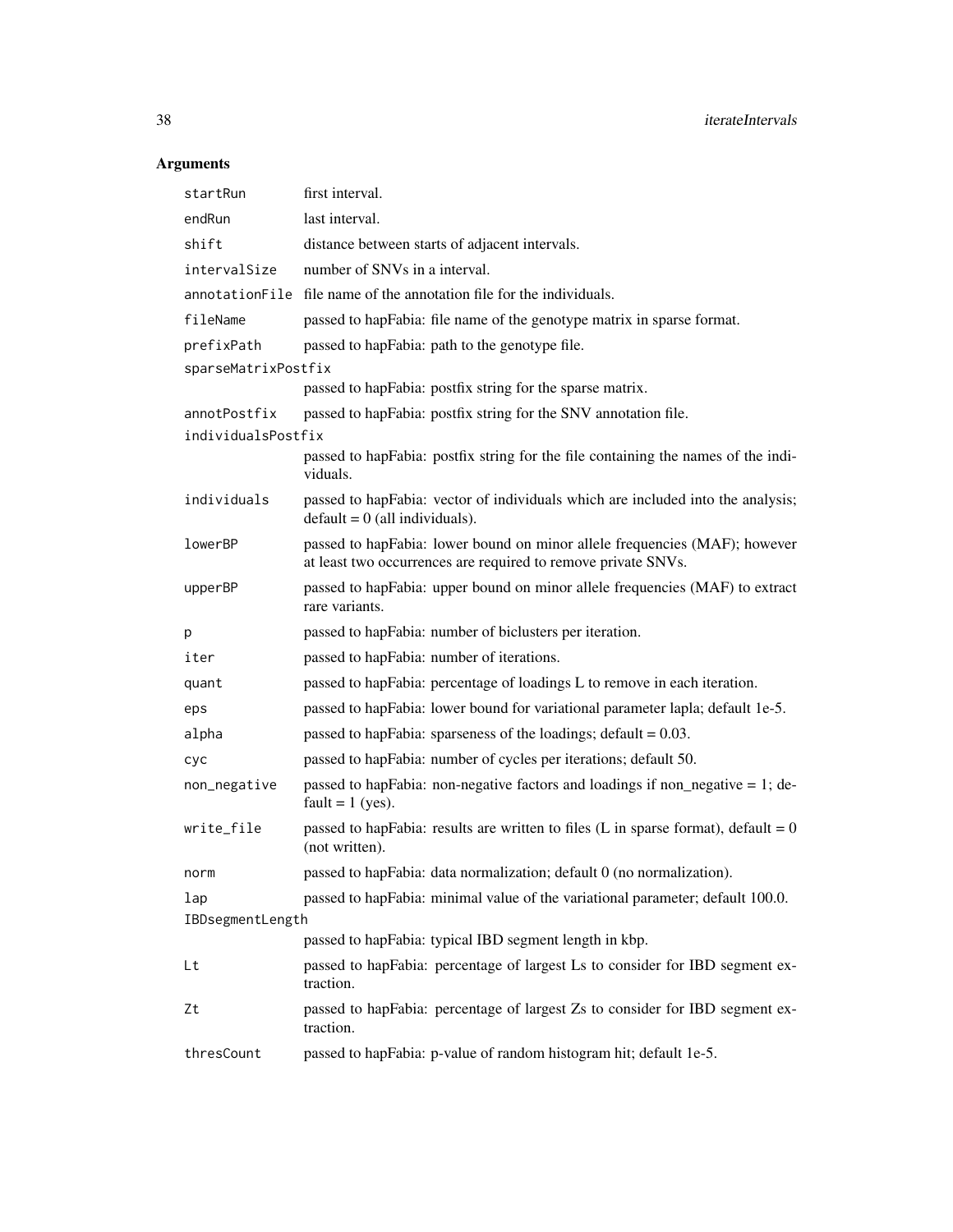mintagSNVsFactor

|                  | passed to hapFabia: percentage of IBD segment overlap; default 3/4.                                                                                                                                     |
|------------------|---------------------------------------------------------------------------------------------------------------------------------------------------------------------------------------------------------|
| pMAF             | passed to hapFabia: averaged and corrected (for non-uniform distributions) mi-<br>nor allele frequency.                                                                                                 |
| haplotypes       | passed to hapFabia: haplotypes = TRUE then phased genotypes meaning two<br>chromosomes per individual otherwise unphased genotypes.                                                                     |
| cut              | passed to hapFabia: cutoff for merging IBD segments after a hierarchical clus-<br>tering; default 0.8.                                                                                                  |
| procMinIndivids  |                                                                                                                                                                                                         |
|                  | passed to hapFabia: percentage of cluster individuals a tagSNV must tag to be<br>considered as tagSNV for the IBD segment.                                                                              |
| thresPrune       | passed to hapFabia: threshold for pruning border tagSNVs based on an exponen-<br>tial distribution where border tagSNVs with large distances to the next tagSNV<br>are pruned.                          |
| simv             | passed to hapFabia: similarity measure for merging clusters: "minD" (percent-<br>age of smaller explained by larger set), "jaccard" (Jaccard index), "dice"<br>(Dice index), or "maxD"; default "minD". |
| minTagSNVs       | passed to hapFabia: minimum matching tagSNVs for cluster similarity; other-<br>wise the similarity is set to zero.                                                                                      |
| minIndivid       | passed to hap Fabia: minimum matching individuals for cluster similarity; oth-<br>erwise the similarity is set to zero.                                                                                 |
| avSNVsDist       | passed to hapFabia: average distance between SNVs in base pairs - used together<br>with IBDsegmentLength to compute the number of SNVs in the histogram bins;<br>$default=100.$                         |
| SNVclusterLength |                                                                                                                                                                                                         |
|                  | passed to hapFabia: if IBDsegmentLength=0 then the number of SNVs in the<br>histogram bins can be given directly; default 100.                                                                          |

#### Details

Implementation in R. Reads annotation of the individuals if available, then calls hapFabia and stores its results. Results are saved in EXCEL format and as R binaries.

iterateIntervals loops over all intervals and calls hapFabia and then stores the results. Intervals have been generated by split\_sparse\_matrix. The results are the indentified IBD segments which are stored separately per interval. A subsequent analysis first calls identifyDuplicates to identify IBD segments that are found more than one time and then analyzes the IBD segments by analyzeIBDsegments.

The SNV annotation file ...\_annot.txt contains:

- 1. first line: number individuals;
- 2. second line: number SNVs;
- 3. for each SNV a line containing following field that are blank separated: "chromosome", "physical position", "snvNames", "snvMajor", "snvMinor", "quality", "pass", "info of vcf file", "fields in vcf file", "frequency", "0/1: 1 is changed if major allele is actually minor allele".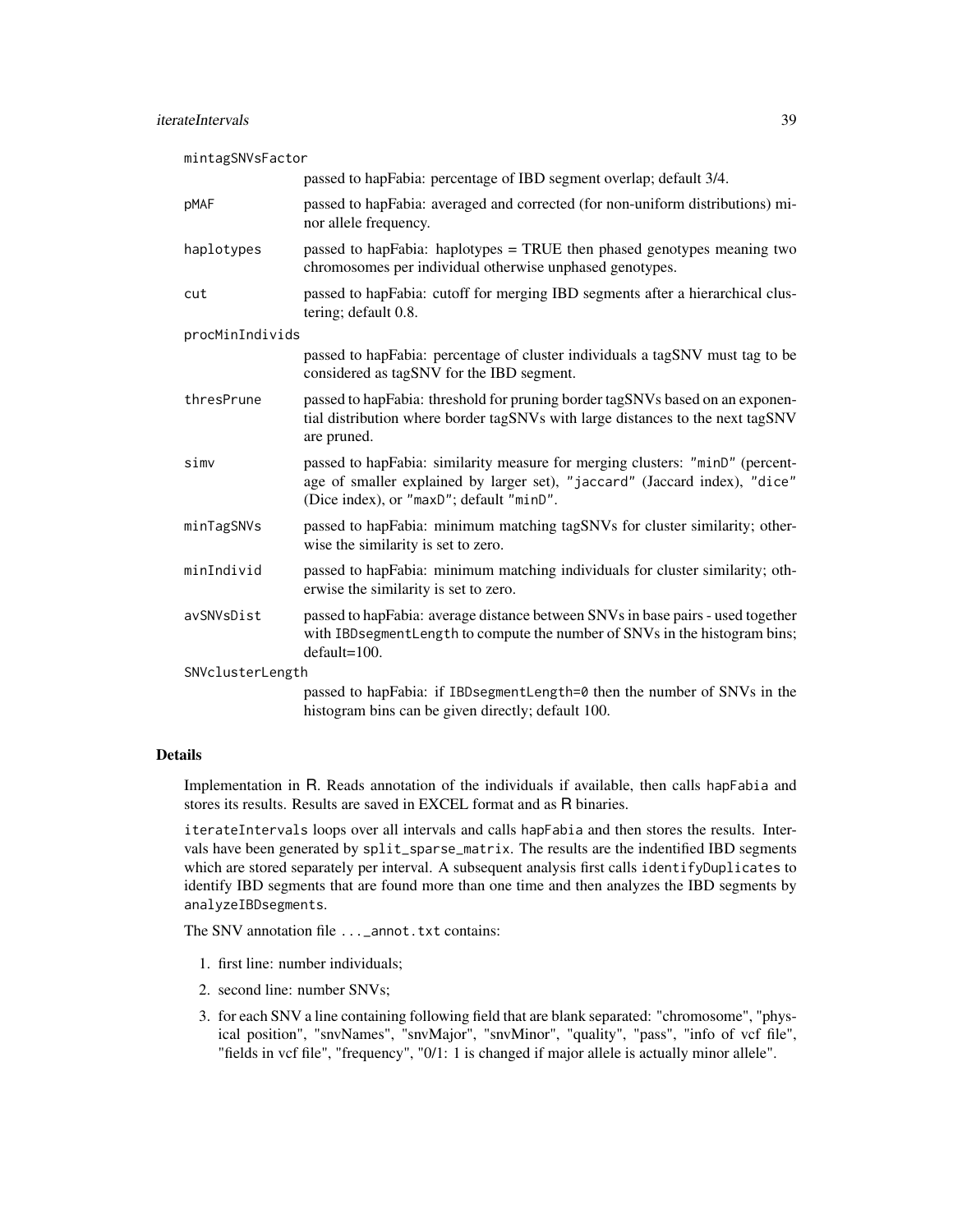The individuals annotation file, which name is give to annotationFile, contains per individual a tab separated line with

- 1. id;
- 2. subPopulation;
- 3. population;
- 4. platform.

## Value

Loop over DNA intervals with a call of hapFabia

#### Author(s)

Sepp Hochreiter

#### References

S. Hochreiter et al., 'FABIA: Factor Analysis for Bicluster Acquisition', Bioinformatics 26(12):1520- 1527, 2010.

# See Also

```
IBDsegment-class, IBDsegmentList-class, analyzeIBDsegments, compareIBDsegmentLists,
extractIBDsegments, findDenseRegions, hapFabia, hapFabiaVersion, hapRes, chr1ASW1000G,
IBDsegmentList2excel, identifyDuplicates, iterateIntervals, makePipelineFile, matrixPlot,
mergeIBDsegmentLists, mergedIBDsegmentList, plotIBDsegment, res, setAnnotation, setStatistics,
sim, simu, simulateIBDsegmentsFabia, simulateIBDsegments, split_sparse_matrix, toolsFactorizationClass,
vcftoFABIA
```
# Examples

## Not run:

###here an example of the the automatically generated pipeline ### with: shiftSize=5000,intervalSize=10000,fileName="filename"

```
#####define intervals, overlap, filename #######
shiftSize <- 5000
intervalSize <- 10000
fileName="filename" # without type
haplotypes <- TRUE
dosage <- FALSE
```

```
#####load library#######
library(hapFabia)
```

```
#####convert from .vcf to _mat.txt#######
vcftoFABIA(fileName=fileName)
```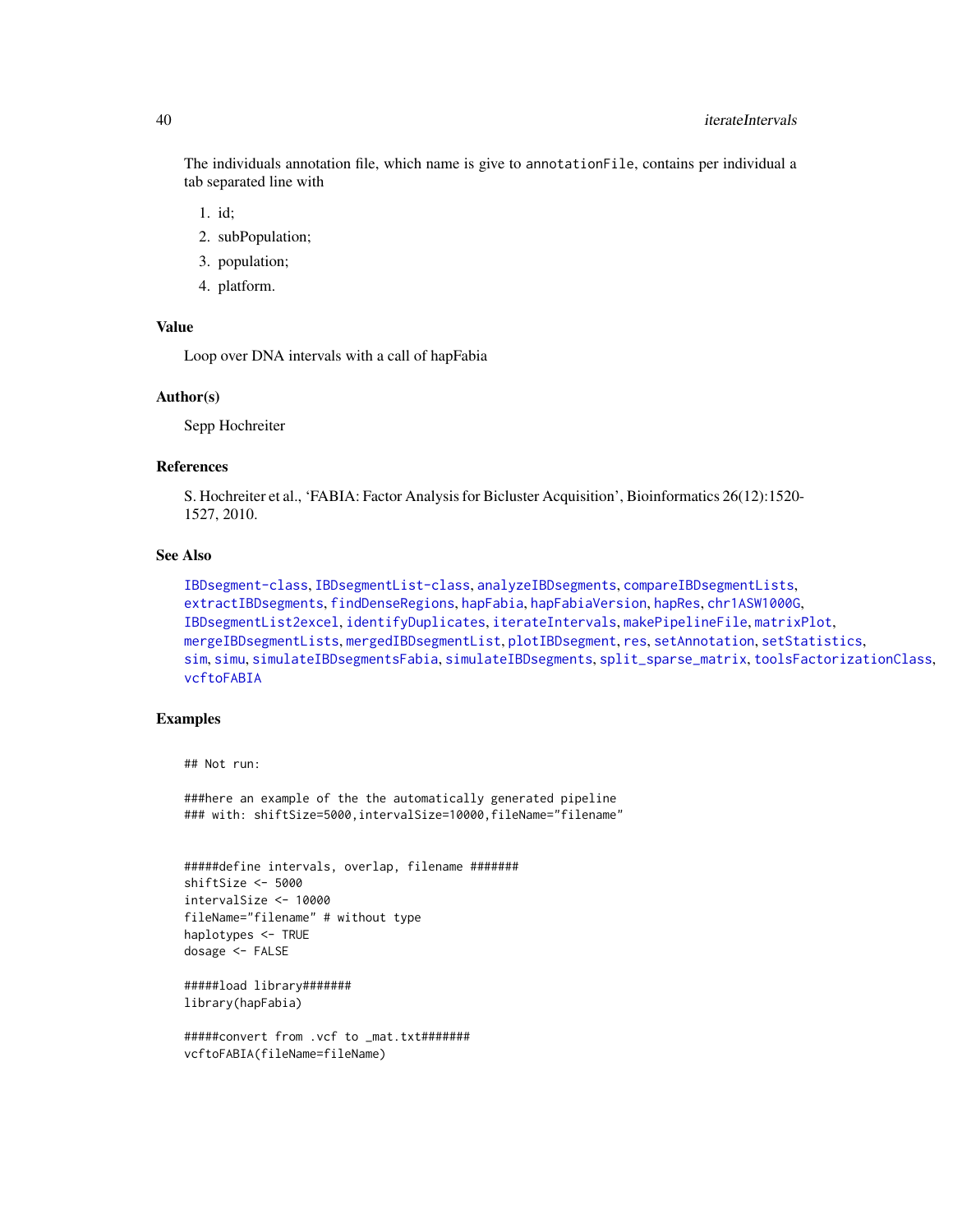```
#####copy haplotype, genotype, or dosage matrix to matrix#######
if (haplotypes) {
    file.copy(paste(fileName,"_matH.txt",sep=""), paste(fileName,"_mat.txt",sep=""))
} else {
   if (dosage) {
       file.copy(paste(fileName,"_matD.txt",sep=""), paste(fileName,"_mat.txt",sep=""))
    } else {
       file.copy(paste(fileName,"_matG.txt",sep=""), paste(fileName,"_mat.txt",sep=""))
    }
}
#####split/ generate intervals#######
split_sparse_matrix(fileName=fileName,intervalSize=intervalSize,
shiftSize=shiftSize,annotation=TRUE)
#####compute how many intervals we have#######
ina <- as.numeric(readLines(paste(fileName,"_mat.txt",sep=""),n=2))
noSNVs <- ina[2]
over <- intervalSize%/%shiftSize
N1 <- noSNVs%/%shiftSize
endRunA <- (N1-over+2)
#####analyze each interval#######
#####may be done by parallel runs#######
iterateIntervals(startRun=1,endRun=endRunA,shift=shiftSize,
intervalSize=intervalSize,fileName=fileName,individuals=0,
upperBP=0.05,p=10,iter=40,alpha=0.03,cyc=50,IBDsegmentLength=50,
Lt = 0.1, Zt = 0.2, thresCount=1e-5, mintagSNVsFactor=3/4,
pMAF=0.035,haplotypes=haplotypes,cut=0.8,procMinIndivids=0.1,thresPrune=1e-3,
simv="minD",minTagSNVs=6,minIndivid=2,avSNVsDist=100,SNVclusterLength=100)
#####identify duplicates#######
identifyDuplicates(fileName=fileName,startRun=1,endRun=endRunA,
shift=shiftSize,intervalSize=intervalSize)
#####analyze results; parallel#######
anaRes <- analyzeIBDsegments(fileName=fileName,startRun=1,endRun=endRunA,
shift=shiftSize,intervalSize=intervalSize)
print("Number IBD segments:")
print(anaRes$noIBDsegments)
print("Statistics on IBD segment length in SNVs (all SNVs in the IBD segment):")
print(anaRes$avIBDsegmentLengthSNVS)
print("Statistics on IBD segment length in bp:")
print(anaRes$avIBDsegmentLengthS)
print("Statistics on number of individuals belonging to IBD segments:")
print(anaRes$avnoIndividS)
print("Statistics on number of tagSNVs of IBD segments:")
print(anaRes$avnoTagSNVsS)
print("Statistics on MAF of tagSNVs of IBD segments:")
print(anaRes$avnoFreqS)
print("Statistics on MAF within the group of tagSNVs of IBD segments:")
print(anaRes$avnoGroupFreqS)
```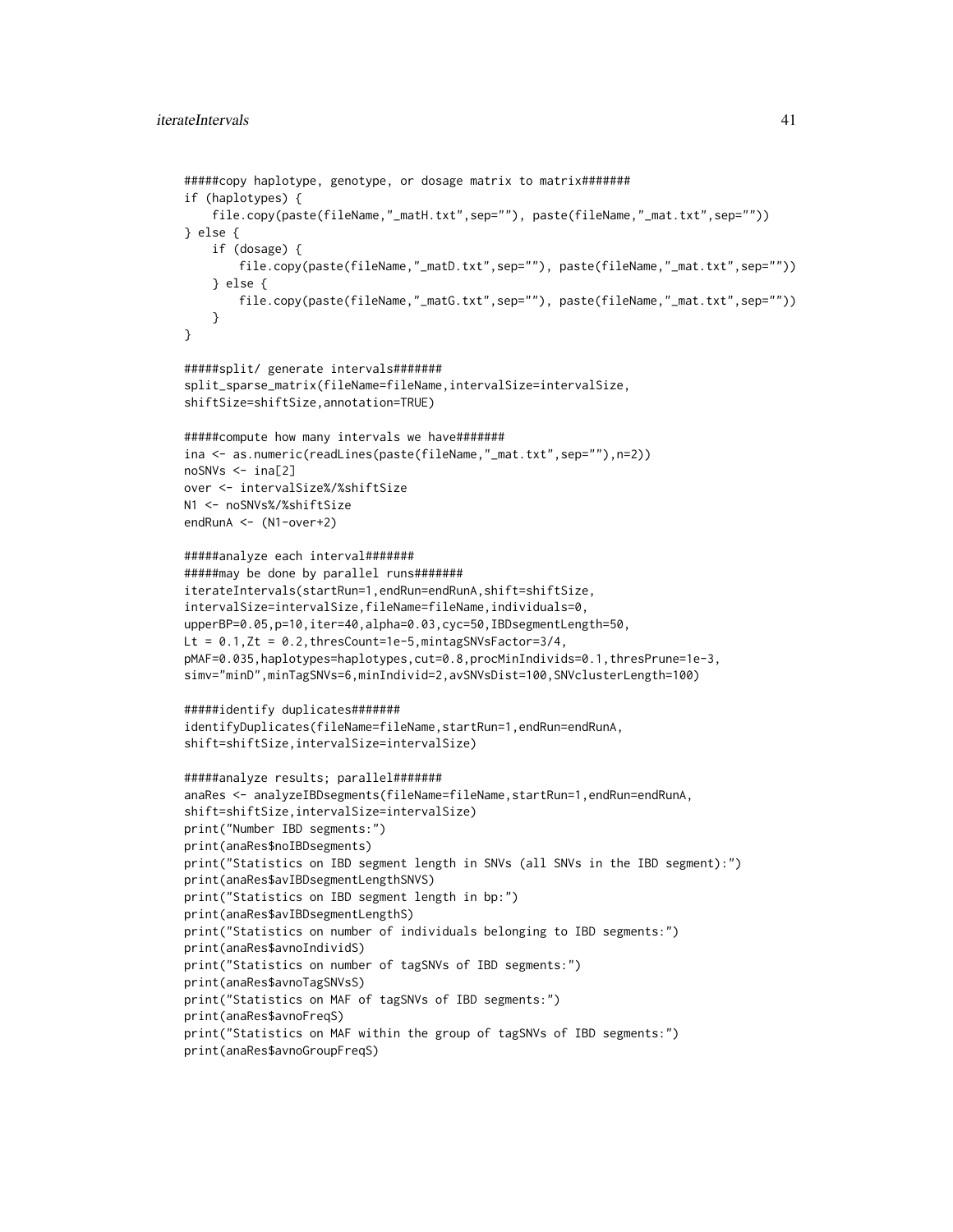```
print("Statistics on number of changes between major and minor allele frequency:")
print(anaRes$avnotagSNVChangeS)
print("Statistics on number of tagSNVs per individual of an IBD segment:")
print(anaRes$avnotagSNVsPerIndividualS)
print("Statistics on number of individuals that have the minor allele of tagSNVs:")
print(anaRes$avnoindividualPerTagSNVS)
#####load result for interval 50#######
posAll <- 50 # (50-1)*5000 = 245000: interval 245000 to 255000
start <- (posAll-1)*shiftSize
end <- start + intervalSize
pRange <- paste("_",format(start,scientific=FALSE),"_",
format(end,scientific=FALSE),sep="")
load(file=paste(fileName,pRange,"_resAnno",".Rda",sep=""))
IBDsegmentList <- resHapFabia$mergedIBDsegmentList # $
summary(IBDsegmentList)
#####plot IBD segments in interval 50#######
plot(IBDsegmentList,filename=paste(fileName,pRange,"_mat",sep=""))
   ##attention: filename without type ".txt"
#####plot the first IBD segment in interval 50#######
IBDsegment <- IBDsegmentList[[1]]
plot(IBDsegment,filename=paste(fileName,pRange,"_mat",sep=""))
   ##attention: filename without type ".txt"
## End(Not run)
#Work in a temporary directory.
old_dir <- getwd()
setwd(tempdir())
# Load data and write to vcf file.
data(chr1ASW1000G)
write(chr1ASW1000G,file="chr1ASW1000G.vcf")
#Create the analysis pipeline for haplotype data (1000Genomes)
makePipelineFile(fileName="chr1ASW1000G",shiftSize=500,intervalSize=1000,haplotypes=TRUE)
source("pipeline.R")
# Following files are produced:
list.files(pattern="chr1")
# Next we load interval 5 and there the first and second IBD segment
posAll < -5
```

```
start <- (posAll-1)*shiftSize
```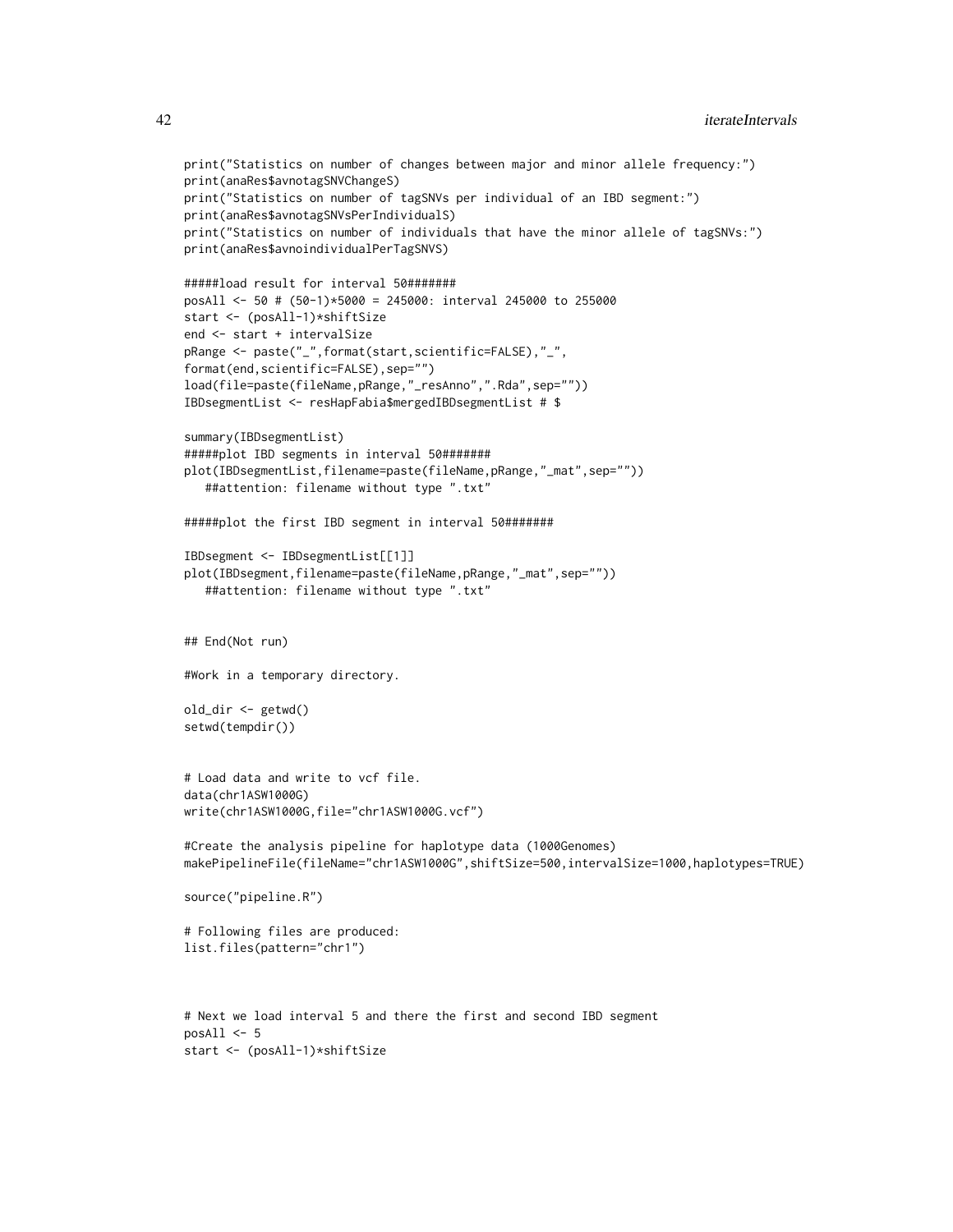# makePipelineFile 43

```
end <- start + intervalSize
pRange <- paste("_",format(start,scientific=FALSE),"_",format(end,scientific=FALSE),sep="")
load(file=paste(fileName,pRange,"_resAnno",".Rda",sep=""))
IBDsegmentList <- resHapFabia$mergedIBDsegmentList
summary(IBDsegmentList)
IBDsegment1 <- IBDsegmentList[[1]]
summary(IBDsegment1)
IBDsegment2 <- IBDsegmentList[[2]]
summary(IBDsegment2)
```

```
#Plot the first IBD segment in interval 5
plot(IBDsegment1,filename=paste(fileName,pRange,"_mat",sep=""))
```

```
#Plot the second IBD segment in interval 5
plot(IBDsegment2,filename=paste(fileName,pRange,"_mat",sep=""))
```
setwd(old\_dir)

<span id="page-42-0"></span>makePipelineFile *Generate* pipleline.R

## Description

makePipelineFile creates pipleline.R for sourcing with source("pipleline.R") to run a whole IBD segment extraction pipeline.

#### Usage

makePipelineFile(fileName,shiftSize=5000,intervalSize=10000,haplotypes=FALSE,dosage=FALSE)

#### Arguments

| fileName     | file name of the genotype file in vcf format                  |
|--------------|---------------------------------------------------------------|
| shiftSize    | distance between start of adjacent intervals.                 |
| intervalSize | number of SNVs in a interval.                                 |
| haplotypes   | should haplotypes (phased genotypes) be used; default FALSE.  |
| dosage       | should dosages be used if haplotypes is FALSE; default FALSE. |

#### Details

makePipelineFile creates Pipleline.R for sourcing with source("pipleline.R") to run a whole IBD segment extraction pipeline.

Attention: this code may run a while for large data sets.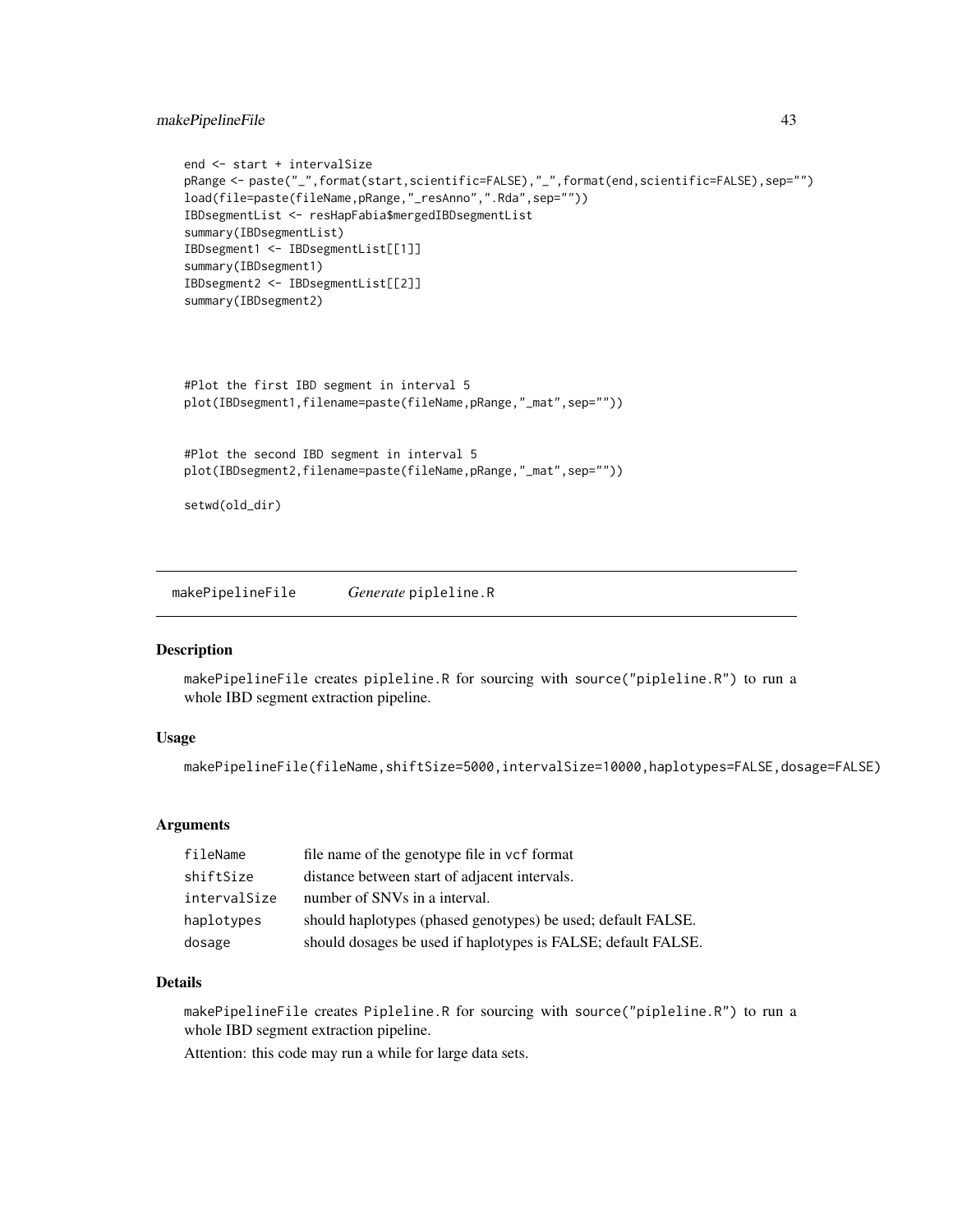44 matrixPlot

#### Value

Run a whole IBD segment extraction pipeline

#### Author(s)

Sepp Hochreiter

## References

S. Hochreiter et al., 'FABIA: Factor Analysis for Bicluster Acquisition', Bioinformatics 26(12):1520- 1527, 2010.

## See Also

```
IBDsegment-class, IBDsegmentList-class, analyzeIBDsegments, compareIBDsegmentLists,
extractIBDsegments, findDenseRegions, hapFabia, hapFabiaVersion, hapRes, chr1ASW1000G,
IBDsegmentList2excel, identifyDuplicates, iterateIntervals, makePipelineFile, matrixPlot,
mergeIBDsegmentLists, mergedIBDsegmentList, plotIBDsegment, res, setAnnotation, setStatistics,
sim, simu, simulateIBDsegmentsFabia, simulateIBDsegments, split_sparse_matrix, toolsFactorizationClass,
vcftoFABIA
```
#### Examples

```
old_dir <- getwd()
setwd(tempdir())
makePipelineFile(fileName="genotypeData",
   shiftSize=500,intervalSize=1000)
a <- scan(file = "pipeline.R",
   what = "character")
cat(a)
```
setwd(old\_dir)

<span id="page-43-0"></span>

matrixPlot *Basic plot function for IBD segments*

#### **Description**

matrixPlot: R implementation of matrixPlot.

Plots a matrix where different values are coded by different colors. Basically the image plot function image with a particular scaling, color coding, and axis.

#### Usage

matrixPlot(x,range=NULL,yLabels=NULL,zlim=NULL,title=NULL,colRamp=12,grid=FALSE,pairs=FALSE,padj=NA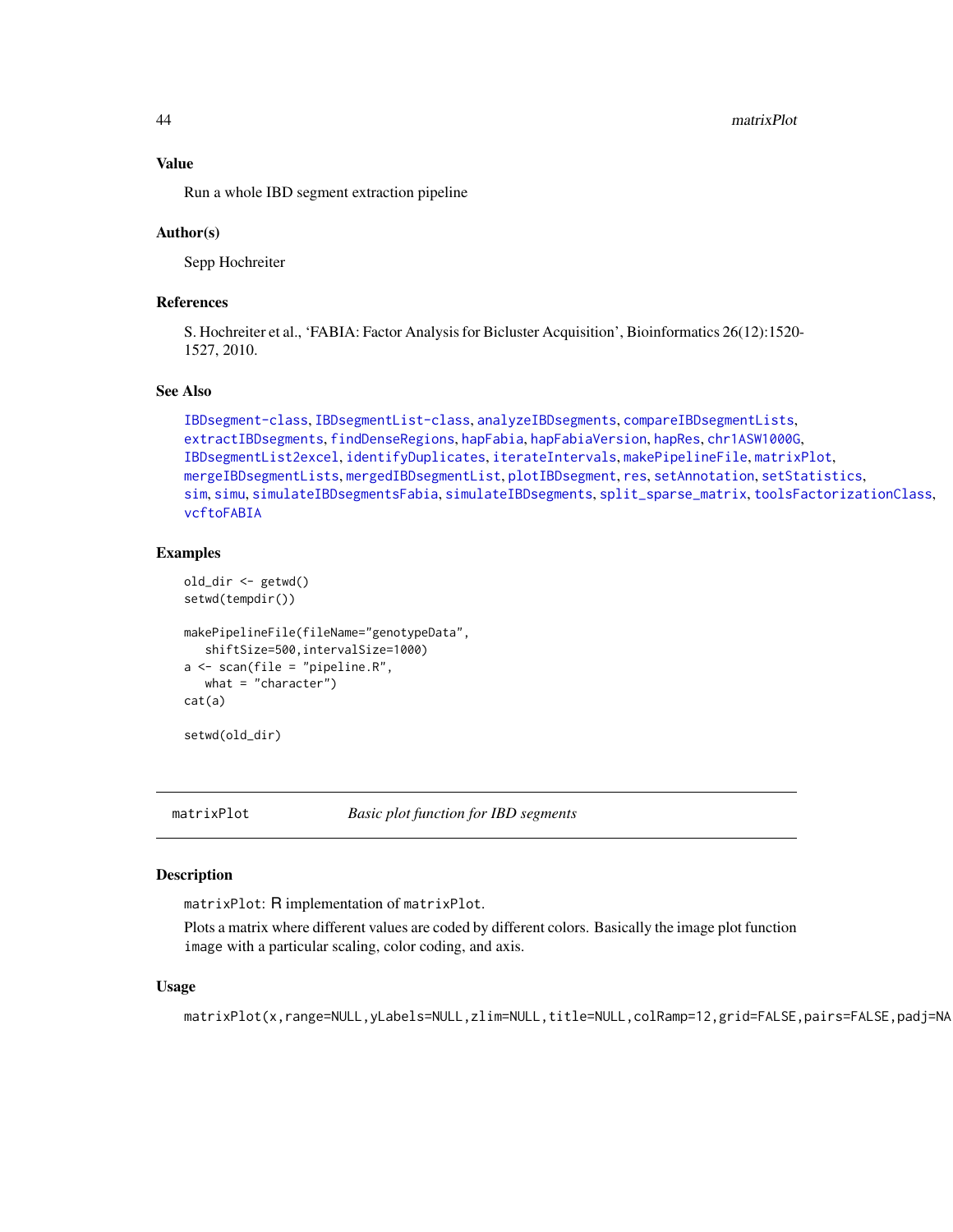#### matrixPlot 45

#### Arguments

| $\mathsf{x}$ | matrix that codes alleles and annotations of an IBD segment.                 |
|--------------|------------------------------------------------------------------------------|
| range        | optional: physical range of the IBD segment.                                 |
| yLabels      | optional: labels of the individuals.                                         |
| zlim         | optional: limits imposed onto the matrix values.                             |
| title        | title of the plot.                                                           |
| colRamp      | color representation.                                                        |
| grid         | does the plot have a grid?; default FALSE (no).                              |
| pairs        | for pairwise groups, e.g. case-control, twins, etc.; default FALSE (no).     |
| padj         | adjustment for each tick label perpendicular to the reading direction.       |
| $\cdots$     | other graphical parameters may also be passed as arguments to this function. |

## Details

Implementation in R.

## Value

Plots a matrix where different values are coded by different colors

#### Author(s)

Sepp Hochreiter

# References

S. Hochreiter et al., 'FABIA: Factor Analysis for Bicluster Acquisition', Bioinformatics 26(12):1520- 1527, 2010.

#### See Also

```
IBDsegment-class, IBDsegmentList-class, analyzeIBDsegments, compareIBDsegmentLists,
extractIBDsegments, findDenseRegions, hapFabia, hapFabiaVersion, hapRes, chr1ASW1000G,
IBDsegmentList2excel, identifyDuplicates, iterateIntervals, makePipelineFile, matrixPlot,
mergeIBDsegmentLists, mergedIBDsegmentList, plotIBDsegment, res, setAnnotation, setStatistics,
sim, simu, simulateIBDsegmentsFabia, simulateIBDsegments, split_sparse_matrix, toolsFactorizationClass,
vcftoFABIA
```
# Examples

```
mat <- matrix(0,nrow=10,ncol=40)
v1 \leq - sample(1:10,5)
v21 < - sample(1:40, 4)v22 < - sample(1:40, 4)w1 \leq -rep(0,10)w2 < -\text{rep}(0, 40)w1[v1] <- 1
```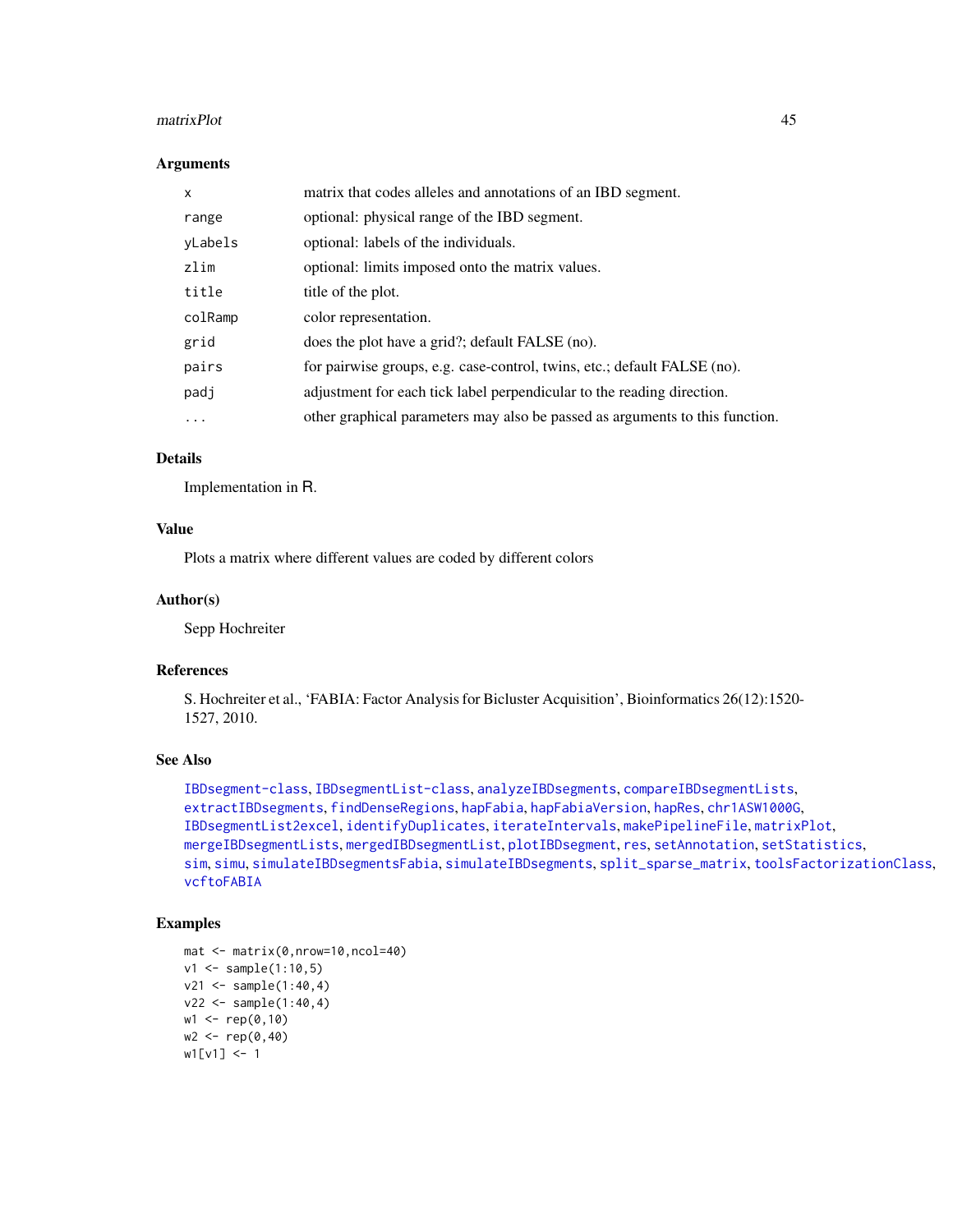```
w2[v21] <- 1
w2[v22] <- 2
mat <- mat + tcrossprod(w1,w2)
matrixPlot(mat)
```
<span id="page-45-0"></span>mergedIBDsegmentList *Example IBD segment list as a result of* hapFabia

# Description

Result of a hapFabia call given as instance of the class IBDsegmentList. The object mergedIBDsegmentList contains the extracted IBD segments.

#### Usage

mergedIBDsegmentList

## Format

object mergedIBDsegmentList of the class IBDsegmentList

## Source

result of a call of hapFabia

# References

S. Hochreiter et al., 'FABIA: Factor Analysis for Bicluster Acquisition', Bioinformatics 26(12):1520- 1527, 2010.

#### See Also

[IBDsegment-class](#page-21-0), [IBDsegmentList-class](#page-26-0), [analyzeIBDsegments](#page-2-0), [compareIBDsegmentLists](#page-8-0), [extractIBDsegments](#page-9-0), [findDenseRegions](#page-12-0), [hapFabia](#page-13-0), [hapFabiaVersion](#page-19-0), [hapRes](#page-19-1), [chr1ASW1000G](#page-7-0), [IBDsegmentList2excel](#page-30-0), [identifyDuplicates](#page-32-0), [iterateIntervals](#page-36-0), [makePipelineFile](#page-42-0), [matrixPlot](#page-43-0), [mergeIBDsegmentLists](#page-46-0), [mergedIBDsegmentList](#page-45-0), [plotIBDsegment](#page-47-0), [res](#page-50-0), [setAnnotation](#page-51-0), [setStatistics](#page-53-0), [sim](#page-55-0), [simu](#page-56-0), [simulateIBDsegmentsFabia](#page-59-0), [simulateIBDsegments](#page-57-0), [split\\_sparse\\_matrix](#page-61-0), [toolsFactorizationClass](#page-65-0), [vcftoFABIA](#page-67-0)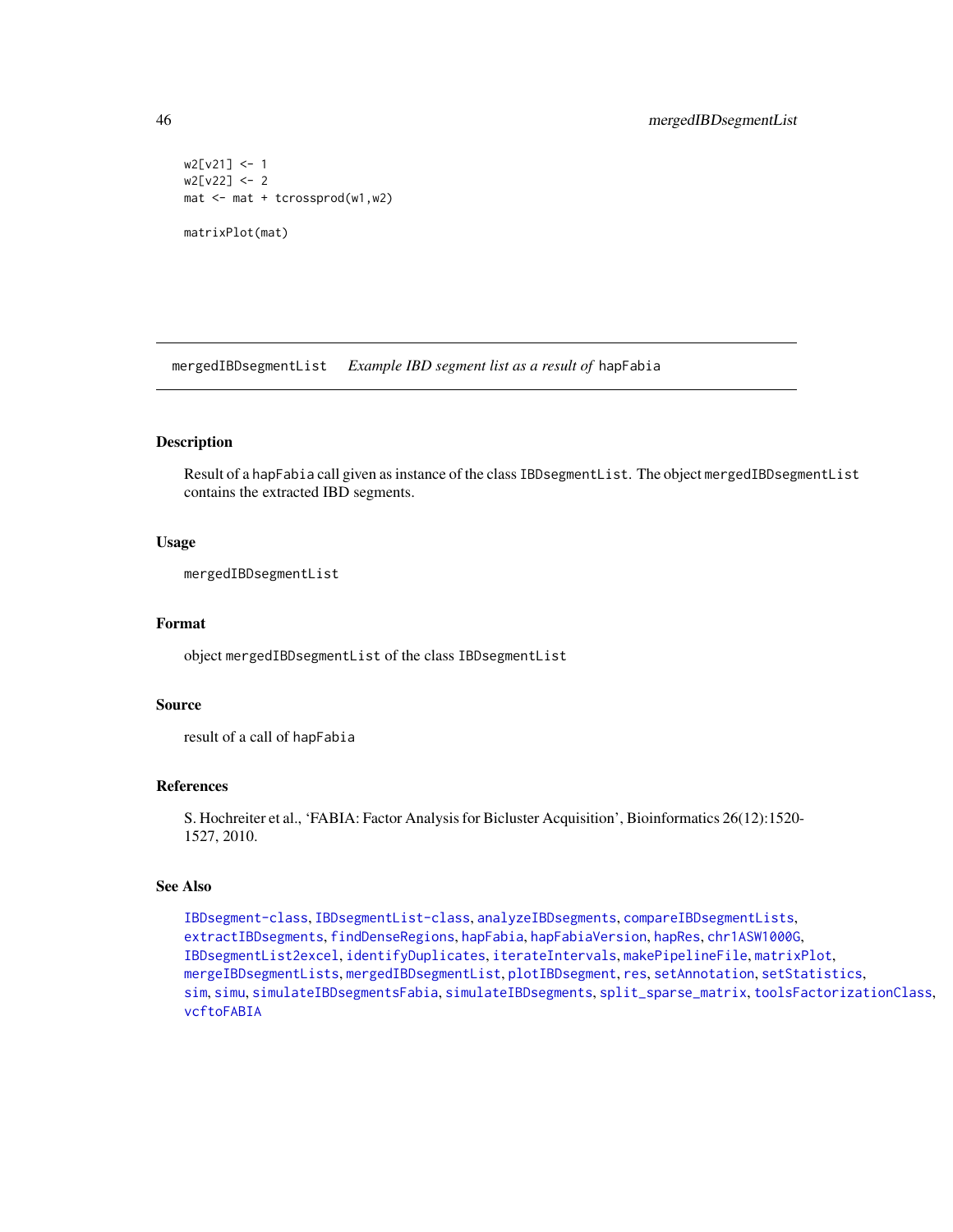#### <span id="page-46-0"></span>Description

mergeIBDsegmentLists: R implementation of mergeIBDsegmentLists.

Merges and combines the IBD segments of one or two list(s). A vector gives for each cluster in the IBD segment list its new cluster membership as an integer number. Called by hapFabia where new membership is determined by hierarchical clustering.

#### Usage

```
## S4 method for signature 'IBDsegmentList, ANY, vector'
mergeIBDsegmentLists(IBDsegmentList1,IBDsegmentList2=NULL,clustIBDsegmentList)
```
#### Arguments

IBDsegmentList1

object of class IBDsegmentList.

IBDsegmentList2

optional: second object of class IBDsegmentList.

clustIBDsegmentList

vector giving for each cluster in the IBD segment list its new cluster membership as an integer number.

# Details

A vector gives for each IBD segment its new membership as an integer number. IBD segments that belong to the same new cluster are merged.

Implementation in R.

#### Value

IBDsegmentListmerge object of IBDsegmentList containing the merged IBD segments.

#### Author(s)

Sepp Hochreiter

#### References

S. Hochreiter et al., 'FABIA: Factor Analysis for Bicluster Acquisition', Bioinformatics 26(12):1520- 1527, 2010.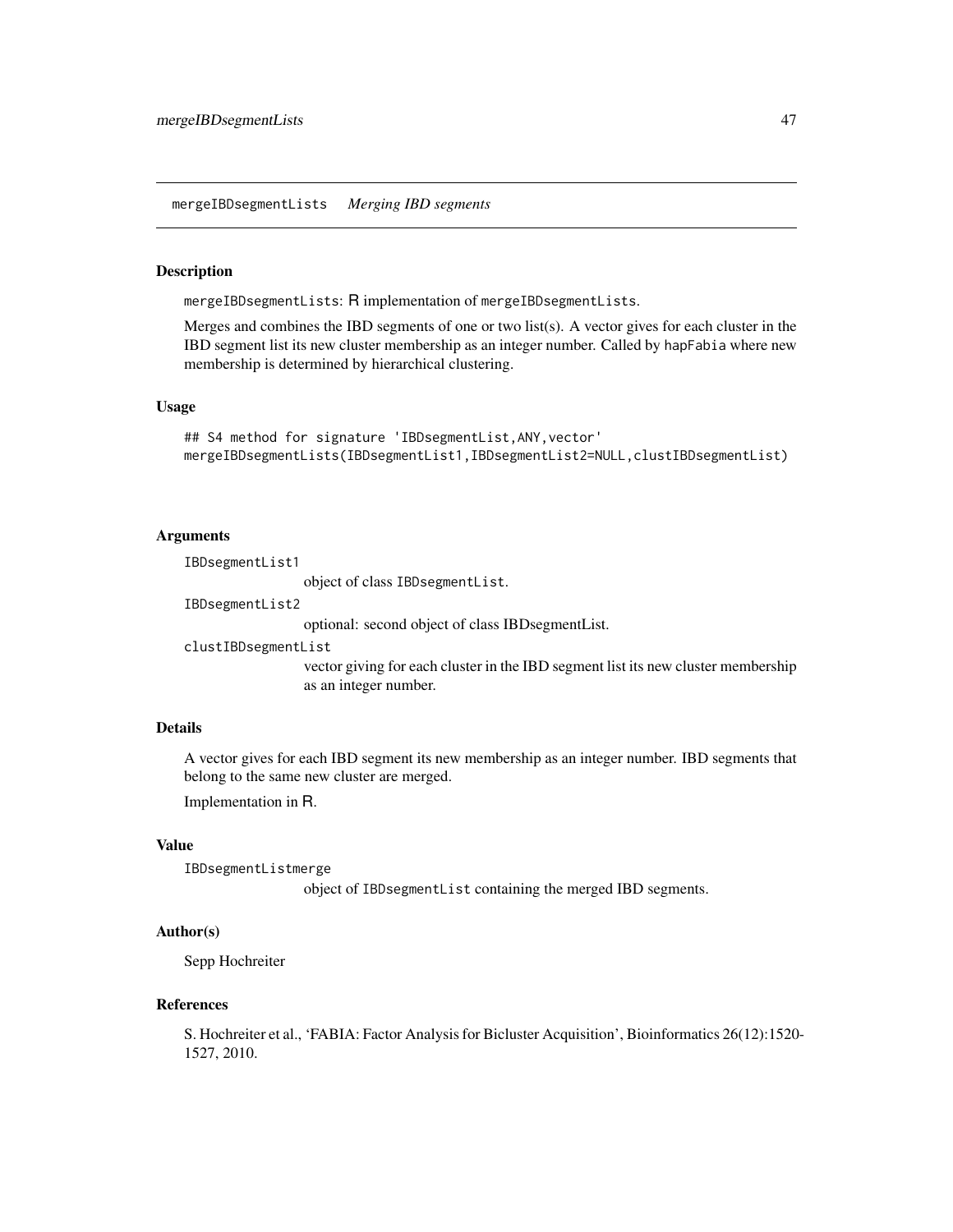48 plotIBDsegment

## See Also

```
IBDsegment-class, IBDsegmentList-class, analyzeIBDsegments, compareIBDsegmentLists,
extractIBDsegments, findDenseRegions, hapFabia, hapFabiaVersion, hapRes, chr1ASW1000G,
IBDsegmentList2excel, identifyDuplicates, iterateIntervals, makePipelineFile, matrixPlot,
mergeIBDsegmentLists, mergedIBDsegmentList, plotIBDsegment, res, setAnnotation, setStatistics,
sim, simu, simulateIBDsegmentsFabia, simulateIBDsegments, split_sparse_matrix, toolsFactorizationClass,
vcftoFABIA
```
# Examples

```
data(hapRes)
IBDsegmentList1 <- hapRes$IBDsegmentList1
IBDsegmentList2 <- hapRes$IBDsegmentList2
comp < -compareIBDsegmentLists(IBDsegmentList1,
  IBDsegmentList2,simv="minD",pTagSNVs=NULL,
  pIndivid=NULL,minTagSNVs=6,minIndivid=2)
if (!is.null(comp)) {
 clustIBDsegmentList <- cutree(comp,h=0.8)
 mergedIBDsegmentList <-
     mergeIBDsegmentLists(IBDsegmentList1=
     IBDsegmentList1,IBDsegmentList2=
     IBDsegmentList2,clustIBDsegmentList=
     clustIBDsegmentList)
}
summary(IBDsegmentList1)
summary(IBDsegmentList2)
summary(mergedIBDsegmentList)
print(IBDsegmentPos(mergedIBDsegmentList[[1]]))
print(IBDsegmentLength(mergedIBDsegmentList[[1]]))
```
<span id="page-47-0"></span>plotIBDsegment *Plots an IBD segment given genotype data and tagSNVs*

## Description

plotIBDsegment: R implementation of plotIBDsegment.

A IBD segment is plotted where individuals that are plotted must be provided together with tagSNVs and their physical positions. The individuals are provided as genotyping matrix. The model, i.e. the tagSNVs, is shown, too. Annotations of tagSNVs like match with another genome (Neandertal, Denisova) can be visualized.

#### Usage

plotIBDsegment(Lout,tagSNV,physPos=NULL,colRamp=12,val=c(0.0,2.0,1.0),chrom="",count=0,labelsNA=NUL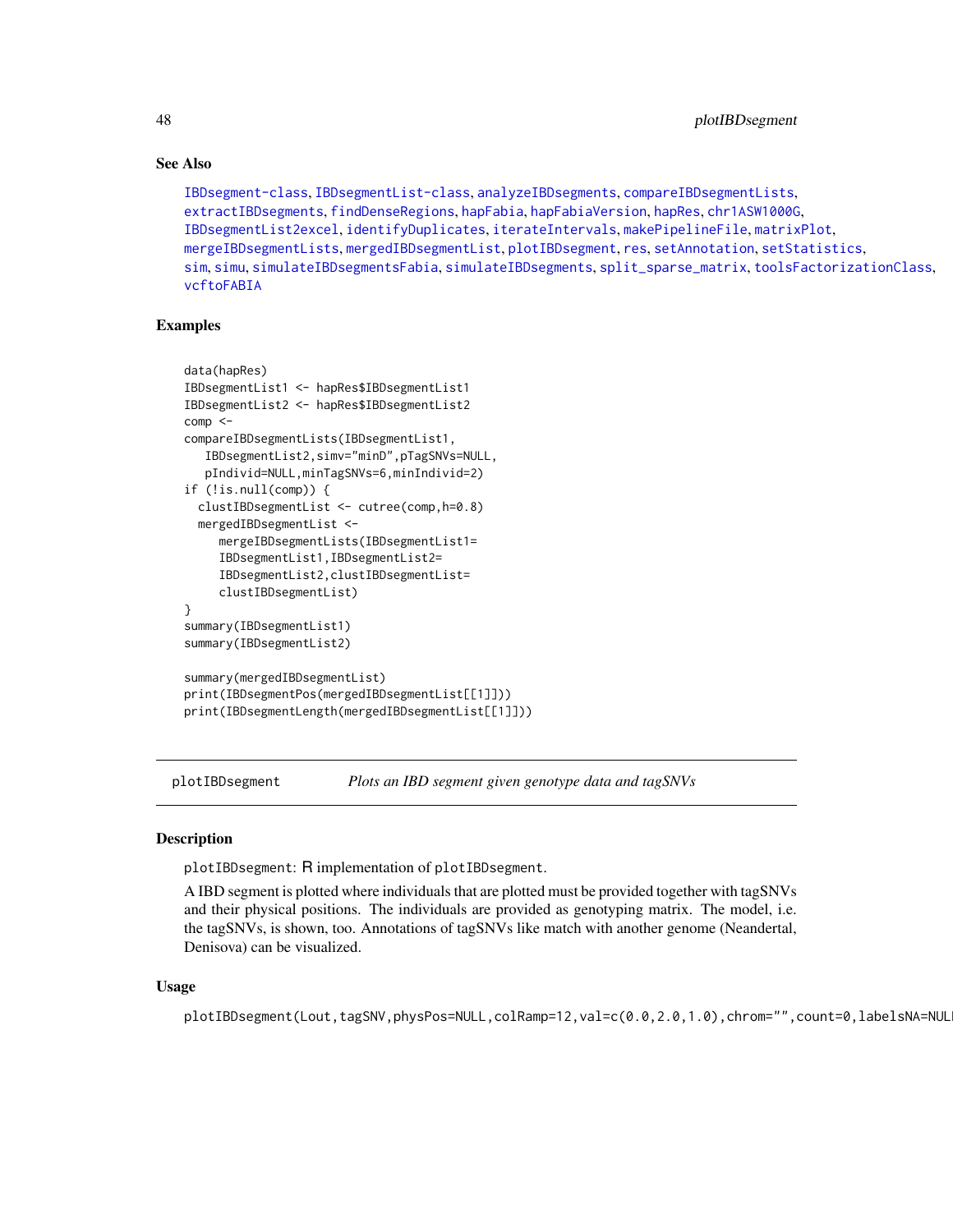# plotIBDsegment 49

#### Arguments

| Lout      | the alleles of the individuals are provided; typically via a previous call of the<br>fabia function readSamplesSpfabia.                                         |
|-----------|-----------------------------------------------------------------------------------------------------------------------------------------------------------------|
| tagSNV    | tagSNVs given as numbers if all SNVs are enumerated.                                                                                                            |
| physPos   | physical position of tagSNVs in bp.                                                                                                                             |
| colRamp   | passed to matrixPlot: color representation.                                                                                                                     |
| val       | vector of 3 components containing values for representation of reference allele,<br>minor allele that is not tagSNV, minor allele that is tagSNV, respectively. |
| chrom     | chromosome as string.                                                                                                                                           |
| count     | counter which is shown in the title if larger than 0 (for viewing a series of IBD<br>segments).                                                                 |
| labelsNA  | labels for the individuals.                                                                                                                                     |
| prange    | vector of two integer values giving the begin and end of a subinterval of the<br>interval for zooming in.                                                       |
| labelsNA1 | labels for tagSNVs by the model obtained by fabia; other tagSNV annotations<br>like match with another genome (Neandertal, Denisova) can be visualized.         |
| grid      | does the plot have a grid?; default FALSE (no).                                                                                                                 |
| pairs     | for pairwise groups, e.g. case-control, twins, etc.; default FALSE (no).                                                                                        |
| .         | other graphical parameters may also be passed as arguments to this function.                                                                                    |

## Details

A IBD segment is plotted showing tagSNVs and minor alleles of other SNVs. Provided are individuals to plot together with tagSNVs and their physical positions. Other annotations of tagSNVs can be visualized.

In the plot the \$y\$-axis gives the individuals or the chromosomes and the \$x\$-axis consecutive SNVs. The default color coding uses yellow for major alleles, violet for minor alleles of tagSNVs, and blue for minor alleles of other SNVs. model L indicates tagSNVs identified by hapFabia in violet.

Implementation in R.

## Value

Plots an IBD segment given genotype data and tagSNVs

## Author(s)

Sepp Hochreiter

#### References

S. Hochreiter et al., 'FABIA: Factor Analysis for Bicluster Acquisition', Bioinformatics 26(12):1520- 1527, 2010.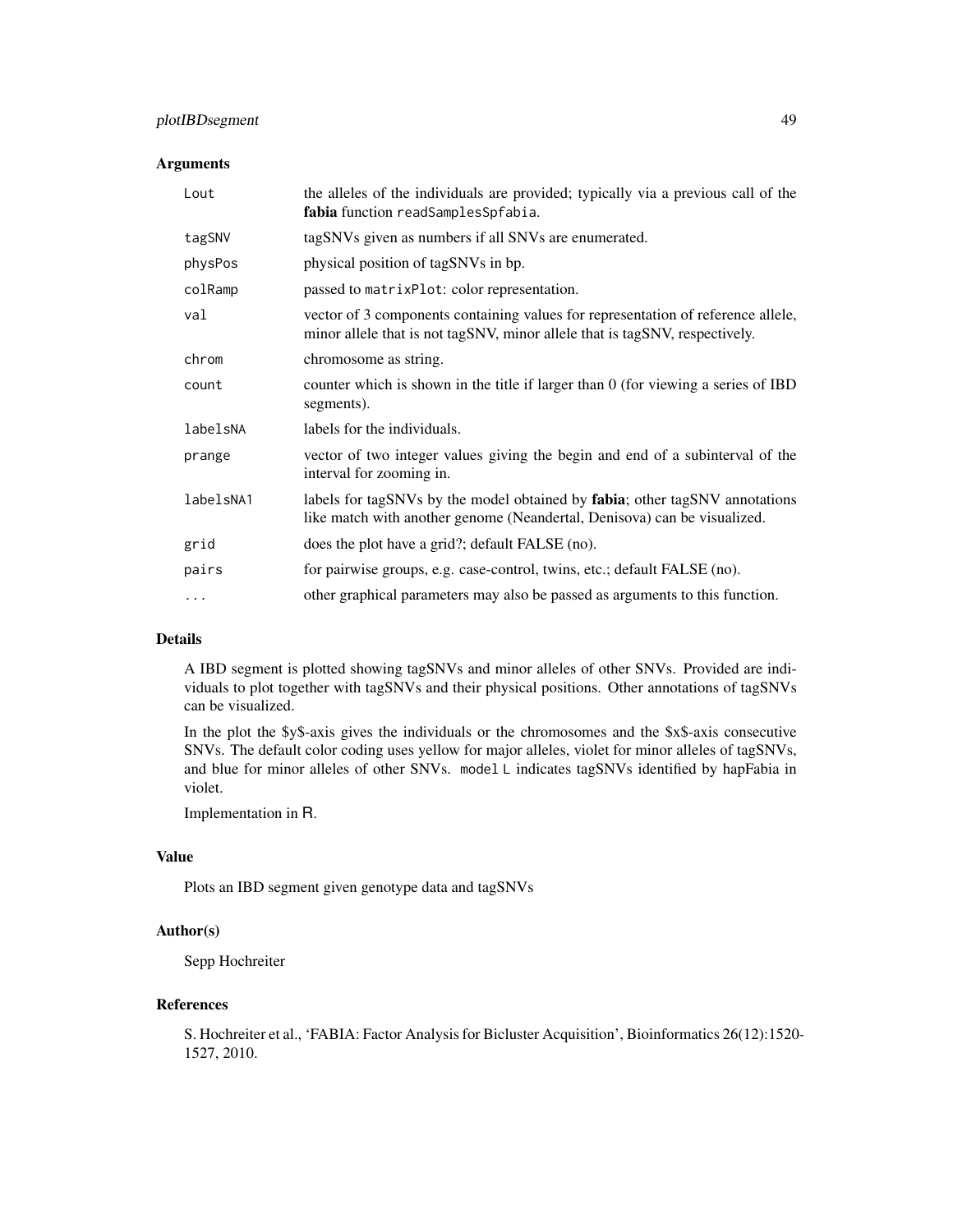50 plotIBDsegment

## See Also

```
IBDsegment-class, IBDsegmentList-class, analyzeIBDsegments, compareIBDsegmentLists,
extractIBDsegments, findDenseRegions, hapFabia, hapFabiaVersion, hapRes, chr1ASW1000G,
IBDsegmentList2excel, identifyDuplicates, iterateIntervals, makePipelineFile, matrixPlot,
mergeIBDsegmentLists, mergedIBDsegmentList, plotIBDsegment, res, setAnnotation, setStatistics,
sim, simu, simulateIBDsegmentsFabia, simulateIBDsegments, split_sparse_matrix, toolsFactorizationClass,
vcftoFABIA
```
# Examples

```
old_dir <- getwd()
setwd(tempdir())
data(hapRes)
data(simu)
namesL <- simu[["namesL"]]
haploN <- simu[["haploN"]]
snvs <- simu[["snvs"]]
annot <- simu[["annot"]]
alleleIimp <- simu[["alleleIimp"]]
write.table(namesL,file="dataSim1fabia_individuals.txt",
   quote = FALSE,row.names = FALSE,col.names = FALSE)
write(as.integer(haploN),file="dataSim1fabia_annot.txt",
   ncolumns=100)
write(as.integer(snvs),file="dataSim1fabia_annot.txt",
   append=TRUE,ncolumns=100)
write.table(annot,file="dataSim1fabia_annot.txt",
   sep = " ", quote = FALSE, row.names = FALSE,
   col.names = FALSE,append=TRUE)
write(as.integer(haploN),file="dataSim1fabia_mat.txt",
   ncolumns=100)
write(as.integer(snvs),file="dataSim1fabia_mat.txt",
   append=TRUE, ncolumns=100)
for (i in 1:haploN) {
  a1 <- which(alleleIimp[i,]>0.01)
  al \leftarrow length(a1)
  b1 <- alleleIimp[i,a1]
  a1 \leftarrow a1 - 1dim(a1) \leq -c(1, a1)b1 <- format(as.double(b1),nsmall=1)
  dim(b1) \leq c(1,al)
  write.table(al,file="dataSim1fabia_mat.txt",
     sep = " ", quote = FALSE, row. names = FALSE,col.names = FALSE,append=TRUE)
  write.table(a1,file="dataSim1fabia_mat.txt",
```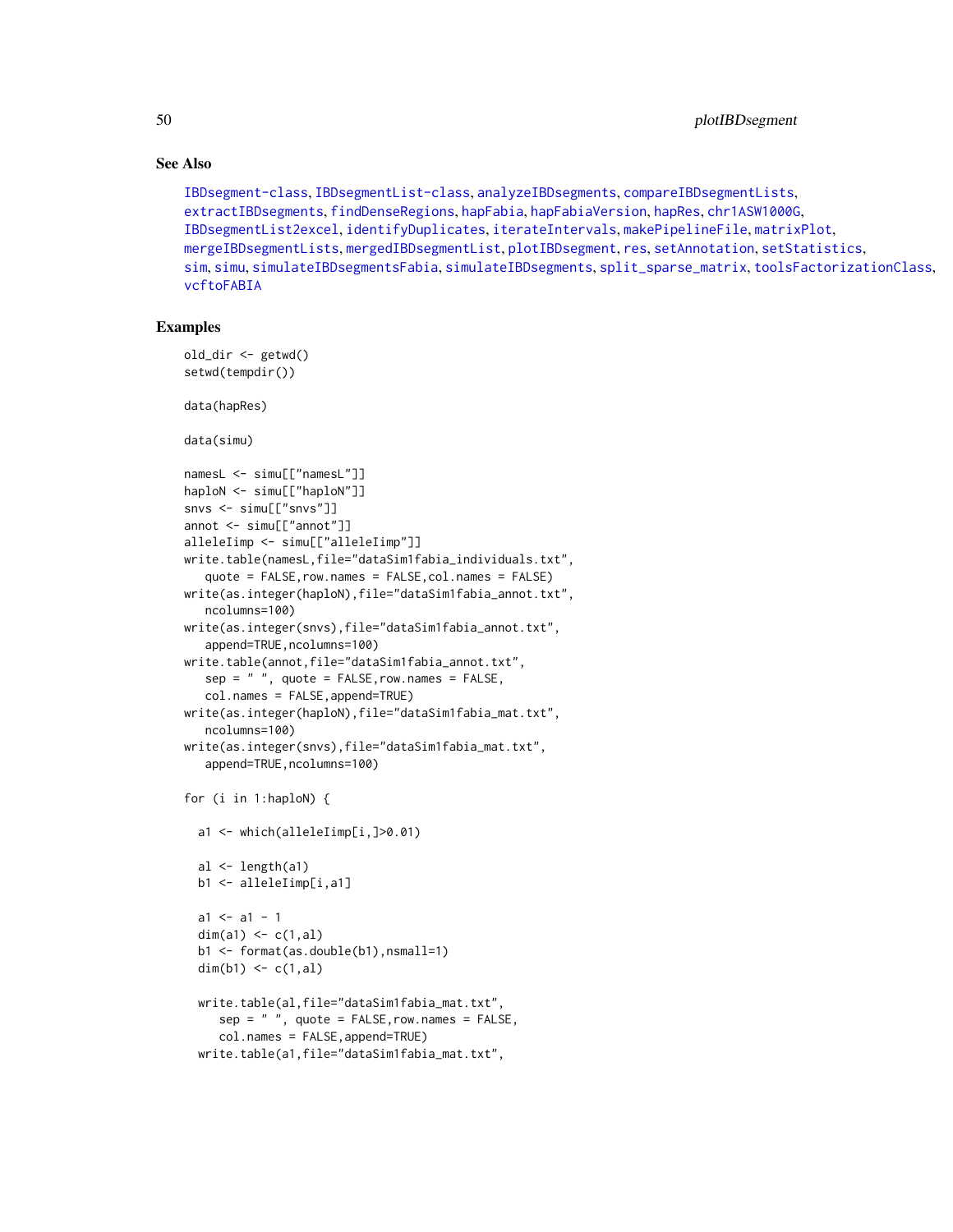```
sep = " ", quote = FALSE, row. names = FALSE,col.names = FALSE,append=TRUE)
 write.table(b1,file="dataSim1fabia_mat.txt",
     sep = " ", quote = FALSE, row.name = FALSE,col.names = FALSE,append=TRUE)
}
mergedIBDsegmentList <- hapRes$mergedIBDsegmentList
individuals <- individuals(mergedIBDsegmentList[[1]])
tagSNVs <- tagSNVs(mergedIBDsegmentList[[1]])
tagSNVs <-
   as.integer(sort.int(as.integer(unique(tagSNVs))))
tagSNVPositions <-
   tagSNVPositions(mergedIBDsegmentList[[1]])
labelIndividuals <-
  labelIndividuals(mergedIBDsegmentList[[1]])
Lout <- readSamplesSpfabia(X="dataSim1fabia_mat",
   samples=individuals,lowerB=0,upperB=1000.0)
tagSNVsL <- list(tagSNVs)
labelsK <- c("model L")
plotIBDsegment(Lout=Lout,tagSNV=tagSNVsL,
  physPos=tagSNVPositions,colRamp=12,val=c(0.0,2.0,1.0),
   chrom="1",count=0,labelsNA=labelIndividuals,
  labelsNA1=labelsK)
```
setwd(old\_dir)

<span id="page-50-0"></span>res *Example result of* spfabia

## Description

Result of a fabia call.

#### Usage

res

# Format

class "Factorization"

## Source

result of a call of spfabia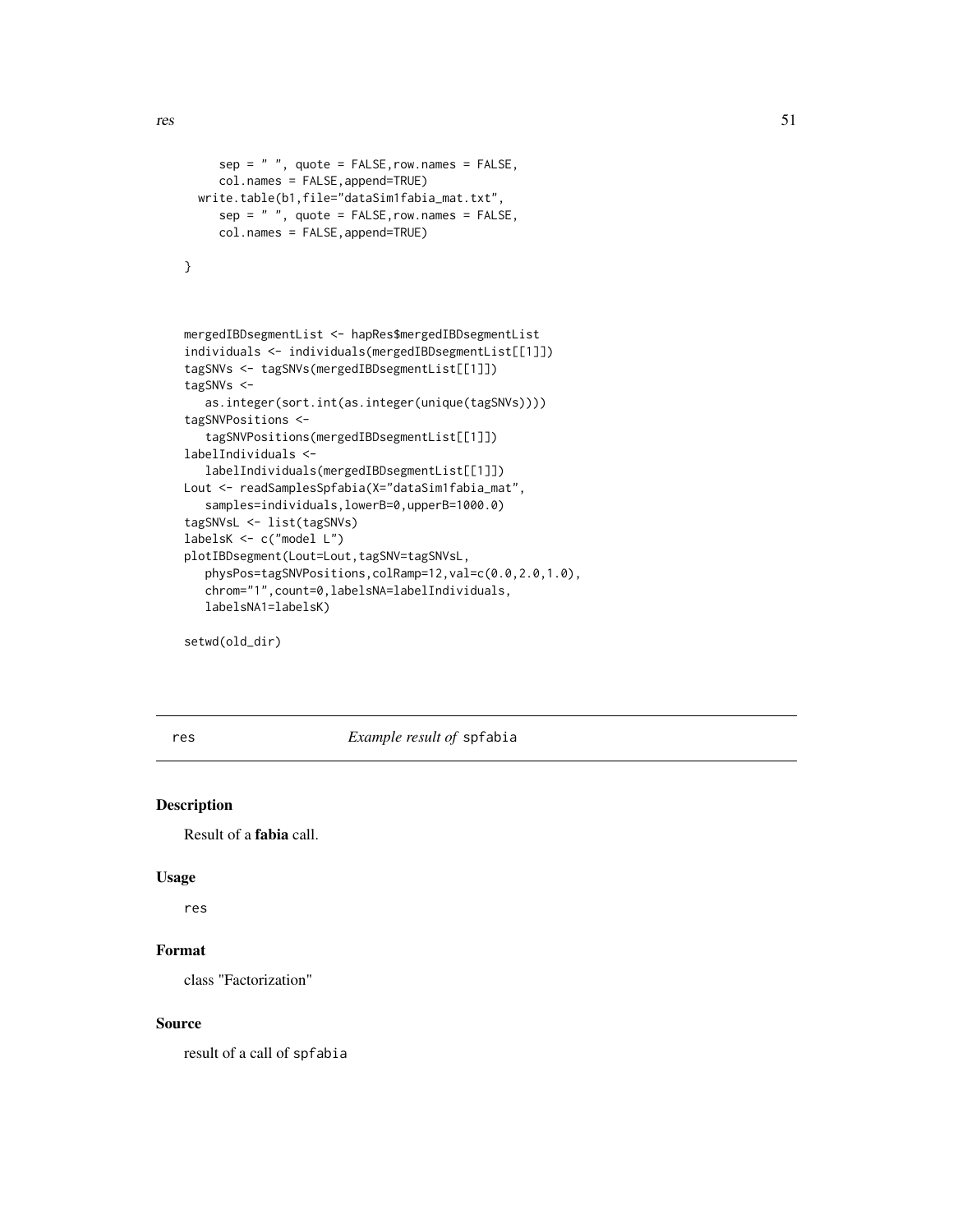## References

S. Hochreiter et al., 'FABIA: Factor Analysis for Bicluster Acquisition', Bioinformatics 26(12):1520- 1527, 2010.

## See Also

[IBDsegment-class](#page-21-0), [IBDsegmentList-class](#page-26-0), [analyzeIBDsegments](#page-2-0), [compareIBDsegmentLists](#page-8-0), [extractIBDsegments](#page-9-0), [findDenseRegions](#page-12-0), [hapFabia](#page-13-0), [hapFabiaVersion](#page-19-0), [hapRes](#page-19-1), [chr1ASW1000G](#page-7-0), [IBDsegmentList2excel](#page-30-0), [identifyDuplicates](#page-32-0), [iterateIntervals](#page-36-0), [makePipelineFile](#page-42-0), [matrixPlot](#page-43-0), [mergeIBDsegmentLists](#page-46-0), [mergedIBDsegmentList](#page-45-0), [plotIBDsegment](#page-47-0), [res](#page-50-0), [setAnnotation](#page-51-0), [setStatistics](#page-53-0), [sim](#page-55-0), [simu](#page-56-0), [simulateIBDsegmentsFabia](#page-59-0), [simulateIBDsegments](#page-57-0), [split\\_sparse\\_matrix](#page-61-0), [toolsFactorizationClass](#page-65-0), [vcftoFABIA](#page-67-0)

<span id="page-51-0"></span>setAnnotation *Fills in annotations of tagSNVs of a list of IBD segments*

## **Description**

setAnnotation: R implementation of setAnnotation.

Fills in the tagSNV annotation of IBD segments given in an object of the class IBDsegmentList. The annotation must be given in a file where the first column contains the position of the SNV and the second the chromosome. The other columns give the annotation like "stop gain", "stop loss", "synonymous", "non-synonymous", "exonic", "intronic", "intergenic", "promotor", etc. However other annotations like whether the minor allele is identical to the Denisova or Neandertal base can be included.

## Usage

```
## S4 method for signature 'IBDsegmentList,character'
setAnnotation(IBDsegmentList,filename)
```
#### Arguments

|          | IBDsegmentList object of class IBDsegmentList.                               |
|----------|------------------------------------------------------------------------------|
| filename | File containing the SNV annotations, where the first column contains the SNV |
|          | position and the second the chromosome.                                      |

# Details

Implementation in R.

#### Value

object of class IBDsegmentList in which the annotation for the tagSNVs is set.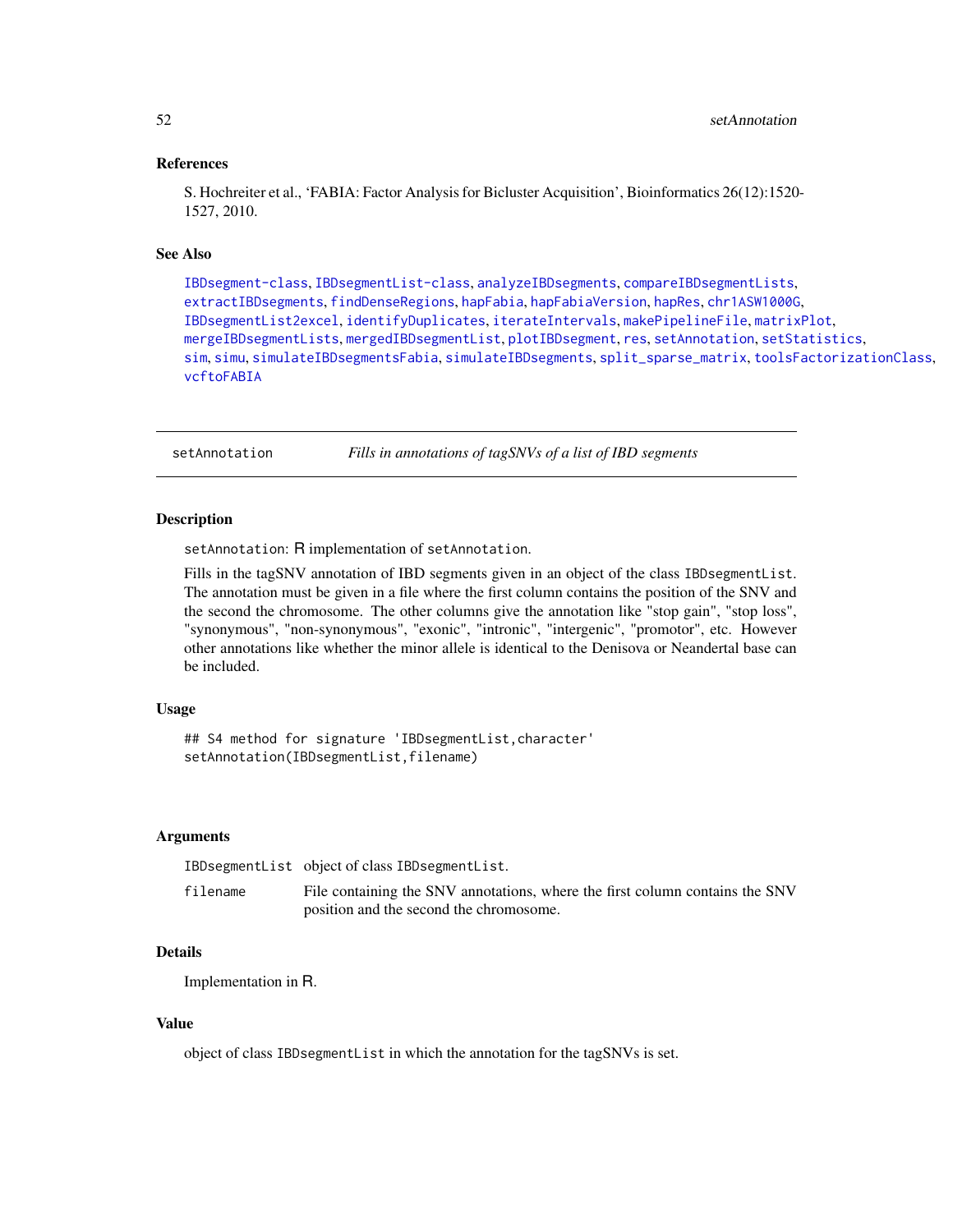# setAnnotation 53

#### Author(s)

Sepp Hochreiter

#### References

S. Hochreiter et al., 'FABIA: Factor Analysis for Bicluster Acquisition', Bioinformatics 26(12):1520- 1527, 2010.

#### See Also

```
IBDsegment-class, IBDsegmentList-class, analyzeIBDsegments, compareIBDsegmentLists,
extractIBDsegments, findDenseRegions, hapFabia, hapFabiaVersion, hapRes, chr1ASW1000G,
IBDsegmentList2excel, identifyDuplicates, iterateIntervals, makePipelineFile, matrixPlot,
mergeIBDsegmentLists, mergedIBDsegmentList, plotIBDsegment, res, setAnnotation, setStatistics,
sim, simu, simulateIBDsegmentsFabia, simulateIBDsegments, split_sparse_matrix, toolsFactorizationClass,
vcftoFABIA
```
## Examples

```
old_dir <- getwd()
setwd(tempdir())
data(hapRes)
res <- hapRes$res
sPF <- hapRes$sPF
annot <- hapRes$annot
nnL < - length(Z(res)[1,])
labelsA <- cbind(as.character(1:nnL),
  as.character(1:nnL),as.character(1:nnL),
   as.character(1:nnL))
resIBDsegmentList <-
 extractIBDsegments(res=res,sPF=sPF,
 annot=annot,chrom="1",labelsA=labelsA,
 ps=0.9,psZ=0.8,inteA=50,thresA=6,mintagSNVs=6,
 off=0,procMinIndivids=0.1,thresPrune=1e-3)
tagSNVPositions <-
  tagSNVPositions(resIBDsegmentList[[1]])
snvR <- sample(min(tagSNVPositions):max(tagSNVPositions),
  length(tagSNVPositions))
snvA <- sort(unique(c(tagSNVPositions,snvR)))
func = c("stopGain","stopLoss","synonymous",
   "non-synonymous","-","-","-","-","-","-")
for (i in 1:length(snvA)) {
if (i>1) {
write(paste(snvA[i],"1",sample(func,1),sep=" "),
```

```
file="snvAnnotation.txt",ncolumns=100,append=TRUE)
```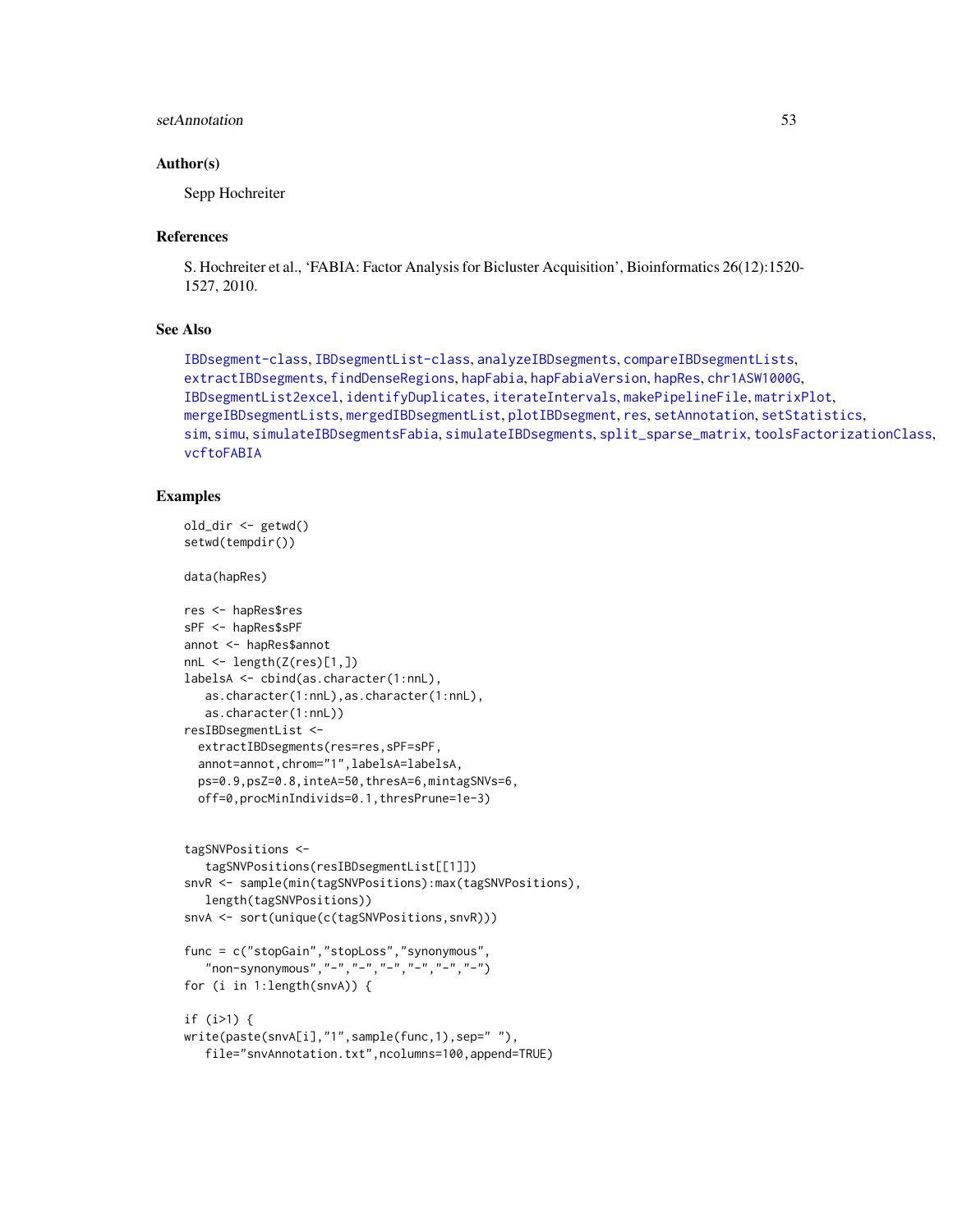```
} else {
write(paste(snvA[i],"1",sample(func,1),sep=" "),
   file="snvAnnotation.txt",ncolumns=100,append=FALSE)
}
}
tagSNVAnno(resIBDsegmentList[[1]])
resIBDsegmentList <- setAnnotation(resIBDsegmentList,
   filename="snvAnnotation.txt")
tagSNVAnno(resIBDsegmentList[[1]])
setwd(old_dir)
```
<span id="page-53-0"></span>setStatistics *Computes and stores the statistics of an IBD segment list*

#### Description

setStatistics: R implementation of setStatistics.

Computes the statistics of an IBD segment list given as an object of the class IBDsegmentList. In the slot statistics of an object of the class IBDsegmentList the summary statistics across the list of IBD segments are stored. Following characteristics are stored in the list statistics:

- 1. "avIBDsegmentPosS": physical position
- 2. "avIBDsegmentLengthSNVS": length in SNVs
- 3. "avIBDsegmentLengthS": length in bp
- 4. "avnoIndividS": number individuals
- 5. "avnoTagSNVsS": number tagSNVs
- 6. "avnoFreqS": tagSNV frequency
- 7. "avnoGroupFreqS": tagSNV group frequency
- 8. "avnotagSNVChangeS": tagSNV change between minor and major allele
- 9. "avnotagSNVsPerIndividualS": tagSNVs per individual
- 10. "avnoindividualPerTagSNVS": individuals per tagSNV.

#### Usage

```
## S4 method for signature 'IBDsegmentList'
setStatistics(IBDsegmentList)
```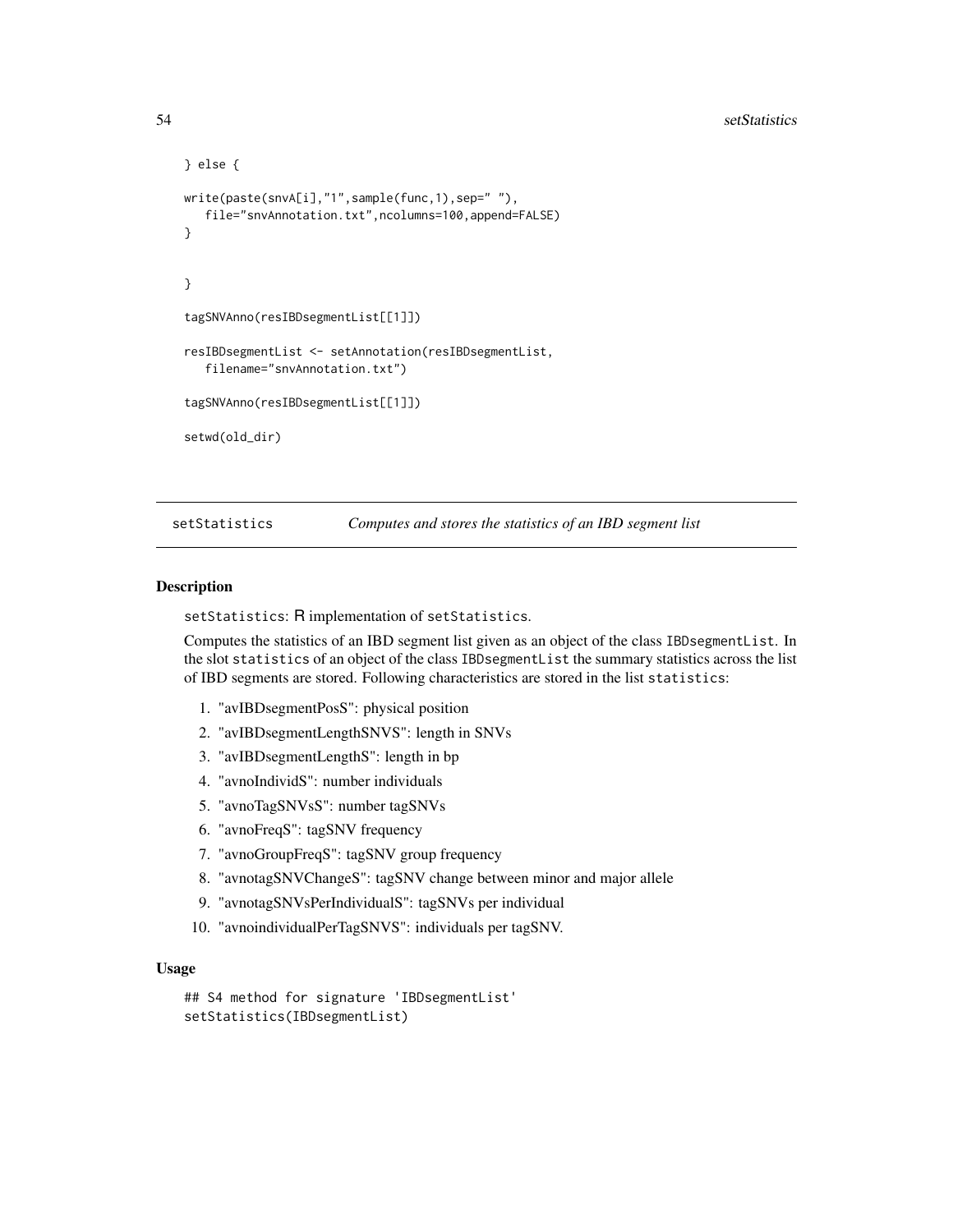#### setStatistics 55

## Arguments

IBDsegmentList object of class IBDsegmentList.

#### Details

The list can be extended by the user. Implementation in R.

## Value

object of class IBDsegmentList with statistics set

#### Author(s)

Sepp Hochreiter

# References

S. Hochreiter et al., 'FABIA: Factor Analysis for Bicluster Acquisition', Bioinformatics 26(12):1520- 1527, 2010.

## See Also

```
IBDsegment-class, IBDsegmentList-class, analyzeIBDsegments, compareIBDsegmentLists,
extractIBDsegments, findDenseRegions, hapFabia, hapFabiaVersion, hapRes, chr1ASW1000G,
IBDsegmentList2excel, identifyDuplicates, iterateIntervals, makePipelineFile, matrixPlot,
mergeIBDsegmentLists, mergedIBDsegmentList, plotIBDsegment, res, setAnnotation, setStatistics,
sim, simu, simulateIBDsegmentsFabia, simulateIBDsegments, split_sparse_matrix, toolsFactorizationClass,
vcftoFABIA
```
# Examples

```
data(hapRes)
res <- hapRes$res
sPF <- hapRes$sPF
annot <- hapRes$annot
nnL <- length(Z(res)[1,])
labelsA <- cbind(as.character(1:nnL),as.character(1:nnL),
   as.character(1:nnL),as.character(1:nnL))
resIBDsegmentList <-
  extractIBDsegments(res=res,sPF=sPF,annot=annot,
  chrom="1",labelsA=labelsA,ps=0.9,psZ=0.8,inteA=50,
  thresA=6,mintagSNVs=6,off=0,procMinIndivids=0.1,
  thresPrune=1e-3)
summary(resIBDsegmentList)
resIBDsegmentList <- setStatistics(resIBDsegmentList)
```
summary(resIBDsegmentList)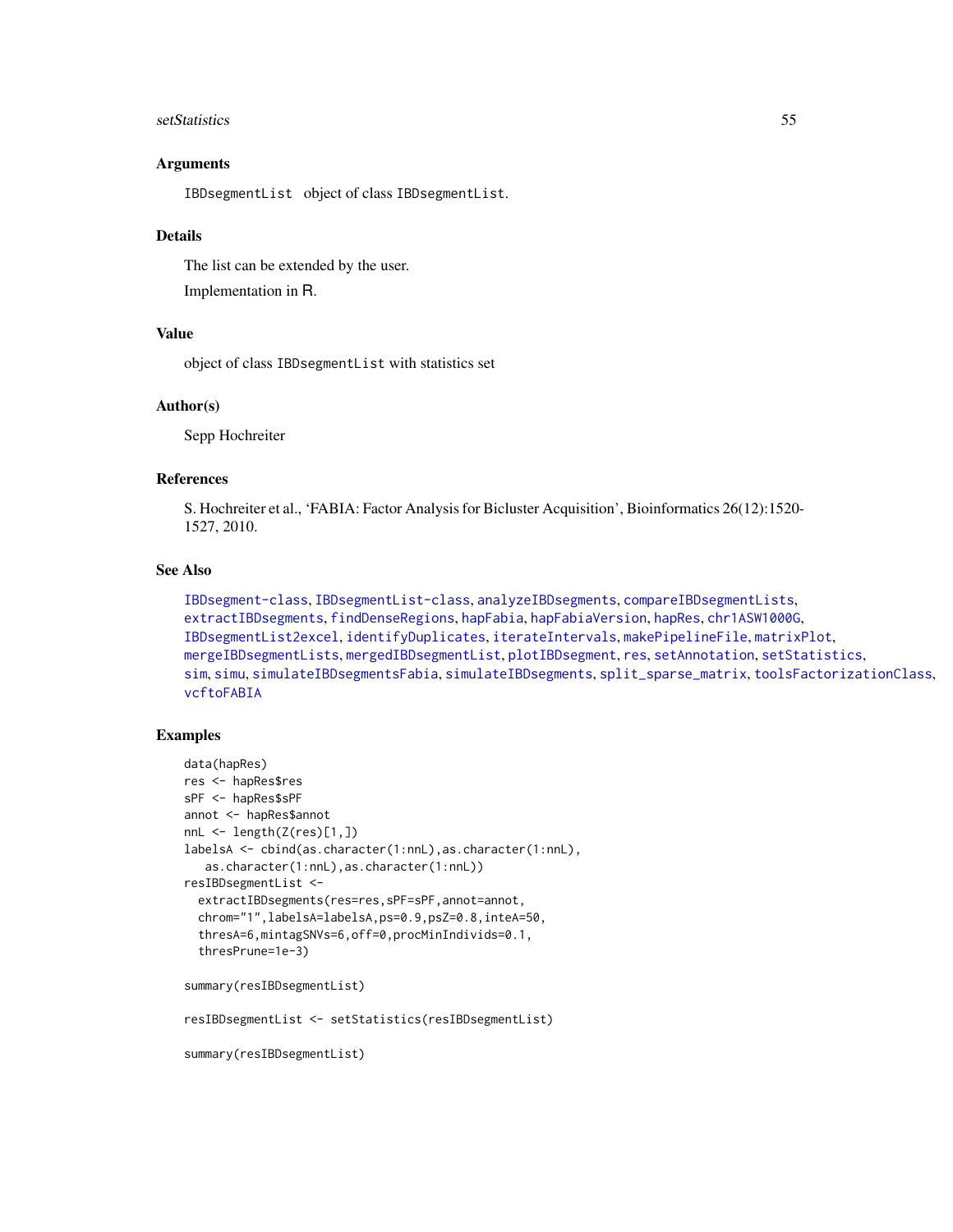# <span id="page-55-0"></span>sim *Similarity measures for IBD segments*

# Description

sim: R implementation of sim.

Similarity measure for IBD segments, tagSNVs, and individuals.

# Usage

sim(x,y,simv="minD",minInter=2)

# Arguments

| <b>X</b> | first vector.                                                                                                                                             |
|----------|-----------------------------------------------------------------------------------------------------------------------------------------------------------|
| V        | second vector.                                                                                                                                            |
| simv     | similarity measure: "minD" (percentage of smaller explained by larger set),<br>"jaccard" (Jaccard index), "dice" (Dice index), or "maxD"; default "minD". |
| minInter | minimal size of intersection that is required for a non-zero measure; default 2.                                                                          |

# Details

Similarity measure for IBD segments, tagSNVs, and individuals. Implementation in R.

#### Value

erg the similarity measure between 0 and 1, where 0 is not similar and 1 is identical.

## Author(s)

Sepp Hochreiter

#### References

S. Hochreiter et al., 'FABIA: Factor Analysis for Bicluster Acquisition', Bioinformatics 26(12):1520- 1527, 2010.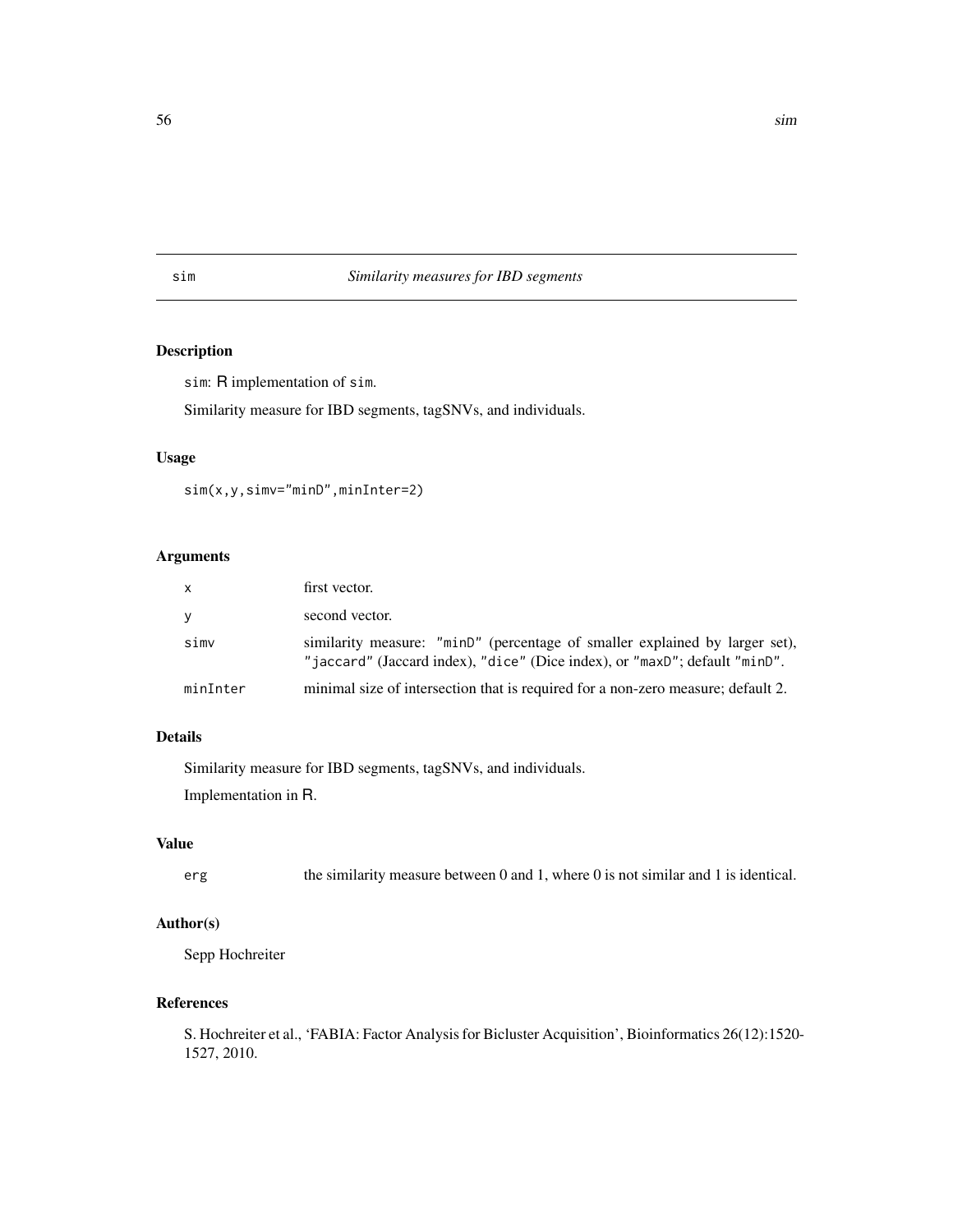#### simu 57 S

# See Also

```
IBDsegment-class, IBDsegmentList-class, analyzeIBDsegments, compareIBDsegmentLists,
extractIBDsegments, findDenseRegions, hapFabia, hapFabiaVersion, hapRes, chr1ASW1000G,
IBDsegmentList2excel, identifyDuplicates, iterateIntervals, makePipelineFile, matrixPlot,
mergeIBDsegmentLists, mergedIBDsegmentList, plotIBDsegment, res, setAnnotation, setStatistics,
sim, simu, simulateIBDsegmentsFabia, simulateIBDsegments, split_sparse_matrix, toolsFactorizationClass,
vcftoFABIA
```
#### Examples

```
x < - sample(1:15,8)
y \le - sample(1:15,8)
sim(x,y,simv="minD",minInter=1)
```
<span id="page-56-0"></span>

simu *Example simulation data for* hapFabia

#### Description

The data obtained by simulateForFabia in binary format.

#### Usage

simu

# Format

contains a list simu with variables

- 1. namesL,
- 2. haploN,
- 3. snvs,
- 4. annot,
- 5. alleleIimp which contains the information on the implanted IBD segment: sample names, number of chromosomes/individuals, number of tagSNVs, annotation of tagSNVs, the genotype data where  $0 =$  reference an  $1 =$  minor allele.

annot is a list with entries:

- 1. chromosome,
- 2. position,
- 3. snvNames,
- 4. snvMajor,
- 5. snvMinor,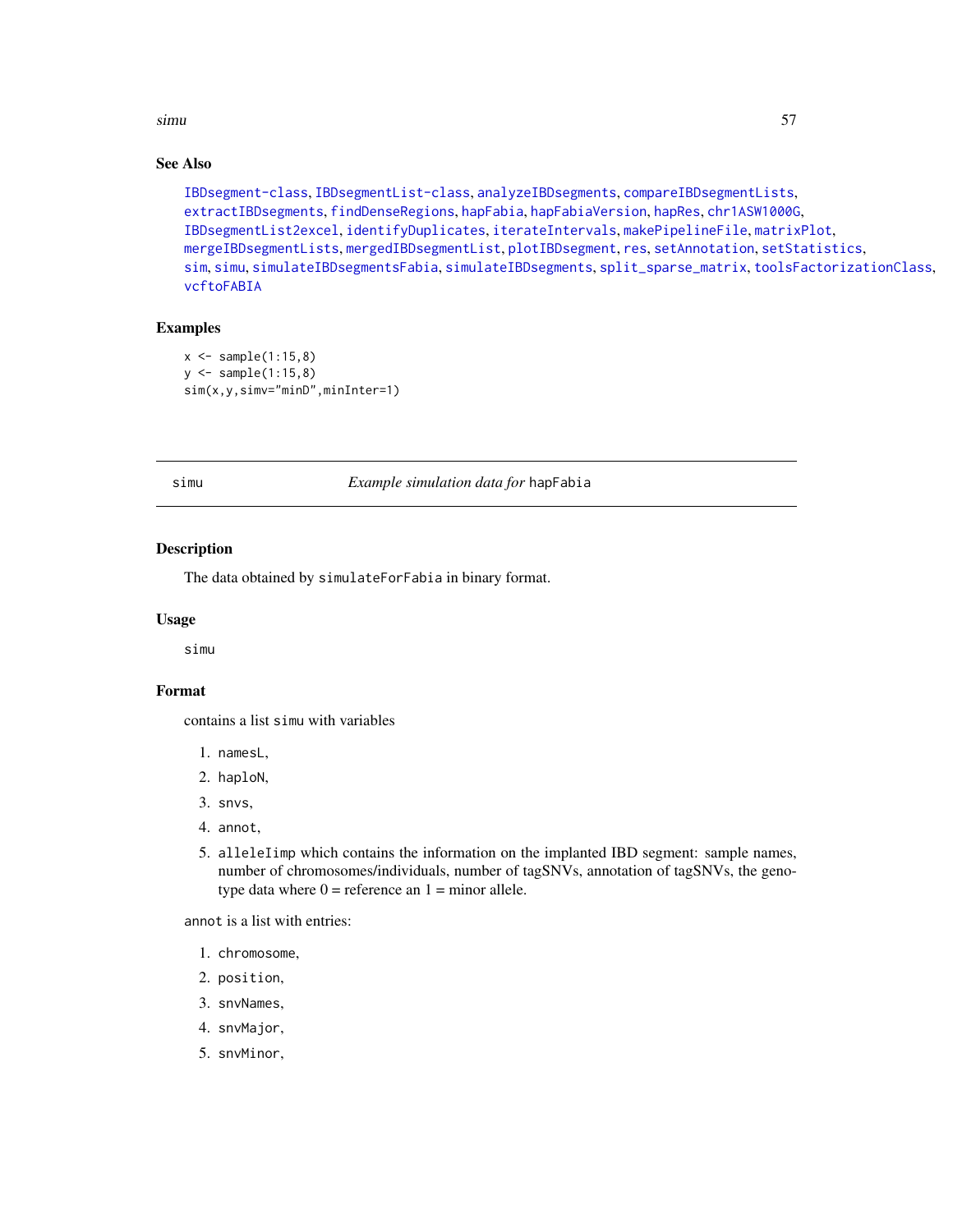- 6. quality,
- 7. pass,
- 8. info,
- 9. fields,
- 10. frequency, and
- 11. changed.

## Source

from simulateForFabia

#### References

S. Hochreiter et al., 'FABIA: Factor Analysis for Bicluster Acquisition', Bioinformatics 26(12):1520- 1527, 2010.

#### See Also

```
IBDsegment-class, IBDsegmentList-class, analyzeIBDsegments, compareIBDsegmentLists,
extractIBDsegments, findDenseRegions, hapFabia, hapFabiaVersion, hapRes, chr1ASW1000G,
IBDsegmentList2excel, identifyDuplicates, iterateIntervals, makePipelineFile, matrixPlot,
mergeIBDsegmentLists, mergedIBDsegmentList, plotIBDsegment, res, setAnnotation, setStatistics,
sim, simu, simulateIBDsegmentsFabia, simulateIBDsegments, split_sparse_matrix, toolsFactorizationClass,
vcftoFABIA
```
<span id="page-57-0"></span>simulateIBDsegments *Generates simulated genotyping data with IBD segments*

#### Description

simulateIBDsegments: R implementation of simulateIBDsegments.

Genotype data with rare variants is simulated. Into these datan IBD segments are implanted. All data sets and information are written to files.

#### Usage

```
simulateIBDsegments(fileprefix="dataSim",minruns=1,
   maxruns=100,snvs=10000,individualsN=100,avDistSnvs=100,
   avDistMinor=25,noImplanted=1,implanted=10,length=100,
   minors=20,mismatches=0,mismatchImplanted=0.5,overlap=50,
   noOverwrite=FALSE)
```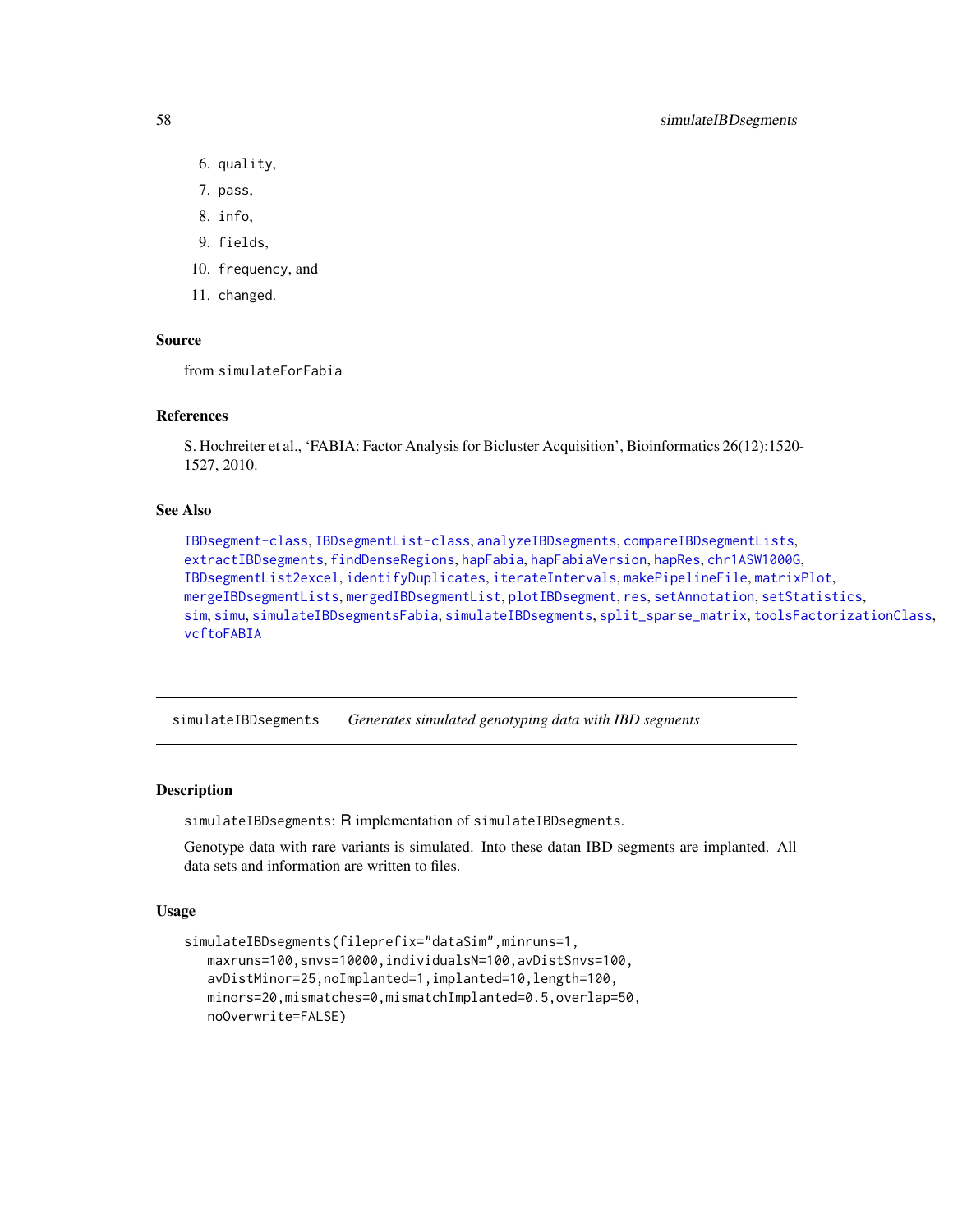#### Arguments

| fileprefix        | prefix of file names containing data generated in this simulation.                                                                             |  |
|-------------------|------------------------------------------------------------------------------------------------------------------------------------------------|--|
| minruns           | start index for generating multiple data sets.                                                                                                 |  |
| maxruns           | end index for generating multiple data sets.                                                                                                   |  |
| snys              | number of SNVs in this simulation.                                                                                                             |  |
| individualsN      | number of individuals in this simulation.                                                                                                      |  |
| avDistSnvs        | average genomic distance in bases between SNVs.                                                                                                |  |
| avDistMinor       | average distance between minor alleles, thus 1/avDistMinor is the average mi-<br>nor allele frequency (MAF).                                   |  |
| noImplanted       | number of IBD segments that are implanted.                                                                                                     |  |
| implanted         | number of individuals belonging to specific IBD segment.                                                                                       |  |
| length            | length of the IBD segments in number of SNVs.                                                                                                  |  |
| minors            | number of tagSNVs for each IBD segment.                                                                                                        |  |
| mismatches        | number of minor allele tagSNV mismatches for individuals belonging to the<br><b>IBD</b> segment.                                               |  |
| mismatchImplanted |                                                                                                                                                |  |
|                   | percentage of individuals of an IBD segment that have mismatches.                                                                              |  |
| overlap           | minimal overlap of the founder interval between individuals belonging to a spe-<br>cific IBD segment (the interval may be broken at the ends). |  |
| noOverwrite       | noOverwrite=TRUE ensures that an IBD segment is not superimposed by an-<br>other IBD segment.                                                  |  |

## Details

Data simulations focuses on rare variants but common variants are possible, too. Linkage disequilibrium and haplotype blocks are not simulated except by implanting IBD segments.

Simulated data is written to files. For BEAGLE the data is written to "...beagle.txt". For PLINK the data is written to "...plink.ped", "...plink.map", and "...plink.fam". For the MCMC method the data is written to "...mcmc.genotype", "...mcmc.posmaf", and "...mcmc.initz". For RELATE the data is written to "...relate.geno", "...relate.pos", and "...relate.chr". For fabia the data is written to "...fabia\_individuals.txt", "...fabia\_annot.txt" "...fabia\_mat.txt".

Information on parameters for data simulation is written to "...Parameters.txt" while information on implanted IBD segments is written to "...Impl.txt".

Most information is also written in R binary ".Rda" files.

Implementation in R.

# Value

Generates simulated genotyping data with IBD segments

#### Author(s)

Sepp Hochreiter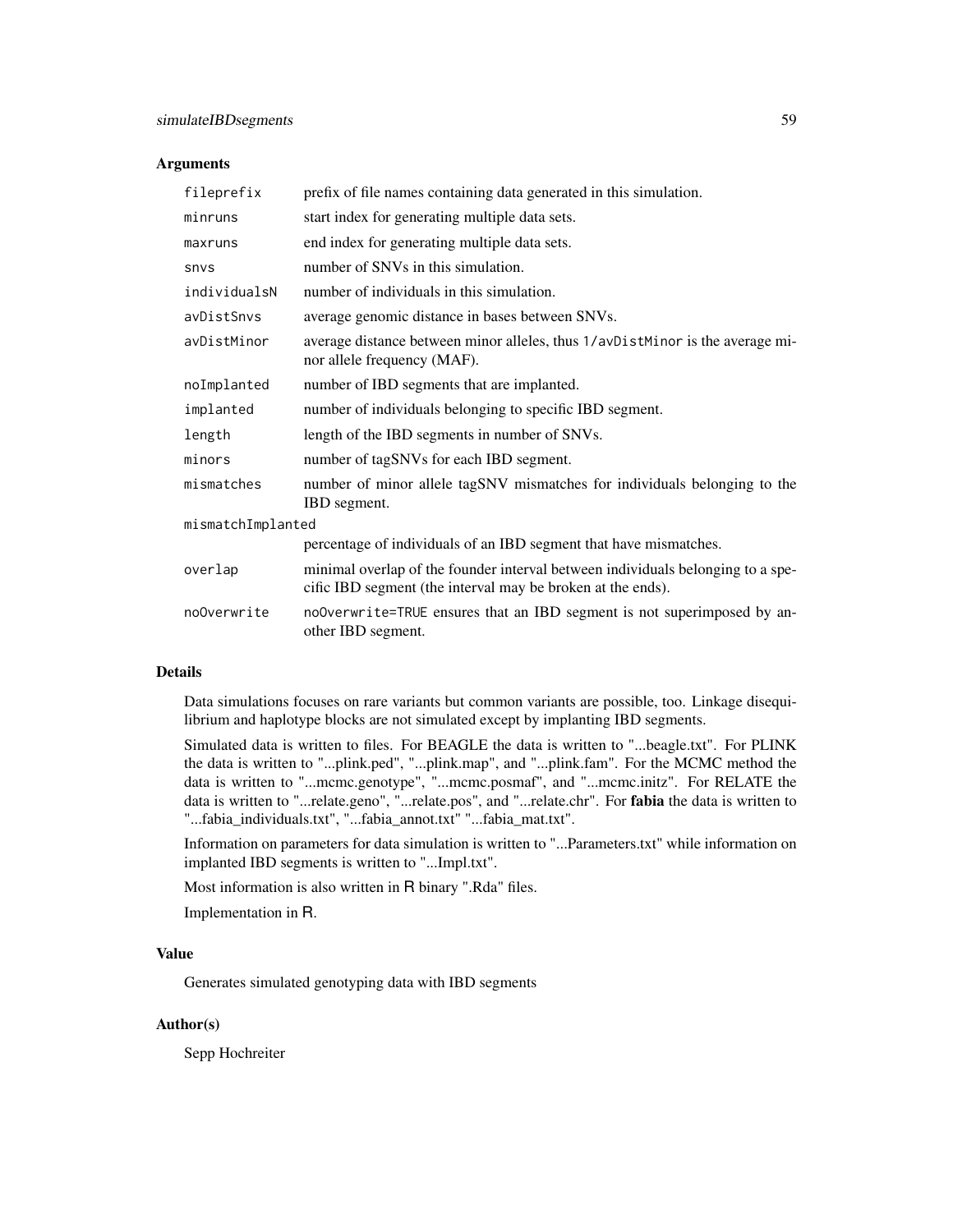#### References

S. Hochreiter et al., 'FABIA: Factor Analysis for Bicluster Acquisition', Bioinformatics 26(12):1520- 1527, 2010.

## See Also

[IBDsegment-class](#page-21-0), [IBDsegmentList-class](#page-26-0), [analyzeIBDsegments](#page-2-0), [compareIBDsegmentLists](#page-8-0), [extractIBDsegments](#page-9-0), [findDenseRegions](#page-12-0), [hapFabia](#page-13-0), [hapFabiaVersion](#page-19-0), [hapRes](#page-19-1), [chr1ASW1000G](#page-7-0), [IBDsegmentList2excel](#page-30-0), [identifyDuplicates](#page-32-0), [iterateIntervals](#page-36-0), [makePipelineFile](#page-42-0), [matrixPlot](#page-43-0), [mergeIBDsegmentLists](#page-46-0), [mergedIBDsegmentList](#page-45-0), [plotIBDsegment](#page-47-0), [res](#page-50-0), [setAnnotation](#page-51-0), [setStatistics](#page-53-0), [sim](#page-55-0), [simu](#page-56-0), [simulateIBDsegmentsFabia](#page-59-0), [simulateIBDsegments](#page-57-0), [split\\_sparse\\_matrix](#page-61-0), [toolsFactorizationClass](#page-65-0), [vcftoFABIA](#page-67-0)

## Examples

```
## Not run:
old_dir <- getwd()
setwd(tempdir())
```
simulateIBDsegments(minruns=1,maxruns=1,snvs=1000,individualsN=10,avDistSnvs=100,avDistMinor=15,noImplanted=1,

setwd(old\_dir)

## End(Not run)

<span id="page-59-0"></span>simulateIBDsegmentsFabia

*Generates simulated genotyping data with IBD segments for* fabia

#### Description

simulateIBDsegmentsFabia: R implementation of simulateIBDsegmentsFabia.

Genotype data is simulated which contains rare variants and implanted IBD segments. Output is written for the bicluster algorithm fabia.

## Usage

```
simulateIBDsegmentsFabia(fileprefix="dataSim",
  minruns=1,maxruns=1,snvs=1000,individualsN=100,
  avDistSnvs=100,avDistMinor=10,noImplanted=1,
  implanted=10,length=50,minors=30,mismatches=0,
  mismatchImplanted=0.5,overlap=50)
```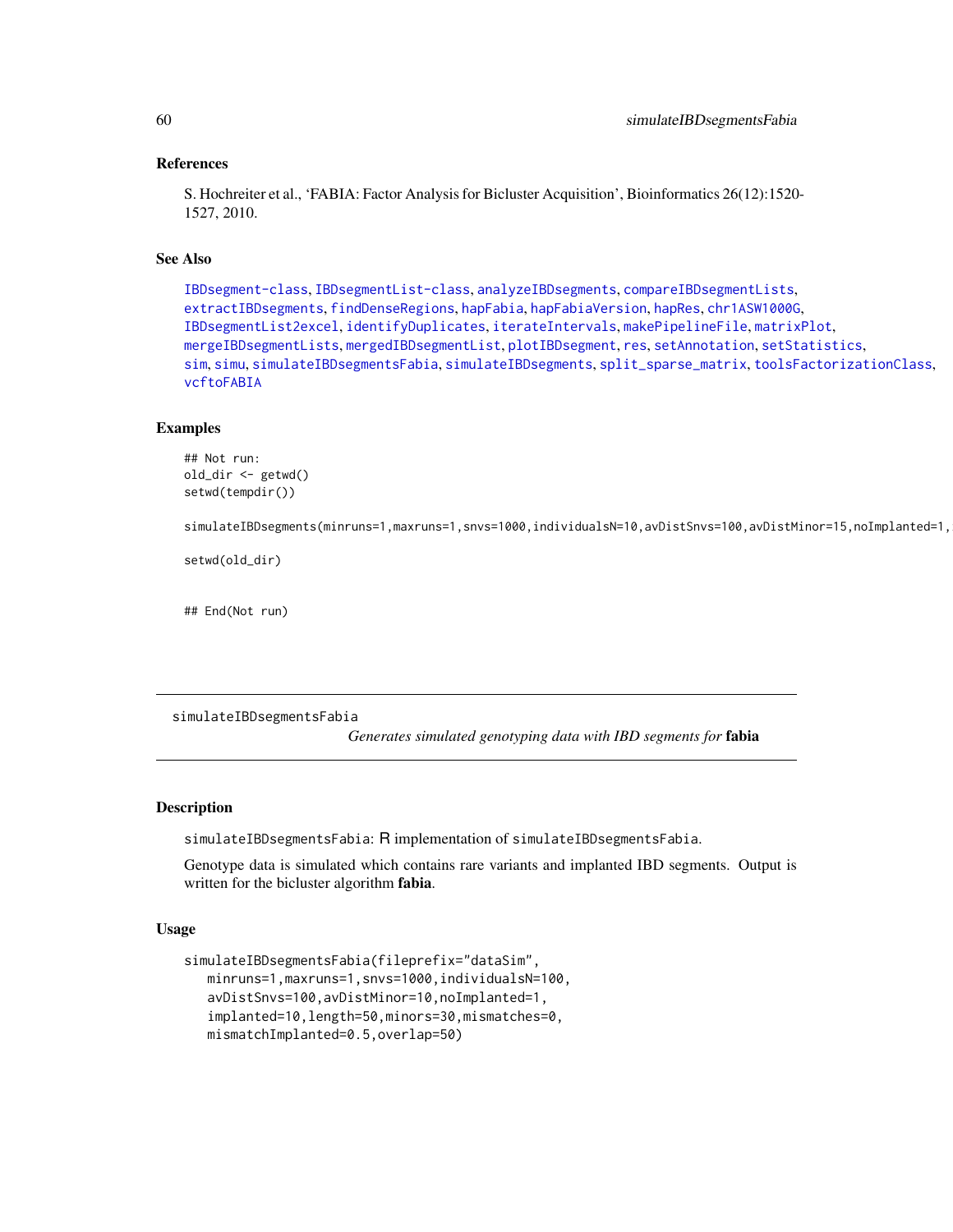## Arguments

| fileprefix        | prefix of file names containing data generated in this simulation.                                           |  |
|-------------------|--------------------------------------------------------------------------------------------------------------|--|
| minruns           | start index for generating multiple data sets.                                                               |  |
| maxruns           | end index for generating multiple data sets.                                                                 |  |
| <b>SNVS</b>       | number of SNVs in this simulation.                                                                           |  |
| individualsN      | number of individuals in this simulation.                                                                    |  |
| avDistSnvs        | average genomic distance in bases between SNVs.                                                              |  |
| avDistMinor       | average distance between minor alleles, thus 1/avDistMinor is the average mi-<br>nor allele frequency (MAF). |  |
| noImplanted       | number of IBD segments that are implanted.                                                                   |  |
| implanted         | number of individuals into which a specific IBD segment is implanted.                                        |  |
| length            | length of the IBD segments in number of SNVs.                                                                |  |
| minors            | number of tagSNVs for each IBD segment.                                                                      |  |
| mismatches        | number of base mismatches of an implanted IBD segment to the original IBD<br>segment.                        |  |
| mismatchImplanted |                                                                                                              |  |
|                   | percentage of IBD segment occurrence that have mismatches.                                                   |  |
| overlap           | minimal IBD segment overlap between implanted IBD segments (they are bro-<br>ken at the ends).               |  |

# Details

Data simulations for fabia focuses on rare variants but common variants are possible. Linkage disequilibrium and haplotype blocks are not simulated except by implanting IBD segments.

Simulated data is written to "...fabia\_individuals.txt", "...fabia\_annot.txt" "...fabia\_mat.txt".

Implementation in R.

## Value

Generates simulated genotyping data with IBD segments for fabia

# Author(s)

Sepp Hochreiter

# References

S. Hochreiter et al., 'FABIA: Factor Analysis for Bicluster Acquisition', Bioinformatics 26(12):1520- 1527, 2010.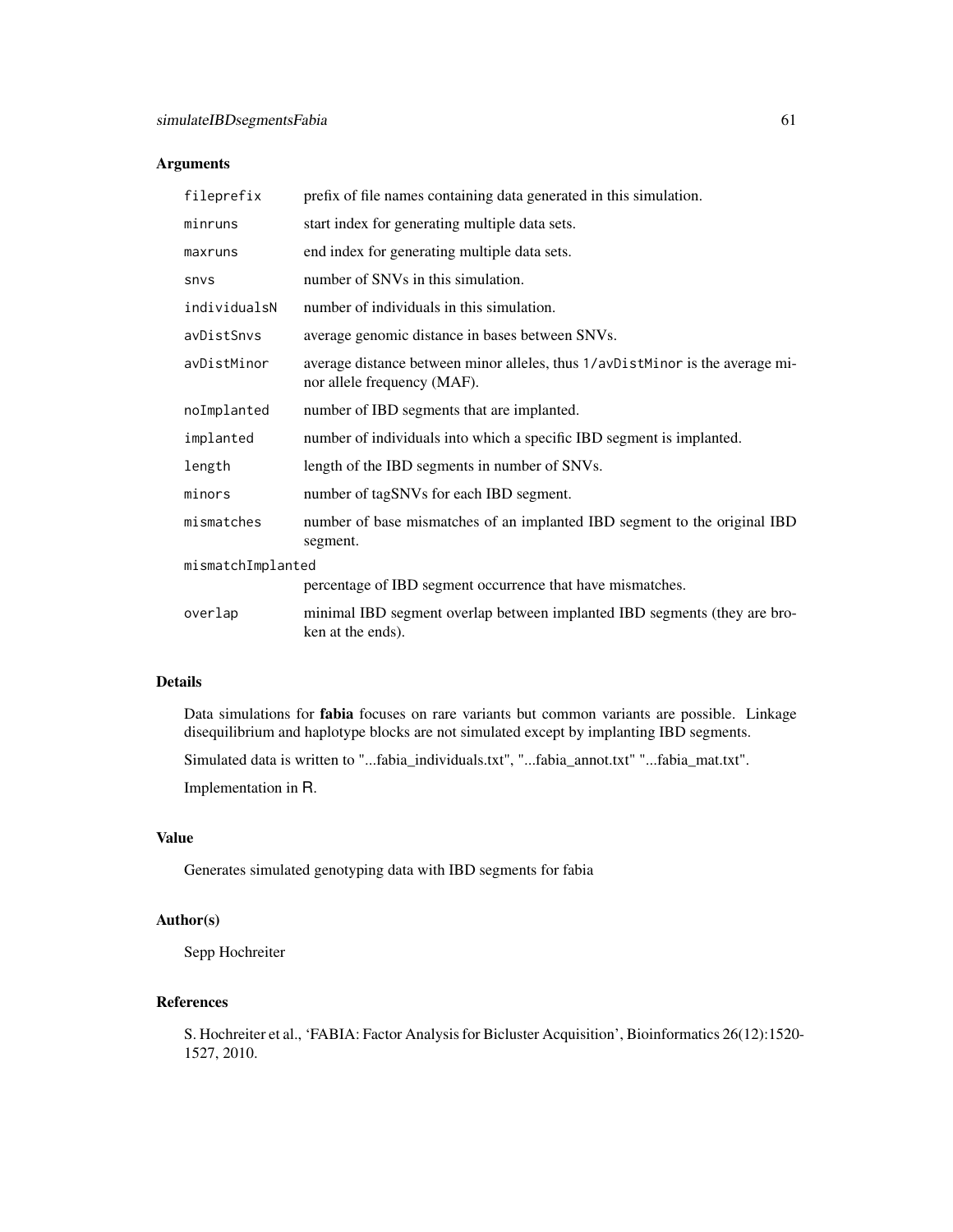# See Also

```
IBDsegment-class, IBDsegmentList-class, analyzeIBDsegments, compareIBDsegmentLists,
extractIBDsegments, findDenseRegions, hapFabia, hapFabiaVersion, hapRes, chr1ASW1000G,
IBDsegmentList2excel, identifyDuplicates, iterateIntervals, makePipelineFile, matrixPlot,
mergeIBDsegmentLists, mergedIBDsegmentList, plotIBDsegment, res, setAnnotation, setStatistics,
sim, simu, simulateIBDsegmentsFabia, simulateIBDsegments, split_sparse_matrix, toolsFactorizationClass,
vcftoFABIA
```
#### Examples

```
old_dir <- getwd()
setwd(tempdir())
simulateIBDsegmentsFabia()
setwd(old_dir)
```
<span id="page-61-0"></span>split\_sparse\_matrix *Splits genotyping data in sparse matrix format into intervals*

#### Description

split\_sparse\_matrix: C implementation with an R wrapper of split\_sparse\_matrix.

Genotype data of a chromosome is split into intervals where each interval leads to a genotype file in sparse matrix format.

# Usage

```
split_sparse_matrix(fileName,sparseMatrixPostfix="_mat.txt",
intervalSize=10000,shiftSize=5000,annotation=TRUE)
```
## Arguments

| fileName            | string giving the genotype data in sparse matrix format without type. Attention:<br>no type!                                |
|---------------------|-----------------------------------------------------------------------------------------------------------------------------|
| sparseMatrixPostfix |                                                                                                                             |
|                     | postfix string for sparse matrix format.                                                                                    |
| intervalSize        | number of SNVs in one interval.                                                                                             |
| shiftSize           | number of SNVs between beginning of adjacent intervals that is the number of<br>SNV <sub>s</sub> the intervals are shifted. |
| annotation          | boolean variable indicating whether a annotation file is available.                                                         |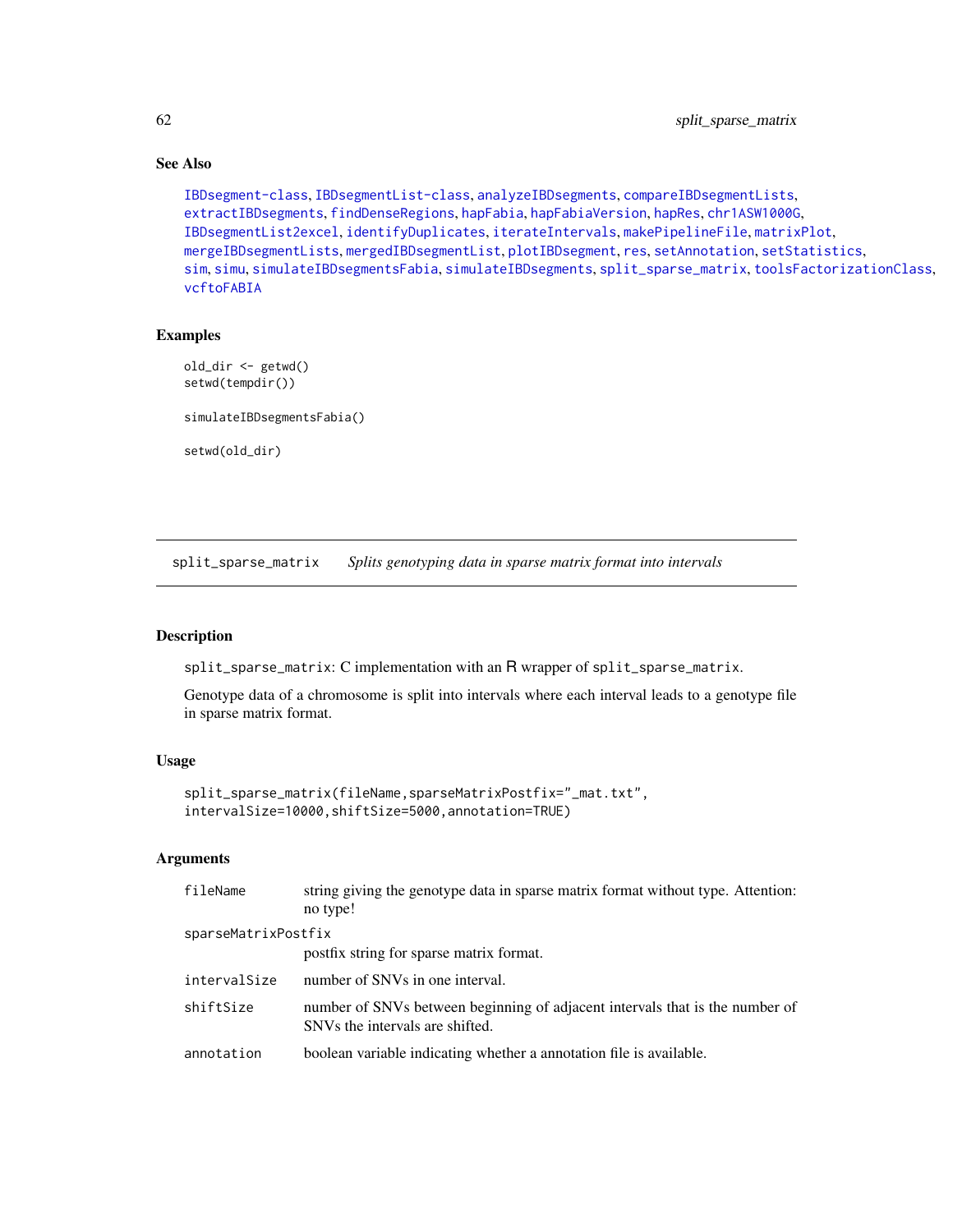# Details

Genotype data in split into intervals of size intervalSize, where the distance of the start of adjacent intervals is shiftSize. Thus, it is possible to generate overlapping intervals to account for IBD segments that are located at the border of an interval.

Implementation in C. Also a command line program is supplied.

# Value

Splits genotyping data in sparse matrix format into intervals

#### Author(s)

Sepp Hochreiter

# References

S. Hochreiter et al., 'FABIA: Factor Analysis for Bicluster Acquisition', Bioinformatics 26(12):1520- 1527, 2010.

# See Also

```
IBDsegment-class, IBDsegmentList-class, analyzeIBDsegments, compareIBDsegmentLists,
extractIBDsegments, findDenseRegions, hapFabia, hapFabiaVersion, hapRes, chr1ASW1000G,
IBDsegmentList2excel, identifyDuplicates, iterateIntervals, makePipelineFile, matrixPlot,
mergeIBDsegmentLists, mergedIBDsegmentList, plotIBDsegment, res, setAnnotation, setStatistics,
sim, simu, simulateIBDsegmentsFabia, simulateIBDsegments, split_sparse_matrix, toolsFactorizationClass,
vcftoFABIA
```
#### Examples

```
## Not run:
#########################################
## Already run in "iterateIntervals.Rd" ##
#########################################
```
#Work in a temporary directory.

```
old_dir <- getwd()
setwd(tempdir())
```

```
# Load data and write to vcf file.
data(chr1ASW1000G)
write(chr1ASW1000G,file="chr1ASW1000G.vcf")
```

```
#Create the analysis pipeline for IBD segment extraction
makePipelineFile(fileName="chr1ASW1000G",shiftSize=500,intervalSize=1000,haplotypes=TRUE)
```

```
source("pipeline.R")
```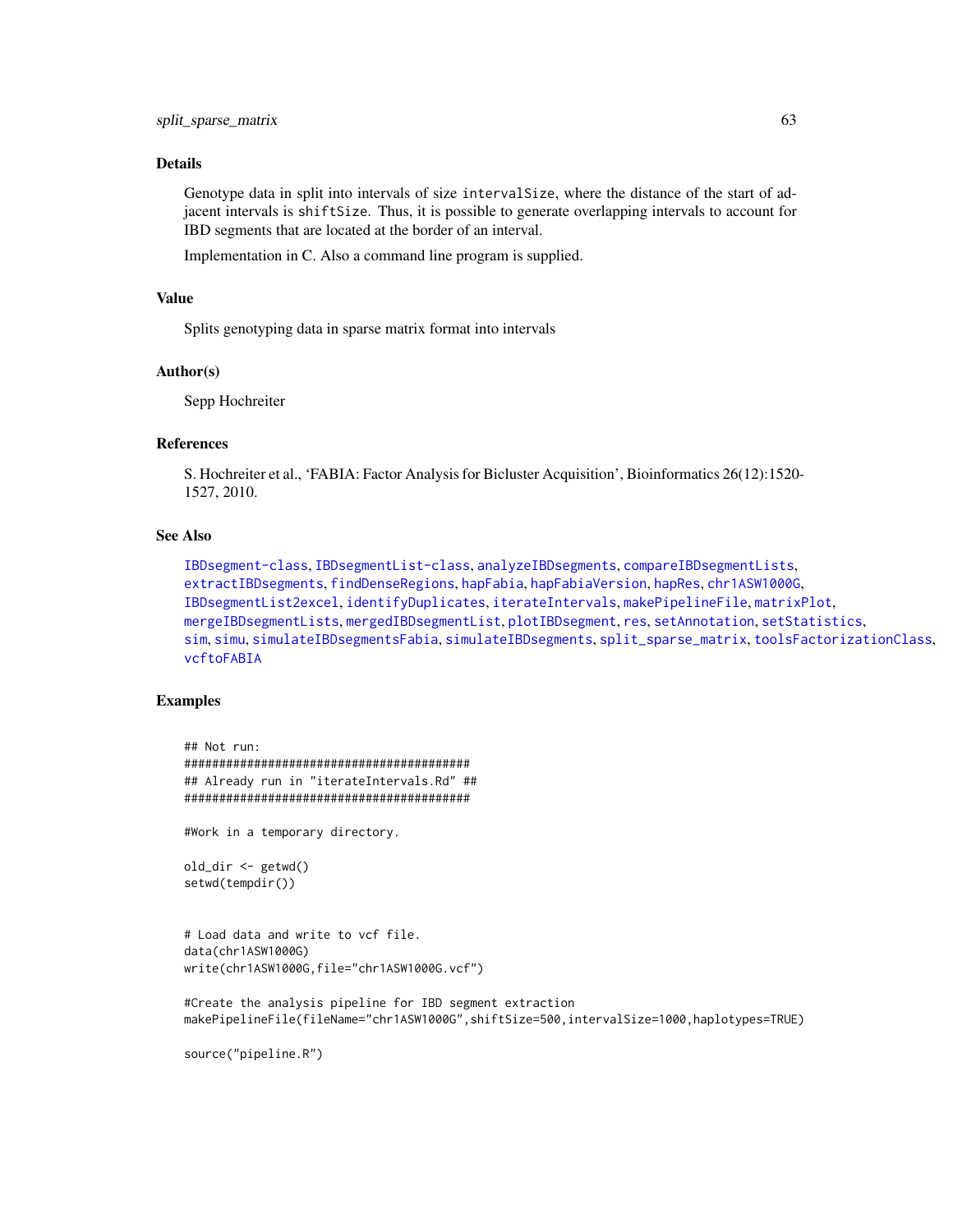```
# Following files are produced:
list.files(pattern="chr1")
```

```
# Next we load interval 5 and there the first and second IBD segment
posAll \leftarrow 5start <- (posAll-1)*shiftSize
end <- start + intervalSize
pRange <- paste("_",format(start,scientific=FALSE),"_",format(end,scientific=FALSE),sep="")
load(file=paste(fileName,pRange,"_resAnno",".Rda",sep=""))
IBDsegmentList <- resHapFabia$mergedIBDsegmentList
summary(IBDsegmentList)
IBDsegment1 <- IBDsegmentList[[1]]
summary(IBDsegment1)
IBDsegment2 <- IBDsegmentList[[2]]
summary(IBDsegment2)
```

```
#Plot the first IBD segment in interval 5
plot(IBDsegment1,filename=paste(fileName,pRange,"_mat",sep=""))
```

```
#Plot the second IBD segment in interval 5
plot(IBDsegment2,filename=paste(fileName,pRange,"_mat",sep=""))
```

```
setwd(old_dir)
```

```
## End(Not run)
```

```
## Not run:
###here an example of the the automatically generated pipeline
### with: shiftSize=5000, intervalSize=10000, fileName="filename"
```

```
#####define intervals, overlap, filename #######
shiftSize <- 5000
intervalSize <- 10000
fileName="filename" # without type
haplotypes <- TRUE
dosage <- FALSE
```

```
#####load library#######
library(hapFabia)
```

```
#####convert from .vcf to _mat.txt#######
vcftoFABIA(fileName=fileName)
```

```
#####copy haplotype, genotype, or dosage matrix to matrix#######
if (haplotypes) {
```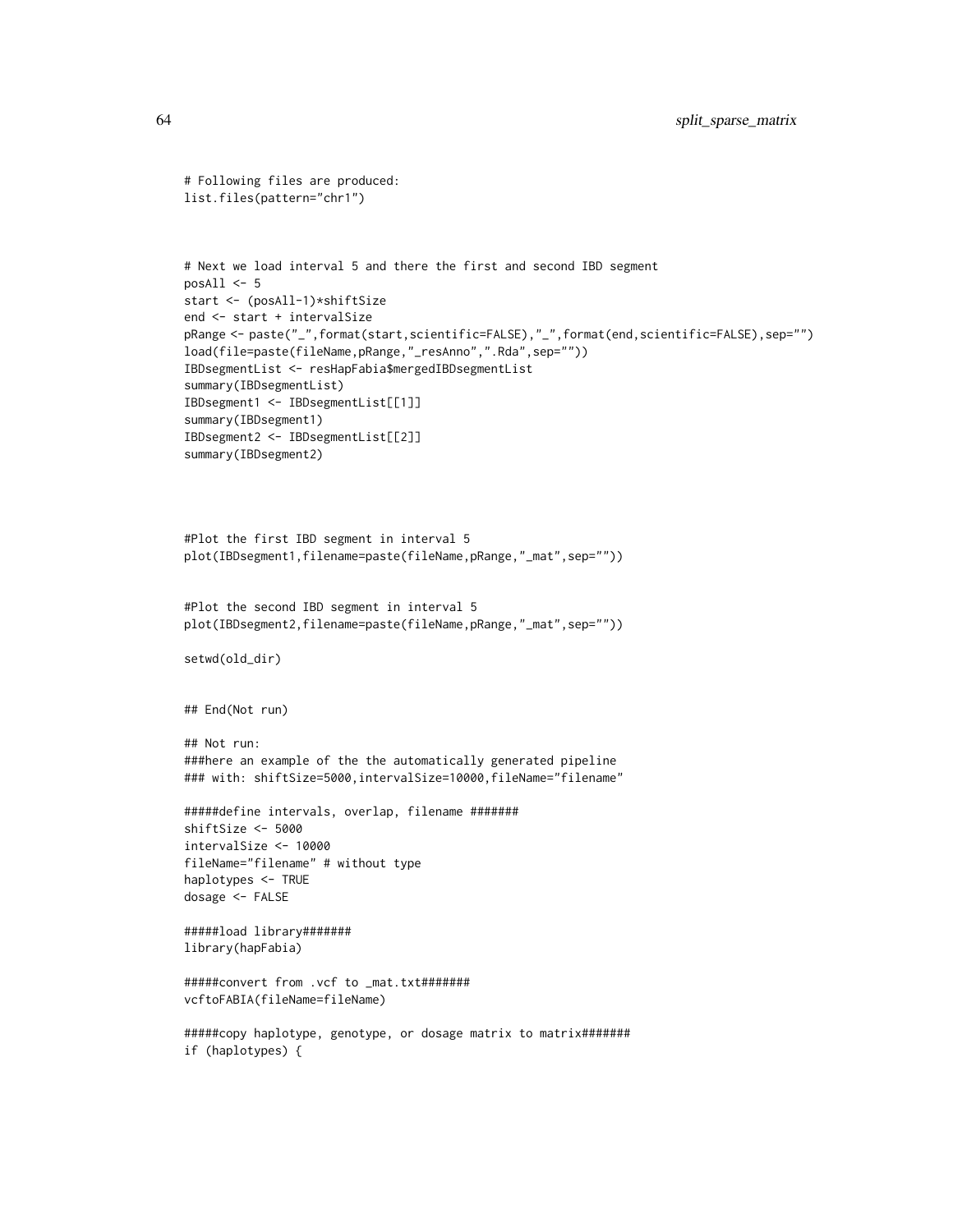```
file.copy(paste(fileName,"_matH.txt",sep=""), paste(fileName,"_mat.txt",sep=""))
} else {
    if (dosage) {
       file.copy(paste(fileName,"_matD.txt",sep=""), paste(fileName,"_mat.txt",sep=""))
    } else {
       file.copy(paste(fileName,"_matG.txt",sep=""), paste(fileName,"_mat.txt",sep=""))
    }
}
#####split/ generate intervals#######
split_sparse_matrix(fileName=fileName,intervalSize=intervalSize,
shiftSize=shiftSize,annotation=TRUE)
#####compute how many intervals we have#######
ina <- as.numeric(readLines(paste(fileName,"_mat.txt",sep=""),n=2))
noSNVs <- ina[2]
over <- intervalSize%/%shiftSize
N1 <- noSNVs%/%shiftSize
endRunA <- (N1-over+2)
#####analyze each interval#######
#####may be done by parallel runs#######
iterateIntervals(startRun=1,endRun=endRunA,shift=shiftSize,
intervalSize=intervalSize,fileName=fileName,individuals=0,
upperBP=0.05,p=10,iter=40,alpha=0.03,cyc=50,IBDsegmentLength=50,
Lt = 0.1, Zt = 0.2, thresCount=1e-5, mintagSNVsFactor=3/4,
pMAF=0.03,haplotypes=haplotypes,cut=0.8,procMinIndivids=0.1,thresPrune=1e-3,
simv="minD",minTagSNVs=6,minIndivid=2,avSNVsDist=100,SNVclusterLength=100)
#####identify duplicates#######
identifyDuplicates(fileName=fileName,startRun=1,endRun=endRunA,
shift=shiftSize,intervalSize=intervalSize)
#####analyze results; parallel#######
anaRes <- analyzeIBDsegments(fileName=fileName,startRun=1,endRun=endRunA,
shift=shiftSize,intervalSize=intervalSize)
print("Number IBD segments:")
print(anaRes$noIBDsegments)
print("Statistics on IBD segment length in SNVs (all SNVs in the IBD segment):")
print(anaRes$avIBDsegmentLengthSNVS)
print("Statistics on IBD segment length in bp:")
print(anaRes$avIBDsegmentLengthS)
print("Statistics on number of individuals belonging to IBD segments:")
print(anaRes$avnoIndividS)
print("Statistics on number of tagSNVs of IBD segments:")
print(anaRes$avnoTagSNVsS)
print("Statistics on MAF of tagSNVs of IBD segments:")
print(anaRes$avnoFreqS)
print("Statistics on MAF within the group of tagSNVs of IBD segments:")
print(anaRes$avnoGroupFreqS)
print("Statistics on number of changes between major and minor allele frequency:")
print(anaRes$avnotagSNVChangeS)
print("Statistics on number of tagSNVs per individual of an IBD segment:")
```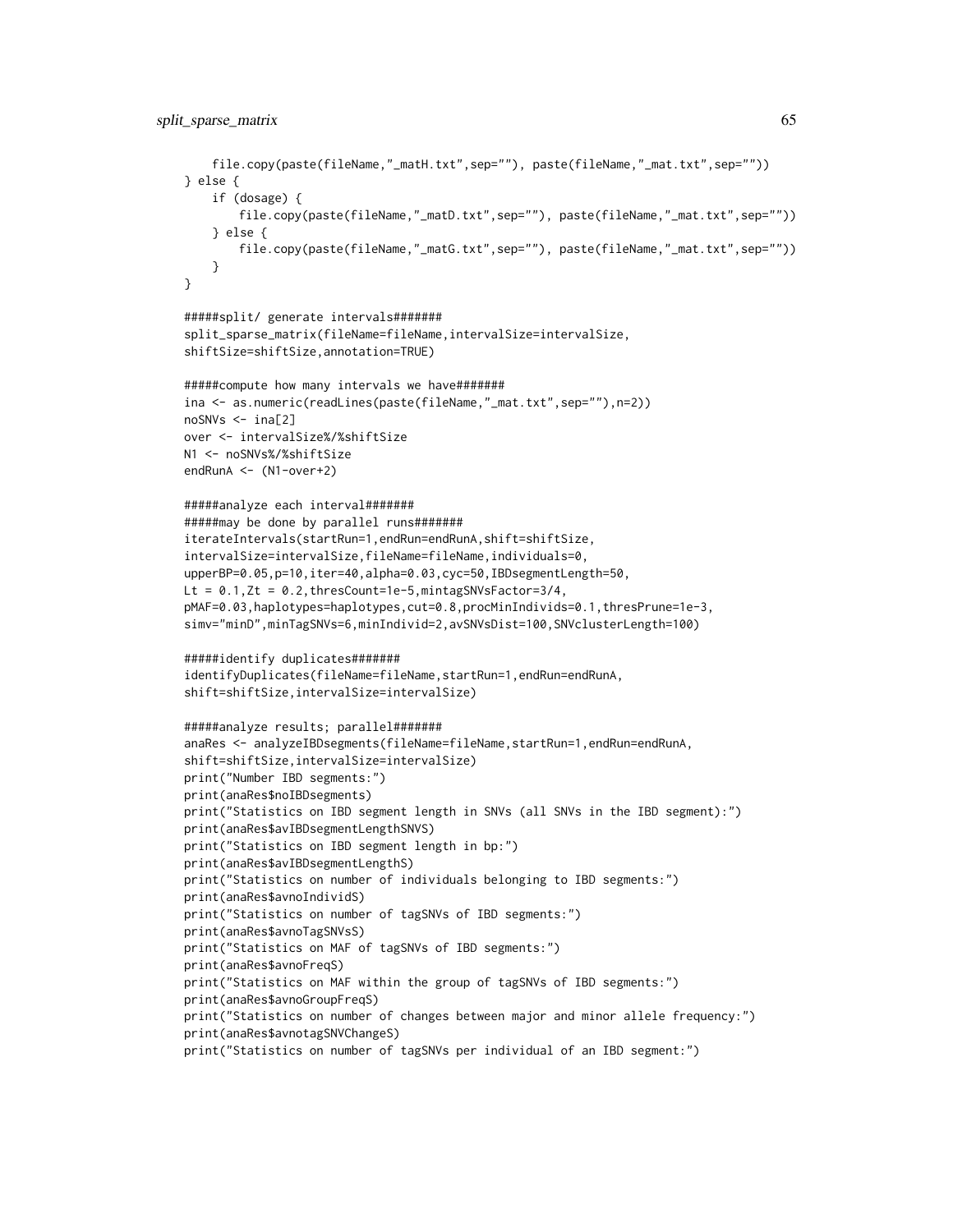```
print(anaRes$avnotagSNVsPerIndividualS)
print("Statistics on number of individuals that have the minor allele of tagSNVs:")
print(anaRes$avnoindividualPerTagSNVS)
#####load result for interval 50#######
posAll <- 50 # (50-1)*5000 = 245000: interval 245000 to 255000
start <- (posAll-1)*shiftSize
end <- start + intervalSize
pRange <- paste("_",format(start,scientific=FALSE),"_",
format(end,scientific=FALSE),sep="")
load(file=paste(fileName,pRange,"_resAnno",".Rda",sep=""))
IBDsegmentList <- resHapFabia$mergedIBDsegmentList # $
summary(IBDsegmentList)
#####plot IBD segments in interval 50#######
plot(IBDsegmentList,filename=paste(fileName,pRange,"_mat",sep=""))
   ##attention: filename without type ".txt"
#####plot the first IBD segment in interval 50#######
IBDsegment <- IBDsegmentList[[1]]
plot(IBDsegment,filename=paste(fileName,pRange,"_mat",sep=""))
   ##attention: filename without type ".txt"
```
## End(Not run)

<span id="page-65-0"></span>toolsFactorizationClass

*Tools to analyze results of* fabia

## Description

These tools allow to analyze results of the package fabia. They can be used to identify IBD segment regions and for adjusting the parameters of extractIBDsegments and hapFabia such as ps (top L values for extraction), psZ (top Z values for extraction), inteA (length of histogram bins).

plotL plots the loadings of a **fabia** result that are above a threshold either as points, histogram or by a smooth scatter plot.

topLZ returns largest L or Z values of a fabia result, where thresholds are given either by a quantile or by a value.

histL supplies a histogram of the loadings obtained by **fabia**.

## Usage

```
plotL(res,n=1,p=NULL,w=NULL,type="points",
   intervv=500,off=0,t="p",cex=1)
```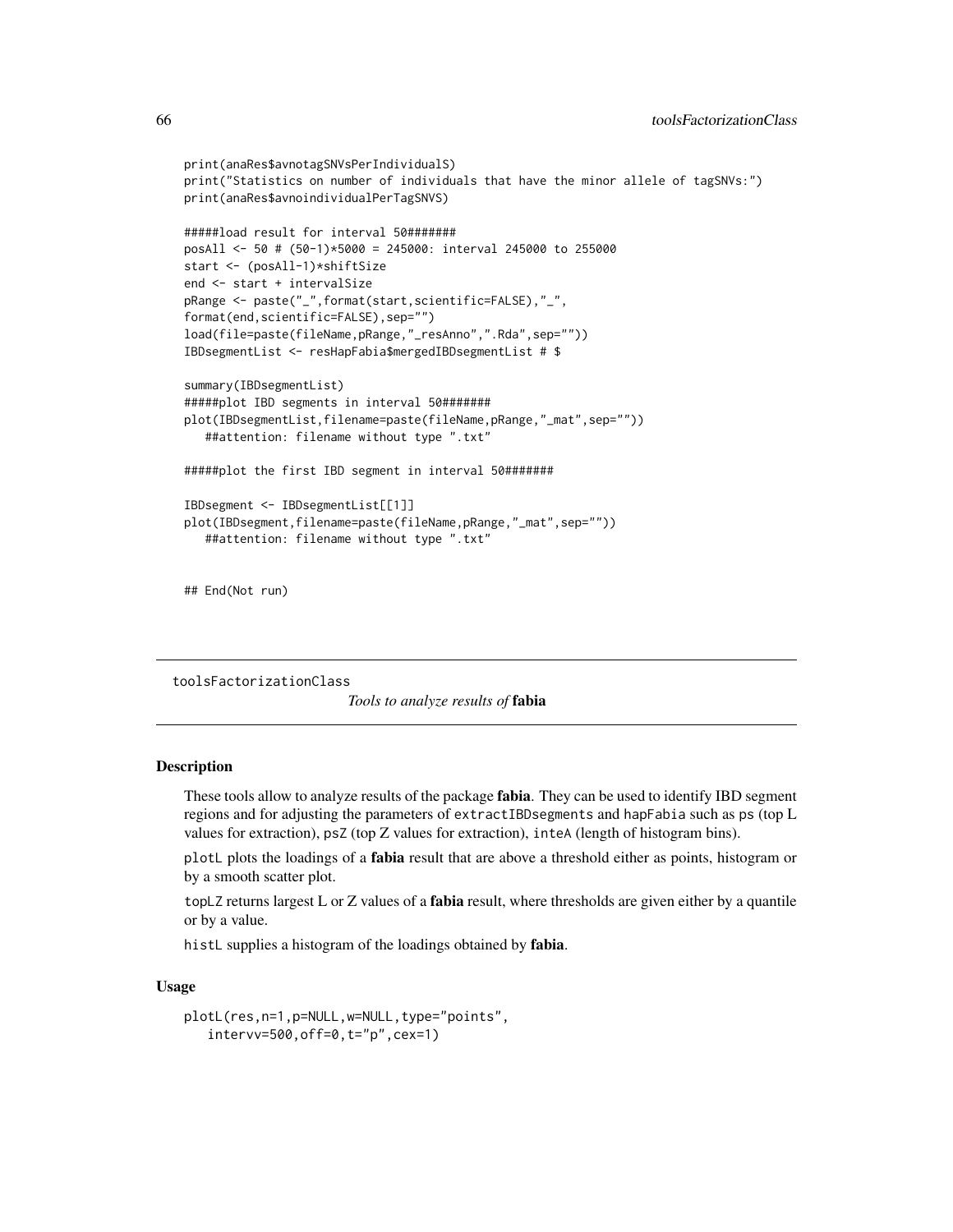histL(res,n=1,p=NULL,w=NULL,intervv=500,off=0)

topLZ(res,n=1,LZ="L",indices=TRUE,p=NULL,w=NULL)

# Arguments

| res     | fabia result; instance of the class Factorization.                             |
|---------|--------------------------------------------------------------------------------|
| n       | the number of the bicluster to consider.                                       |
| p       | the quantile threshold above which values are returned (p or w must be given). |
| W       | the value threshold above which values are returned (p or w must be given).    |
| type    | the type of the plot: type=c("points","histogram","smoothScatter").            |
| intervy | length of the interval bins for histograms.                                    |
| off     | offset of the interval bins from zero for histograms.                          |
| t       | points type for the plot.                                                      |
| cex     | size of the points for the plot.                                               |
| LZ.     | "L" for loadings L or "Z" for factors Z.                                       |
| indices | if TRUE (default) indices are given and otherwise values.                      |

# Details

plotL plots the loadings of a fabia result that are above a threshold either as points, histogram or by a smooth scatter plot. Thresholds can be given by a quantile or by a value.

topLZ returns largest L or Z indices/values of a fabia result. Thresholds are given by quantile or by a value.

histL computes histogram of the loadings obtained by fabia.

Implementation in R.

## Value

plotL: nothing.

topLZ: vector of indices or values depending on the logical parameter indices. histL: object of class histogram.

# Author(s)

Sepp Hochreiter

#### References

S. Hochreiter et al., 'FABIA: Factor Analysis for Bicluster Acquisition', Bioinformatics 26(12):1520- 1527, 2010.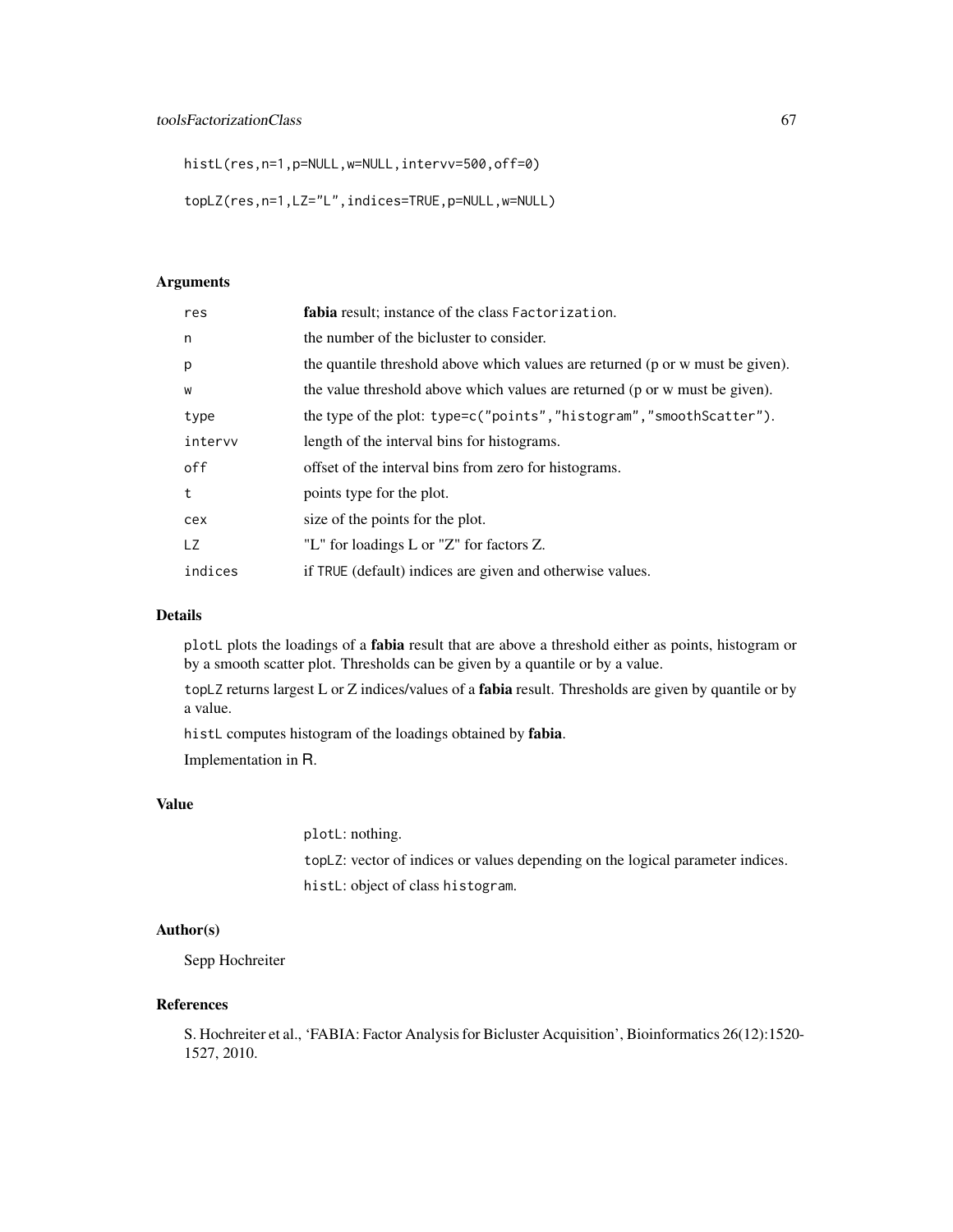68 vcftoFABIA

## See Also

```
IBDsegment-class, IBDsegmentList-class, analyzeIBDsegments, compareIBDsegmentLists,
extractIBDsegments, findDenseRegions, hapFabia, hapFabiaVersion, hapRes, chr1ASW1000G,
IBDsegmentList2excel, identifyDuplicates, iterateIntervals, makePipelineFile, matrixPlot,
mergeIBDsegmentLists, mergedIBDsegmentList, plotIBDsegment, res, setAnnotation, setStatistics,
sim, simu, simulateIBDsegmentsFabia, simulateIBDsegments, split_sparse_matrix, toolsFactorizationClass,
vcftoFABIA
```
# Examples

```
data(res)
```

```
plotL(res,n=1,p=0.95,w=NULL,type="histogram",
   intervv=50,off=0,t="p",cex=1)
plotL(res,n=1,p=0.95,w=NULL,type="points",
   intervv=50,off=0,t="p",cex=1)
plotL(res,n=1,p=NULL,w=0.5,type="points",
   intervv=50,off=0,t="p",cex=1)
plotL(res,n=1,p=0.95,w=NULL,type="smooth",
   intervv=50,off=0,t="p",cex=1)
plotL(res,n=1,p=NULL,w=0.5,type="smooth",
   intervv=50,off=0,t="p",cex=1)
topLZ(res,n=1,LZ="L",indices=TRUE,p=0.95,w=NULL)
topLZ(res,n=1,LZ="L",indices=TRUE,p=NULL,w=0.95)
topLZ(res,n=1,LZ="Z",indices=TRUE,p=0.95,w=NULL)
topLZ(res,n=1,LZ="Z",indices=TRUE,p=NULL,w=0.4)
topLZ(res,n=1,LZ="L",indices=FALSE,p=0.95,w=NULL)
topLZ(res,n=1,LZ="L",indices=FALSE,p=NULL,w=0.95)
topLZ(res,n=1,LZ="Z",indices=FALSE,p=0.95,w=NULL)
topLZ(res,n=1,LZ="Z",indices=FALSE,p=NULL,w=0.4)
h1 <- histL(res,n=1,p=0.9,w=NULL,intervv=50,off=0)
print(h1$counts)
h1 <- histL(res,n=1,p=NULL,w=0.5,intervv=50,off=0)
print(h1$counts)
```
<span id="page-67-0"></span>vcftoFABIA *Converting genotyping data from* vcf *to sparse matrix format*

## Description

vcftoFABIA: C implementation with an R wrapper of vcftoFABIA.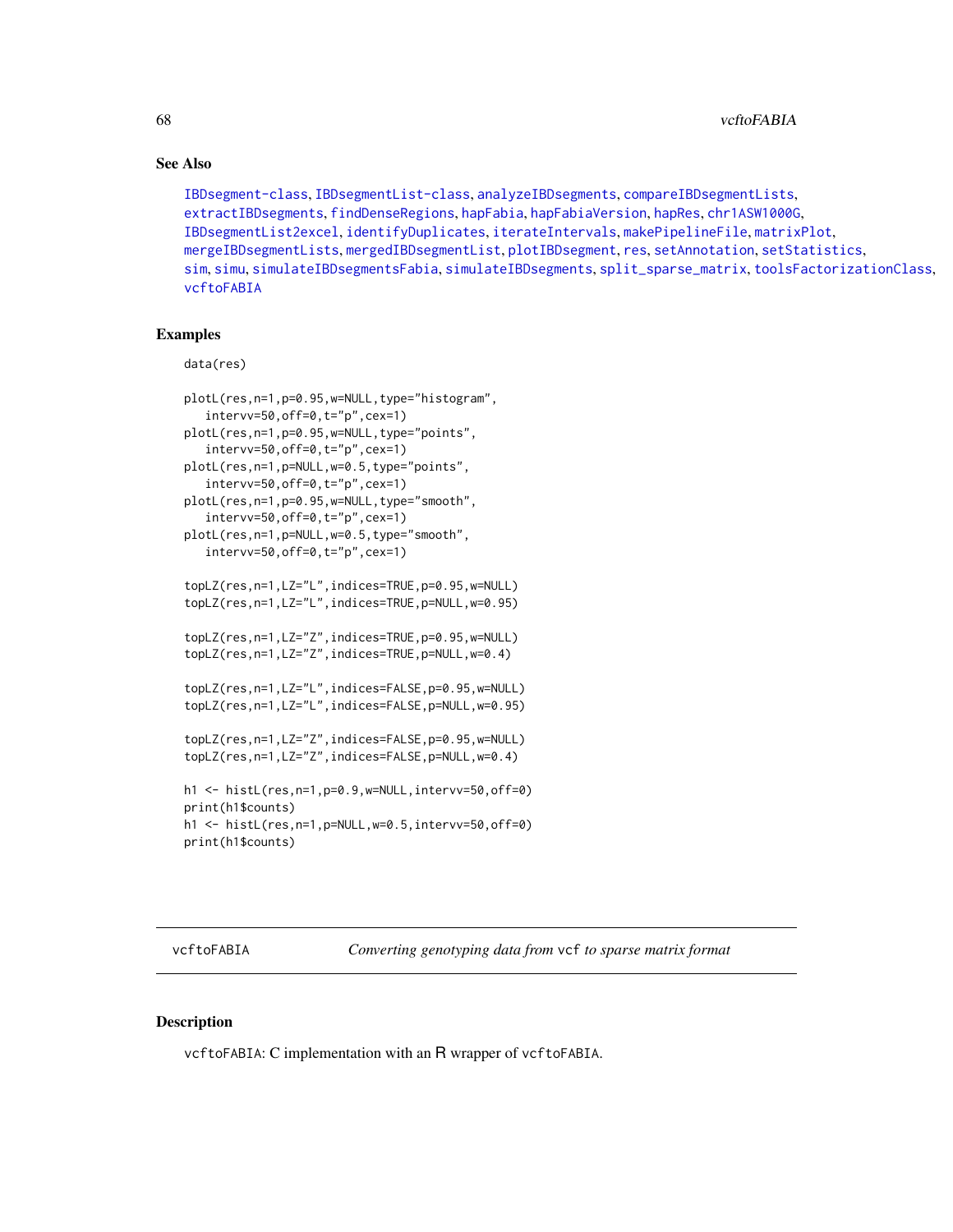#### vcftoFABIA 69

Converts files giving the genotype in vcf format to sparse matrix formats as used by FABIA. Phased and unphased genotypes as well as dosages or likelihoods are written to files in sparse matrix formats. Haplotype data is stored in fileName\_matH.txt, genotype data in fileName\_matG.txt, and dosage data in fileName\_matD.txt.

SNV annotations are stored in fileName\_annot.txt and the names of the individuals in fileName\_individuals.txt. These files serve as input for split\_sparse\_matrix.

# Usage

```
vcftoFABIA(fileName,prefixPath="",noSnvs=NULL,outputFile=NULL)
```
# Arguments

| fileName   | string giving the file name without the file type '.vcf'. Attention: remove file<br>type!                                            |
|------------|--------------------------------------------------------------------------------------------------------------------------------------|
| prefixPath | path to the file.                                                                                                                    |
| noSnys     | optional: the number of SNVs; needed for memory allocation; if not known it is<br>determined by first reading all lines of the file. |
| outputFile | optional: prefix for the output files, if not given then the input file prefix is used.                                              |

#### Details

The function vcftoFABIA converts fileName.vcf to sparse matrix format giving (if not outputFile is given then Outfilename=fileName):

- 1. Outfilename\_matH.txt (haplotype data),
- 2. Outfilename\_matG.txt (genotype data),
- 3. Outfilename\_matD.txt (dosage data),

together with the SNV annotation file and individual's label file:

- 1. Outfilename\_annot.txt and
- 2. Outfilename\_individuals.txt.

In a subsequent step these files can be split into intervals by split\_sparse\_matrix and thereafter IBD segments extracted by iterateIntervals.

Implementation in C. Also command line programs are supplied.

#### Value

Converting genotyping data from vcf to sparse matrix format

## Author(s)

Sepp Hochreiter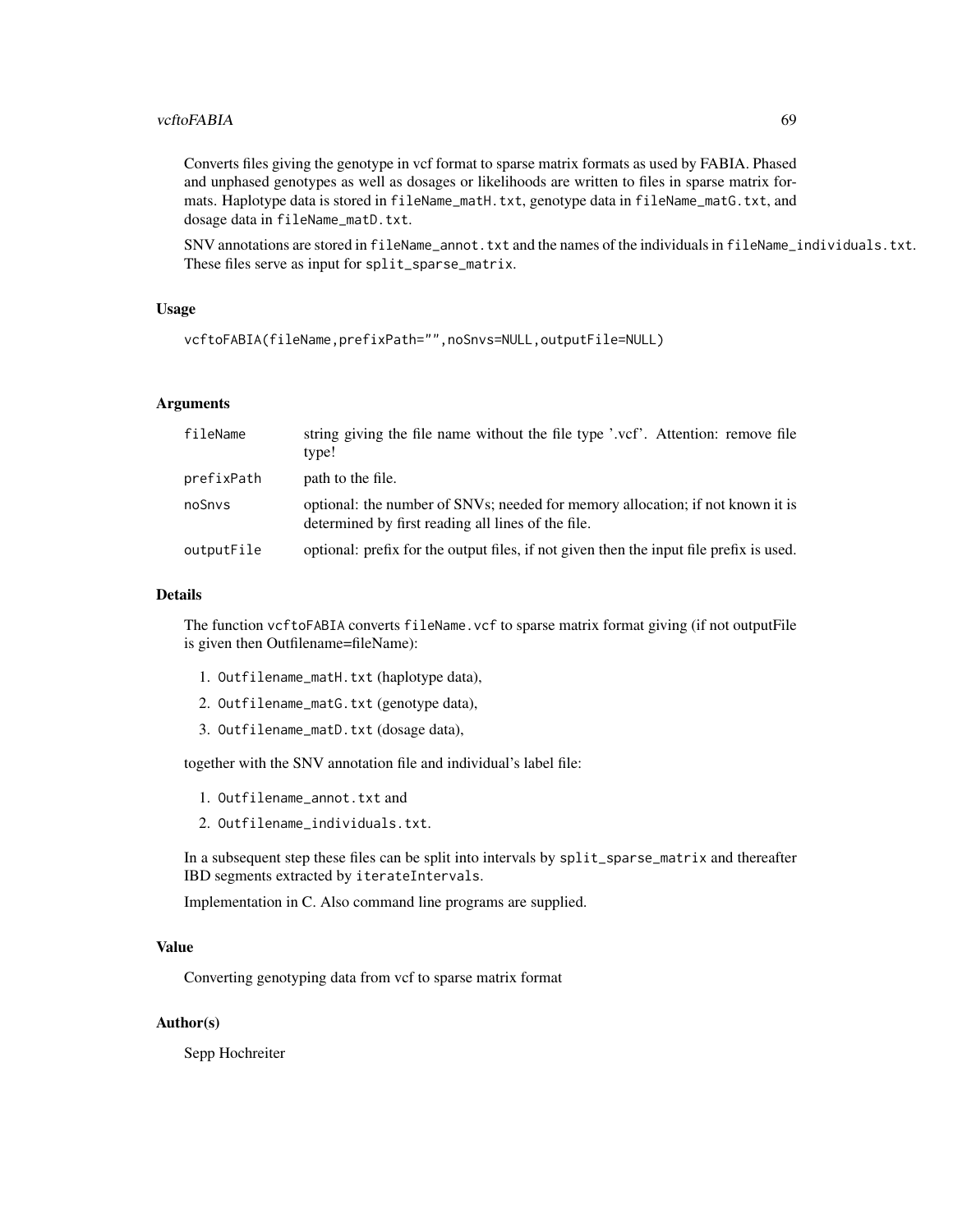#### References

S. Hochreiter et al., 'FABIA: Factor Analysis for Bicluster Acquisition', Bioinformatics 26(12):1520- 1527, 2010.

#### See Also

```
IBDsegment-class, IBDsegmentList-class, analyzeIBDsegments, compareIBDsegmentLists,
extractIBDsegments, findDenseRegions, hapFabia, hapFabiaVersion, hapRes, chr1ASW1000G,
IBDsegmentList2excel, identifyDuplicates, iterateIntervals, makePipelineFile, matrixPlot,
mergeIBDsegmentLists, mergedIBDsegmentList, plotIBDsegment, res, setAnnotation, setStatistics,
sim, simu, simulateIBDsegmentsFabia, simulateIBDsegments, split_sparse_matrix, toolsFactorizationClass,
vcftoFABIA
```
# **Examples**

```
## Not run:
#########################################
## Already run in "iterateIntervals.Rd" ##
#########################################
#Work in a temporary directory.
old_dir <- getwd()
setwd(tempdir())
# Load data and write to vcf file.
data(chr1ASW1000G)
write(chr1ASW1000G,file="chr1ASW1000G.vcf")
#Create the analysis pipeline for IBD segment extraction
makePipelineFile(fileName="chr1ASW1000G",shiftSize=500,intervalSize=1000,haplotypes=TRUE)
source("pipeline.R")
# Following files are produced:
list.files(pattern="chr1")
# Next we load interval 5 and there the first and second IBD segment
posAll < -5start <- (posAll-1)*shiftSize
end <- start + intervalSize
pRange <- paste("_",format(start,scientific=FALSE),"_",format(end,scientific=FALSE),sep="")
load(file=paste(fileName,pRange,"_resAnno",".Rda",sep=""))
IBDsegmentList <- resHapFabia$mergedIBDsegmentList
summary(IBDsegmentList)
IBDsegment1 <- IBDsegmentList[[1]]
summary(IBDsegment1)
```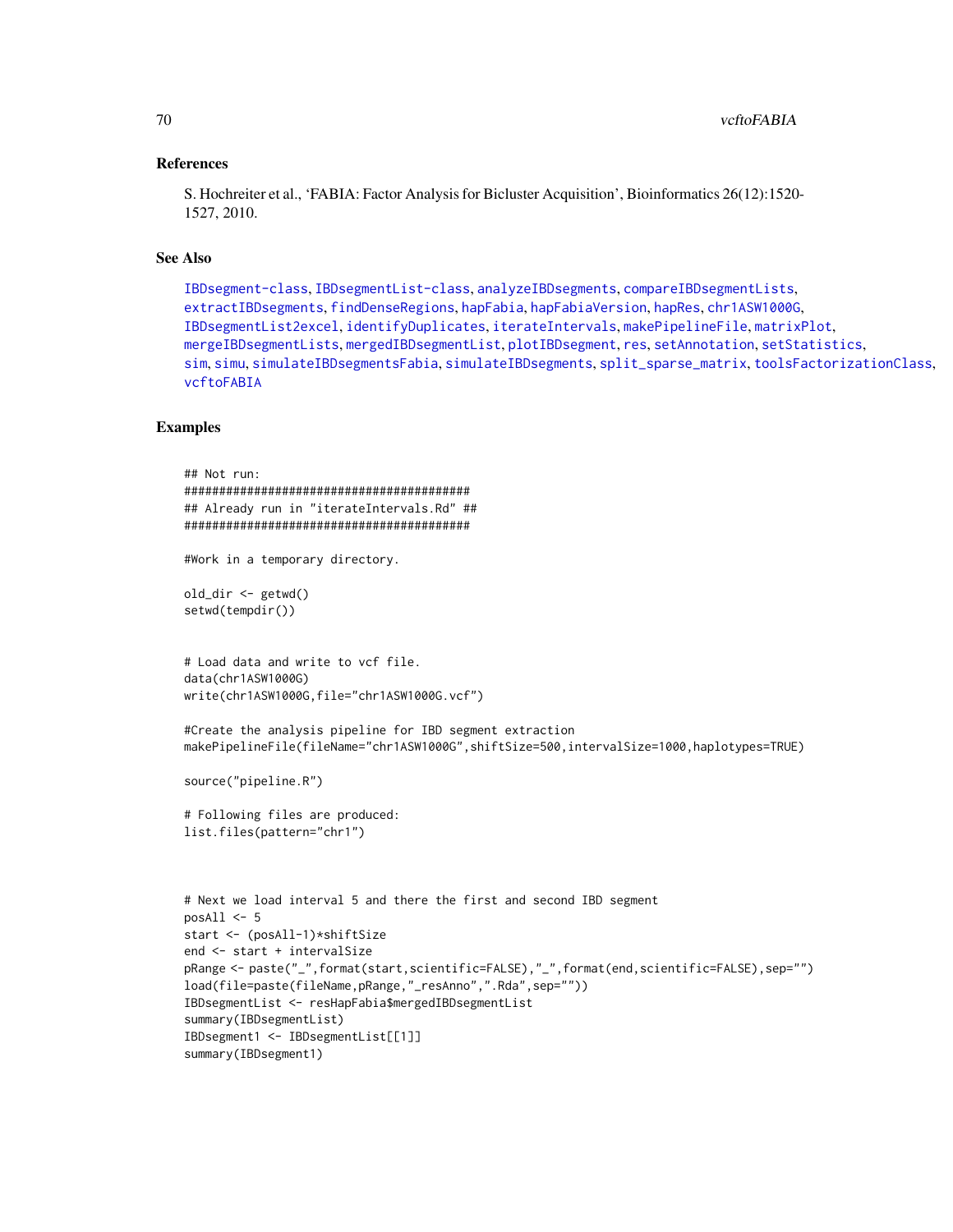```
IBDsegment2 <- IBDsegmentList[[2]]
summary(IBDsegment2)
#Plot the first IBD segment in interval 5
plot(IBDsegment1,filename=paste(fileName,pRange,"_mat",sep=""))
#Plot the second IBD segment in interval 5
plot(IBDsegment2,filename=paste(fileName,pRange,"_mat",sep=""))
setwd(old_dir)
## End(Not run)
## Not run:
###here an example of the the automatically generated pipeline
### with: shiftSize=5000, intervalSize=10000, fileName="filename"
#####define intervals, overlap, filename #######
shiftSize <- 5000
intervalSize <- 10000
fileName="filename" # without type
haplotypes <- TRUE
dosage <- FALSE
#####load library#######
library(hapFabia)
#####convert from .vcf to _mat.txt#######
vcftoFABIA(fileName=fileName)
#####copy haplotype, genotype, or dosage matrix to matrix#######
if (haplotypes) {
    file.copy(paste(fileName,"_matH.txt",sep=""), paste(fileName,"_mat.txt",sep=""))
} else {
   if (dosage) {
       file.copy(paste(fileName,"_matD.txt",sep=""), paste(fileName,"_mat.txt",sep=""))
    } else {
       file.copy(paste(fileName,"_matG.txt",sep=""), paste(fileName,"_mat.txt",sep=""))
    }
}
#####split/ generate intervals#######
split_sparse_matrix(fileName=fileName,intervalSize=intervalSize,
shiftSize=shiftSize,annotation=TRUE)
#####compute how many intervals we have#######
ina <- as.numeric(readLines(paste(fileName,"_mat.txt",sep=""),n=2))
noSNVs <- ina[2]
```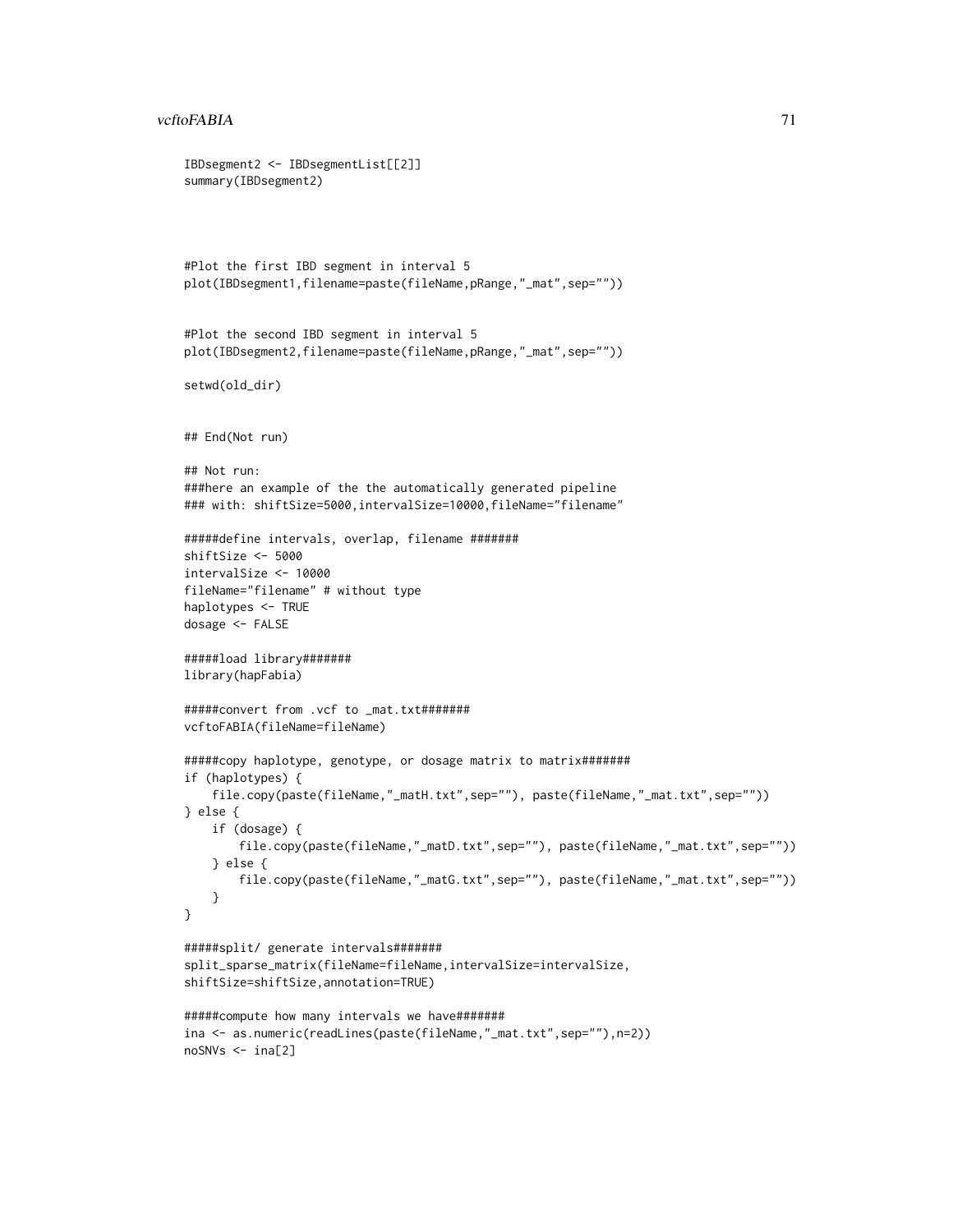```
over <- intervalSize%/%shiftSize
N1 <- noSNVs%/%shiftSize
endRunA <- (N1-over+2)
#####analyze each interval#######
#####may be done by parallel runs#######
iterateIntervals(startRun=1,endRun=endRunA,shift=shiftSize,
intervalSize=intervalSize,fileName=fileName,individuals=0,
upperBP=0.05,p=10,iter=40,alpha=0.03,cyc=50,IBDsegmentLength=50,
Lt = 0.1, Zt = 0.2, thresCount=1e-5, mintagSNVsFactor=3/4,
pMAF=0.03,haplotypes=haplotypes,cut=0.8,procMinIndivids=0.1,thresPrune=1e-3,
simv="minD",minTagSNVs=6,minIndivid=2,avSNVsDist=100,SNVclusterLength=100)
#####identify duplicates#######
identifyDuplicates(fileName=fileName,startRun=1,endRun=endRunA,
shift=shiftSize,intervalSize=intervalSize)
#####analyze results; parallel#######
anaRes <- analyzeIBDsegments(fileName=fileName,startRun=1,endRun=endRunA,
shift=shiftSize,intervalSize=intervalSize)
print("Number IBD segments:")
print(anaRes$noIBDsegments)
print("Statistics on IBD segment length in SNVs (all SNVs in the IBD segment):")
print(anaRes$avIBDsegmentLengthSNVS)
print("Statistics on IBD segment length in bp:")
print(anaRes$avIBDsegmentLengthS)
print("Statistics on number of individuals belonging to IBD segments:")
print(anaRes$avnoIndividS)
print("Statistics on number of tagSNVs of IBD segments:")
print(anaRes$avnoTagSNVsS)
print("Statistics on MAF of tagSNVs of IBD segments:")
print(anaRes$avnoFreqS)
print("Statistics on MAF within the group of tagSNVs of IBD segments:")
print(anaRes$avnoGroupFreqS)
print("Statistics on number of changes between major and minor allele frequency:")
print(anaRes$avnotagSNVChangeS)
print("Statistics on number of tagSNVs per individual of an IBD segment:")
print(anaRes$avnotagSNVsPerIndividualS)
print("Statistics on number of individuals that have the minor allele of tagSNVs:")
print(anaRes$avnoindividualPerTagSNVS)
#####load result for interval 50#######
posAll <- 50 # (50-1)*5000 = 245000: interval 245000 to 255000
start <- (posAll-1)*shiftSize
end <- start + intervalSize
pRange <- paste("_",format(start,scientific=FALSE),"_",
format(end,scientific=FALSE),sep="")
load(file=paste(fileName,pRange,"_resAnno",".Rda",sep=""))
IBDsegmentList <- resHapFabia$mergedIBDsegmentList # $
summary(IBDsegmentList)
#####plot IBD segments in interval 50#######
```
plot(IBDsegmentList,filename=paste(fileName,pRange,"\_mat",sep=""))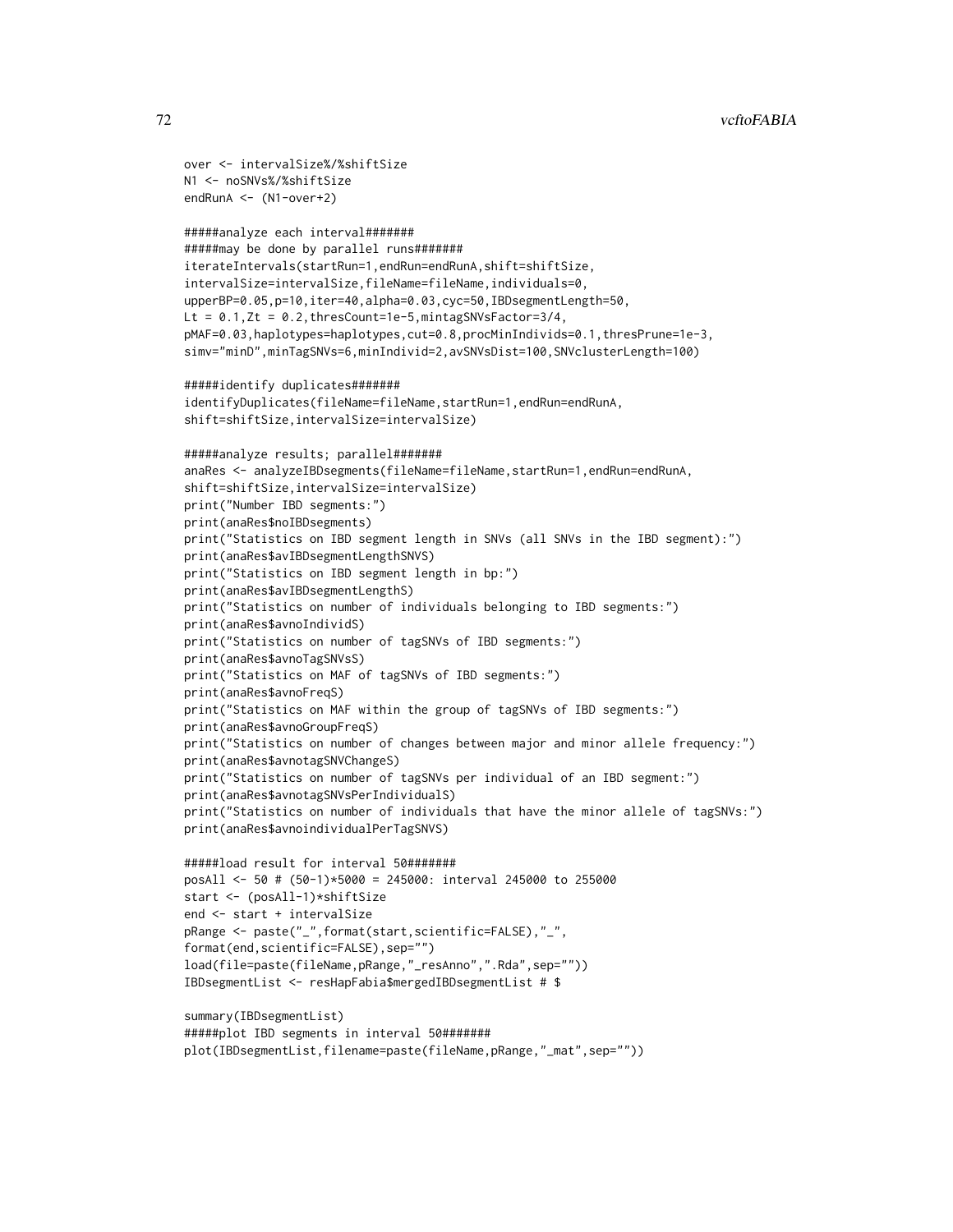##attention: filename without type ".txt" #####plot the first IBD segment in interval 50####### IBDsegment <- IBDsegmentList[[1]] plot(IBDsegment,filename=paste(fileName,pRange,"\_mat",sep="")) ##attention: filename without type ".txt"

## End(Not run)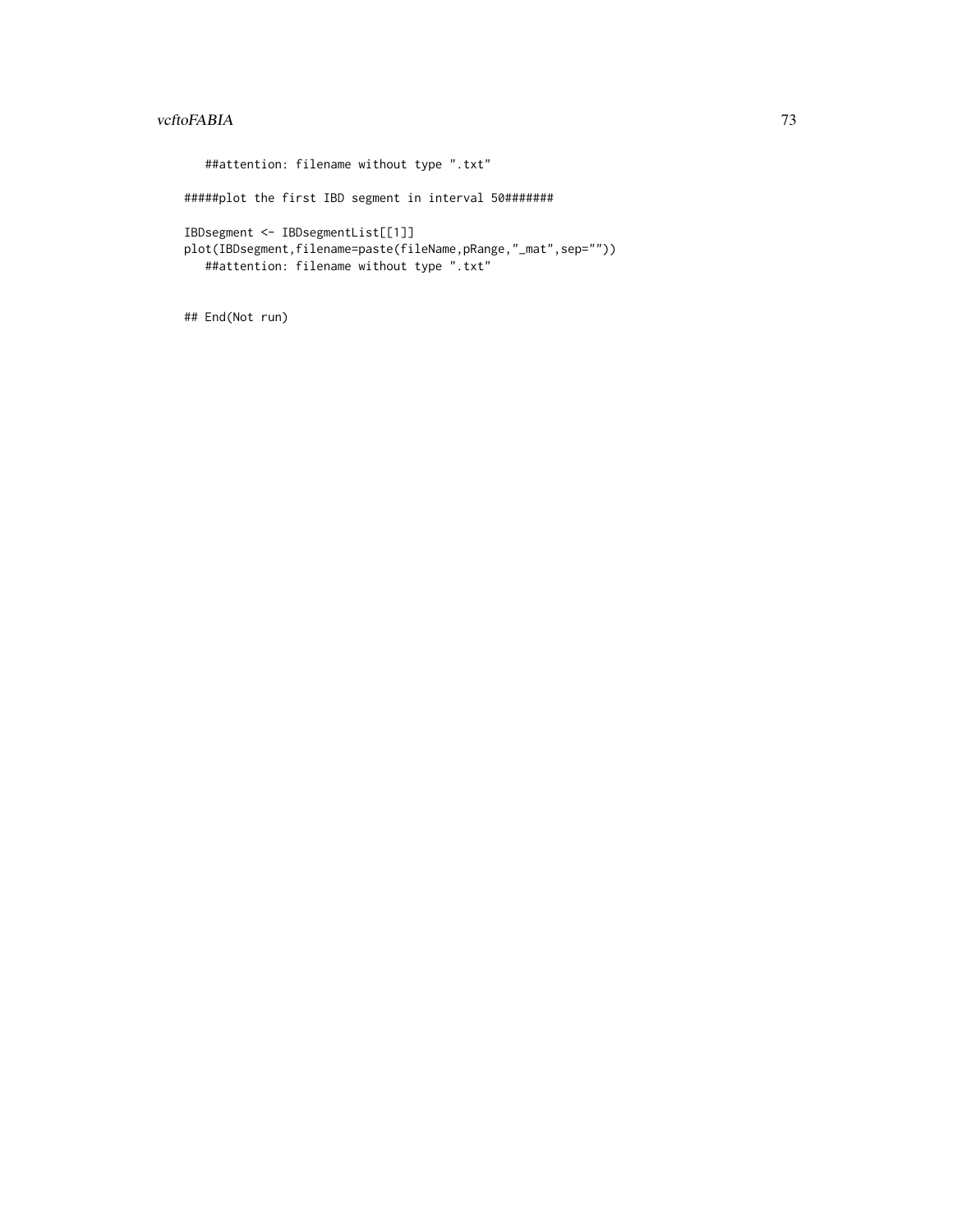## Index

∗ IBD segments,short IBD segments, IBD hapFabia, [14](#page-13-0) hapFabiaVersion, [20](#page-19-0) ∗ classes IBDsegment-class, [22](#page-21-0) IBDsegmentList-class, [28](#page-27-0) ∗ datagen simulateIBDsegments, [58](#page-57-0) simulateIBDsegmentsFabia, [60](#page-59-0) ∗ datasets chr1ASW1000G, [8](#page-7-0) hapRes, [20](#page-19-0) mergedIBDsegmentList, [46](#page-45-0) res, [51](#page-50-0) simu, [57](#page-56-0) ∗ file,connection split\_sparse\_matrix, [62](#page-61-0) vcftoFABIA, [68](#page-67-0) ∗ file IBDsegmentList2excel, [31](#page-30-0) ∗ generation sequencing,genotype,single nucleotide polymorphism,single hapFabia, [14](#page-13-0) hapFabiaVersion, [20](#page-19-0) ∗ genetics,haplotype,identity by descent,bicluster,next generation sequencing,genotype,single nucleotide polymorphism,single nucleotide variation,rare variants,rare SNPs, rare SNVs,rare IBD segments,short IBD segments analyzeIBDsegments, [3](#page-2-0) compareIBDsegmentLists, [9](#page-8-0) findDenseRegions, [13](#page-12-0) IBDsegment-class, [22](#page-21-0) IBDsegmentList-class, [28](#page-27-0) IBDsegmentList2excel, [31](#page-30-0) identifyDuplicates, [33](#page-32-0)

iterateIntervals, [37](#page-36-0) makePipelineFile, [43](#page-42-0) matrixPlot, [44](#page-43-0) mergeIBDsegmentLists, [47](#page-46-0) plotIBDsegment, [48](#page-47-0) setAnnotation, [52](#page-51-0) setStatistics, [54](#page-53-0) sim, [56](#page-55-0) simulateIBDsegments, [58](#page-57-0) simulateIBDsegmentsFabia, [60](#page-59-0) toolsFactorizationClass, [66](#page-65-0) ∗ genetics,haplotype,identity by descent,bicluster,next generation sequencing,genotype,single nucleotide polymorphism,single nucleotide variation,rare variants,rare SNVs,rare IBD segments,short IBD segments extractIBDsegments, [10](#page-9-0) ∗ genetics,haplotype,identity by descent,bicluster,next generation sequencing,genotype,single nucleotide polymorphism,single nucleotide variation split\_sparse\_matrix, [62](#page-61-0) vcftoFABIA, [68](#page-67-0) ∗ genetics,haplotype,identity by descent,bicluster,next hapFabia, [14](#page-13-0) hapFabiaVersion, [20](#page-19-0) ∗ hplot IBDsegment-class, [22](#page-21-0) IBDsegmentList-class, [28](#page-27-0) matrixPlot, [44](#page-43-0) plotIBDsegment, [48](#page-47-0) ∗ methods IBDsegment-class, [22](#page-21-0) IBDsegmentList-class, [28](#page-27-0) ∗ models,multivariate,cluster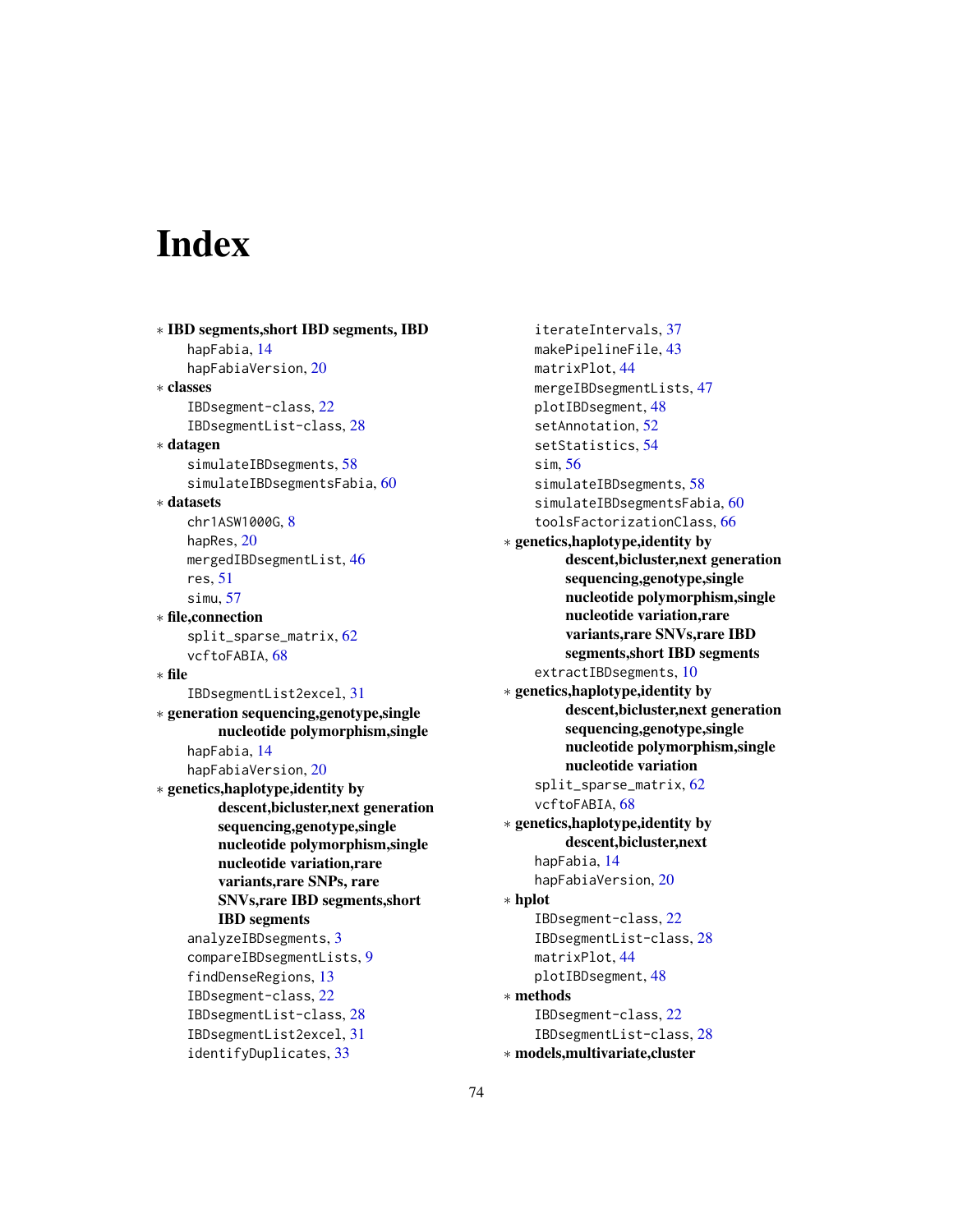## INDEX 75

```
analyzeIBDsegments, 3
    compareIBDsegmentLists, 9
    extractIBDsegments, 10
    findDenseRegions, 13
    hapFabia, 14
    hapFabiaVersion, 20
    identifyDuplicates, 33
    iterateIntervals, 37
    makePipelineFile, 43
    mergeIBDsegmentLists, 47
    setAnnotation, 52
    setStatistics, 54
    sim, 56
    toolsFactorizationClass, 66
∗ nucleotide variation,rare variants,rare
        SNPs, rare SNVs,rare
    hapFabiaVersion, 20
∗ nucleotide variation,rare variants,rare
        SNVs, rare
    hapFabia, 14
[ (IBDsegmentList-class), 28
[,IBDsegmentList,numeric,missing-method
        (IBDsegmentList-class), 28
[,IBDsegmentList-method
        (IBDsegmentList-class), 28
[<- (IBDsegmentList-class), 28
[<-,IBDsegmentList,numeric,missing,IBDsegmentList-method
(IBDsegment-class), 22
        (IBDsegmentList-class), 28
[<-,IBDsegmentList-method
        (IBDsegmentList-class), 28
[[ (IBDsegmentList-class), 28
[[,IBDsegmentList,numeric,missing-method
        (IBDsegmentList-class), 28
[[,IBDsegmentList-method
        (IBDsegmentList-class), 28
[[<- (IBDsegmentList-class), 28
        (IBDsegmentList-class), 28
[[<-,IBDsegmentList-method
        (IBDsegmentList-class), 28
analyzeIBDsegments, 3, 5, 8, 10, 12, 14, 17,
        20, 21, 25, 30, 32, 34, 40, 44–46, 48,
        50, 52, 53, 55, 57, 58, 60, 62, 63, 68,
```
bicluster\_id *(*IBDsegment-class*)*, [22](#page-21-0) bicluster\_id,IBDsegment-method *(*IBDsegment-class*)*, [22](#page-21-0)

*[70](#page-69-0)*

bicluster\_id<- *(*IBDsegment-class*)*, [22](#page-21-0) bicluster\_id<-,IBDsegment,numeric-method *(*IBDsegment-class*)*, [22](#page-21-0) chr1ASW1000G, *[5](#page-4-0)*, *[8](#page-7-0)*, [8,](#page-7-0) *[10](#page-9-0)*, *[12](#page-11-0)*, *[14](#page-13-0)*, *[17](#page-16-0)*, *[20,](#page-19-0) [21](#page-20-0)*, *[25](#page-24-0)*, *[30](#page-29-0)*, *[32](#page-31-0)*, *[34](#page-33-0)*, *[40](#page-39-0)*, *[44](#page-43-0)[–46](#page-45-0)*, *[48](#page-47-0)*, *[50](#page-49-0)*, *[52,](#page-51-0) [53](#page-52-0)*, *[55](#page-54-0)*, *[57,](#page-56-0) [58](#page-57-0)*, *[60](#page-59-0)*, *[62,](#page-61-0) [63](#page-62-0)*, *[68](#page-67-0)*, *[70](#page-69-0)* chromosome *(*IBDsegment-class*)*, [22](#page-21-0) chromosome,IBDsegment-method *(*IBDsegment-class*)*, [22](#page-21-0) chromosome<- *(*IBDsegment-class*)*, [22](#page-21-0) chromosome<-,IBDsegment,character-method *(*IBDsegment-class*)*, [22](#page-21-0) compareIBDsegmentLists, *[5](#page-4-0)*, *[8](#page-7-0)*, [9,](#page-8-0) *[10](#page-9-0)*, *[12](#page-11-0)*, *[14](#page-13-0)*, *[17](#page-16-0)*, *[20,](#page-19-0) [21](#page-20-0)*, *[25](#page-24-0)*, *[30](#page-29-0)*, *[32](#page-31-0)*, *[34](#page-33-0)*, *[40](#page-39-0)*, *[44](#page-43-0)[–46](#page-45-0)*, *[48](#page-47-0)*, *[50](#page-49-0)*, *[52,](#page-51-0) [53](#page-52-0)*, *[55](#page-54-0)*, *[57,](#page-56-0) [58](#page-57-0)*, *[60](#page-59-0)*, *[62,](#page-61-0) [63](#page-62-0)*, *[68](#page-67-0)*, *[70](#page-69-0)* compareIBDsegmentLists,IBDsegmentList,ANY,character,ANY,AN *(*compareIBDsegmentLists*)*, [9](#page-8-0) compareIBDsegmentLists,IBDsegmentList-method *(*compareIBDsegmentLists*)*, [9](#page-8-0) coreClusterIndividuals *(*IBDsegment-class*)*, [22](#page-21-0) coreClusterIndividuals,IBDsegment-method *(*IBDsegment-class*)*, [22](#page-21-0) coreClusterIndividuals< coreClusterIndividuals<-,IBDsegment,vector-method *(*IBDsegment-class*)*, [22](#page-21-0) extractIBDsegments, *[5](#page-4-0)*, *[8](#page-7-0)*, *[10](#page-9-0)*, [10,](#page-9-0) *[12](#page-11-0)*, *[14](#page-13-0)*, *[17](#page-16-0)*, *[20,](#page-19-0) [21](#page-20-0)*, *[25](#page-24-0)*, *[30](#page-29-0)*, *[32](#page-31-0)*, *[34](#page-33-0)*, *[40](#page-39-0)*, *[44](#page-43-0)[–46](#page-45-0)*, *[48](#page-47-0)*, *[50](#page-49-0)*, *[52,](#page-51-0) [53](#page-52-0)*, *[55](#page-54-0)*, *[57,](#page-56-0) [58](#page-57-0)*, *[60](#page-59-0)*, *[62,](#page-61-0) [63](#page-62-0)*, *[68](#page-67-0)*, *[70](#page-69-0)* extractIBDsegments,Factorization,list,data.frame,character *(*extractIBDsegments*)*, [10](#page-9-0)

[[<-,IBDsegmentList,numeric,missing,IBDsegment-method extractIBDsegments,Factorization-method *(*extractIBDsegments*)*, [10](#page-9-0)

> findDenseRegions, *[5](#page-4-0)*, *[8](#page-7-0)*, *[10](#page-9-0)*, *[12](#page-11-0)*, [13,](#page-12-0) *[14](#page-13-0)*, *[17](#page-16-0)*, *[20,](#page-19-0) [21](#page-20-0)*, *[25](#page-24-0)*, *[30](#page-29-0)*, *[32](#page-31-0)*, *[34](#page-33-0)*, *[40](#page-39-0)*, *[44](#page-43-0)[–46](#page-45-0)*, *[48](#page-47-0)*, *[50](#page-49-0)*, *[52,](#page-51-0) [53](#page-52-0)*, *[55](#page-54-0)*, *[57,](#page-56-0) [58](#page-57-0)*, *[60](#page-59-0)*, *[62,](#page-61-0) [63](#page-62-0)*, *[68](#page-67-0)*, *[70](#page-69-0)*

> hapFabia, *[5](#page-4-0)*, *[8](#page-7-0)*, *[10](#page-9-0)*, *[12](#page-11-0)*, *[14](#page-13-0)*, [14,](#page-13-0) *[17](#page-16-0)*, *[20,](#page-19-0) [21](#page-20-0)*, *[25](#page-24-0)*, *[30](#page-29-0)*, *[32](#page-31-0)*, *[34](#page-33-0)*, *[40](#page-39-0)*, *[44](#page-43-0)[–46](#page-45-0)*, *[48](#page-47-0)*, *[50](#page-49-0)*, *[52,](#page-51-0) [53](#page-52-0)*, *[55](#page-54-0)*, *[57,](#page-56-0) [58](#page-57-0)*, *[60](#page-59-0)*, *[62,](#page-61-0) [63](#page-62-0)*, *[68](#page-67-0)*, *[70](#page-69-0)* hapFabiaVersion, *[5](#page-4-0)*, *[8](#page-7-0)*, *[10](#page-9-0)*, *[12](#page-11-0)*, *[14](#page-13-0)*, *[17](#page-16-0)*, *[20](#page-19-0)*, [20,](#page-19-0) *[21](#page-20-0)*, *[25](#page-24-0)*, *[30](#page-29-0)*, *[32](#page-31-0)*, *[34](#page-33-0)*, *[40](#page-39-0)*, *[44](#page-43-0)[–46](#page-45-0)*, *[48](#page-47-0)*, *[50](#page-49-0)*, *[52,](#page-51-0) [53](#page-52-0)*, *[55](#page-54-0)*, *[57,](#page-56-0) [58](#page-57-0)*, *[60](#page-59-0)*, *[62,](#page-61-0) [63](#page-62-0)*, *[68](#page-67-0)*, *[70](#page-69-0)*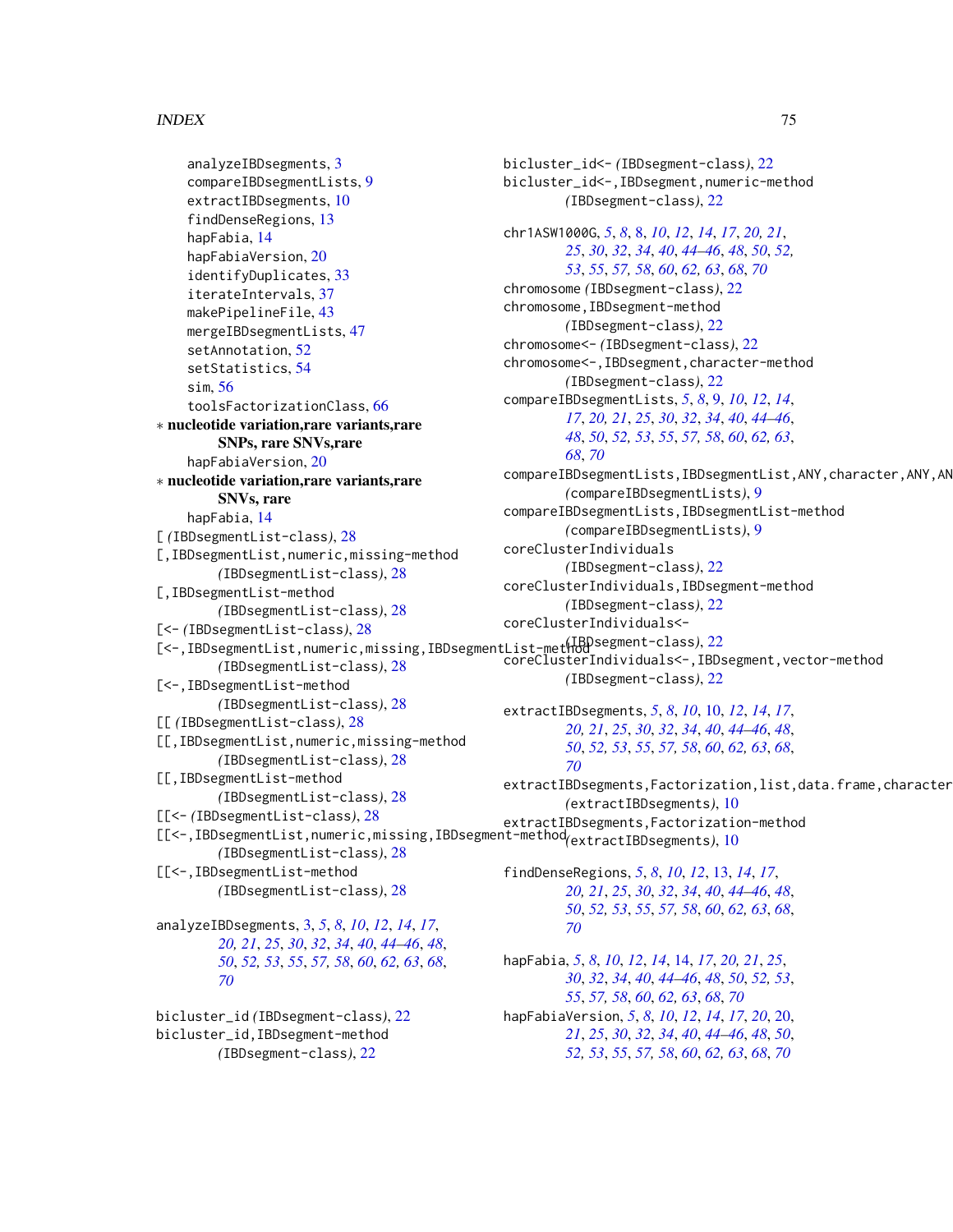hapRes, *[5](#page-4-0)*, *[8](#page-7-0)*, *[10](#page-9-0)*, *[12](#page-11-0)*, *[14](#page-13-0)*, *[17](#page-16-0)*, *[20](#page-19-0)*, [20,](#page-19-0) *[21](#page-20-0)*, *[25](#page-24-0)*, *[30](#page-29-0)*, *[32](#page-31-0)*, *[34](#page-33-0)*, *[40](#page-39-0)*, *[44–](#page-43-0)[46](#page-45-0)*, *[48](#page-47-0)*, *[50](#page-49-0)*, *[52,](#page-51-0) [53](#page-52-0)*, *[55](#page-54-0)*, *[57,](#page-56-0) [58](#page-57-0)*, *[60](#page-59-0)*, *[62,](#page-61-0) [63](#page-62-0)*, *[68](#page-67-0)*, *[70](#page-69-0)* histL *(*toolsFactorizationClass*)*, [66](#page-65-0) histL,Factorization,numeric,ANY,ANY,numeric,numeric-method *(*IBDsegmentList-class*)*, [28](#page-27-0) *(*toolsFactorizationClass*)*, [66](#page-65-0) histL,Factorization-method *(*toolsFactorizationClass*)*, [66](#page-65-0) IBDsegment *(*IBDsegment-class*)*, [22](#page-21-0) IBDsegment,ANY-method *(*IBDsegment-class*)*, [22](#page-21-0) IBDsegment,IBDsegment-method *(*IBDsegment-class*)*, [22](#page-21-0) *(*IBDsegment-class*)*, [22](#page-21-0) IBDsegment-class, [22](#page-21-0) IBDsegment-method *(*IBDsegment-class*)*, [22](#page-21-0) IBDsegmentLength *(*IBDsegment-class*)*, [22](#page-21-0) IBDsegmentLength,IBDsegment-method *(*IBDsegment-class*)*, [22](#page-21-0) IBDsegmentLength<- *(*IBDsegment-class*)*, [22](#page-21-0) IBDsegmentLength<-,IBDsegment,numeric-method *(*IBDsegment-class*)*, [22](#page-21-0) IBDsegmentList *(*IBDsegmentList-class*)*, [28](#page-27-0) IBDsegmentList,ANY-method *(*IBDsegmentList-class*)*, [28](#page-27-0) IBDsegmentList,list,numeric,list-method *(*IBDsegmentList-class*)*, [28](#page-27-0) IBDsegmentList-class, [27](#page-26-0) IBDsegmentList-method *(*IBDsegmentList-class*)*, [28](#page-27-0) IBDsegmentList2excel, *[5](#page-4-0)*, *[8](#page-7-0)*, *[10](#page-9-0)*, *[12](#page-11-0)*, *[14](#page-13-0)*, *[17](#page-16-0)*, *[20,](#page-19-0) [21](#page-20-0)*, *[25](#page-24-0)*, *[30](#page-29-0)*, [31,](#page-30-0) *[32](#page-31-0)*, *[34](#page-33-0)*, *[40](#page-39-0)*, *[44–](#page-43-0)[46](#page-45-0)*, *[48](#page-47-0)*, *[50](#page-49-0)*, *[52,](#page-51-0) [53](#page-52-0)*, *[55](#page-54-0)*, *[57,](#page-56-0) [58](#page-57-0)*, *[60](#page-59-0)*, *[62,](#page-61-0) [63](#page-62-0)*, *[68](#page-67-0)*, *[70](#page-69-0)* IBDsegmentList2excel,IBDsegmentList,character-method *[50](#page-49-0)*, *[52,](#page-51-0) [53](#page-52-0)*, *[55](#page-54-0)*, *[57,](#page-56-0) [58](#page-57-0)*, *[60](#page-59-0)*, *[62,](#page-61-0) [63](#page-62-0)*, *[68](#page-67-0)*, *(*IBDsegmentList2excel*)*, [31](#page-30-0) IBDsegmentList2excel,IBDsegmentList-method *(*IBDsegmentList2excel*)*, [31](#page-30-0) IBDsegmentPos *(*IBDsegment-class*)*, [22](#page-21-0) IBDsegmentPos,IBDsegment-method *(*IBDsegment-class*)*, [22](#page-21-0) IBDsegmentPos<- *(*IBDsegment-class*)*, [22](#page-21-0) IBDsegmentPos<-,IBDsegment,numeric-method *(*IBDsegment-class*)*, [22](#page-21-0) IBDsegments *(*IBDsegmentList-class*)*, [28](#page-27-0) [22](#page-21-0) *[70](#page-69-0)* [22](#page-21-0)

IBDsegment,numeric,numeric,character,numeric,numeric,numeric,numeric,vector,vector,vector,vector,vector,vector,vector,vector,vector,vector,vector,vector,vector,vector,vector,vector-method *[70](#page-69-0)* IBDsegments,IBDsegmentList-method *(*IBDsegmentList-class*)*, [28](#page-27-0) IBDsegments<- *(*IBDsegmentList-class*)*, [28](#page-27-0) IBDsegments<-,IBDsegmentList,list-method ID *(*IBDsegment-class*)*, [22](#page-21-0) ID,IBDsegment-method *(*IBDsegment-class*)*, [22](#page-21-0) ID<- *(*IBDsegment-class*)*, [22](#page-21-0) ID<-,IBDsegment,numeric-method *(*IBDsegment-class*)*, [22](#page-21-0) identifyDuplicates, *[5](#page-4-0)*, *[8](#page-7-0)*, *[10](#page-9-0)*, *[12](#page-11-0)*, *[14](#page-13-0)*, *[17](#page-16-0)*, *[20,](#page-19-0) [21](#page-20-0)*, *[25](#page-24-0)*, *[30](#page-29-0)*, *[32](#page-31-0)*, [33,](#page-32-0) *[34](#page-33-0)*, *[40](#page-39-0)*, *[44](#page-43-0)[–46](#page-45-0)*, *[48](#page-47-0)*, *[50](#page-49-0)*, *[52,](#page-51-0) [53](#page-52-0)*, *[55](#page-54-0)*, *[57,](#page-56-0) [58](#page-57-0)*, *[60](#page-59-0)*, *[62,](#page-61-0) [63](#page-62-0)*, *[68](#page-67-0)*, idIndividuals *(*IBDsegment-class*)*, [22](#page-21-0) idIndividuals,IBDsegment-method *(*IBDsegment-class*)*, [22](#page-21-0) idIndividuals<- *(*IBDsegment-class*)*, [22](#page-21-0) idIndividuals<-,IBDsegment,vector-method *(*IBDsegment-class*)*, [22](#page-21-0) individualPerTagSNV *(*IBDsegment-class*)*, individualPerTagSNV,IBDsegment-method *(*IBDsegment-class*)*, [22](#page-21-0) individualPerTagSNV<- *(*IBDsegment-class*)*, [22](#page-21-0) individualPerTagSNV<-,IBDsegment,vector-method *(*IBDsegment-class*)*, [22](#page-21-0) individuals *(*IBDsegment-class*)*, [22](#page-21-0) individuals,IBDsegment-method *(*IBDsegment-class*)*, [22](#page-21-0) individuals<- *(*IBDsegment-class*)*, [22](#page-21-0) individuals<-,IBDsegment,vector-method *(*IBDsegment-class*)*, [22](#page-21-0) iterateIntervals, *[5](#page-4-0)*, *[8](#page-7-0)*, *[10](#page-9-0)*, *[12](#page-11-0)*, *[14](#page-13-0)*, *[17](#page-16-0)*, *[20,](#page-19-0) [21](#page-20-0)*, *[25](#page-24-0)*, *[30](#page-29-0)*, *[32](#page-31-0)*, *[34](#page-33-0)*, [37,](#page-36-0) *[40](#page-39-0)*, *[44](#page-43-0)[–46](#page-45-0)*, *[48](#page-47-0)*, labelIndividuals *(*IBDsegment-class*)*, [22](#page-21-0) labelIndividuals,IBDsegment-method *(*IBDsegment-class*)*, [22](#page-21-0) labelIndividuals<- *(*IBDsegment-class*)*, labelIndividuals<-,IBDsegment,vector-method *(*IBDsegment-class*)*, [22](#page-21-0)

lengthList *(*IBDsegmentList-class*)*, [28](#page-27-0)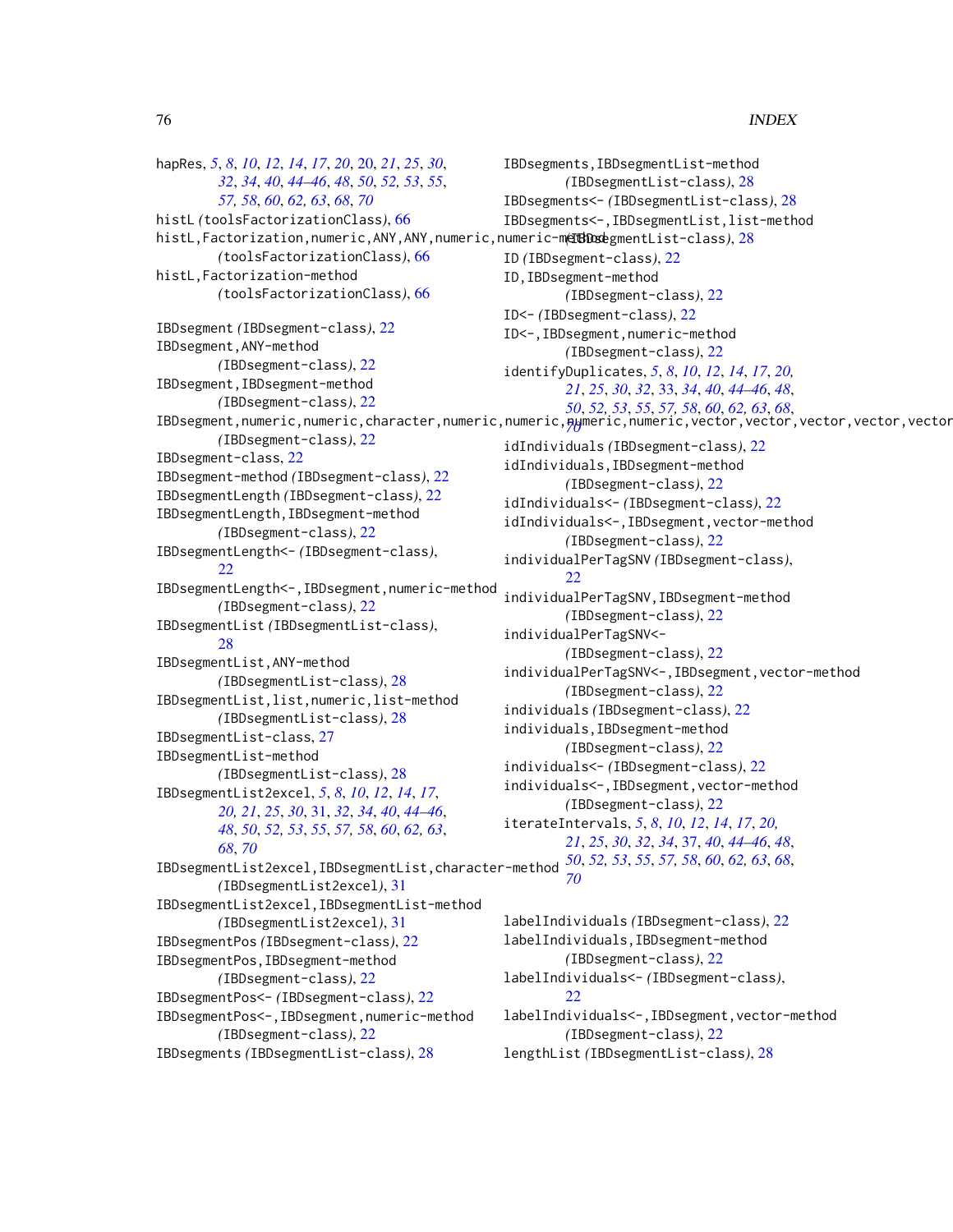## INDEX 277

lengthList,IBDsegmentList-method *(*IBDsegmentList-class*)*, [28](#page-27-0) lengthList<- *(*IBDsegmentList-class*)*, [28](#page-27-0) lengthList<-,IBDsegmentList,numeric-method *(*IBDsegmentList-class*)*, [28](#page-27-0) makePipelineFile, *[5](#page-4-0)*, *[8](#page-7-0)*, *[10](#page-9-0)*, *[12](#page-11-0)*, *[14](#page-13-0)*, *[17](#page-16-0)*, *[20,](#page-19-0) [21](#page-20-0)*, *[25](#page-24-0)*, *[30](#page-29-0)*, *[32](#page-31-0)*, *[34](#page-33-0)*, *[40](#page-39-0)*, [43,](#page-42-0) *[44–](#page-43-0)[46](#page-45-0)*, *[48](#page-47-0)*, *[50](#page-49-0)*, *[52,](#page-51-0) [53](#page-52-0)*, *[55](#page-54-0)*, *[57,](#page-56-0) [58](#page-57-0)*, *[60](#page-59-0)*, *[62,](#page-61-0) [63](#page-62-0)*, *[68](#page-67-0)*, *[70](#page-69-0)* matrixPlot, *[5](#page-4-0)*, *[8](#page-7-0)*, *[10](#page-9-0)*, *[12](#page-11-0)*, *[14](#page-13-0)*, *[17](#page-16-0)*, *[20,](#page-19-0) [21](#page-20-0)*, *[25](#page-24-0)*, *[30](#page-29-0)*, *[32](#page-31-0)*, *[34](#page-33-0)*, *[40](#page-39-0)*, *[44](#page-43-0)*, [44,](#page-43-0) *[45,](#page-44-0) [46](#page-45-0)*, *[48](#page-47-0)*, *[50](#page-49-0)*, *[52,](#page-51-0) [53](#page-52-0)*, *[55](#page-54-0)*, *[57,](#page-56-0) [58](#page-57-0)*, *[60](#page-59-0)*, *[62,](#page-61-0) [63](#page-62-0)*, *[68](#page-67-0)*, *[70](#page-69-0)* mergedIBDsegmentList, *[5](#page-4-0)*, *[8](#page-7-0)*, *[10](#page-9-0)*, *[12](#page-11-0)*, *[14](#page-13-0)*, *[17](#page-16-0)*, *[20,](#page-19-0) [21](#page-20-0)*, *[25](#page-24-0)*, *[30](#page-29-0)*, *[32](#page-31-0)*, *[34](#page-33-0)*, *[40](#page-39-0)*, *[44–](#page-43-0)[46](#page-45-0)*, [46,](#page-45-0) *[48](#page-47-0)*, *[50](#page-49-0)*, *[52,](#page-51-0) [53](#page-52-0)*, *[55](#page-54-0)*, *[57,](#page-56-0) [58](#page-57-0)*, *[60](#page-59-0)*, *[62,](#page-61-0) [63](#page-62-0)*, *[68](#page-67-0)*, *[70](#page-69-0)* mergeIBDsegmentLists, *[5](#page-4-0)*, *[8](#page-7-0)*, *[10](#page-9-0)*, *[12](#page-11-0)*, *[14](#page-13-0)*, *[17](#page-16-0)*, *[20,](#page-19-0) [21](#page-20-0)*, *[25](#page-24-0)*, *[30](#page-29-0)*, *[32](#page-31-0)*, *[34](#page-33-0)*, *[40](#page-39-0)*, *[44–](#page-43-0)[46](#page-45-0)*, [47,](#page-46-0) *[48](#page-47-0)*, *[50](#page-49-0)*, *[52,](#page-51-0) [53](#page-52-0)*, *[55](#page-54-0)*, *[57,](#page-56-0) [58](#page-57-0)*, *[60](#page-59-0)*, *[62,](#page-61-0) [63](#page-62-0)*, *[68](#page-67-0)*, *[70](#page-69-0)* mergeIBDsegmentLists,IBDsegmentList,ANY,vecto**plonetanog**er,IBDsegment-method *(*mergeIBDsegmentLists*)*, [47](#page-46-0) mergeIBDsegmentLists,IBDsegmentList-method *(*mergeIBDsegmentLists*)*, [47](#page-46-0) numberIndividuals *(*IBDsegment-class*)*, [22](#page-21-0) numberIndividuals,IBDsegment-method *(*IBDsegment-class*)*, [22](#page-21-0) numberIndividuals<- *(*IBDsegment-class*)*, [22](#page-21-0) numberIndividuals<-,IBDsegment,numeric-method *(*IBDsegment-class*)*, [22](#page-21-0) numbertagSNVs *(*IBDsegment-class*)*, [22](#page-21-0) numbertagSNVs,IBDsegment-method *(*IBDsegment-class*)*, [22](#page-21-0) numbertagSNVs<- *(*IBDsegment-class*)*, [22](#page-21-0) numbertagSNVs<-,IBDsegment,numeric-method *(*IBDsegment-class*)*, [22](#page-21-0) platformIndividuals *(*IBDsegment-class*)*, [22](#page-21-0) platformIndividuals,IBDsegment-method *(*IBDsegment-class*)*, [22](#page-21-0)

platformIndividuals<-

*(*IBDsegment-class*)*, [22](#page-21-0)

*(*IBDsegment-class*)*, [22](#page-21-0)

plot,IBDsegment,missing-method *(*IBDsegment-class*)*, [22](#page-21-0) plot,IBDsegment-method *(*IBDsegment-class*)*, [22](#page-21-0) plot,IBDsegmentList,missing-method *(*IBDsegmentList-class*)*, [28](#page-27-0) plot,IBDsegmentList-method *(*IBDsegmentList-class*)*, [28](#page-27-0) plotIBDsegment, *[5](#page-4-0)*, *[8](#page-7-0)*, *[10](#page-9-0)*, *[12](#page-11-0)*, *[14](#page-13-0)*, *[17](#page-16-0)*, *[20,](#page-19-0) [21](#page-20-0)*, *[25](#page-24-0)*, *[30](#page-29-0)*, *[32](#page-31-0)*, *[34](#page-33-0)*, *[40](#page-39-0)*, *[44](#page-43-0)[–46](#page-45-0)*, *[48](#page-47-0)*, [48,](#page-47-0) *[50](#page-49-0)*, *[52,](#page-51-0) [53](#page-52-0)*, *[55](#page-54-0)*, *[57,](#page-56-0) [58](#page-57-0)*, *[60](#page-59-0)*, *[62,](#page-61-0) [63](#page-62-0)*, *[68](#page-67-0)*, *[70](#page-69-0)* plotL *(*toolsFactorizationClass*)*, [66](#page-65-0) plotL,Factorization,numeric,ANY,ANY,character,numeric,nume *(*toolsFactorizationClass*)*, [66](#page-65-0) plotL,Factorization-method *(*toolsFactorizationClass*)*, [66](#page-65-0) plotLarger *(*IBDsegment-class*)*, [22](#page-21-0) plotLarger,IBDsegment,character,numeric-method *(*IBDsegment-class*)*, [22](#page-21-0) plotLarger,IBDsegment,missing-method *(*IBDsegment-class*)*, [22](#page-21-0) *(*IBDsegment-class*)*, [22](#page-21-0) populationIndividuals *(*IBDsegment-class*)*, [22](#page-21-0) populationIndividuals,IBDsegment-method *(*IBDsegment-class*)*, [22](#page-21-0) populationIndividuals<- *(*IBDsegment-class*)*, [22](#page-21-0) populationIndividuals<-,IBDsegment,vector-method *(*IBDsegment-class*)*, [22](#page-21-0) res, *[5](#page-4-0)*, *[8](#page-7-0)*, *[10](#page-9-0)*, *[12](#page-11-0)*, *[14](#page-13-0)*, *[17](#page-16-0)*, *[20,](#page-19-0) [21](#page-20-0)*, *[25](#page-24-0)*, *[30](#page-29-0)*, *[32](#page-31-0)*, *[34](#page-33-0)*, *[40](#page-39-0)*, *[44](#page-43-0)[–46](#page-45-0)*, *[48](#page-47-0)*, *[50](#page-49-0)*, [51,](#page-50-0) *[52,](#page-51-0) [53](#page-52-0)*, *[55](#page-54-0)*, *[57,](#page-56-0) [58](#page-57-0)*, *[60](#page-59-0)*, *[62,](#page-61-0) [63](#page-62-0)*, *[68](#page-67-0)*, *[70](#page-69-0)*

platformIndividuals<-,IBDsegment,vector-method setStatistics,IBDsegmentList-method setAnnotation, *[5](#page-4-0)*, *[8](#page-7-0)*, *[10](#page-9-0)*, *[12](#page-11-0)*, *[14](#page-13-0)*, *[17](#page-16-0)*, *[20,](#page-19-0) [21](#page-20-0)*, *[25](#page-24-0)*, *[30](#page-29-0)*, *[32](#page-31-0)*, *[34](#page-33-0)*, *[40](#page-39-0)*, *[44](#page-43-0)[–46](#page-45-0)*, *[48](#page-47-0)*, *[50](#page-49-0)*, *[52](#page-51-0)*, [52,](#page-51-0) *[53](#page-52-0)*, *[55](#page-54-0)*, *[57,](#page-56-0) [58](#page-57-0)*, *[60](#page-59-0)*, *[62,](#page-61-0) [63](#page-62-0)*, *[68](#page-67-0)*, *[70](#page-69-0)* setAnnotation, IBDsegmentList, character-method *(*setAnnotation*)*, [52](#page-51-0) setAnnotation,IBDsegmentList-method *(*setAnnotation*)*, [52](#page-51-0) setStatistics, *[5](#page-4-0)*, *[8](#page-7-0)*, *[10](#page-9-0)*, *[12](#page-11-0)*, *[14](#page-13-0)*, *[17](#page-16-0)*, *[20,](#page-19-0) [21](#page-20-0)*, *[25](#page-24-0)*, *[30](#page-29-0)*, *[32](#page-31-0)*, *[34](#page-33-0)*, *[40](#page-39-0)*, *[44](#page-43-0)[–46](#page-45-0)*, *[48](#page-47-0)*, *[50](#page-49-0)*, *[52,](#page-51-0) [53](#page-52-0)*, [54,](#page-53-0) *[55](#page-54-0)*, *[57,](#page-56-0) [58](#page-57-0)*, *[60](#page-59-0)*, *[62,](#page-61-0) [63](#page-62-0)*, *[68](#page-67-0)*, *[70](#page-69-0) (*setStatistics*)*, [54](#page-53-0)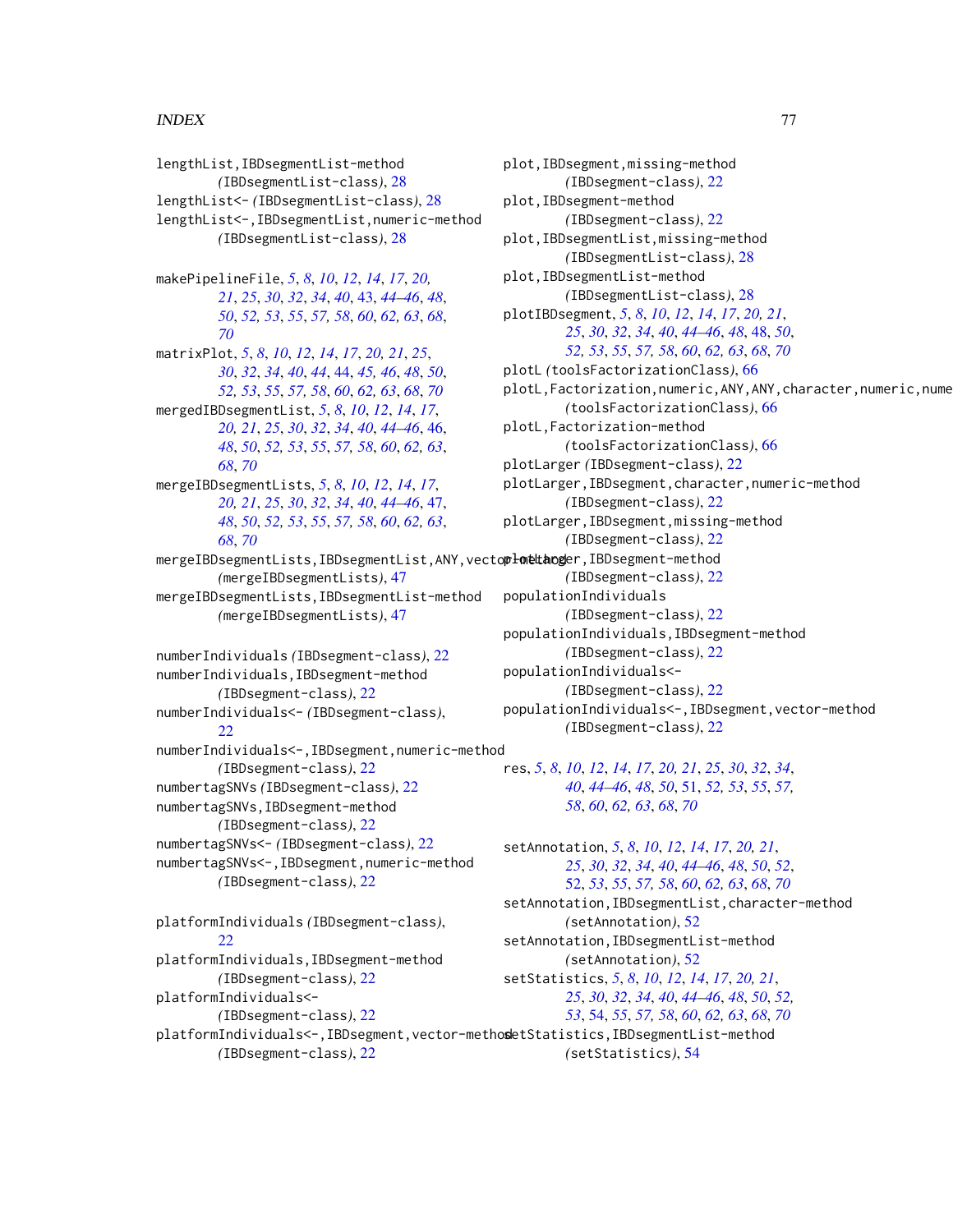sim, 5, 8, 10, 12, 14, 17, 20, 21, 25, 30, 32, 34, 40, 44–46, 48, 50, 52, 53, 55, 56, 57, 58, 60, 62, 63, 68, 70 simu, 5, 8, 10, 12, 14, 17, 20, 21, 25, 30, 32, 34, 40, 44–46, 48, 50, 52, 53, 55, 57, 57, 58, 60, 62, 63, 68, 70 simulateIBDsegments, 5, 8, 10, 12, 14, 17, 20, 21, 25, 30, 32, 34, 40, 44–46, 48, 50, 52, 53, 55, 57, 58, 58, 60, 62, 63, 68,70 simulateIBDsegmentsFabia, 5, 8, 10, 12, 14, 17, 20, 21, 25, 30, 32, 34, 40, 44-46, 48, 50, 52, 53, 55, 57, 58, 60, 60, 62, 63, 68, 70 split\_sparse\_matrix, 5, 8, 10, 12, 14, 17, 20, 21, 25, 30, 32, 34, 40, 44-46, 48, 50, 52, 53, 55, 57, 58, 60, 62, 62, 63, 68,70 statistics (IBDsegmentList-class), 28 statistics, IBDsegmentList-method (IBDsegmentList-class), 28 statistics<- (IBDsegmentList-class), 28 statistics<-, IBDsegmentList, list-method (IBDsegmentList-class), 28 summary, IBDsegment-method (IBDsegment-class), 22 summary, IBDsegmentList-method (IBDsegmentList-class), 28 tagSNVAlleles (IBDsegment-class), 22

tagSNVAlleles, IBDsegment-method (IBDsegment-class), 22 tagSNVAlleles<- (IBDsegment-class), 22 tagSNVAlleles<-, IBDsegment, vector-method (IBDsegment-class), 22 tagSNVAnno (IBDsegment-class), 22 tagSNVAnno, IBDsegment-method (IBDsegment-class), 22 tagSNVAnno<- (IBDsegment-class), 22 tagSNVAnno<-, IBDsegment, vector-method (IBDsegment-class), 22 tagSNVChange (IBDsegment-class), 22 tagSNVChange, IBDsegment-method (IBDsegment-class), 22 tagSNVChange<- (IBDsegment-class), 22 tagSNVChange<-, IBDsegment, vector-method (IBDsegment-class), 22 tagSNVFreq (IBDsegment-class), 22

tagSNVFreq, IBDsegment-method (IBD segment-class), 22 tagSNVFreq<- (IBDsegment-class), 22 tagSNVFreq<-, IBDsegment, vector-method (IBDsegment-class), 22 tagSNVGroupFreq (IBDsegment-class), 22 tagSNVGroupFreq, IBDsegment-method (IBDsegment-class), 22 tagSNVGroupFreq<- (IBDsegment-class), 22 tagSNVGroupFreq<-, IBDsegment, vector-method (IBDsegment-class), 22 tagSNVNames (IBDsegment-class), 22 tagSNVNames, IBDsegment-method (IBDsegment-class), 22 tagSNVNames<- (IBDsegment-class), 22 tagSNVNames<-, IBDsegment, vector-method (IBDsegment-class), 22 tagSNVPositions (IBDsegment-class), 22 tagSNVPositions, IBDsegment-method (IBDsegment-class), 22 tagSNVPositions<- (IBDsegment-class), 22 tagSNVPositions<-, IBDsegment, vector-method (IBDsegment-class), 22 tagSNVs (IBDsegment-class), 22 tagSNVs, IBDsegment-method (IBDsegment-class), 22 tagSNVs<- (IBDsegment-class), 22 tagSNVs<-, IBDsegment, vector-method (IBDsegment-class), 22 tagSNVsPerIndividual (IBDsegment-class), 22 tagSNVsPerIndividual, IBDsegment-method (IBDsegment-class), 22 tagSNVsPerIndividual<- $(IBDsegment - class), 22$ tagSNVsPerIndividual<-, IBDsegment, vector-method (IBDsegment-class), 22 toolsFactorizationClass, 5, 8, 10, 12, 14, 17, 20, 21, 25, 30, 32, 34, 40, 44–46, 48, 50, 52, 53, 55, 57, 58, 60, 62, 63, 66, 68, 70 topLZ (toolsFactorizationClass), 66 topLZ, Factorization, numeric, character, logical, ANY, ANY-meth (toolsFactorizationClass), 66 topLZ, Factorization, numeric, character, logical, ANY-method (toolsFactorizationClass), 66 topLZ, Factorization, numeric, character, logical-method (toolsFactorizationClass), 66